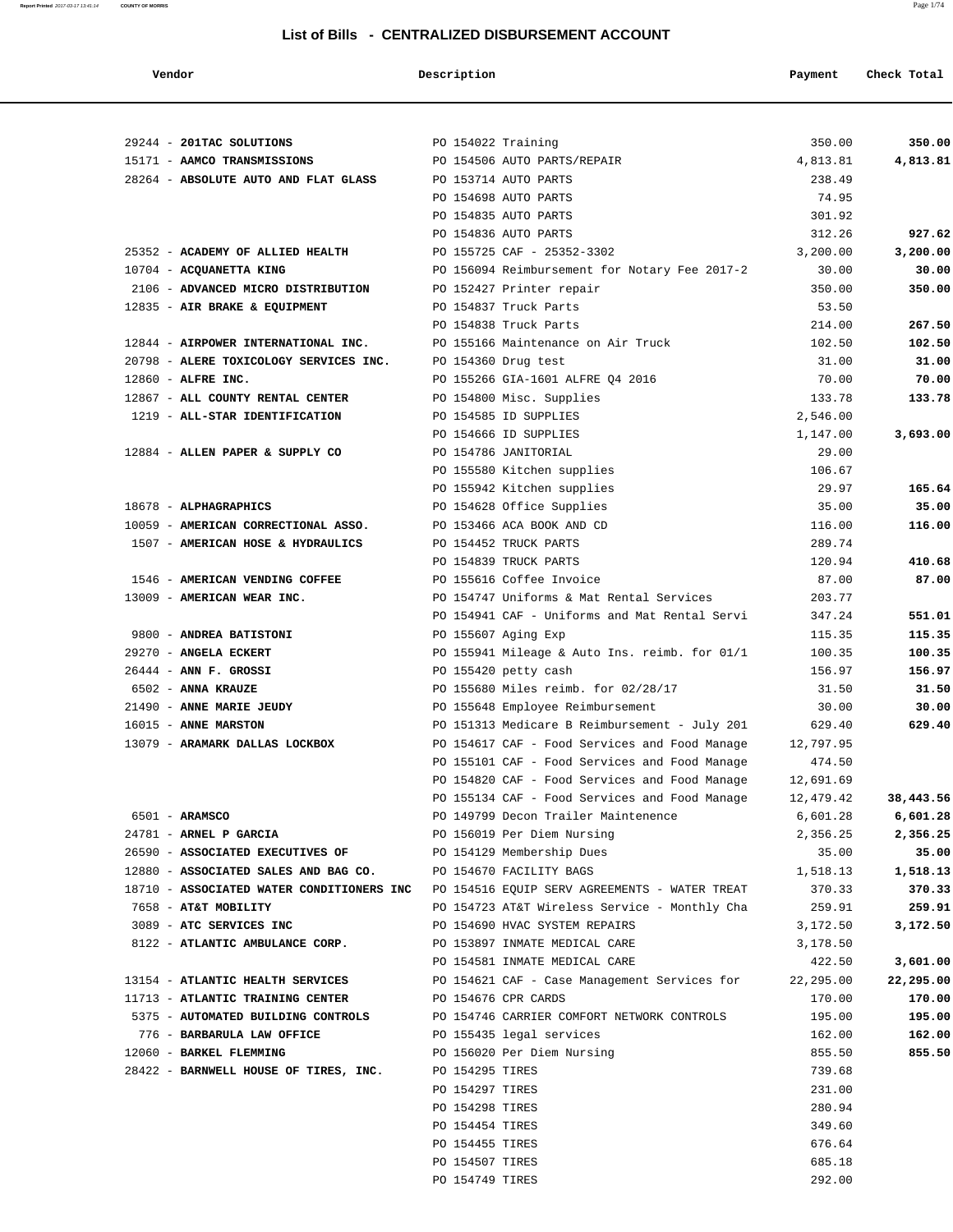#### **List of Bills - CENTRALIZED DISBURSEMENT ACCOUNT**

 **Vendor Description Payment Check Total** PO 154761 TIRES 232.50 **3,487.54** 28422 - **BARNWELL HOUSE OF TIRES, INC.** PO 154762 TIRES 178.10 PO 154840 TIRES 351.48 PO 154841 TIRES 143.56 **673.14** 21462 - **BARRETT ROOFS INC.** PO 153898 ROOF REPAIRS 2,950.00 **2,950.00** 8561 - **BATTERIES PLUS** PO 155619 Safety Supplies 539.40 **539.40** 6327 - **BETH DENMEAD** PO 155608 Aging Exp 65.60 **65.60** 23983 - **BEYER FORD** PO 150628 2017 Explorers 74,124.00 **74,124.00** 7997 - **BFI** PO 150504 Furniture for Dover Field Office - 40,313.28 **40,313.28** 25329 - **BFI** PO 154601 CHAIR 806.76 **806.76** 9476 - **BINSKY SERVICE LLC** PO 154411 CAF - Boiler Services 2,498.24 PO 154606 BOILER REPAIRS 332.50 PO 154759 CAF - Boiler Services 2,780.02 PO 154760 CAF - Boiler Services 307.50 PO 154788 CAF - Boiler Services 4,761.91 **10,680.17**  6725 - **BIO-REFERENCE LABORATORIES, INC.** PO 154900 CAF - Medical Laboratory Diagnostic 562.68 **562.68** 5292 - **BLOOMFIELD COLLEGE** PO 155535 CAF - 5292-3425 2,800.00 PO 155720 CAF - 5292-3555 2,800.00 **5,600.00** 13239 - **BOB BARKER COMPANY, INC.** <br>PO 154677 HANDCUFFS/SAFETY SMOCKS 1,330.39 PO 155579 Personal hygeine 89.96 PO 156113 Resident clothing, personal hygeine 357.04 **1,777.39** 13413 - **BOONTON AUTO PARTS** PO 155089 AUTO BODY SHOP 89.11 **89.11** 21322 - **BOONTON HISTORICAL SOCIETY** PO 153768 Images of America: Boonton 19.99 **19.99** 13560 - **BOROUGH OF BUTLER** PO 155395 2016 October JCP&L 254.67 PO 155386 Borough of Butler Electric 269.77 **524.44** 21703 - **BOSWELL ENGINEERING INC** PO 145212 Traffic signal compliance upgrade P 2,640.00 **2,640.00** 21703 - **BOSWELL ENGINEERING INC** PO 155264 CAF - Engineering Design Services f 1,300.00 **1,300.00** 21703 - **BOSWELL ENGINEERING INC** PO 155731 CAF - Engineering Design Services o 8,277.59 **8,277.59** 27895 - **BOWMAN CONSULTING COMPANY** PO 155273 CAF - Professional Engineering and 1,662.50 **1,662.50** 21432 - **BRENDA BOWMAN** PO 155649 Employee Reimbursement 30.00 **30.00** 5645 - **BRIAN HAMILTON** PO 155778 Election ADA Committee Mtg 2/28 & S 72.20 **72.20** 13490 - **BRODART CO** PO 153977 Processing Supplies & Step Stools 2,386.14 **2,386.14** 13497 - **BROOKSIDE DINER & RESTAURANT** PO 154413 2016 - 2017 Meals 241.50 **241.50** 28453 - **BROWN TRUCK GROUP** PO 154508 TRUCK PARTS 13.07 **13.07** 24321 **- BROWN'S HUNTERDON** PO 154751 TRUCK PARTS<br>266.15 266.15 266.15<br>260.00 200.00 200.00 PO 154748 VEHICLE TOW<br>2451 **- CABLEVISION** PO 153391 Cablevision Internet Service for L 3,418.56 3,418.56 5643 - **BUNKY'S HEAVY TOWING, LLC** PO 154748 VEHICLE TOW 8451 - **CABLEVISION PO 153391 Cablevision Internet Service for L**  13856 - **CABLEVISION** PO 154549 Optimum Service 466.79 **466.79** 8451 - **CABLEVISION** PO 154966 Cablevision Internet Service for MC 2,864.88 **2,864.88** 8451 - **CABLEVISION** PO 155283 Cable Service 248.08 **248.08** 13856 - **CABLEVISION** PO 155569 Optimum 466.79 **466.79** 13609 - **CALEA** PO 154603 Name plates - Sheriff's Office 31.00 **31.00** 27428 - **CALICO INDUSTRIAL SUPPLY, LLC** PO 153448 CAF - Can Liners 966.70 **966.70** 28532 - **CANDIDO CAMPOS** PO 156021 Per Diem Nursing 2,146.00 **2,146.00** 20688 - **CARLIN APPRAISAL SERVICE** PO 151245 QUOTE - Professional Farm Appraisal 4,500.00 **4,500.00** 25474 - **CARRELLE L CALIXTE** PO 156022 Per Diem Nursing 1,950.54 **1,950.54** 5603 - **CARRIER CORPORATION** PO 142183 CAF - Labor Rates HVAC Repairs & Se 570.00 PO 153521 CAF - Labor Rates HVAC Repairs & Se 2,659.00 PO 154634 CAF - Labor Rates HVAC Repairs & Se 7,453.93 **10,682.93** 25462 - **CASTLE PRINTING CO.** PO 154588 BUSINESS CARDS 545.00 **545.00** 25462 - **CASTLE PRINTING CO.** PO 154590 BUSINESS CARDS 25.00 **25.00** 4598 - **CDW GOVERNMENT** PO 154079 EMS Support 720.87 PO 154397 Education Equipment 115.80 PO 154501 L&PS Expenses 316.34 **1,153.01** 21425 - **CECILE S. VAUGHAN** PO 155650 Employee Reimbursement 30.00 **30.00** 20487 - **CENTURYLINK** PO 153889 Nut Exp 45.96 **45.96** 20487 - **CENTURYLINK** PO 154218 January bill - Sussex office 228.47 **228.47** 20487 - **CENTURYLINK** PO 155484 Telephone T1 Chester 1,785.33 **1,785.33** 24625 - **CFCS - HOPE HOUSE** PO 154684 CAF - Grant in Aid 2016 - Chore Pr 1,363.00 **1,363.00**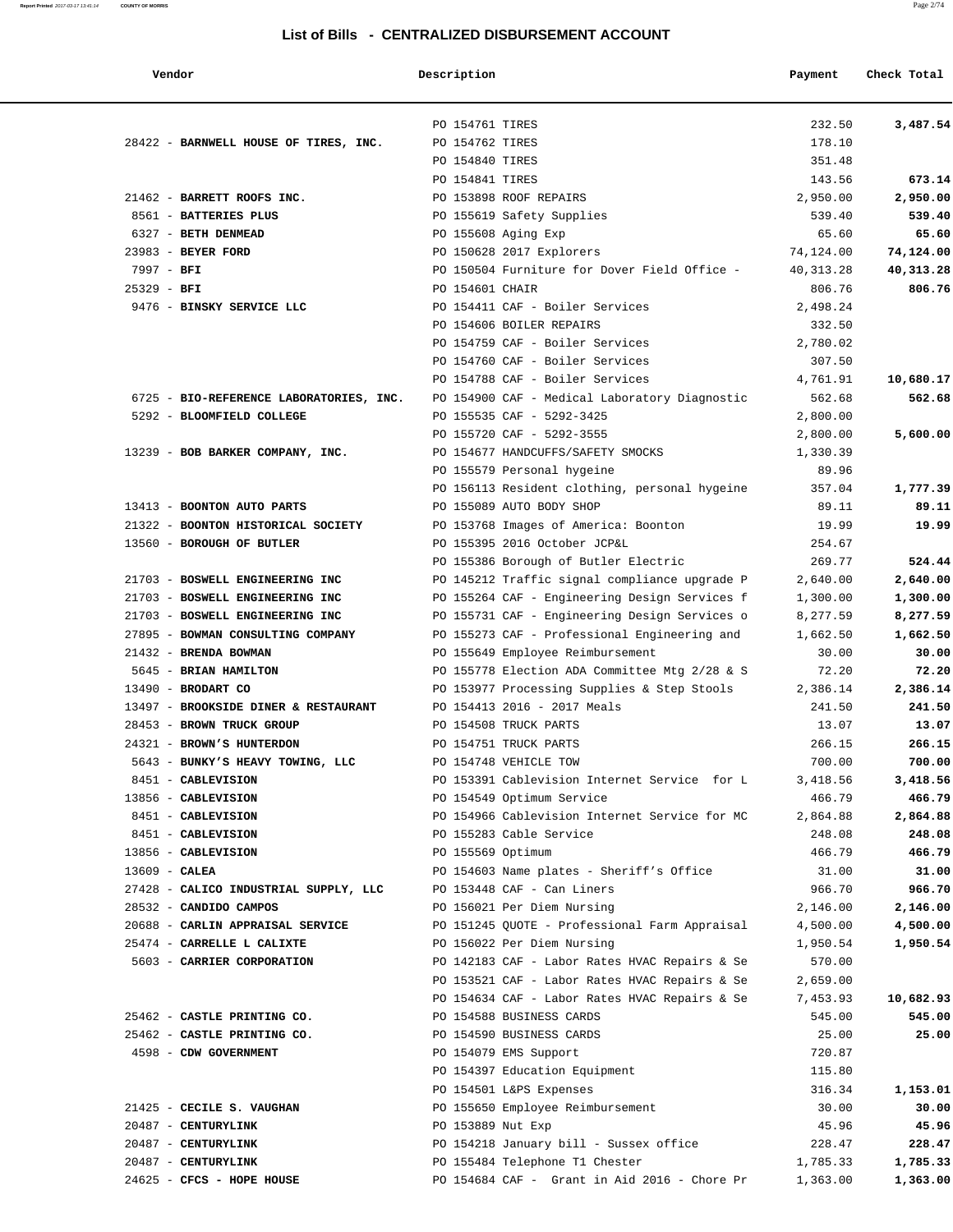#### **List of Bills - CENTRALIZED DISBURSEMENT ACCOUNT**

|--|

**Report Printed** 2017-03-17 13:41:14 **COUNTY OF MORRIS** Page 3/74

| Vendor                                            | Description                                     | Payment    | Check Total                   |
|---------------------------------------------------|-------------------------------------------------|------------|-------------------------------|
| 24625 - CFCS - HOPE HOUSE                         | PO 154685 CAF - Grant in Aid Senior 2016 - Ch   | 409.00     | 409.00                        |
| 24625 - CFCS - HOPE HOUSE                         | PO 155113 CAF - Older Americans Act - Chore P   | 5,519.00   | 5,519.00                      |
| 24625 - CFCS - HOPE HOUSE                         | PO 155129 CAF - Older Americans Act - Fix-It    | 458.00     | 458.00                        |
| 24625 - CFCS - HOPE HOUSE                         | PO 155537 CAF - 2017 Grant in Aid - Operation   | 1,806.00   | 1,806.00                      |
| 24625 - CFCS - HOPE HOUSE                         | PO 155538 CAF - 2017 Grant in Aid - Operation   | 2,133.00   | 2,133.00                      |
| 24625 - CFCS - HOPE HOUSE                         | PO 155539 CAF - Grant in Aid 2017 - Chore Hou   | 1,976.00   | 1,976.00                      |
| 24625 - CFCS - HOPE HOUSE                         | PO 155540 CAF - 2017 Older Americans Act - Fi   | 3,519.00   | 3,519.00                      |
| 24625 - CFCS - HOPE HOUSE                         | PO 155541 CAF - 2017 Older Americans Act - Ch   | 4,651.00   | 4,651.00                      |
| 24625 - CFCS - HOPE HOUSE                         | PO 155546 CAF - 2017 Grant in Aid - The AIDS    | 2,826.00   | 2,826.00                      |
| 13788 - CHERRY WEBER & ASSOC. PC                  | PO 146352 Milling & Resurfacing of Mountain A   | 1,912.00   |                               |
|                                                   | PO 146353 Milling & Resurfacing of Mountain A   | 1,780.00   |                               |
|                                                   | PO 146489 Milling & Resurfacing of Mountain A   | 600.00     |                               |
|                                                   | PO 146490 Milling & Resurfacing of Mountain A   | 444.50     |                               |
|                                                   | PO 152840 Construction Inspection of Various    | 694.50     |                               |
|                                                   | PO 155211 old Ref# CF09000630000                | 2,529.95   | 7,960.95                      |
| 20528 - CHRISTOPHER P STATILE PA                  | PO 155729 CAF - Design Services for Various B   | 2,652.00   |                               |
|                                                   |                                                 |            |                               |
|                                                   | PO 155730 CAF - Design Services for Replaceme   | 24,093.75  | 26,745.75                     |
| 28436 - CHRISTOPHER SCHELLHORN<br>$28373 - CHLIC$ | PO 155231 Membership Fee                        | 175.00     | 175.00                        |
|                                                   | PO 155348 Monthly premium bill for $11/16$ & 12 | 52,612.18  | 52,612.18                     |
| 28373 - CHLIC                                     | PO 155397 March 2017 - Main County Medical      | 333,684.41 | 333,684.41                    |
| 89 - CINTAS CORPORATION                           | PO 152156 medical supplies                      | 107.54     |                               |
|                                                   | PO 154560 supplies for medical cabinet-Wharto   | 92.52      | 200.06                        |
| 25571 - CLEARY GIACOBBE ALFIERI &                 | PO 155426 legal services                        | 22,712.50  | 22,712.50                     |
| 25571 - CLEARY GIACOBBE ALFIERI &                 | PO 155431 legal services                        | 765.00     | 765.00                        |
| 26959 - CLIFFORD J. WEININGER ESQ.                | PO 155438 professional services                 | 225.00     | 225.00                        |
| 8454 - CLIFTON ELEVATOR SERVICE CO INC            | PO 154538 CAF - Elevatior Maintenance & Inspe   | 1,680.00   | 1,680.00                      |
| 8277 - COANJ                                      | PO 155414 Annual Dues for the COANJ 2017        | 750.00     | 750.00                        |
| 6435 - COLOPLAST CORP                             | PO 154879 Nursing Supplies                      | 330.76     | 330.76                        |
| $12043$ - COMCAST                                 | PO 152228 Long Valley Garage High Speed Inter   | 702.78     | 702.78                        |
| 13972 - CONSOLIDATED ENVIRONMENTAL INC            | PO 154757 OTHER OUTSIDE SERVICES                | 1,470.00   | 1,470.00                      |
| 27936 - CONTINENTAL HARDWARE, INC.                | PO 154563 SNOW AND ICE REMOVAL                  | 9,435.00   |                               |
|                                                   | PO 154564 BUILD MAINT                           | 1,961.64   | 11,396.64                     |
| 8043 - CONTRACT PHARMACY SERVICES INC             | PO 154829 CAF - Pharmaceutical and Related Se   | 14,992.53  | 14,992.53                     |
| 28502 - CONVERTECH, INC.                          | PO 155299 CAF - OJT-17M-10-Adult                | 4,998.00   | 4,998.00                      |
| 21755 - CORE PROMOTIONS, LLC                      | PO 154943 New hire Uniforms Jackets             | 404.00     | 404.00                        |
| 14643 - CORNERSTONE FAMILY                        | PO 154728 CAF - Operation of Adult Day Care C   | 11,300.57  |                               |
|                                                   | PO 155628 CAF - Social Work Services            | 25,160.00  | 36,460.57                     |
| 14644 - CORNERSTONE FAMILY PROGRAMS               | PO 154681 CAF - Grant in Aid Funding 2016 - T   | 19,800.00  |                               |
|                                                   | PO 154682 CAF - Grant in Aid Funding 2016 - T   | 26,885.00  |                               |
|                                                   | PO 155124 CAF - Older Americans Act - Public    | 9,172.00   |                               |
|                                                   | PO 155125 CAF - Older Americans Act - Public    | 3,763.00   | 59,620.00                     |
| 14027 - COUNTY COLLEGE OF MORRIS                  | PO 155360 Expenditures in connection with maj   | 60,742.65  | 60,742.65                     |
| 13 - COUNTY OF MORRIS                             | PO 155773 2017 POLICE & FIRE RETIREMENT SYSTE   |            | 4,069,519.42 4,069,519.42     |
| 13 - COUNTY OF MORRIS                             | PO 155774 2017 POLICE & FIRE RETIREMENT SYSTE   |            | 1,504,986.00 1,504,986.00     |
| 13 - COUNTY OF MORRIS                             | PO 155776 2017 PERS EMPLOYER PENSION LIABILIT   |            | 9, 217, 076.07 9, 217, 076.07 |
| 13 - COUNTY OF MORRIS                             | PO 156088 1st Half March 2017 Metered Mail      | 300.25     | 300.25                        |
| 13 - COUNTY OF MORRIS                             | PO 156092 1st Half March 2017 Metered Mail      | 8,337.50   | 8,337.50                      |
| 13 - COUNTY OF MORRIS                             |                                                 |            |                               |
|                                                   | PO 156154 4th Quarter Fringe Benefits           | 170,222.96 | 170,222.96                    |
| 14041 - COUNTY WELDING SUPPLY CO                  | PO 154290 welding materials                     | 26.99      | 26.99                         |
| 25373 - CREATING WITH CLAY LLC                    | PO 155620 Resident Activities                   | 220.00     | 220.00                        |
| $19233 - \text{CULLIGAN}$                         | PO 153003 SOLAR SALT                            | 1,260.00   | 1,260.00                      |
| 28647 - CURRENT ELEVATOR TECHNOLOGY               | PO 155632 CAF - Elevator Maintenance            | 1,750.00   | 1,750.00                      |
| 24317 - CURTIS JAMES                              | PO 155485 Subscriptions                         | 1,298.00   | 1,298.00                      |
| 24867 - CUTTING EDGE ACADEMY                      | PO 155525 CAF - 24867-3212                      | 1,008.14   | 1,008.14                      |
| 14102 - CY DRAKE LOCKSMITHS, INC.                 | PO 154665 KEYS/KEY CUTTING                      | 25.80      |                               |
|                                                   | PO 154980 Keys - Sheriff's Office               | 32.40      |                               |
|                                                   | PO 154763 Vehicle Repairs                       | 49.00      |                               |
|                                                   | PO 154801 Padlock                               | 27.23      | 134.43                        |
| 12523 - D&B AUTO SUPPLY                           | PO 154729 CAR PARTS                             | 298.04     |                               |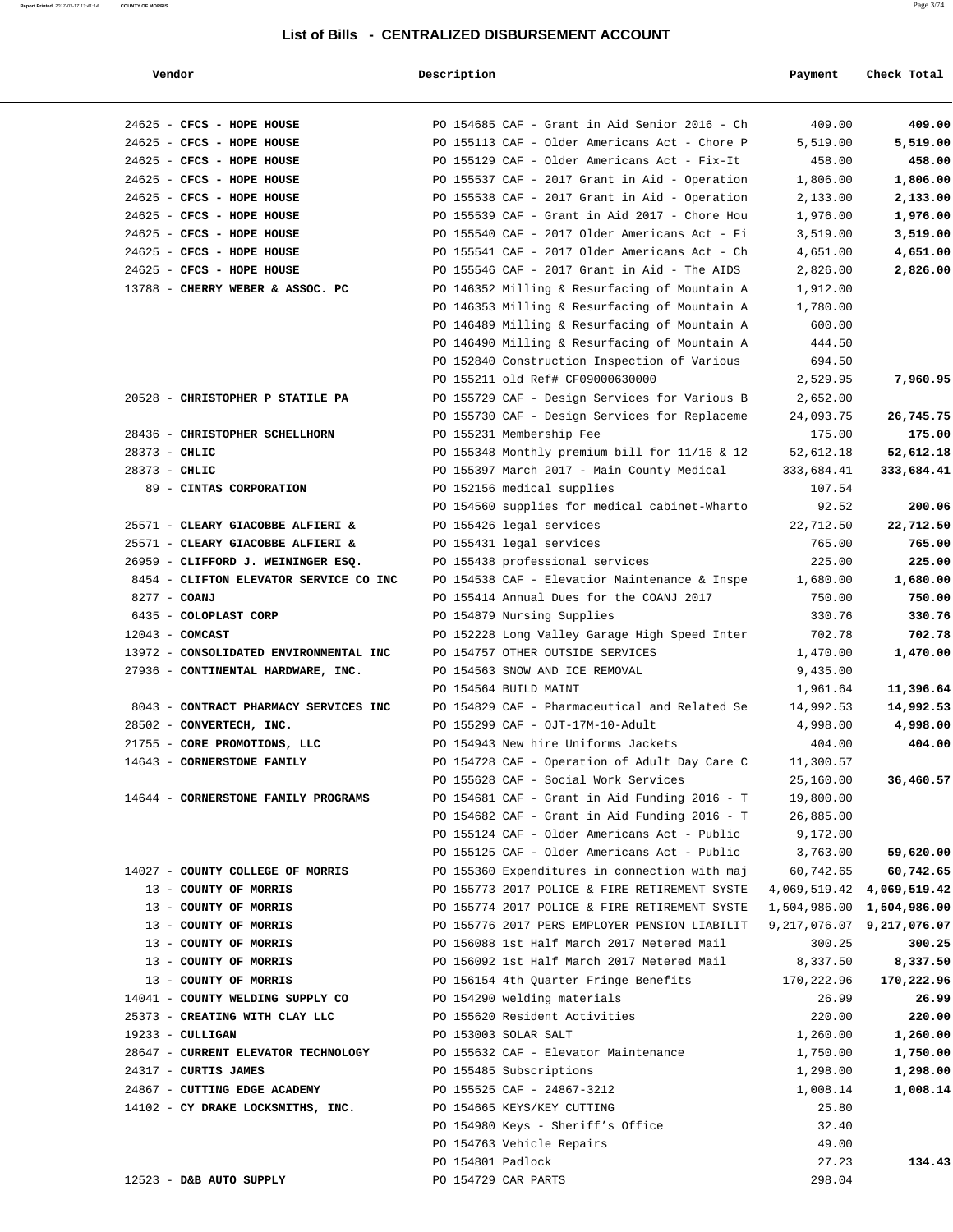| Renort Printed 2017-03-17 13:41:14 | <b>COUNTY OF MORRIS</b>                  |                 | List of Bills - CENTRALIZED DISBURSEMENT ACCOUNT |           | Page 4/74   |
|------------------------------------|------------------------------------------|-----------------|--------------------------------------------------|-----------|-------------|
|                                    | Vendor                                   | Description     |                                                  | Payment   | Check Total |
|                                    |                                          |                 | PO 154859 CAR PARTS                              | 1,239.88  |             |
|                                    |                                          |                 | PO 155163 CAR PARTS                              | 458.90    | 1,996.82    |
|                                    | 4843 - DAILY RECORD                      |                 | PO 155515 aging exp                              | 57.88     | 57.88       |
|                                    | 14123 - DAILY RECORD                     |                 | PO 155518 2/22/17 Meeting Ordinances - Adopti    | 842.80    | 842.80      |
|                                    | 14123 - DAILY RECORD                     |                 | PO 155601 AD 0001963889 ASB 39600 (Old Acct 5    | 44.68     | 44.68       |
|                                    | 14123 - DAILY RECORD                     |                 | PO 155602 ADVERTISEMENT                          | 85.16     | 85.16       |
|                                    | 14123 - DAILY RECORD                     |                 | PO 155944 ADVERTISEMENT                          | 80.32     | 80.32       |
|                                    | 27177 - DAMACINA L. OKE                  |                 | PO 156023 Per Diem Nursing                       | 1,022.25  | 1,022.25    |
|                                    | 11155 - DANILO LAPID                     |                 | PO 156024 Per Diem Nursing                       | 1,776.00  | 1,776.00    |
|                                    | 25386 - DAVID JEAN-LOUIS                 |                 | PO 156026 Per Diem Nursing                       | 3,459.50  | 3,459.50    |
|                                    | 11434 - DAWN CENTER FOR INDEPENDENT      |                 | PO 155109 CAF - Grant in Aid 2017 - Case Mana    | 3,433.00  |             |
|                                    |                                          |                 | PO 155110 CAF - 2017 Grant in Aid - Care Mana    | 4,122.00  |             |
|                                    |                                          |                 | PO 155111 CAF - 2017 Grant in Aid - Receratio    | 1,839.00  | 9,394.00    |
|                                    | 14228 - DELL MARKETING L.P.              |                 | PO 153392 PC Upgrade - System Admin Team         | 76.49     | 76.49       |
|                                    | $21638$ - DENNIS GRAU                    |                 | PO 155621 Resident Activities                    | 300.00    | 300.00      |
|                                    | 26582 - DENTAL & MEDICAL CAREER          |                 | PO 155532 CAF - 26582-3411                       | 799.00    | 799.00      |
|                                    | 26686 - DIEGNAN & BROPHY, LLC.           |                 | PO 155885 legal services                         | 3,334.50  | 3,334.50    |
|                                    | 24349 - DIRECT ENERGY BUSINESS MARKETING |                 | PO 155460 GAS - HESS - SUPPLY - 1316             | 38,401.61 | 38,401.61   |
|                                    | 7067 - DIRECT MACHINERY SERVICE CORP.    |                 | PO 154880 CAF - Laundry Equipment                | 828.07    | 828.07      |
|                                    | 8735 - DIRECT TV INC                     |                 | PO 155182 DirecTV - MCC                          | 64.99     | 64.99       |
|                                    | 3441 - DOVER AREA HISTORICAL SOCIETY     |                 | PO 153845 2017 Regrant / pmt #1 80% of total     | 3,200.00  | 3,200.00    |
|                                    | 14393 - DOVER WATER COMMISSIONERS        |                 | PO 155093 WATER - DOVER PROBATION                | 67.86     | 67.86       |
|                                    | 10726 - DR. NATHAN SABIN                 |                 | PO 153906 INMATE MEDICAL CARE                    | 175.00    | 175.00      |
|                                    | 28752 - CRYSTAL SPRINGS                  | PO 152594 WATER |                                                  | 9.48      |             |
|                                    |                                          |                 | PO 153974 Office Water                           | 234.90    |             |
|                                    |                                          |                 | PO 154363 Treasurer's & Mailroom Water & Cool    | 34.48     |             |
|                                    |                                          |                 | PO 154221 drinking water                         | 23.49     |             |
|                                    |                                          |                 | PO 154281 Crystal Springs Water                  | 15.99     |             |
|                                    |                                          |                 | PO 155197 DRINKING WATER                         | 19.48     | 337.82      |
|                                    | 11691 - DYNAMIC IMAGING SYSTMES INC      |                 | PO 153375 CONTRACT PAYMENT FOR PICTURELINK       | 5,016.00  | 5,016.00    |
|                                    | 12467 - EDITHA MARQUEZ                   |                 | PO 156027 Per Diem Nursing                       | 1,498.50  | 1,498.50    |
|                                    | 20689 - EDMUND M. KRAMER                 |                 | PO 154699 PORTRAIT & SITTING FEE                 | 225.00    | 225.00      |
|                                    | 14491 - EL PRIMER PASO, LTD.             |                 | PO 155560 CAF - 2017 GIA-1713- El Primer Paso    | 7,363.00  | 7,363.00    |
|                                    | 21722 - ELITE TRANSCRIPTS INC.           |                 | PO 154635 Transcription                          | 205.92    | 205.92      |
|                                    | 14505 - ELIZABETHTOWN GAS COMPANY        |                 | PO 156046 NATURAL GAS - LONG VALLEY              | 689.15    | 689.15      |
|                                    | 27141 - ELLEN M. NOLL                    |                 | PO 156028 Per Diem Nursing                       | 1,718.25  | 1,718.25    |
|                                    | 14508 - ELLIOTT'S FLORIST SHOPPE         |                 | PO 155213 Victims Rights Week Wreath             | 171.20    | 171.20      |
|                                    | 3606 - EMAINT ENTERPRISES LLC            |                 | PO 154262 MAINTENANCE RENEWAL                    | 1,299.00  | 1,299.00    |
|                                    | 2047 - EMPLOYMENT HORIZONS, INC.         |                 | PO 154625 CAF - Grant in Aid 2016 - Agency-Ba    | 17,352.00 |             |
|                                    |                                          |                 | PO 154680 CAF - Grant in Aid Senior 2016 - Su    | 19,254.00 |             |
|                                    |                                          |                 | PO 155276 JANITORIAL SERVICES: JANUARY 2017      | 885.00    |             |
|                                    |                                          |                 | PO 155470 CAF - Office Cleaning                  | 46,579.00 | 84,070.00   |

 28559 - **ENGINEERING & LAND** PO 145994 Boundary Survey QUOTE RFQ#16-03 Pu 3,900.00 **3,900.00** 26988 - **ERIC HANNA** PO 155402 Reimbursement - "2016" Fall Tuition 7,137.40 **7,137.40** 20265 - **EVELYN TOLENTINO** PO 156029 Per Diem Nursing 1,276.50 **1,276.50** 14604 - **EXTEL COMMUNICATIONS** PO 154388 Wire Drop for HVAC Controller in Mo 1,544.00 **1,544.00** 14604 - **EXTEL COMMUNICATIONS** PO 155087 SECURITY UPGRADE 320.00 **320.00** 27086 - **EXTREME NETWORKS INC.** PO 153390 OIT Networking Stock 7,760.00 **7,760.00**

 PO 155743 CAF - 3549-3677 906.44 **5,065.40** 5820 - **FAIRLEIGH DICKINSON UNIVERSITY** PO 155529 CAF - 5820-3477 800.25 **800.25** 12079 - **FAIRMOUNT FIRE CO. NO. 1** PO 151926 Primary 6/7/2016 & General Election 100.00 **100.00** 15382 - **FAMILY PROMISE OF** PO 155265 2017 SSH-1702 Emergency Shelter 10,283.40 **10,283.40**

PO 155006 PLUMBING 604.92 **2,208.47**

PO 155523 CAF - 3549-3585 1,066.40 PO 155723 CAF - 3549-3755 1,013.08 PO 155700 CAF - 3549-3735 1,013.08

PO 154758 PLUMBING 1,603.55

|                                 | PO 155470 CAF - Office Cleaning               | 46,579.00 |
|---------------------------------|-----------------------------------------------|-----------|
| 28559 - ENGINEERING & LAND      | PO 145994 Boundary Survey OUOTE RFO#16-03 Pu  | 3,900.00  |
| $26988$ - ERIC HANNA            | PO 155402 Reimbursement - "2016" Fall Tuition | 7,137.40  |
| 20265 - EVELYN TOLENTINO        | PO 156029 Per Diem Nursing                    | 1,276.50  |
| 14604 - EXTEL COMMUNICATIONS    | PO 154388 Wire Drop for HVAC Controller in Mo | 1,544.00  |
| 14604 - EXTEL COMMUNICATIONS    | PO 155087 SECURITY UPGRADE                    | 320.00    |
| 27086 - EXTREME NETWORKS INC.   | PO 153390 OIT Networking Stock                | 7,760.00  |
| 3549 - EZ WHEELS DRIVING SCHOOL | PO 154952 CAF - 3549-3611                     | 1,066.40  |

|  | 5820 - FAIRLEIGH DICKINSON UNIVERSITY |
|--|---------------------------------------|
|  | 12079 - FAIRMOUNT FIRE CO. NO. 1      |
|  | 15382 - FAMILY PROMISE OF             |
|  | 12515 - FASTENAL COMPANY              |
|  |                                       |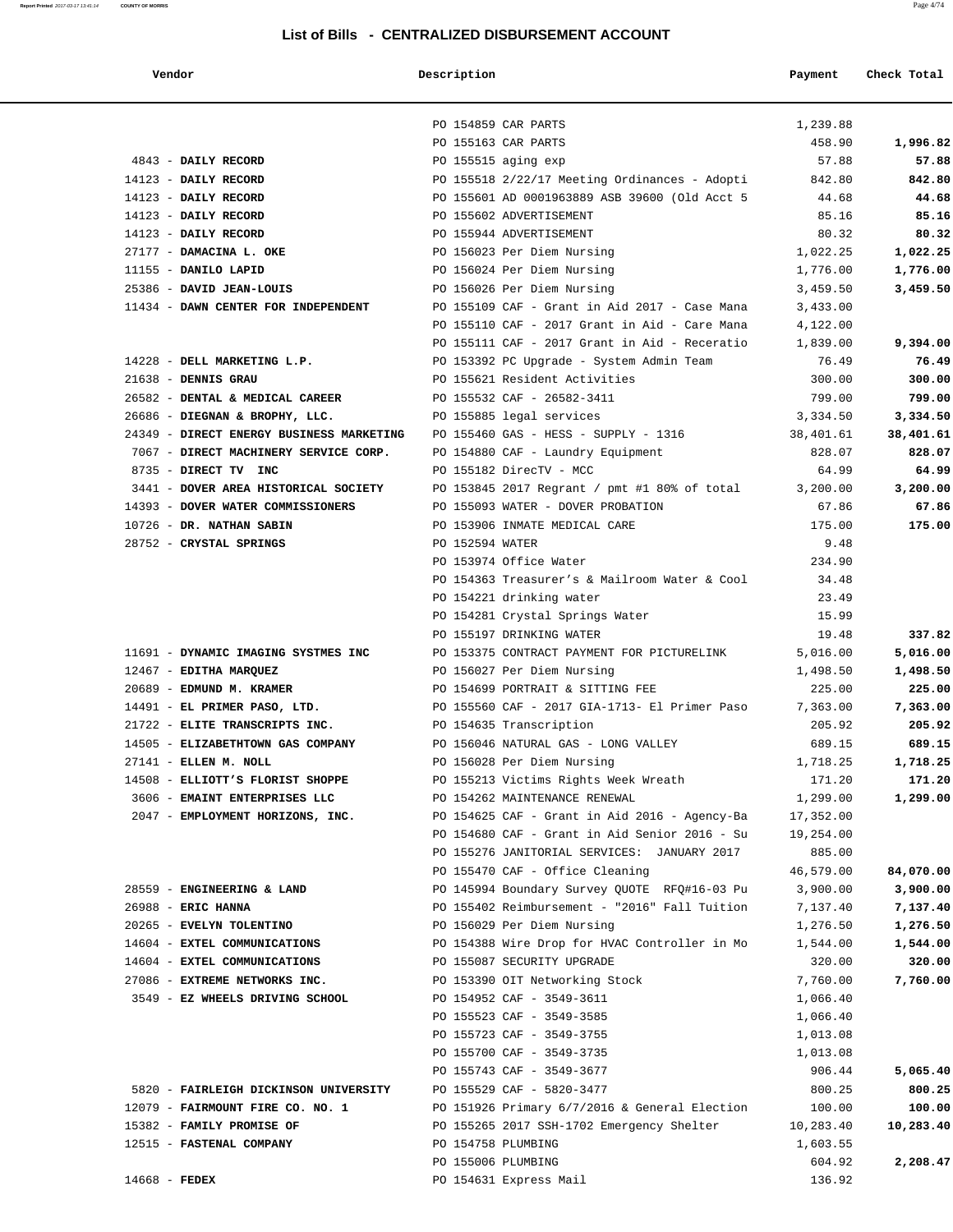#### **Report Printed** 2017-03-17 13:41:14 **COUNTY OF MORRIS** Page 5/74

#### **List of Bills - CENTRALIZED DISBURSEMENT ACCOUNT**

|                                          | PO 154991 Express Mail               |                                                 | 112.48             |           |
|------------------------------------------|--------------------------------------|-------------------------------------------------|--------------------|-----------|
|                                          | PO 155622 Express Shipping           |                                                 | 137.22             |           |
|                                          | PO 155641 Express Shipping           |                                                 | 115.38             | 502.00    |
| 9388 - FF1 PROFESSIONAL SAFETY SERVICES  | PO 153944 Uniforms, Accessories      |                                                 | 223.72             | 223.72    |
| 12151 - FLEMINGTON BUICK CHEVROLET       | PO 154731 CAR PARTS                  |                                                 | 221.30             | 221.30    |
| 2147 - FLEMINGTON DEPT STORE INC         | PO 154678 MAINTENANCE UNIFORMS       |                                                 | 887.30             | 887.30    |
| 13313 - FORTIS INSTITUTE                 | PO 155727 CAF - 13313-3703           |                                                 | 413.85             | 413.85    |
| 14772 - FOWLER EQUIP CO INC.             | PO 153461 DRYER PARTS/REPAIRS        |                                                 | 1,649.83           | 1,649.83  |
| 12325 - FRANK BRODEEN OLC                | PO 154817 Contracted Snow Removal    |                                                 | 15,375.00          | 15,375.00 |
| 28260 - FRANKLIN-GRIFFITH LLC            | PO 154518 CAF - Electrical Supplies  |                                                 | 2,671.60           | 2,671.60  |
| 14786 - FRED PRYOR SEMINARS              | PO 154321 SEMINAR                    |                                                 | 128.00             | 128.00    |
| 27628 - FRENKEL BENEFITS, LLC            |                                      | PO 155970 Oct-Dec Admin & Consulting Svcs for   | 31,250.01          | 31,250.01 |
| 14841 - GALETON GLOVES                   | PO 154854 Safety Gloves              |                                                 | 233.07             | 233.07    |
| $714$ - GALLS, LLC                       | PO 153924 TRAINING GUNS              |                                                 | 147.57             | 147.57    |
| 20886 - GARFIELD COMMUNITY FUNERAL       |                                      | PO 155223 Morgue Transportation - Morris        | 3,480.00           | 3,480.00  |
| 8269 - GEORGINA GRAY-HORSLEY             | PO 156030 Per Diem Nursing           |                                                 | 935.25             | 935.25    |
| 14908 - GFOA OF NEW JERSEY               |                                      | PO 155186 Registration for Women at Work for    | 95.00              | 95.00     |
| 25456 - GISLAINE CENOBLE                 | PO 155651 Employee Reimbursement     |                                                 | 30.00              | 30.00     |
| 10419 - GLENDALE PARADE STORE LLC        | PO 154593 FLAGS/FLAG SUPPLIES        |                                                 | 503.45             | 503.45    |
| $11521 - GPC$ , INC.                     | PO 154803 PLANT OPERATIONS - MV      |                                                 | 4,032.00           | 4,032.00  |
| $24884$ - GRAINGER                       | PO 154128 Misc. Parts                |                                                 | 165.17             | 165.17    |
| $14983$ - GRAINGER                       | PO 154292 Batteries                  |                                                 | 313.20             |           |
|                                          | PO 154597 MAINTENANCE SUPPLIES       |                                                 | 1,047.56           | 1,360.76  |
| $14984$ - GRAINGER                       | PO 154347 BUILD MAINT/ SMALL TOOLS   |                                                 | 482.65             |           |
|                                          |                                      | PO 154517 HVAC/ BUILD MAINT/ OTHER ADMIN        | 1,836.16           |           |
|                                          |                                      | PO 154561 HVAC/ BUILD MAINT/ OTHER ADMIN        | 1,510.11           |           |
|                                          | PO 154844 TOOLS                      |                                                 | 30.50              | 3,859.42  |
| 20005 - GROFF TRACTOR NJ, LLC            | PO 154732 TRUCK PARTS                |                                                 | 385.66             |           |
|                                          | PO 154843 TRUCK PARTS                |                                                 | 189.00             | 574.66    |
| 17533 - HARLAND TECHNOLOGY SERVICES      |                                      | PO 153541 Maintenance Agreement for Scantron    | 709.00             | 709.00    |
| 25522 - HARRY L. SCHWARZ & CO.           |                                      | PO 154707 MC Flood Mitigation Appraisal Revie   | 1,035.00           | 1,035.00  |
| $15188$ - HILL-ROM CO, INC.              | PO 155623 Durable Medical Equipment  |                                                 | 2,945.00           | 2,945.00  |
| 19185 - HILTI INC.                       | PO 153222 parts                      |                                                 | 6.95               | 6.95      |
| $28404$ - HOME DEPOT U.S.A., INC.        | PO 155452 HOME DEPOT SUPPLIES -      |                                                 | 965.62             |           |
|                                          | PO 155467 HOME DEPOT SUPPLIES -      |                                                 | 397.98             |           |
|                                          | PO 155840 HOME DEPOT SUPPLIES -      |                                                 | 595.41             | 1,959.01  |
| 27727 - HOSTING MATTERS, INC.            |                                      | PO 154614 Hosting Website - SHERIFF'S OFFICE    | 112.20             | 112.20    |
| 10414 - HUBER & ASSOCIATES               | PO 155274 Guardianship of Evaluation |                                                 | 700.00             | 700.00    |
| $1079$ - HUONG LU                        |                                      | PO 155682 Auto Insurance reimb. - $01/17$ to 06 | 72.00              | 72.00     |
| 26660 - ILIFF-RUGGIERO FUNERAL HOME INC. | PO 155229 Morgue Livery - Sussex     |                                                 | 1,500.00           | 1,500.00  |
| 10767 - ILLIENE CHARLES, RN              | PO 156031 Per Diem Nursing           |                                                 | 3,709.25           | 3,709.25  |
| 15309 - IMAGE ACCESS CORP                |                                      | PO 154715 Toner for Surrogate Office printer    | 635.00             | 635.00    |
| 4592 - INFORMATION & TECHNOLOGY          | PO 155744 CAF - 4592-3663            |                                                 | 792.00             |           |
|                                          | PO 155745 CAF - 4592-3664            |                                                 | 864.00             |           |
|                                          | PO 155746 CAF - 4592-3669            |                                                 | 840.00             |           |
|                                          | PO 155747 CAF - 4592-3670            |                                                 | 840.00             |           |
|                                          | PO 155748 CAF - 4592-3660            |                                                 | 840.00             |           |
|                                          | PO 155749 CAF - 4592-3666            |                                                 | 858.00             |           |
|                                          | PO 155750 CAF - 4592-3667            |                                                 | 816.00             |           |
|                                          | PO 155751 CAF - 4592-3665            |                                                 | 744.00             | 6,594.00  |
| 4592 - INFORMATION & TECHNOLOGY          | PO 155752 CAF - 4592-3257            |                                                 |                    |           |
|                                          | PO 155754 CAF - 4592-3668            |                                                 | 1,494.00<br>696.00 |           |
|                                          | PO 155755 CAF - 4592-3662            |                                                 | 816.00             |           |
|                                          | PO 155756 CAF - 4592-3671            |                                                 | 144.00             | 3.150.00  |
|                                          |                                      |                                                 |                    |           |

|  | 1664 - INGRAM LIBRARY SERVICES            |
|--|-------------------------------------------|
|  | 28900 - INNOVATIVE CREDIT SOLUTIONS, INC. |
|  | 6100 - INTER CITY TIRE                    |
|  | 20652 - INTERFAITH FOOD PANTRY INC.       |
|  |                                           |

 $10. -01/17$  to 06 72.00 72.00 PO 155751 CAF - 4592-3665 744.00 **6,594.00** PO 155756 CAF - 4592-3671 144.00 **3,150.00** 1664 - **INGRAM LIBRARY SERVICES** PO 154008 STANDING ORDERS - BOOKS RECEIVED 128.94 **128.94** PO 154596 NEW HIRE BACKROUND CHECKS 225.00 225.00 6100 - **INTER CITY TIRE** PO 154845 TIRES 483.00 **483.00** 20652 - **INTERFAITH FOOD PANTRY INC.** PO 154623 CAF - Grant in Aid 2016 - Home Deli 10,115.00 **10,115.00** 20652 - **INTERFAITH FOOD PANTRY INC.** PO 154624 CAF - Grant in Aid Senior 2016 - Ho 1,063.00 **1,063.00**

#### **Vendor Description Payment Check Total**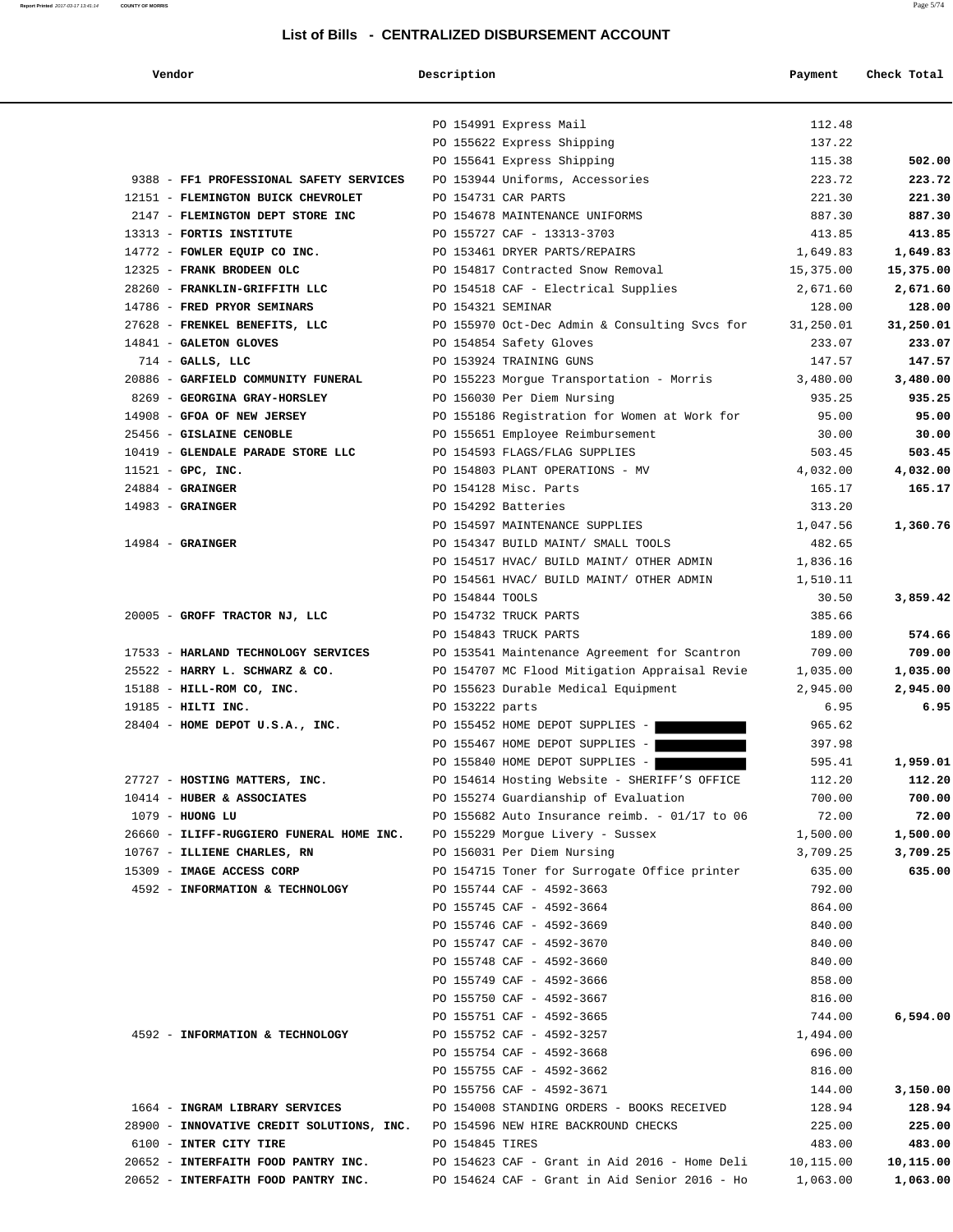#### **Report Printed** 2017-03-17 13:41:14 **COUNTY OF MORRIS** Page 6/74

#### **List of Bills - CENTRALIZED DISBURSEMENT ACCOUNT**

| Vendor                                                                 | Description                                                                              | Payment               | Check Total           |
|------------------------------------------------------------------------|------------------------------------------------------------------------------------------|-----------------------|-----------------------|
| 25455 - INTERNATIONAL ACADEMIES OF                                     | PO 153118 Education, School, Training                                                    | 2,570.00              | 2,570.00              |
| 20551 - INTERNATIONAL CODE                                             | PO 148644 CBA - ICC Membership renewal                                                   | 370.00                | 370.00                |
| 20792 - IPC HOSPITALIST PHYSICIANS NJ                                  | PO 155624 CAF - Qualified Physician to Overse                                            | 5,400.00              | 5,400.00              |
| 15433 - J & D SALES & SERVICE LLC                                      | PO 154296 Nozzles                                                                        | 30.13                 | 30.13                 |
| 14340 - JANET DONALDSON                                                | PO 156128 Receipts form the Daily Record and                                             | 42.00                 | 42.00                 |
| 960 - JERSEY CENTRAL POWER & LIGHT                                     | PO 155385 JCP&L                                                                          | 16.97                 | 16.97                 |
| 960 - JERSEY CENTRAL POWER & LIGHT                                     | PO 155389 JCP&L                                                                          | 131.14                | 131.14                |
| 960 - JERSEY CENTRAL POWER & LIGHT                                     | PO 155396 JCP&L                                                                          | 660.20                | 660.20                |
| 960 - JERSEY CENTRAL POWER & LIGHT                                     | PO 155481 Utility - Electric JCPL                                                        | 2,374.24              | 2,374.24              |
| 960 - JERSEY CENTRAL POWER & LIGHT                                     | PO 155635 ELECTRIC - REMOTE LOCATIONS                                                    | 4,967.86              | 4,967.86              |
| 960 - JERSEY CENTRAL POWER & LIGHT                                     | PO 155637 ELECTRIC - 0537 THE HILL                                                       | 68,935.69             | 68,935.69             |
| 960 - JERSEY CENTRAL POWER & LIGHT                                     | PO 155642 ELECTRIC - MASTER ACCOUNT                                                      | 38,515.59             | 38,515.59             |
| 960 - JERSEY CENTRAL POWER & LIGHT                                     | PO 155686 JCP&L                                                                          | 62.71                 | 62.71                 |
| 960 - JERSEY CENTRAL POWER & LIGHT                                     | PO 155711 ELECTRIC - MOSOUITO COIMMISSION                                                | 750.93                | 750.93                |
| 960 - JERSEY CENTRAL POWER & LIGHT                                     | PO 155974 JCP&L                                                                          | 38.48                 | 38.48                 |
| 16888 - JERSEY PAPER PLUS INC                                          | PO 153187 CAF - Coarse Paper & Household Supp                                            | 690.00                | 690.00                |
| 1622 - JERSEY TRACTOR TRAILER                                          | PO 155526 CAF - 1622-3220                                                                | 400.00                |                       |
|                                                                        | PO 155722 CAF - 1622-3634                                                                | 3,200.00              | 3,600.00              |
| 11570 - JESSICA REYMUNDO<br>26156 - JJS SERVICES, INC.                 | PO 155300 Mileage and Auto ins. reimb. - 01/1                                            | 106.25<br>11,062.50   | 106.25                |
| 26156 - JJS SERVICES, INC.                                             | PO 155004 Contracted Snow Removal                                                        |                       | 11,062.50             |
| 15508 - JML MEDICAL INC.                                               | PO 155919 Snow Plowing and Ice Removal - Mor<br>PO 155625 CAF - Various Medical Supplies | 24,885.00<br>9,475.13 | 24,885.00<br>9,475.13 |
| $17883$ - JOAN STREHL                                                  | PO 155301 travel reimbursement                                                           | 151.41                | 151.41                |
| 8936 - JOHN BOWER                                                      | PO 155167 Work Boots                                                                     | 90.00                 | 90.00                 |
| 29290 - JOHN F. INGANAMORT                                             | PO 156091 Refund of Easement Purchase App Fee                                            | 1,000.00              | 1,000.00              |
| 16957 - JOHN PECORARO                                                  | PO 155562 PETTY CASH                                                                     | 91.45                 | 91.45                 |
| 26888 - JOHNSON CONTROLS INC.                                          | PO 153388 SECURITY EQUIPMENT MAINTENANCE AND                                             | 3,900.00              | 3,900.00              |
| 2998 - JOHNSTON COMMUNICATIONS                                         | PO 154557 Fax Server Maintenance                                                         | 600.00                | 600.00                |
| 2695 - JOHNSTONE SUPPLY                                                | PO 155473 HVAC                                                                           | 143.30                | 143.30                |
| $16252 - JOSE MOJICA$                                                  | PO 154114 Medicare B Reimbursement - January                                             | 1,258.80              | 1,258.80              |
| 10181 - JOSEPH MACDONALD                                               | PO 155656 2017 WORK BOOTS - NIGHT CREW                                                   | 90.00                 | 90.00                 |
| 7432 - JUNE WITTY                                                      | PO 154556 SANE SART Supplemental Nurse Pay                                               | 122.70                | 122.70                |
| 20384 - KAITLYN HELLYER                                                | PO 155678 Mileage & Auto Insurance reimb. for                                            | 128.20                | 128.20                |
| 15565 - KELLER & KIRKPATRICK                                           | PO 155280 CAF - Milling & Resurfacing for2017                                            | 6,669.00              |                       |
|                                                                        | PO 155279 CAF - Milling & Resurfacing for 2017                                           | 2,810.40              | 9,479.40              |
| 16787 - KELLY O'NEILL-MCGUIRE                                          | PO 155735 travel reimbursement                                                           | 310.37                | 310.37                |
| 15587 - KEYSTONE PUBLIC SAFETY INC.                                    | PO 154622 R#2 12/21/15, Keystone                                                         | 600.00                |                       |
|                                                                        | PO 154645 R#2 12/21/15, Keystone                                                         | 450.00                | 1,050.00              |
| 10297 - KJI ELECTRONICS INC                                            | PO 155495 OEM Equipment                                                                  | 217.00                | 217.00                |
| 11406 - KONKUS CORPORATION                                             | PO 155026 CAF - Milling & Resurfacing of Boon                                            | 105,821.43            | 105,821.43            |
| 11406 - KONKUS CORPORATION                                             | PO 155846 CAF - Milling & Resurfacing of Gree                                            | 60,147.51             | 60,147.51             |
| 15634 - KORNER STORE INC                                               | PO 154785 MEAL RECEIPTS                                                                  | 240.00                | 240.00                |
| 28942 - KRISTINA DEJESUS                                               | PO 154554 SANE SART Nurse Supplemental Pay                                               | 153.00                | 153.00                |
| 15688 - LANIGAN ASSOCIATES INC                                         | PO 154982 ID Cases - Sheriff's Offices                                                   | 495.50                | 495.50                |
| 20143 - LASCOMP INSTITUTE                                              | PO 155530 CAF - 20143-3352                                                               | 4,000.00              |                       |
|                                                                        | PO 155724 CAF - 20143-3578                                                               | 4,000.00              | 8,000.00              |
| 25486 - LASZLO CSENGETO                                                | PO 155674 Mileage reimb. - 02/01/17 to 02/28                                             | 23.80                 | 23.80                 |
| 29277 - LAW OFFICE OF LARRY I WIENER                                   | PO 155433 professional services                                                          | 2,543.75              | 2,543.75              |
| 25383 - LAW OFFICE OF ROBERT J. GREENBAUM                              | PO 155424 legal services                                                                 | 2,727.00              | 2,727.00              |
| 25383 - LAW OFFICE OF ROBERT J. GREENBAUM                              | PO 155434 legal services                                                                 | 1,552.50              | 1,552.50              |
| 25383 - LAW OFFICE OF ROBERT J. GREENBAUM<br>28129 - LAWRENCE RAGONESE | PO 155436 legal services<br>PO 155364 Engraved frame and photo reproducti                | 1,741.50<br>18.56     | 1,741.50<br>18.56     |
| 20653 - LEGAL SERVICES OF NORTHWEST                                    | PO 155112 CAF - Older Americans Act - Senior                                             | 12,075.00             | 12,075.00             |
| 28560 - LEGEND MEDICAL PRODUCTS                                        | PO 154881 Hi-Lo Bed Maintenance Parts                                                    | 185.19                | 185.19                |
| 5855 - LEXIS NEXIS                                                     | PO 153987 On-line service for 12/01/16 throug                                            | 174.00                | 174.00                |
| 28759 - LILLY HYMOWITZ                                                 | PO 155217 Parking Fees Reimbursement                                                     | 50.00                 | 50.00                 |
| 25147 - LINCOLN TECHINICAL INSTITUTE                                   | PO 155534 CAF - 25147-3228                                                               | 1,000.00              | 1,000.00              |
| 5989 - LINCOLN TECHNICAL INSTITUTE                                     | PO 155721 CAF - 5989-2646                                                                | 1,355.84              | 1,355.84              |
| 412 - LINDA CSENGETO                                                   | PO 155684 Miles & Auto Ins. reimb. - for $07/1$                                          | 129.05                | 129.05                |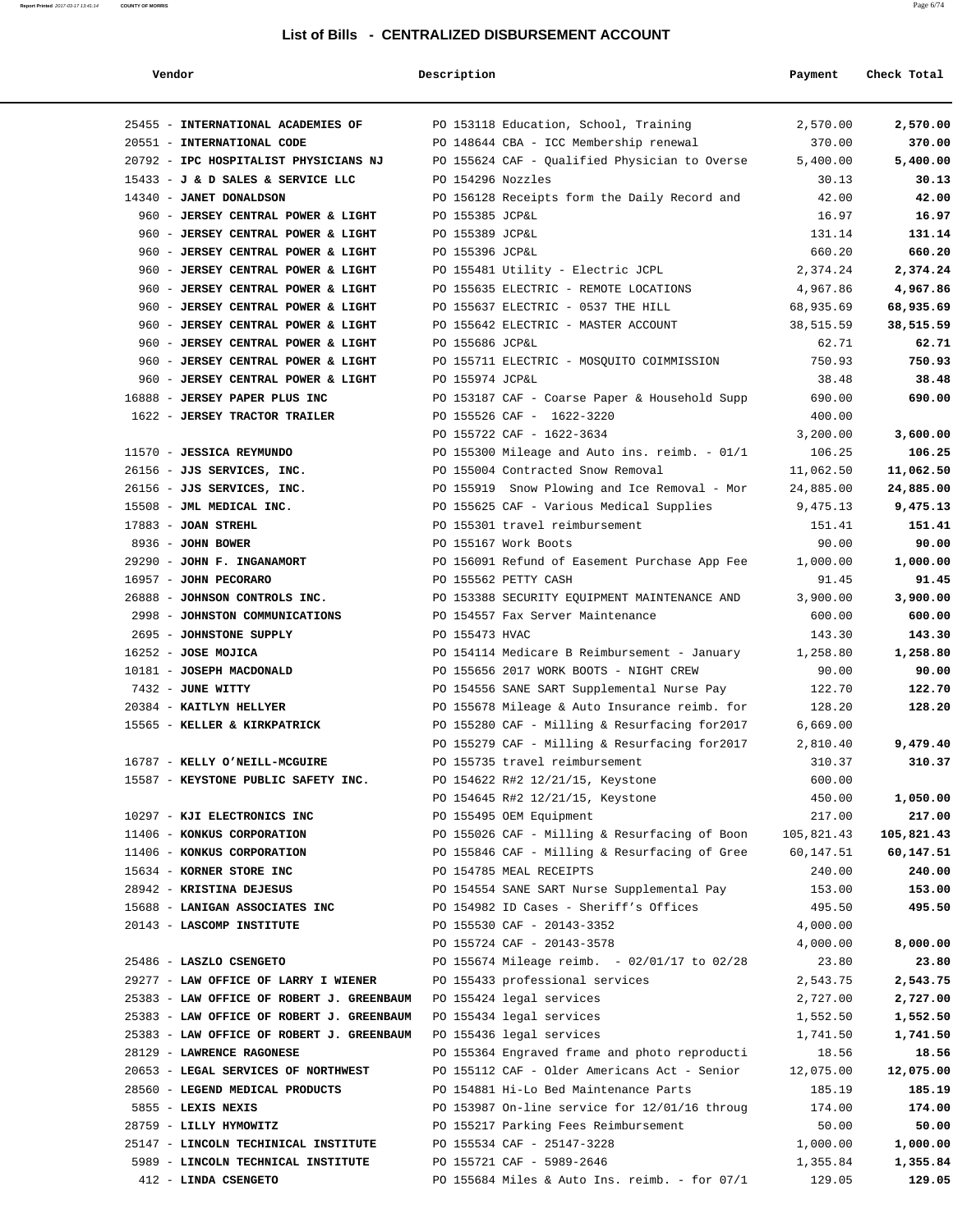#### **List of Bills - CENTRALIZED DISBURSEMENT ACCOUNT**

#### **Vendor Description Payment Check Total**

**Report Printed** 2017-03-17 13:41:14 **COUNTY OF MORRIS** Page 7/74

| 27610 - LISA M CURRAN                   | PO 155719 Tri-Fold Brochure for the WDB depar | 1,800.00  | 1,800.00  |
|-----------------------------------------|-----------------------------------------------|-----------|-----------|
| 15816 - LONGFELLOWS SANDWICH DELI       | PO 148466 refreshment for lunch meeting 11/1/ | 144.00    | 144.00    |
| 15816 - LONGFELLOWS SANDWICH DELI       | PO 154081 OEM Expenses                        | 127.60    | 127.60    |
| 15816 - LONGFELLOWS SANDWICH DELI       | PO 155307 2017 Deparment of Human Services Me | 137.99    | 137.99    |
| 15816 - LONGFELLOWS SANDWICH DELI       | PO 155350 Nutrition exp                       | 192.00    | 192.00    |
| 1777 - LORCO PETROLEUM SERVICES         | PO 154735 WASTE DISPOSAL                      | 126.00    | 126.00    |
| 8307 - LOREEN RAFISURA                  | PO 156032 Per Diem Nursing                    | 1,215.82  | 1,215.82  |
| 21100 - LOUISE R. MACCHIA               | PO 156033 Per Diem Nursing                    | 2,987.75  | 2,987.75  |
| 53 - LOVEYS PIZZA & GRILL               | PO 155692 MEAL RECEIPTS                       | 650.00    | 650.00    |
| 26155 - LS ENGINEERING ASSOCIATES CORP. | PO 154641 MORRIS COUNTY HANDICAP LIFT REPLACE | 500.00    | 500.00    |
| 26155 - LS ENGINEERING ASSOCIATES CORP. | PO 155082 MORRIS COUNTY COURTHOUSE ELEVATOR U | 9,500.00  | 9,500.00  |
| 29282 - LUCE GUERRIER                   | PO 155652 Employee Reimbursement              | 30.00     | 30.00     |
| 15850 - LUM, DRASCO & POSITAN LLC       | PO 155491 Legal Services                      | 2,707.10  | 2,707.10  |
| 15862 - M & B TRUCKING INC              | PO 155001 Contracted Snow Removal             | 7,980.00  | 7,980.00  |
| 28911 - M-TEC CONSTRUCTION SERVICE LLC  | PO 146682 Milling & Resurfacing of Boonton Av | 440.00    | 440.00    |
| 15885 - M.C. CHAMBER OF COMMERCE        | PO 154640 Annual Meeting Luncheon             | 675.00    | 675.00    |
| 15899 - M.C. ORGANIZATION FOR           | PO 155131 CAF - Older Americans Act - Assiste | 4,034.20  | 4,034.20  |
| 19384 - M.C. POLICE CHIEFS ASSOCIATION  | PO 154451 Membership Dues                     | 300.00    | 300.00    |
| 15919 - M.C. PROSECUTOR'S EMERGENT      | PO 154990 Replenishment of funds              | 2,610.00  | 2,610.00  |
| 7568 - MADUKWE IMO IBOKO, RN            | PO 156034 Per Diem Nursing                    | 2,368.00  | 2,368.00  |
| 21026 - MAGGIE CALDERWOOD               | PO 155376 Memberships                         | 175.00    | 175.00    |
| 3368 - MANUELA SCHUSTER                 | PO 155788 travel & expense reimbursement      | 103.00    | 103.00    |
| 25080 - MARIA CARMELITA OBLINA          | PO 156035 Per Diem Nursing                    | 464.00    | 464.00    |
| 26678 - MARION ENNIS                    | PO 156037 Per Diem Nursing                    | 2,793.30  | 2,793.30  |
| 27866 - MARK CARTER                     | PO 155367 EXPENSE VOUCHER                     | 420.00    | 420.00    |
| 21410 - MARLEINE CHARLES                | PO 155653 Employee Reimbursement              | 30.00     | 30.00     |
| 6730 - MARTEL ELECTRONICS, INC.         | PO 154559 Office Supply                       | 49.99     | 49.99     |
| $11023$ - MARTHA YAGHI                  | PO 156036 Per Diem Nursing                    | 592.00    | 592.00    |
| 9383 - MATERNAL FETAL MEDICINE          | PO 152983 INMATE MEDICAL CARE                 | 211.25    | 211.25    |
| 21477 - MAYLENE P BAPTISTE              | PO 155654 Employee Reimbursement              | 30.00     | 30.00     |
| 27603 - MCKESSON MEDICAL SURGICAL       | PO 154882 Nursing Supplies                    | 1,620.28  |           |
|                                         | PO 154883 Nursing Supplies                    | 1,883.96  | 3,504.24  |
| 16096 - MCMASTER-CARR SUPPLY CO         | PO 154689 MAINTENANCE SUPPLIES                | 80.86     |           |
|                                         | PO 154846 AUTO PARTS                          | 52.01     | 132.87    |
| 26598 - MEDCARE MEDICAL SUPPLY INC.     | PO 154885 MedA Patient Medical Supplies       | 687.82    | 687.82    |
| 26598 - MEDCARE MEDICAL SUPPLY INC.     | PO 154886 MedA Resident Food Source           | 1,424.17  | 1,424.17  |
| 12460 - MEDIA SUPPLY, INC.              | PO 154646 Court Expense                       | 1,220.00  | 1,220.00  |
| 20839 - MEDLINE INDUSTRIES INC          | PO 153551 Nursing Supply & Incontinence Produ | 287.42    | 287.42    |
| 20839 - MEDLINE INDUSTRIES INC          | PO 154888 Safety Supplies for Drain Bags      | 327.02    | 327.02    |
| 16133 - MERCER COUNTY COMMUNITY         | PO 155610 2017 SPRING CHARGEBACKS             | 1,918.14  | 1,918.14  |
| 16147 - METRO FLAG CO                   | PO 150558 Veterans Exp                        | 17,280.00 | 17,280.00 |
| 24951 - MICHELLE CAPILI                 | PO 156038 Per Diem Nursing                    | 3,256.00  | 3,256.00  |
| 295 - MID-ATLANTIC TRUCK CENTRE INC     | PO 154302 TRUCK PARTS                         | 142.70    |           |
|                                         | PO 154308 TRUCK PARTS                         | 20.07     |           |
|                                         | PO 154474 TRUCK PARTS                         | 27.42     |           |
|                                         | PO 154513 TRUCK PARTS                         | 215.42    |           |
|                                         | PO 154765 TRUCK PARTS                         | 281.58    |           |
|                                         | PO 154862 TRUCK PARTS                         | 30.42     |           |
|                                         | PO 154863 TRUCK PARTS                         | 201.98    |           |
|                                         | PO 154865 TRUCK PARTS                         | 97.91     | 1,017.50  |
| 295 - MID-ATLANTIC TRUCK CENTRE INC     | PO 155179 TRUCK PARTS                         | 96.74     | 96.74     |
| 11453 - MIDWEST TAPE LLC                | PO 154006 Received DVDs                       | 98.96     |           |
|                                         |                                               |           |           |
|                                         | PO 154007 Received - DVDs & CDs               | 3,194.94  |           |
|                                         | PO 154016 Received - CDs & DVDs               | 1,785.11  | 5,079.01  |
| 3879 - MILLENNIUM SOLUTION FOCUS        | PO 155524 CAF - 3879-3714                     | 750.00    | 750.00    |
| 25428 - MIRLENE ESTRIPLET               | PO 156039 Per Diem Nursing                    | 4,042.25  | 4,042.25  |
| 11267 - MONSTER COATING INC             | PO 150175 REPAIR FLOOR AT P.S.T.A             | 6,750.00  | 6,750.00  |
| 24348 - MOONLIGHT DESIGNS               | PO 155626 Resident Activities                 | 165.00    | 165.00    |
| 16273 - MOORE MEDICAL LLC               | PO 148356 Medical Supplies                    | 788.29    |           |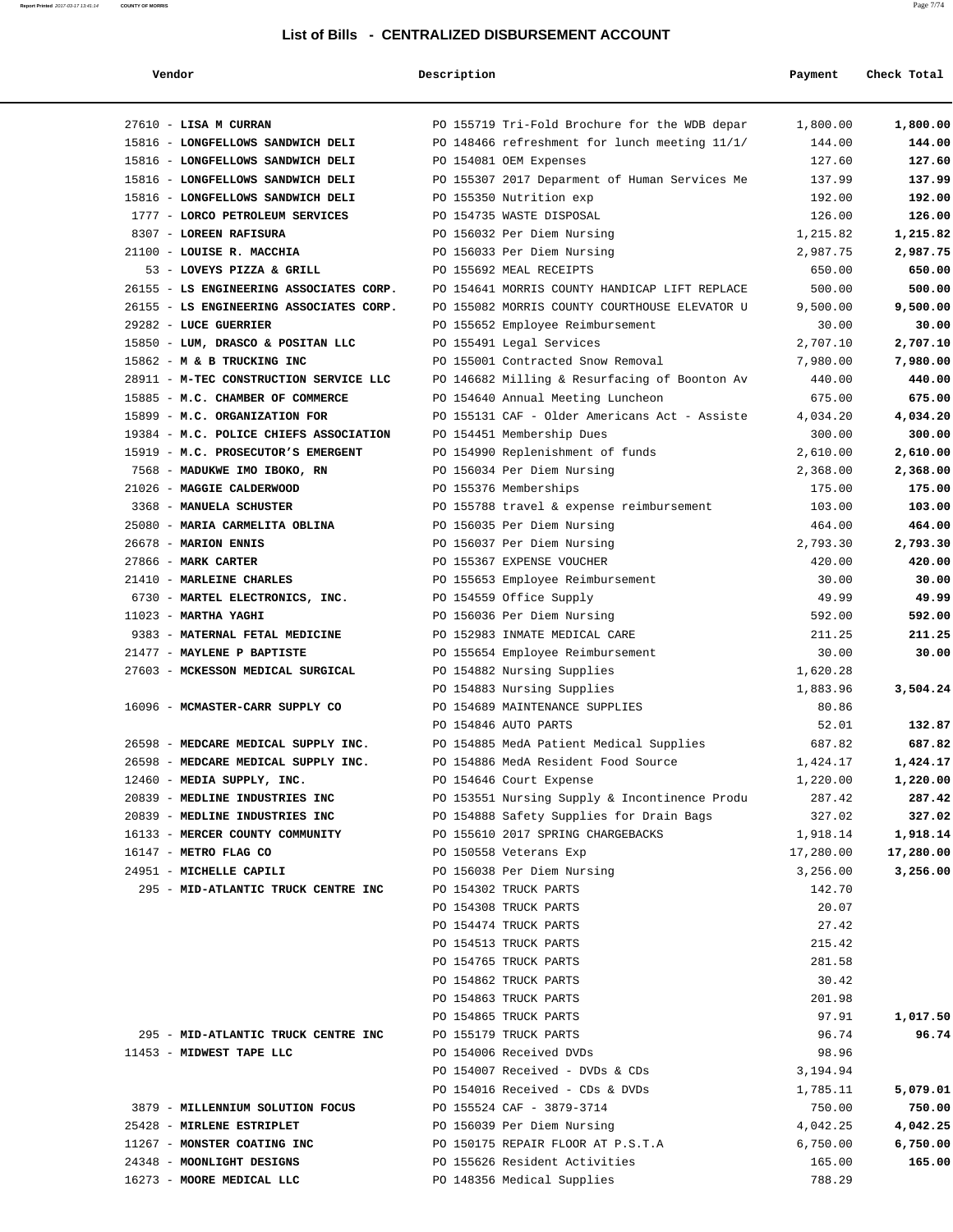#### **Report Printed** 2017-03-17 13:41:14 **COUNTY OF MORRIS** Page 8/74

#### **List of Bills - CENTRALIZED DISBURSEMENT ACCOUNT**

| Vendor                                 | Description        |                                                              | Payment              | Check Total                   |
|----------------------------------------|--------------------|--------------------------------------------------------------|----------------------|-------------------------------|
|                                        |                    | PO 154328 Medical supplies                                   | 82.89                |                               |
|                                        |                    | PO 155013 Medical supplies                                   | 100.55               | 971.73                        |
| 20755 - MORPHOTRAK INC                 |                    | PO 154572 MorphoTrak Mantenance Contract & Pr                | 8,143.00             | 8,143.00                      |
| 7131 - MORRIS COUNTY AFTER CARE CENTER |                    | PO 152981 INMATE MEDICAL CARE                                | 280.00               |                               |
|                                        |                    | PO 153903 INMATE MEDICAL CARE                                | 470.00               | 750.00                        |
| 19478 - MORRIS COUNTY CHAMBER OF       |                    | PO 154789 MCEDC 25TH ANNUAL AWARD LUCHEON                    | 85.00                | 85.00                         |
| 12819 - MORRIS COUNTY MUA              |                    | PO 154675 FACILITY GARBAGE COMPACTOR TIPPING                 | 2,556.94             | 2,556.94                      |
| 12819 - MORRIS COUNTY MUA              |                    | PO 154828 Capital Ordinance Reimbursement                    | 397,820.66           | 397,820.66                    |
| 12819 - MORRIS COUNTY MUA              |                    | PO 154996 Tipping Fees                                       | 2,050.65             | 2,050.65                      |
| 12819 - MORRIS COUNTY MUA              |                    | PO 155019 Tipping Fees                                       | 380.85               | 380.85                        |
| 12819 - MORRIS COUNTY MUA              |                    | PO 155277 DUMPSTER SERVICE: JANUARY 2017                     | 350.00               | 350.00                        |
| 19483 - MORRIS COUNTY MUNICIPAL        |                    | PO 155069 Rubbish & Trash Removal at Morris V                | 6,749.64             | 6,749.64                      |
| 1800 - MORRIS COUNTY PARK COMMISSION   |                    | PO 155104 MCPC TAX SUPPORT 2017                              |                      | 2, 279, 165.00 2, 279, 165.00 |
| 10666 - MORRIS COUNTY SHERIFF'S OFFICE |                    | PO 155128 CAF - Older Americans Act - Assiste                | 3,078.37             | 3,078.37                      |
| 12676 - MORRIS COUNTY TOURISM BUREAU   |                    | PO 155937 FH Special Project                                 | 93,000.00            | 93,000.00                     |
| 26488 - MORRISTOWN CAR WASH            | PO 155514 MAPS exp |                                                              | 1,000.00             | 1,000.00                      |
| 14515 - MORRISTOWN EMERGENCY MEDICAL   |                    | PO 153384 INMATE MEDICAL CARE                                | 3,001.00             | 3,001.00                      |
| 16321 - MORRISTOWN LUMBER &            |                    | PO 154644 Materials to Building Bail Out Prop                | 148.53               |                               |
|                                        |                    | PO 154764 SHOP SUPPLIES                                      | 8.98                 |                               |
|                                        |                    | PO 155018 Sheetrock and Plywood for Fire Prop                | 412.23               |                               |
|                                        |                    | PO 155181 SHOP SUPPLIES                                      | 24.95                | 594.69                        |
| 21573 - ATLANTIC CORPORATE             |                    | PO 154392 Medical Services for the Youth Shel                | 8,550.00             | 8,550.00                      |
| 7584 - MORRISTOWN MEDICAL CENTER/AHS   |                    | PO 153385 INMATE MEDICAL CARE                                | 16,598.58            | 16,598.58                     |
| 28951 - MORRISTOWN NAPA, LLC           |                    | PO 154261 AUTO PARTS                                         | 125.87               |                               |
|                                        |                    | PO 154263 AUTO PARTS                                         | 97.68                |                               |
|                                        |                    | PO 154324 AUTO PARTS                                         | 29.90                |                               |
|                                        |                    | PO 154325 AUTO PARTS                                         | 64.79                |                               |
|                                        |                    | PO 154472 AUTO PARTS                                         | 45.21                |                               |
|                                        |                    | PO 154473 AUTO PARTS                                         | 117.23               |                               |
|                                        |                    | PO 154493 AUTO PARTS                                         | 33.15                |                               |
|                                        |                    | PO 154494 AUTO PARTS                                         | 176.52               | 690.35                        |
| 28951 - MORRISTOWN NAPA, LLC           |                    | PO 154512 AUTO PARTS                                         | 277.80               |                               |
|                                        |                    | PO 154733 AUTO PARTS                                         | 149.53               |                               |
|                                        |                    | PO 154752 AUTO PARTS                                         | 38.45                |                               |
|                                        |                    | PO 154866 AUTO PARTS                                         | 13.90                |                               |
|                                        |                    | PO 154870 AUTO PARTS                                         | 39.67                | 519.35                        |
| 16340 - MORRISTOWN PARKING AUTHORITY   |                    | PO 155219 PARKING MAINTENANCE FEE                            | 5,396.00             | 5,396.00                      |
| 27295 - MORTON SALT, INC.              |                    | PO 153229 CAF - Rock Salt                                    | 18,797.88            |                               |
|                                        |                    | PO 153342 CAF - Rock Salt                                    | 5,582.13             | 24,380.01                     |
| 16366 - MOUNTAIN VIEW DEVELOPMENT      |                    | PO 154999 Contracted Snow Removal                            | 3,750.00             | 3,750.00                      |
| 20763 - MUNICIPAL SOFTWARE INC         |                    | PO 154344 1017 Fund Accounting & Web Requisit                | 8,337.50             | 8,337.50                      |
| $16757 - N$ P E L R A                  |                    | PO 149312 2017 National and State PELRA Membe                | 200.00               | 200.00                        |
| 19523 - N.J. NATURAL GAS COMPANY       |                    | PO 155835 NATURAL GAS - WHARTON BRIDGE GEN                   | 32.81                |                               |
|                                        |                    | PO 155836 NATURAL GAS - DOVER PROBATION                      | 104.22               |                               |
|                                        |                    | PO 155837 NATURAL GAS - WHARTON ROADS                        | 784.84               |                               |
|                                        |                    | PO 155838 NATURAL GAS - WHARTON BRIDGES                      | 1,671.51             |                               |
| 21122 - NATIONAL FUEL OIL INC.         |                    | PO 156045 NATURAL GAS - WHARTON OFF<br>PO 154753 Diesel fuel | 223.12<br>6,900.80   | 2,816.50<br>6,900.80          |
| 21122 - NATIONAL FUEL OIL INC.         |                    | PO 154754 Diesel fuel                                        |                      |                               |
| 21122 - NATIONAL FUEL OIL INC.         |                    | PO 154872 Diesel fuel                                        | 7,752.15<br>1,969.43 | 7,752.15<br>1,969.43          |
| 21122 - NATIONAL FUEL OIL INC.         |                    | PO 155973 FUEL CHARGES 2/17                                  | 5,439.44             |                               |
|                                        |                    | PO 155973 FUEL CHARGES 2/17                                  | 36,400.96            | 41,840.40                     |
| 21122 - NATIONAL FUEL OIL INC.         |                    | PO 156093 Missed July 2016 Invoice, Fuel Char                | 6,285.25             | 6,285.25                      |
| 21713 - NATIONAL SOCIETY OF THE DAR    |                    | PO 154144 2017 regrant - pmt#1 - 80% of total                | 3,200.00             | 3,200.00                      |
| 28753 - NEKEMA DAVIS                   |                    | PO 155521 Mileage & Auto Ins. reimbursement f                | 77.95                | 77.95                         |
| 5525 - NEW JERSEY ASSOCIATION OF       |                    | PO 153954 Learning Session                                   | 50.00                | 50.00                         |
| 16641 - NEW JERSEY LEAGUE OF           |                    | PO 150581 Budget & Audit Updates Webinar, B.B                | 50.00                | 50.00                         |
| 16552 - NEWBRIDGE SERVICES INC         |                    | PO 154686 CAF - Grant in Aid 2016 - Operation                | 1,501.00             |                               |
|                                        |                    | PO 154687 CAF - Grant in Aid Funding 2016 - C                | 8,938.00             |                               |
|                                        |                    |                                                              |                      |                               |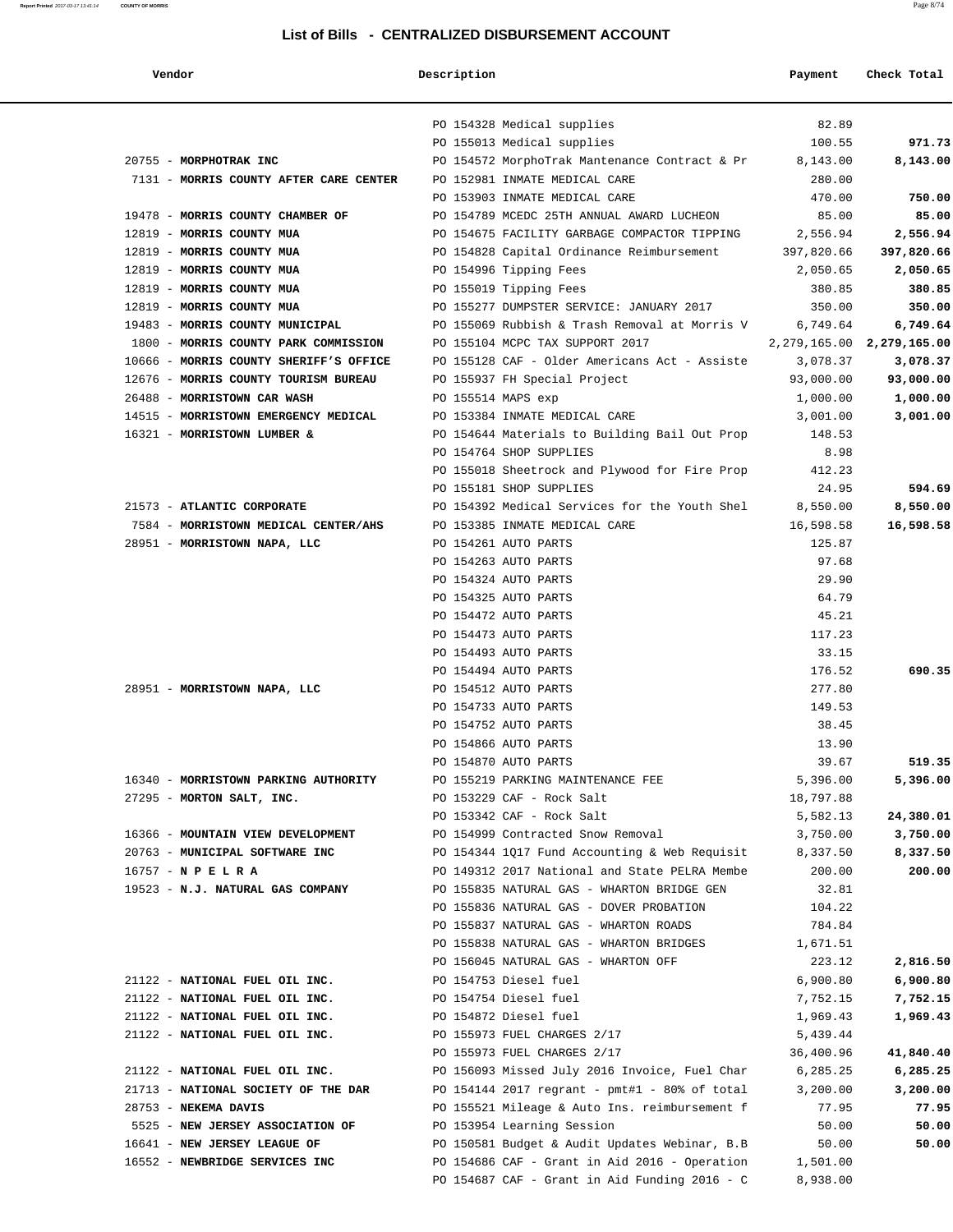**Report Printed** 2017-03-17 13:41:14 **COUNTY OF MORRIS** Page 9/74

#### **List of Bills - CENTRALIZED DISBURSEMENT ACCOUNT**

#### **Vendor Description Payment Check Total**

|                                        |                 | PO 155116 CAF - Older Americans Act - Case Ma                                     | 5,509.00                |            |
|----------------------------------------|-----------------|-----------------------------------------------------------------------------------|-------------------------|------------|
|                                        |                 | PO 155117 CAF - Older Americans Act - Operati                                     | 27,000.00               |            |
|                                        |                 | PO 155123 CAF - Older Americans Act - In-Home                                     | 9,218.00                |            |
|                                        |                 | PO 155294 no caf #                                                                | 95.00                   |            |
|                                        |                 | PO 155295 No CAF # JACC Reimbursement 2016                                        | 1,920.00                | 54,181.00  |
| 23981 - NIELSEN DODGE - C-J-R          |                 | PO 154734 VEHICLE REPAIRS                                                         | 16.66                   | 16.66      |
| 23981 - NIELSEN DODGE - C-J-R          |                 | PO 154767 VEHICLE REPAIRS                                                         | 38.70                   | 38.70      |
| 23981 - NIELSEN DODGE - C-J-R          |                 | PO 154873 VEHICLE REPAIRS                                                         | 108.96                  | 108.96     |
| 28983 - NJ 211 PARTNERSHIP             |                 | PO 155533 Aging Expense                                                           | 1,500.00                | 1,500.00   |
| 16708 - NJ ASSOCIATION OF AREA         |                 | PO 155609 2017 Dues NJ AAAA                                                       | 1,000.00                | 1,000.00   |
| 27581 - NJ MOSQUITO CONTROL ASSO.      |                 | PO 154793 Training                                                                | 1,875.00                | 1,875.00   |
| $20674$ - NJ SACE                      |                 | PO 155028 NJSACE 2017 Dues                                                        | 535.00                  | 535.00     |
| 16660 - NJ ST ASSOC CHIEFS OF POLICE   |                 | PO 154551 Membership                                                              | 275.00                  | 275.00     |
| $6458 - NJABO$                         |                 | PO 151892 NJAEO Membership Application for 20                                     | 1,125.00                |            |
|                                        |                 | PO 154904 half page Advertisement in the Ad                                       | 100.00                  | 1,225.00   |
| 26554 - NJMCA, INC.                    |                 | PO 153053 NJMCA Registration for Annual Meeti                                     | 1,140.00                | 1,140.00   |
| 26357 - NORTHEAST COMMUNICATIONS, INC. |                 | PO 153702 TRUCK PARTS / COMMUNICATION EQUIPME                                     | 93.00                   | 93.00      |
| 26357 - NORTHEAST COMMUNICATIONS, INC. |                 | PO 154766 TRUCK PARTS / COMMUNICATION EQUIPME                                     | 839.70                  | 839.70     |
| 26357 - NORTHEAST COMMUNICATIONS, INC. |                 | PO 155033 Equipment                                                               | 45.00                   | 45.00      |
| 26357 - NORTHEAST COMMUNICATIONS, INC. |                 | PO 155052 Radio Installation/Removal                                              | 1,000.00                | 1,000.00   |
| 26357 - NORTHEAST COMMUNICATIONS, INC. |                 | PO 155170 TRUCK PARTS / COMMUNICATION EQUIPME                                     | 86.00                   | 86.00      |
| 26357 - NORTHEAST COMMUNICATIONS, INC. |                 | PO 155171 TRUCK PARTS / COMMUNICATION EQUIPME                                     | 86.00                   | 86.00      |
| 16738 - NORTHEASTERN HARDWARE CO INC   |                 | PO 155000 Construction Material                                                   | 668.55                  | 668.55     |
| 16742 - NORTHERN SAFETY CO. INC.       |                 | PO 154489 Safety Items                                                            | 326.73                  | 326.73     |
| 16752 - NORWESCAP INC                  |                 | PO 154683 CAF - Grant in Aid Funding 2016 - S                                     | 3,599.00                |            |
|                                        |                 | PO 155114 CAF - Older Americans Act - RSVP/He                                     | 370.00                  |            |
| $19739 - NV5$                          |                 | PO 155115 CAF - Older Americans Act - RSVP                                        | 3,922.00                | 7,891.00   |
|                                        |                 | PO 155292 New York, Susquehanna & Wester Bicy<br>PO 155732 old Ref# CF09001500000 | 234,335.00<br>90,158.44 | 324,493.44 |
| 26726 - OFFICE CONCEPTS GROUP, INC.    |                 | PO 154802 Misc. Supplies                                                          | 541.33                  | 541.33     |
| 26726 - OFFICE CONCEPTS GROUP, INC.    |                 | PO 154930 Office Supplies - February                                              | 740.08                  | 740.08     |
| 26726 - OFFICE CONCEPTS GROUP, INC.    |                 | PO 154988 Data Processing Supplies/Misc.Offic                                     | 369.92                  | 369.92     |
| 26726 - OFFICE CONCEPTS GROUP, INC.    |                 | PO 155057 Office Supplies                                                         | 918.02                  | 918.02     |
| 26726 - OFFICE CONCEPTS GROUP, INC.    |                 | PO 155058 Office supplies                                                         | 335.51                  | 335.51     |
| 26726 - OFFICE CONCEPTS GROUP, INC.    |                 | PO 155226 Misc. Office Supplies                                                   | 195.70                  | 195.70     |
| 26726 - OFFICE CONCEPTS GROUP, INC.    |                 | PO 155306 Various office supplies                                                 | 124.89                  | 124.89     |
| 26965 - CABLEVISION LIGHLPATH INC.     |                 | PO 154552 Lightpath - phone service VESTA 911                                     | 3,023.86                |            |
|                                        |                 | PO 154822 VOIP/ISP Monthly Service                                                | 9,127.89                |            |
|                                        |                 | PO 155268 cable bill - does not require vendo                                     | 52.89                   | 12,204.64  |
| 10287 - PANCIELLO CONSTRUCTION LLC     |                 | PO 155844 CAF - Labor Rates Masonry & Concret                                     | 7,760.00                | 7,760.00   |
| 16887 - PAPER MART INC                 |                 | PO 154332 Paper Order - Administrator's Offic                                     | 119.20                  |            |
|                                        |                 | PO 154632 Office Supplies                                                         | 1,458.10                |            |
|                                        |                 | PO 154892 Office Supplies - Copy Paper                                            | 2,280.00                |            |
|                                        |                 | PO 154589 ENVELOPES                                                               | 118.40                  |            |
|                                        |                 | PO 155016 Office Supplies                                                         | 427.50                  |            |
|                                        |                 | PO 155228 Office Supplies                                                         | 246.80                  | 4,650.00   |
| 16899 - PARK UNION LUMBER COMPANY LLC  |                 | PO 155080 Misc. items                                                             | 107.45                  |            |
|                                        |                 | PO 155079 Misc. products                                                          | 142.83                  | 250.28     |
| 9584 - PAUL CERAN OD                   |                 | PO 154582 INMATE MEDICAL CARE                                                     | 95.00                   | 95.00      |
| 27702 - PAULINE CHAVUNGAMA             |                 | PO 155655 Employee Reimbursement                                                  | 30.00                   | 30.00      |
| 19663 - PERFORMANCE TRAILERS INC.      |                 | PO 153224 trailer parts                                                           | 377.50                  |            |
|                                        |                 | PO 153232 parts for trailers & accessories                                        | 511.50                  | 889.00     |
| 19663 - PERFORMANCE TRAILERS INC.      |                 | PO 153312 repairs to Hazmat trailer                                               | 404.00                  | 404.00     |
| 26546 - PEZZO PIZZA II                 | PO 155236 Meals |                                                                                   | 506.00                  | 506.00     |
| 4934 - PHYLLIS COPPOLA                 |                 | PO 155581 Election Work - 30.0hrs @ \$10.00 2/                                    | 300.00                  | 300.00     |
| 29261 - PJS SYSTEMS, LLC               |                 | PO 155627 Machinery Repair & Parts                                                | 770.00                  | 770.00     |
| 25859 - POINTCLICKCARE                 |                 | PO 155646 Data Processing Services                                                | 3,579.15                | 3,579.15   |
| 29255 - POLE POSITION RACEWAY          |                 | PO 154942 Activity for Residents at the Youth                                     | 500.00                  | 500.00     |
| 6553 - PORTASOFT OF MORRIS COUNTY INC  |                 | PO 154558 SERVICE AGREEMENT                                                       | 450.00                  | 450.00     |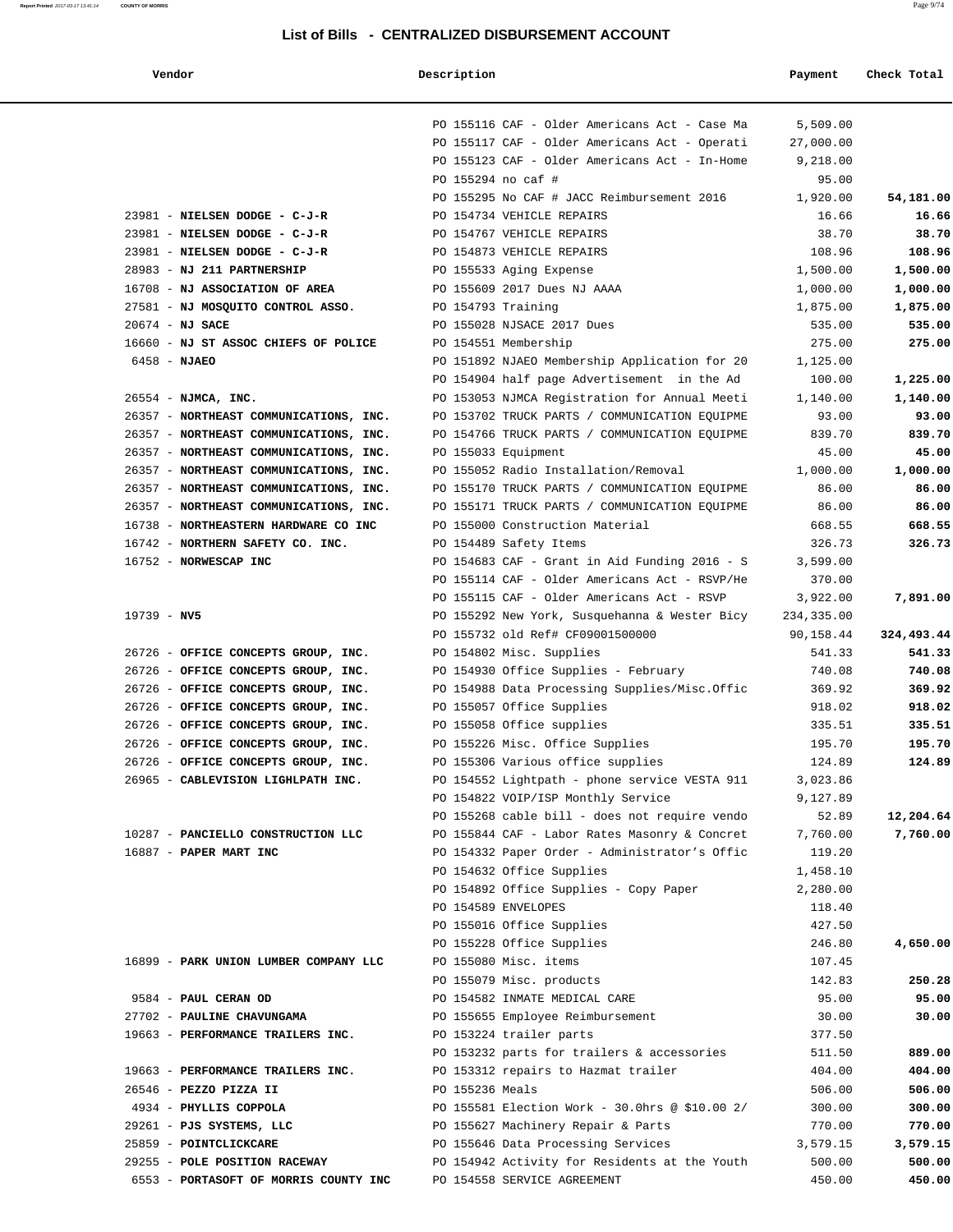#### **Report Printed** 2017-03-17 13:41:14 **COUNTY OF MORRIS** Page 10/74

#### **List of Bills - CENTRALIZED DISBURSEMENT ACCOUNT**

| Vendor                                                          | Description      |                                                                                             | Payment            | Check Total       |
|-----------------------------------------------------------------|------------------|---------------------------------------------------------------------------------------------|--------------------|-------------------|
| 13432 - POSITIVE PROMOTIONS, INC. PO 154918 Resident Activities |                  |                                                                                             | 128.17             | 128.17            |
| 17117 - POWER PLACE INC                                         |                  | PO 154602 SNOW BLOWERS                                                                      | 4,296.02           |                   |
|                                                                 |                  | PO 154768 TRUCK PARTS                                                                       | 60.59              |                   |
|                                                                 |                  | PO 155239 EQUIP, PARTS & SUPPLIES                                                           | 45.00              | 4,401.61          |
| 24970 - POWERDMS, INC.                                          |                  | PO 154823 DOCUMENT MANAGEMENT SYSTEM                                                        | 10,254.34          | 10,254.34         |
| 26363 - PRAXAIR DISTRIBUTION                                    |                  | PO 154309 OXYGEN TANKS - MORRIS VIEW                                                        | 2,586.76           | 2,586.76          |
| 25535 - PRECIOUS GEMS MUSIC, LLC                                |                  | PO 155629 Resident Activities                                                               | 125.00             | 125.00            |
| 10503 - PREMIER HEALTHCARE                                      |                  | PO 155924 CAF - Management Services                                                         | 113,072.98         | 113,072.98        |
| 28417 - PLIC SBD GRAND ISLAND                                   |                  | PO 154936 group life insurance for ETS                                                      | 252.01             | 252.01            |
| 4811 - PROJECT LIFESAVER, INC.                                  |                  | PO 154977 Transmitter Kit - D. Thornton/Sheri                                               | 11.88              | 11.88             |
| 3316 - PROJECT SELF SUFFICIENCY                                 |                  | PO 155925 CAF - Job Search/Readiness Services 16,032.00                                     |                    | 16,032.00         |
| 17189 - PSE&G CO                                                |                  | PO 155477 GAS - PSE & G - MOSQUITO                                                          | 1,682.17           |                   |
|                                                                 |                  | PO 155640 Gas Usage at Morris View                                                          | 16,367.96          |                   |
|                                                                 |                  | PO 156044 GAS - PSE & G - MOMBAG                                                            | 31,345.84          | 49,395.97         |
| 8511 - PWANJ                                                    |                  | PO 154326 MEMBERSHIP RENEWAL                                                                | 135.00             | 135.00            |
| 7872 - QUENCH USA, INC.                                         | PO 154807 Water  |                                                                                             | 48.00              |                   |
|                                                                 |                  | PO 155487 Ouench cooler, Comm Div break rm<br>PO 154691 GENERATOR MONITORING AND REMOTE STA | 48.00              | 96.00             |
| $264$ - R & J CONTROL, INC.                                     |                  |                                                                                             | 155.00             |                   |
|                                                                 |                  | PO 155084 CAF - Generator Repair Services<br>PO 155084 CAF - Generator Repair Services      | 3,410.00<br>310.00 | 3,875.00          |
| 12473 - R.D. SALES DOOR & HARDWARE LLC                          |                  | PO 154615 LOCKING HARDWARE                                                                  | 110.00             | 110.00            |
| 15620 - R.S. KNAPP CO INC                                       |                  | PO 154348 OTHER OUTSIDE                                                                     | 86.54              |                   |
|                                                                 |                  | PO 154946 Plans & Specs for Dover Crossing                                                  | 91.67              |                   |
|                                                                 |                  | PO 154932 Mill & Pav Myrtle Ave Boonton                                                     | 267.52             |                   |
|                                                                 |                  | PO 154933 Plans & Specs Br. 1401-107                                                        | 308.07             |                   |
|                                                                 |                  | PO 155072 OTHER OUTSIDE                                                                     | 721.66             | 1,475.46          |
| 17215 - R.S. KNAPP CO. INC.                                     |                  | PO 154919 Plotter Paper                                                                     | 271.01             | 271.01            |
| 20927 - RAILROAD CONSTRUCTION CO, INC.                          |                  | PO 155716 CAF - Reconstruction of Route 10 Ra                                               | 93,593.61          | 93,593.61         |
| 26223 - RE-TRON TECHNOLOGIES INC.                               |                  | PO 154652 TRUCK/EQUIPMENT PARTS                                                             | 174.22             | 174.22            |
| 26223 - RE-TRON TECHNOLOGIES INC.                               |                  | PO 154874 TRUCK/EQUIPMENT PARTS                                                             | 345.96             | 345.96            |
| 17270 - RECORDER COMMUNITY NEWSPAPERS                           |                  | PO 155603 Renewal Subscription                                                              | 50.00              | 50.00             |
| 27101 - REDMANN ELECTRIC CO., INC.                              |                  | PO 154586 ELECTRICAL REPAIRS                                                                | 632.00             | 632.00            |
| 25564 - RFS COMMERCIAL, INC.                                    |                  | PO 155691 RUG REPLACEMENT                                                                   | 1,500.00           | 1,500.00          |
| 25564 - RFS COMMERCIAL, INC. 622 PO 155898 RUG REPLACEMENT      |                  |                                                                                             | 1,100.00           | 1,100.00          |
| 25564 - RFS COMMERCIAL, INC.                                    |                  | PO 156090 Academy's Portion of New Gym Floor                                                | 2,974.91           |                   |
|                                                                 |                  | PO 156090 Academy's Portion of New Gym Floor                                                | 17,022.59          | 19,997.50         |
| 19765 - RICOH AMERICAS CORPORATION                              |                  | PO 154965 Color Copy/Print Fee                                                              | 137.76             |                   |
|                                                                 |                  | PO 155611 Ricoh Contract 15588 Inv. 15588-07                                                | 592.99             | 730.75            |
| 28741 - RICOH USA, INC.                                         |                  | PO 152339 New Order for Copy Machines                                                       | 1,355.93           | 1,355.93          |
| $28741$ - RICOH USA, INC.                                       | PO 153615 copier |                                                                                             | 650.91             | 650.91            |
| 28741 - RICOH USA, INC.                                         |                  | PO 154214 MP4054SP copy machine for the Map r                                               | 617.27             | 617.27            |
| 28741 - RICOH USA, INC.                                         |                  | PO 154790 OFFICE MACHINE RENTAL                                                             | 5.81               | 5.81              |
| $28741$ - RICOH USA, INC.                                       |                  | PO 154808 Color Copies                                                                      | 1,026.27           | 1,026.27          |
| 28741 - RICOH USA, INC.                                         |                  | PO 154856 2016 Copier Color                                                                 | 35.07              | 35.07             |
| $28741$ - RICOH USA, INC.                                       |                  | PO 154860 Inv. 69012 Color Copies - 10/1/16 t                                               | 52.50              | 52.50             |
| 28741 - RICOH USA, INC.                                         |                  | PO 154968 color copies                                                                      | 472.43             | 472.43            |
| 28741 - RICOH USA, INC.                                         |                  | PO 154969 color copies                                                                      | 96.95              | 96.95             |
| 28741 - RICOH USA, INC.                                         |                  | PO 154972 Color Printer rental                                                              | 443.31             | 443.31            |
| 28741 - RICOH USA, INC.                                         |                  | PO 155159 Color Copies - Serial #E175MC63195                                                | 219.87             | 219.87            |
| 28741 - RICOH USA, INC.                                         |                  | PO 155352 Aging Exp                                                                         | 77.00              | 77.00             |
| $28741$ - RICOH USA, INC.<br>$28741$ - RICOH USA, INC.          |                  | PO 155522 Ricoh MPC6004 Color Copies 2016<br>PO 155548 copier quarterly payment             | 17.50<br>1,133.78  | 17.50<br>1,133.78 |
| $28741$ - RICOH USA, INC.                                       |                  | PO 155559 2017 Department of Human Services O                                               | 844.70             | 844.70            |
| 28741 - RICOH USA, INC.                                         |                  | PO 155697 Treasurer's Office Copier Lease Pay                                               | 1,199.66           | 1,199.66          |
| 28741 - RICOH USA, INC.                                         |                  | PO 155718 Ricoh Copiers - MPC3003 & MP4054SP                                                | 2,759.64           | 2,759.64          |
| 10337 - RIKER, DANZIG, SCHERER, HYLAND &                        |                  | PO 155425 legal services                                                                    | 11,989.50          | 11,989.50         |
| $28455$ - ROBERT & SON, INC.                                    |                  | PO 155164 VEHICLE REPAIRS                                                                   | 365.00             | 365.00            |
| $27972$ - ROGER JINKS                                           |                  | PO 155917 REIMBURSEMENT FOR CELL PHONE CHARGE                                               | 166.23             |                   |
|                                                                 |                  | PO 155923 Reimbursement                                                                     | 72.17              | 238.40            |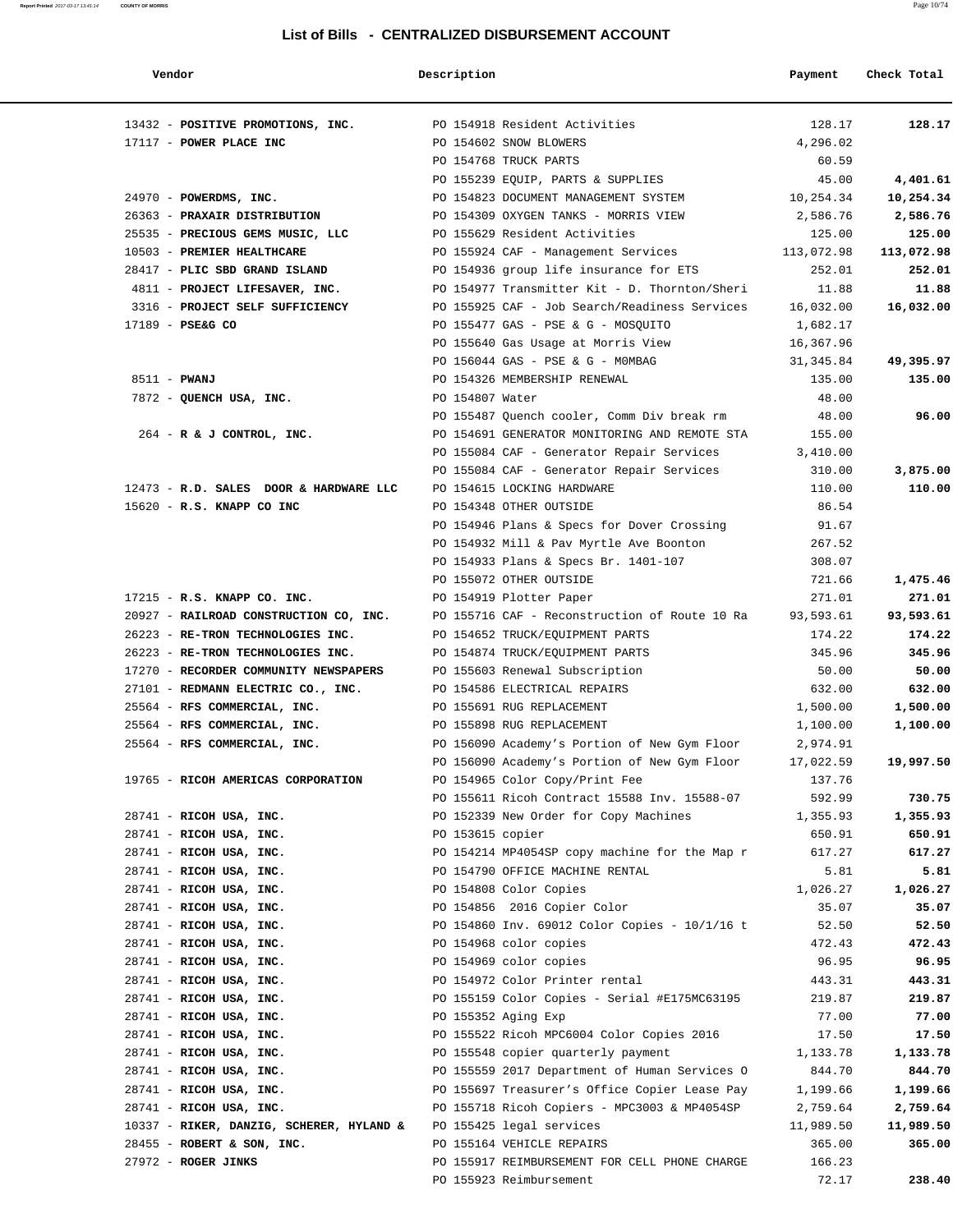#### **List of Bills - CENTRALIZED DISBURSEMENT ACCOUNT**

| Vendor                                                           | Description     |                                                                                             | Payment             | Check Total         |
|------------------------------------------------------------------|-----------------|---------------------------------------------------------------------------------------------|---------------------|---------------------|
| 7805 - ROSE DUMAPIT                                              |                 | PO 156040 Per Diem Nursing                                                                  | 1,486.29            | 1,486.29            |
| 9938 - RUTGERS CENTER FOR CONTINUING                             |                 | PO 155527 CAF - 9938-3225                                                                   | 569.00              |                     |
|                                                                  |                 | PO 155728 CAF - 9938-3419                                                                   | 695.00              | 1,264.00            |
| 24895 - RUTGERS OCPE                                             |                 | PO 155726 CAF - 24895-3733                                                                  | 1,995.00            | 1,995.00            |
| 9325 - RUTGERS SCHOOL OF BUSINESS                                |                 | PO 155736 CAF - 9325-3711                                                                   | 3,060.00            | 3,060.00            |
| 17443 - RUTGERS STATE UNIVERSITY OF NJ                           |                 | PO 154945 TRAINING FOR YOUTH SHELTER                                                        | 1,200.00            | 1,200.00            |
| 17445 - RUTGERS THE STATE UNIVERSITY                             |                 | PO 155440 Pesticide Training Manuals                                                        | 225.00              | 225.00              |
| $17461 - S$ & S WORLDWIDE, INC.                                  |                 | PO 153807 Received Supplies - Children's Prog                                               | 1,128.83            | 1,128.83            |
| 28926 - SABRINA BAARDA                                           |                 | PO 155244 Veteran Exp                                                                       | 37.20               | 37.20               |
| $25252 - SAFE-T$                                                 |                 | PO 147303 Clean Water Fund Expenditure - PROP                                               | 1,904.85            | 1,904.85            |
| 10234 - SAMSON METAL SERVICES                                    | PO 154755 METAL |                                                                                             | 676.50              | 676.50              |
| $10939$ - SANGITA SHAH                                           |                 | PO 155671 Auto Ins. reimb. for 01/17 to 06/17                                               | 72.00               | 72.00               |
| 3032 - SCIENTIFIC BOILER WATER                                   |                 | PO 154598 WATER GUARD SERVICE                                                               | 232.00              | 232.00              |
| 24284 - SELECT REHABILITATION INC.                               |                 | PO 155644 CAF - Physical, Occupational & Spee                                               | 148,782.54          | 148,782.54          |
| 24217 - SHAUN MACKEY                                             |                 | PO 155216 Work Boots                                                                        | 53.54               | 53.54               |
| 19854 - SHEAFFER SUPPLY INC.                                     |                 | PO 154314 small parts                                                                       | 254.87              |                     |
|                                                                  |                 | PO 155165 Bail Out Anchor Point for New Bail                                                | 21.90               | 276.77              |
| 27853 - SHELLEY REINER                                           |                 | PO 156042 Per Diem Nursing                                                                  | 696.00              | 696.00              |
| 17632 - SHERIFF'S ASSOC. OF NJ                                   |                 | PO 154577 Annual Dues - Sheriffs Office                                                     | 1,191.00            | 1,191.00            |
| 29269 - SHERRY BLAIR INSTITUTE FOR                               |                 | PO 155943 2017 Human Service - Training                                                     | 122.97              | 122.97              |
| 17726 - SHI INTERNATIONAL CORP                                   |                 | PO 152531 Annual Maintenance Renewal - Global                                               | 1,676.59            | 1,676.59            |
| 17726 - SHI INTERNATIONAL CORP                                   |                 | PO 152647 Annual Maintenance Renewal - Schuyl                                               | 4,613.37            | 4,613.37            |
| 17726 - SHI INTERNATIONAL CORP                                   |                 | PO 152651 Annual Employee Training Service                                                  | 20,006.00           | 20,006.00           |
| 17726 - SHI INTERNATIONAL CORP                                   |                 | PO 154359 Fire Marshal Expenses                                                             | 361.00              | 361.00              |
| 17699 - SMITH MOTOR CO., INC.                                    |                 | PO 155172 AUTO PARTS                                                                        | 1,179.00            | 1,179.00            |
| 6981 - SODEXO INC & AFFILIATES<br>6981 - SODEXO INC & AFFILIATES |                 | PO 155630 CAF - Laundry Services                                                            | 74,805.88           | 74,805.88           |
| 17738 - SOME'S WORLDWIDE UNIFORMS INC.                           |                 | PO 155645 CAF - Housekeeping, Facility Mainte<br>PO 154983 Citation Bars - Sheriff's Office | 202,736.55<br>70.00 | 202,736.55<br>70.00 |
| 11348 - SOMERSET COUNTY POLICE                                   |                 | PO 153131 TRAINING                                                                          | 70.00               | 70.00               |
| 5563 - SOMERSET PATRIOTS                                         |                 | PO 155631 Resident Activities                                                               | 255.00              | 255.00              |
| 17755 - SOUTHEAST MORRIS COUNTY                                  |                 | PO 155238 WATER - MONTHLY                                                                   | 11,343.58           | 11,343.58           |
| 17755 - SOUTHEAST MORRIS COUNTY                                  |                 | PO 155643 Water Usage at Morris View                                                        | 4,433.18            | 4,433.18            |
| 17772 - SPEEDWELL ELECTRIC MOTORS                                |                 | PO 154565 CAF - Labor Rates for Electrical Mo                                               | 301.00              | 301.00              |
| 5021 - AEROFUND FINANCIAL INC.                                   |                 | PO 155297 CAF - ETS Transportaion Services fo                                               | 4,206.88            |                     |
|                                                                  |                 | PO 155699 CAF - ETS Transportation Services f                                               | 4,770.98            |                     |
|                                                                  |                 | PO 155931 CAF - ETS Transportaion Services fo                                               | 3,988.38            | 12,966.24           |
| 6999 - STATION HARDWARE LAWN &                                   |                 | PO 152843 pest supplies                                                                     | 88.38               | 88.38               |
| 17538 - STEPHANIE IACOPELLI                                      |                 | PO 155067 Medicare B Reimbursement - January                                                | 209.80              | 209.80              |
| 21595 - STEPHEN NEBESNI                                          |                 | PO 155009 2017 Department of Human Services O                                               | 10.05               | 10.05               |
| 8284 - STERICYCLE SPECIALTY                                      |                 | PO 154997 Hazardous Waste Removal                                                           | 935.00              | 935.00              |
| 15211 - STEVEN B. HODES, DVM PA                                  |                 | PO 154981 Medical - K9 Dogs                                                                 | 829.50              | 829.50              |
| 29129 - STONEGATE ASSOCIATES, LLC                                |                 | PO 154744 SECURITY CONSULTATION                                                             | 1,345.50            | 1,345.50            |
| 28940 - STRYKER SALES CORPORATION                                |                 | PO 154833 EMS Equipment                                                                     | 322.46              | 322.46              |
| 8621 - SUBURBAN PROPANE -2347                                    |                 | PO 154642 Propane Delivery                                                                  | 1,023.21            |                     |
|                                                                  |                 | PO 155020 Propane Delivery                                                                  | 874.66              | 1,897.87            |
| 28733 - SULLIVAN AND GRABER                                      |                 | PO 155267 legal services                                                                    | 591.00              | 591.00              |
| 17964 - TACTICAL OFFICER SURVIVAL                                |                 | PO 153921 TRAINING                                                                          | 300.00              | 300.00              |
| 28542 - TAMMI BROWN                                              | PO 155520       | NUTRITIO                                                                                    | 35.94               | 35.94               |
| 28779 - TARA CHOMINSKY                                           |                 | PO 154553 SANE SART Nurse Supplemental Pay                                                  | 106.90              | 106.90              |
| 27875 - TASER INTERNATIONAL                                      |                 | PO 154345 PLEASE ORDER - Cables/W. Rawa (SOS)                                               | 333.46              | 333.46              |
| 17990 - TELESEARCH INC                                           |                 | PO 155218 temporary staffing                                                                | 1,977.45            | 1,977.45            |
| 26361 - TELVENT DTN, LLC                                         |                 | PO 154078 EOC Maintenance                                                                   | 4,224.00            | 4,224.00            |
| 26677 - TEODORA O. DELEON                                        |                 | PO 156043 Per Diem Nursing                                                                  | 296.00              | 296.00              |
| 19966 - THE 200 CLUB OF MORRIS COUNTY                            |                 | PO 154710 Meeting Expense                                                                   | 255.00              | 255.00              |
| 3814 - THE BUZAK LAW GROUP, LLC                                  |                 | PO 155439 legal services                                                                    | 1,432.34            | 1,432.34            |
| 27608 - THE DAILY DISH DELI<br>20622 - THE GROWING STAGE         |                 | PO 154638 2016 - 2017 Meals<br>PO 153846 2017 Regrant - pmt #1 - 80% of tota                | 241.50<br>3,392.00  | 241.50<br>3,392.00  |
| 20797 - THE MUSIAL GROUP PA                                      |                 | PO 154884 Engineering Service for Main Kitche                                               | 400.00              | 400.00              |
| 25813 - THE TARGET SHOP LLC                                      |                 | PO 155015 Paper Targets for Firing Range                                                    | 420.00              | 420.00              |
|                                                                  |                 |                                                                                             |                     |                     |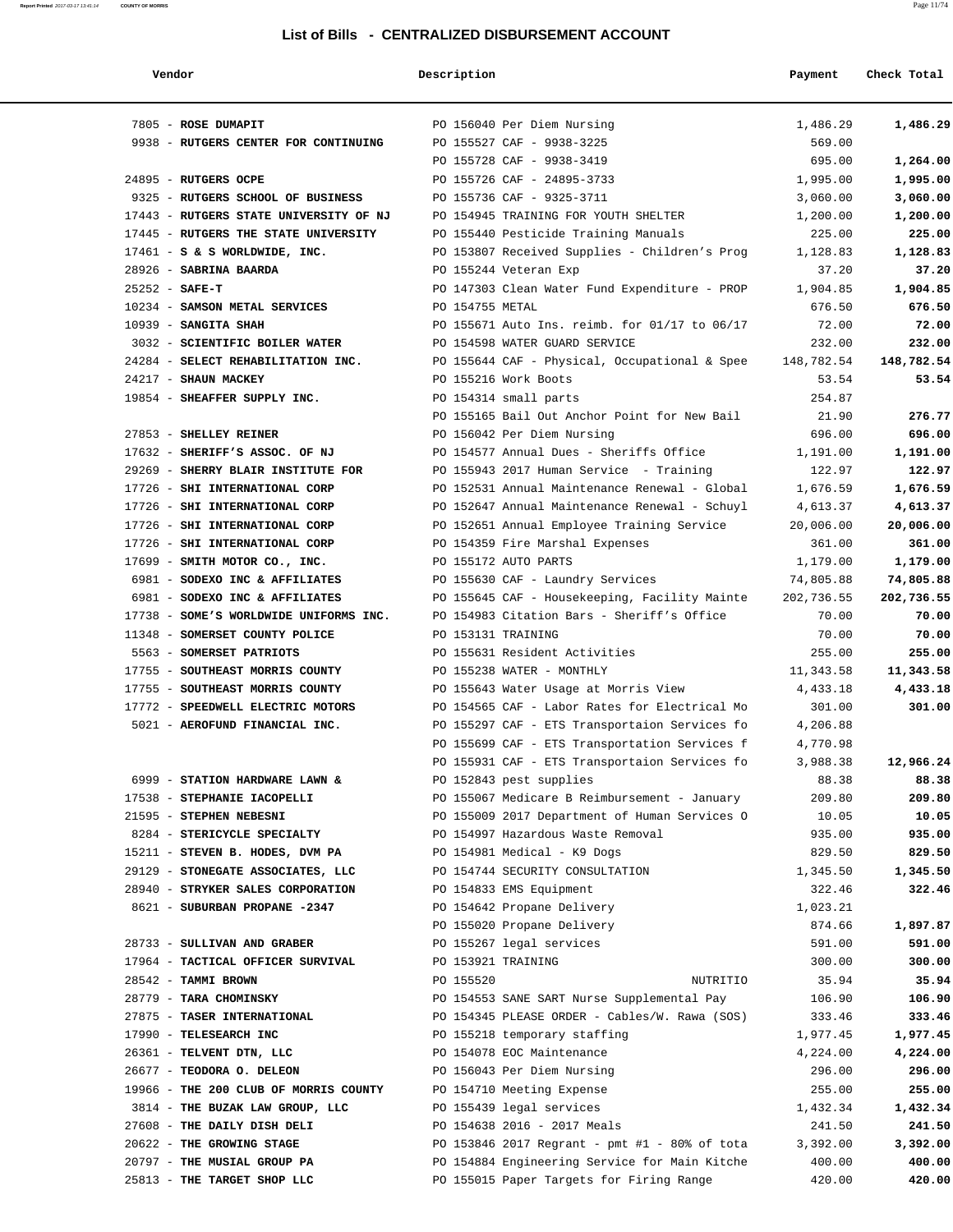#### **List of Bills - CENTRALIZED DISBURSEMENT ACCOUNT**

#### **Report Printed** 2017-03-17 13:41:14 **COUNTY OF MORRIS** Page 12/74

| Vendor                                                               | Description        |                                                                                           | Payment           | Check Total     |
|----------------------------------------------------------------------|--------------------|-------------------------------------------------------------------------------------------|-------------------|-----------------|
| 28315 - THOMAS S. BRACKIN                                            |                    | PO 155437 professional services                                                           | 937.50            | 937.50          |
| 11582 - THOMAS ZELANTE                                               | PO 155381 Training |                                                                                           | 60.00             | 60.00           |
| 18437 - THOMSON REUTERS-WEST                                         |                    | PO 149326 On-Line Service Monthly Billing Nov                                             | 1,544.38          | 1,544.38        |
| 10812 - THOMSON REUTER-WEST                                          |                    | PO 152353 WEST INFORMATION CHARGES                                                        | 570.45            | 570.45          |
| 10812 - THOMSON REUTER-WEST                                          |                    | PO 152694 WEST INFORMATION CHARGES                                                        | 570.45            | 570.45          |
| 10812 - THOMSON REUTER-WEST                                          |                    | PO 154251 west las information charge Jan.1,2                                             | 570.45            | 570.45          |
| 10812 - THOMSON REUTER-WEST                                          |                    | PO 154408 County Counsel Subscriptions 2017                                               | 727.44            | 727.44          |
| 18437 - THOMSON REUTERS-WEST                                         |                    | PO 154410 West information charges for 01/17                                              | 310.10            | 310.10          |
| 10812 - THOMSON REUTER-WEST                                          |                    | PO 154737 County Counsel Subscriptions 2017                                               | 404.00            | 404.00          |
| 122 - TILCON NEW YORK INC.                                           |                    | PO 154323 Bituminous Concrete                                                             | 1,303.22          |                 |
|                                                                      |                    | PO 154736 Bituminous Concrete                                                             | 1,081.21          | 2,384.43        |
| 10868 - TIMOTHY A HUNDLEY                                            |                    | PO 155361 Arbitrator and Mediator Services -                                              | 921.87            | 921.87          |
| 18063 - TINGUE BROWN & CO.                                           |                    | PO 149631 Parts for Laundry Machines                                                      | 1,224.24          | 1,224.24        |
| 21479 - TIOGA SOLAR MORRIS COUNTY 1 LLC                              |                    | PO 154825 Electric / Solar Energy                                                         | 616.27            | 616.27          |
| $20580$ - TOM REILLY                                                 |                    | PO 154985 Mandatory Retake                                                                | 1,239.80          | 1,239.80        |
| 3973 - TOM POLLIO                                                    |                    | PO 156082 Reimbursement                                                                   | 61.26             | 61.26           |
| 281 - TOMAR INDUSTRIES INC                                           |                    | PO 154795 Misc. Supplies                                                                  | 462.15            | 462.15          |
| 9099 - TONY SANCHEZ LTD                                              |                    | PO 154769 TRUCK PARTS                                                                     | 2,875.00          |                 |
|                                                                      |                    | PO 154770 TRUCK PARTS                                                                     | 307.90            |                 |
|                                                                      |                    | PO 154771 TRUCK PARTS                                                                     | 65.00             |                 |
|                                                                      |                    | PO 154876 TRUCK PARTS                                                                     | 117.90            |                 |
|                                                                      |                    | PO 154877 TRUCK PARTS                                                                     | 169.60            | 3,535.40        |
| 28512 - TOWN OF BOONTON POLICE DEPARTMENT                            |                    | PO 153963 DRE Grant Reimbursement                                                         | 440.00            | 440.00          |
| 1227 - TOWN OF DOVER                                                 |                    | PO 154804 food and drink license                                                          | 50.00             | 50.00           |
| 14268 - TOWNSHIP OF DENVILLE                                         |                    | PO 155604 CAF - 2017 Municipal Alliance Funds                                             | 7,160.00          | 7,160.00        |
| 1122 - TOWNSHIP OF MORRIS                                            |                    | PO 155302 Roadway Reconstruction, Drainage, C                                             | 20, 131. 15       | 20,131.15       |
| 1122 - TOWNSHIP OF MORRIS                                            |                    | PO 155475 SEWER- TWP MORRIS                                                               | 64, 159.93        | 64,159.93       |
| 1122 - TOWNSHIP OF MORRIS                                            |                    | PO 155476 SEWER- TWP MORRIS                                                               | 13,262.01         | 13,262.01       |
| 19736 - TOWNSHIP OF RANDOLPH                                         |                    | PO 155100 Sussex Turnpike Paving & Water Main                                             | 57,241.86         | 57,241.86       |
| 17247 - TOWNSHIP OF RANDOLPH                                         |                    | PO 155703 CAF - 2017 Municipal Alliance Funds                                             | 3,062.71          |                 |
|                                                                      |                    | PO 155928 CAF - 2016 Supplemental Municipal A<br>PO 155830 WATER - RANDOLPH - HEALTH MGMT | 1,101.67<br>51.87 | 4,164.38        |
| 19736 - TOWNSHIP OF RANDOLPH<br>8952 - TREASURER STATE OF NEW JERSEY |                    | PO 154775 CBA 2017 Subscription renewal to th                                             | 300.00            | 51.87<br>300.00 |
| 12333 - TRIMBOLI & PRUSINOWSKI, LLC                                  |                    | PO 155428 legal services                                                                  | 5,643.18          |                 |
|                                                                      |                    | PO 155432 legal services                                                                  | 661.50            |                 |
|                                                                      |                    | PO 155850 legal services                                                                  | 2,566.50          | 8,871.18        |
| 25209 - TURN OUT UNIFORMS, INC.                                      |                    | PO 154975 Neck Badges Holders - E. O'Rourke/S                                             | 113.94            | 113.94          |
| 25209 - TURN OUT UNIFORMS, INC.                                      |                    | PO 155848 EMS Program Uniforms                                                            | 530.63            | 530.63          |
| 12739 - TURTLE & HUGHES, INC.                                        |                    | PO 154331 PLANT OPS                                                                       | 562.07            | 562.07          |
| 4144 - U-LINE SHIPPING SUPPLY                                        |                    | PO 153926 Invoice 84100727 Customer #9995869                                              | 187.91            |                 |
|                                                                      |                    | PO 154547 Investigative Expense                                                           | 193.99            | 381.90          |
| 9285 - U.S. SECURITY ASSOCIATES, INC.                                |                    | PO 144609 Security officer - 8/5/16-8/11/16                                               | 1,711.85          |                 |
|                                                                      |                    | PO 150111 Security Officer - 11/04/16 - 11/10                                             | 1,989.25          |                 |
|                                                                      |                    | PO 154706 Security Officer - 09/30/16 to 10/0                                             | 1,706.38          |                 |
|                                                                      |                    | PO 154978 CAF - Unarmed Security Guards SHER                                              | 15,144.55         | 20,552.03       |
| 436 - UNA HUTCHIN                                                    |                    | PO 151543 Medicare B Reimbursement - July 201                                             | 629.40            | 629.40          |
| 446 - UNITRONIX DATA SYSTEMS INC                                     |                    | PO 154818 Software maintenance for the month                                              | 6,759.00          |                 |
|                                                                      |                    | PO 154819 Software maintenance for the month                                              | 6,759.00          | 13,518.00       |
| 15732 - UNIVERSAL UNIFORM SALES CO INC                               |                    | PO 154204 Sheriff Uniforms                                                                | 568.49            | 568.49          |
| 15732 - UNIVERSAL UNIFORM SALES CO INC                               |                    | PO 154629 CAF - Contract Renewal uniforms                                                 | 837.00            | 837.00          |
| 15732 - UNIVERSAL UNIFORM SALES CO INC                               |                    | PO 154647 CAF - Custom Fitted Uniforms                                                    | 3,148.99          | 3,148.99        |
| 15732 - UNIVERSAL UNIFORM SALES CO INC                               |                    | PO 154649 CAF - Custom Fitted Uniforms                                                    | 1,552.93          | 1,552.93        |
| 15732 - UNIVERSAL UNIFORM SALES CO INC                               |                    | PO 154650 Uniform - E. Chan                                                               | 596.18            | 596.18          |
| 15732 - UNIVERSAL UNIFORM SALES CO INC                               |                    | PO 154743 CAF - Contract Renewal uniforms                                                 | 1,199.90          | 1,199.90        |
| 15732 - UNIVERSAL UNIFORM SALES CO INC                               |                    | PO 155012 Uniform - E. Latham                                                             | 166.99            | 166.99          |
| 9716 - UNIVERSITY HOSPITAL                                           |                    | PO 153386 INMATE MEDICAL CARE                                                             | 656.00            | 656.00          |
| 18285 - VAN CLEEF ENGINEERING ASSOC                                  |                    | PO 152830 Const Insp for Br 1400-121 on Ridge                                             | 1,620.00          |                 |
|                                                                      |                    | PO 154503 SVGC - Partial Boundary Survey                                                  | 12,000.00         | 13,620.00       |
| 10158 - VERIZON                                                      |                    | PO 154679 Annual Billing - Pole Attachements/                                             | 5,817.50          | 5,817.50        |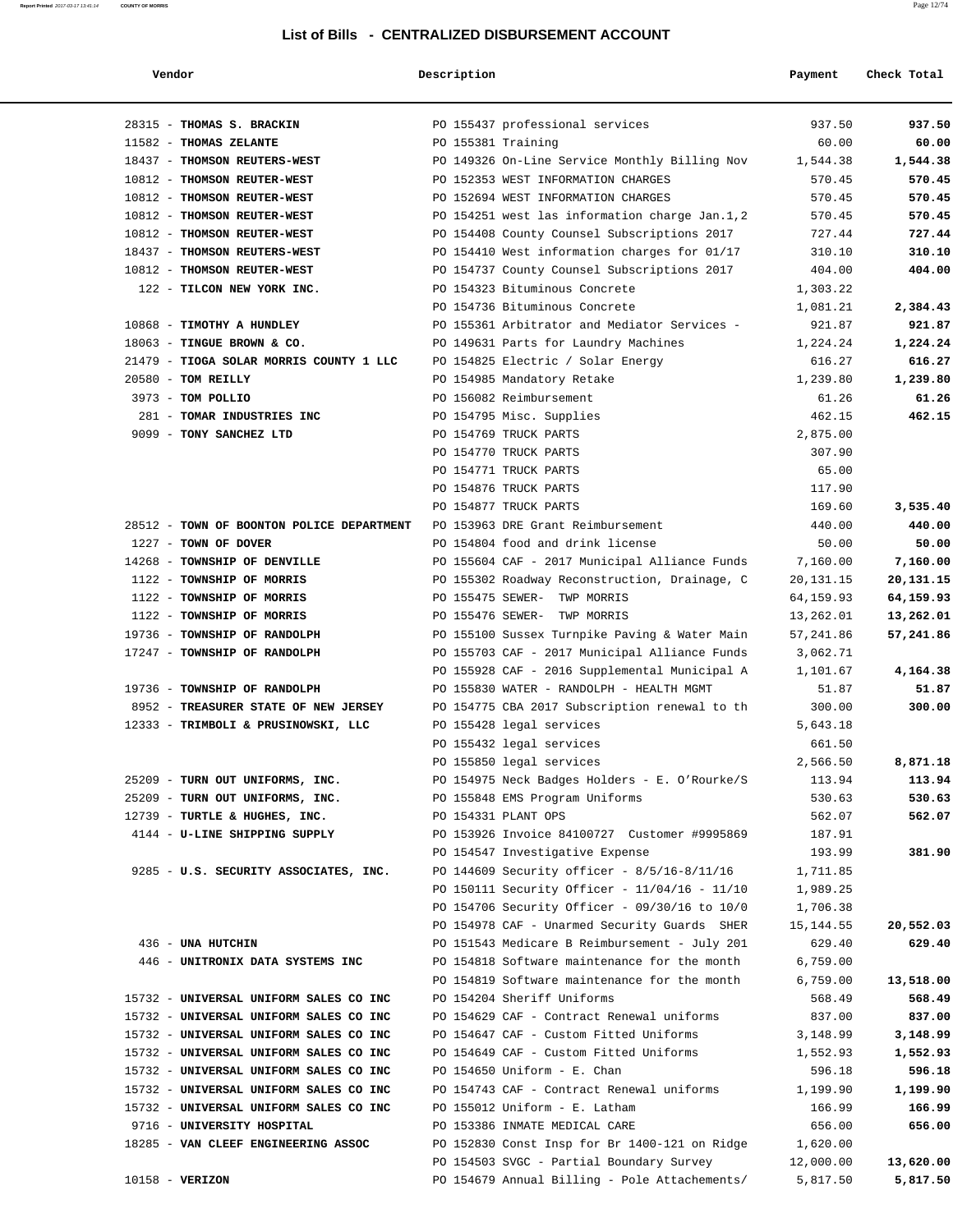# **Report Printed** 2017-03-17 13:41:14 **COUNTY OF MORRIS** Page 13/74

**List of Bills - CENTRALIZED DISBURSEMENT ACCOUNT**

| Vendoi |  |
|--------|--|
|        |  |

| Vendor                                | Description         |                                                                            | Payment          | Check Total |
|---------------------------------------|---------------------|----------------------------------------------------------------------------|------------------|-------------|
| $1286$ - VERIZON                      |                     | PO 154712 Blue Page Listing Service - Monthly                              | 530.25           | 530.25      |
| $1286$ - VERIZON                      |                     | PO 154726 Prosecutor's Office PRI for Fax Ser                              | 791.30           | 791.30      |
| $1286$ - VERIZON                      |                     | PO 154821 Monthly Data Circuit Services - 7 T                              | 7,012.16         | 7,012.16    |
| $1286$ - VERIZON                      | PO 154989 Land Line |                                                                            | 32.83            | 32.83       |
| $1286$ - VERIZON                      | PO 154994 Land line |                                                                            | 283.86           | 283.86      |
| $1286$ - VERIZON                      |                     | PO 155199 CRIME STOPPERS HOTLINE                                           | 45.34            | 45.34       |
| 10158 - VERIZON                       |                     | PO 155351 Nutrition Exp                                                    | 951.73           | 951.73      |
| $1286$ - VERIZON                      |                     | PO 155482 Telephone pobox4833                                              | 32.83            | 32.83       |
| $1286$ - VERIZON                      |                     | PO 155483 telephone - $4$ Tl's                                             | 12,470.10        | 12,470.10   |
| $1286$ - VERIZON                      |                     | PO 155490 Emergency Notification System                                    | 419.20           | 419.20      |
| 21097 - VERIZON BUSINESS              |                     | PO 153115 Telephone Services (NUMS)                                        | 300.00           | 300.00      |
| 21097 - VERIZON BUSINESS              |                     | PO 154711 Centrex Voicemail Service - Deirdre                              | 99.39            | 99.39       |
| $10668$ - VERIZON CABS                |                     | PO 153955 Telephone Services - 911 switch                                  | 2,368.45         |             |
|                                       |                     | PO 153956 Telephone Services - T1 American To                              | 1,109.79         | 3,478.24    |
| 1348 - VERIZON WIRELESS               |                     | PO 153973 Cell Phones                                                      | 9,276.44         |             |
|                                       |                     | PO 154672 GPS TRACKING SERVICE                                             | 90.12            |             |
|                                       |                     | PO 154688 CELL SERVICE                                                     | 586.32           |             |
|                                       |                     | PO 154995 Cell Phones                                                      | 59.57            |             |
|                                       |                     | PO 154993 Cell Phones                                                      | 843.26           |             |
|                                       |                     | PO 155606 VERIZON MOBILE WIRELESS SERVICE FOR                              | 9,688.45         |             |
|                                       |                     | PO 155606 VERIZON MOBILE WIRELESS SERVICE FOR                              | 284.35           | 20,828.51   |
| 27117 - VFW POST 2833                 |                     | PO 155108 CAF - Subgrant Agreement Funding                                 | 5,525.00         | 5,525.00    |
| 7037 - VILLAGE SUPER MARKET, INC.     |                     | PO 155076 Freeholder Lunch Meeting                                         | 135.93           |             |
| 14319 - VISITING NURSE ASSOC. OF      |                     | PO 155362 Wellness Fair Catering - County Cor<br>PO 147522 Flu Clinic 2016 | 344.77<br>300.00 | 480.70      |
|                                       |                     | PO 154702 CAF - Grant in Aid 2016 - Community                              | 13,982.00        |             |
|                                       |                     | PO 154703 CAF - Grant in Aid Senior 2016 - Co                              | 21, 211.00       |             |
|                                       |                     | PO 154704 CAF - Grant in Aid Senior 2016 - Re                              | 16,857.00        |             |
|                                       |                     | PO 155118 CAF - Older Americans Act - Affilia                              | 29,190.00        |             |
|                                       |                     | PO 155119 CAF - Older Americans Act - Affilia                              | 1,532.00         |             |
|                                       |                     | PO 155120 CAF - Older Americans Act - Affilia                              | 20,617.00        |             |
|                                       |                     | PO 155122 CAF - Older Americans Act - Respite                              | 9,005.00         | 112,694.00  |
| 14319 - VISITING NURSE ASSOC. OF      |                     | PO 155130 CAF - Older Americans Act - Affilia                              | 46,093.00        | 46,093.00   |
| 6146 - W.B. MASON COMPANY INC         | PO 152692 Supplies  |                                                                            | 1,243.23         |             |
|                                       |                     | PO 153274 Office Supplies                                                  | 473.36           |             |
|                                       |                     | PO 154984 Data Processing Supplies                                         | 1,075.38         |             |
|                                       |                     | PO 154626 office supplies for ETS                                          | 430.79           |             |
|                                       |                     | PO 154535 OFFICE SUPPLIES                                                  | 380.27           |             |
|                                       |                     | PO 154599 OFFICE SUPPLIES                                                  | 1,559.86         |             |
|                                       |                     | PO 154600 JANITORIAL SUPPLIES                                              | 851.80           |             |
|                                       |                     | PO 154986 Office Supplies                                                  | 542.20           | 6,556.89    |
| 6146 - W.B. MASON COMPANY INC         |                     | PO 155059 Office supplies - Order #S045283372                              | 612.68           |             |
|                                       | PO 154970 supplies  |                                                                            | 141.60           |             |
|                                       | PO 155293 SUPPLIES  |                                                                            | 7.71             |             |
|                                       |                     | PO 155068 Office Supplies - Inv. # I41664410                               | 388.73           |             |
|                                       |                     | PO 155174 OFFICE SUPPLIES                                                  | 253.31           |             |
|                                       |                     | PO 155421 mis office supplies                                              | 289.07           |             |
|                                       | PO 155714 Supplies  |                                                                            | 264.11           |             |
|                                       |                     | PO 155715 Office Supplies                                                  | 219.21           | 2,176.42    |
| 6146 - W.B. MASON COMPANY INC         | PO 155215 Supplies  |                                                                            | 15.42            | 15.42       |
| 6146 - W.B. MASON COMPANY INC         |                     | PO 155453 OFFICE SUPPLIES                                                  | 61.00            |             |
|                                       |                     | PO 155357 OFFICE SUPPLIES                                                  | 144.27           |             |
|                                       |                     | PO 155232 Misc. Office Supplies                                            | 837.52           |             |
|                                       |                     | PO 155235 Office Supplies                                                  | 116.13           |             |
|                                       |                     | PO 155245 Aging Expense                                                    | 279.82           |             |
|                                       |                     | PO 155675 Office Supplies - Sheriff's Office                               | 1,431.20         |             |
|                                       |                     | PO 155286 Office supplies - February                                       | 381.92           |             |
|                                       |                     | PO 155779 Inv. I42144887 Customer C1033751                                 | 2,761.74         | 6,013.60    |
| 18388 - WARREN COUNTY COMMUNITY COLL. |                     | PO 155531 CAF - 18388-3396                                                 | 1,899.00         | 1,899.00    |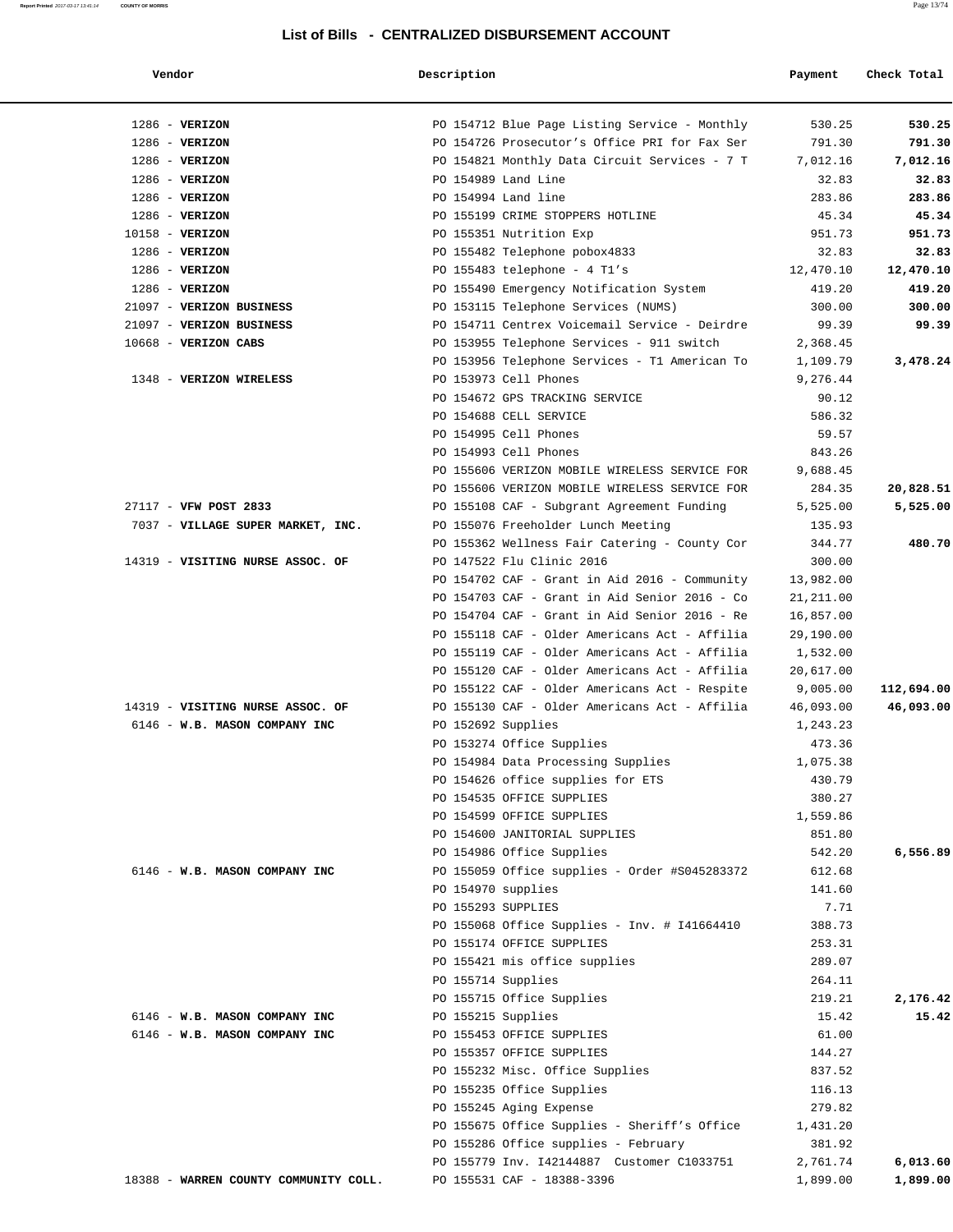#### **Report Printed** 2017-03-17 13:41:14 **COUNTY OF MORRIS** Page 14/74

#### **List of Bills - CENTRALIZED DISBURSEMENT ACCOUNT**

| Vendor                                   | Description                                       | Payment   | Check Total   |
|------------------------------------------|---------------------------------------------------|-----------|---------------|
| 18389 - WARREN COUNTY TECHNICAL SCHOOL   | PO 155737 CAF - 18389-3709                        | 543.20    |               |
|                                          | PO 155738 CAF - 18389-3350                        | 543.20    |               |
|                                          | PO 155739 CAF - 18389-3351                        | 543.20    |               |
|                                          | PO 155740 CAF - 18389-3678                        | 543.20    |               |
|                                          | PO 155741 CAF - 18389-3333                        | 543.20    |               |
|                                          | PO 155742 CAF - 18389-3679                        | 543.20    |               |
|                                          | PO 155753 CAF - 18389-3702                        | 543.20    | 3,802.40      |
| 11529 - WASHINGTON TOWNSHIP LAND TRUST   | PO 153849 2017 Regrant - 80% of total award -     | 5,600.00  | 5,600.00      |
| 24231 - WATERS, MCPHERSON, MCNEILL, P.C. | PO 155270 legal services                          | 941.77    | 941.77        |
| 24231 - WATERS, MCPHERSON, MCNEILL, P.C. | PO 155271 legal services                          | 273.53    | 273.53        |
| 24231 - WATERS, MCPHERSON, MCNEILL, P.C. | PO 155314 legal services                          | 2,976.00  | 2,976.00      |
| 24231 - WATERS, MCPHERSON, MCNEILL, P.C. | PO 155933 legal services                          | 2,270.20  | 2,270.20      |
| 24231 - WATERS, MCPHERSON, MCNEILL, P.C. | PO 155934 legal services                          | 1,092.00  | 1,092.00      |
| 24231 - WATERS, MCPHERSON, MCNEILL, P.C. | PO 155935 legal services                          | 791.21    | 791.21        |
| 24231 - WATERS, MCPHERSON, MCNEILL, P.C. | PO 155936 legal services                          | 132.00    | 132.00        |
| 18435 - WEST CHESTER MACHINERY AND       | PO 154612 PLOW EOUIP                              | 778.78    | 778.78        |
| 18452 - WHARTON BORO MUNICIPAL           | PO 155698 CAF - 2017 Municipal Alliance Funds     | 845.29    | 845.29        |
| 28691 - WHITAKER BROTHER BUSINESS        | PO $154049$ Quote - $01/30/17$ Shredder for Dover | 4,950.00  | 4,950.00      |
| 13246 - WILLIAM F. BARNISH               | PO 155443 CAF - Use of Property located at 91     | 8,607.50  | 8,607.50      |
| 8335 - WILLIAM PATERSON UNIVERSITY       | PO 155528 CAF - 8335-3223                         | 800.00    |               |
|                                          | PO 155545 CAF - 8335-3264                         | 800.00    | 1,600.00      |
| 28440 - WILSON TORRES                    | PO 155407 Mileage Reimbursement for ADA Poll      | 16.31     | 16.31         |
| 20119 - WINNER FORD FLEET                | PO 145738 CAF - 2016 Chevrolet Colorado Exten     | 53,703.00 | 53,703.00     |
| 20119 - WINNER FORD FLEET                | PO 146381 FORD F150 - HOT SHOT 2016 OR NEWER      | 53,703.00 | 53,703.00     |
| 3793 - WOODRUFF ENERGY                   | PO 155647 Gas Usage at Morris View                | 27,008.21 | 27,008.21     |
| 24208 - ZUFALL HEALTH CENTER             | PO 155121 CAF - Older Americans Act - Intensi     | 21,820.60 | 21,820.60     |
| TOTAL                                    |                                                   |           | 21,634,161.47 |

 **Total to be paid from Fund 01 Current Fund 19,941,142.12 Total to be paid from Fund 02 Grant Fund 646,779.36 Total to be paid from Fund 04 County Capital 1,014,498.78 Total to be paid from Fund 13 Dedicated Trust 31,741.21**

 **------------- 21,634,161.47**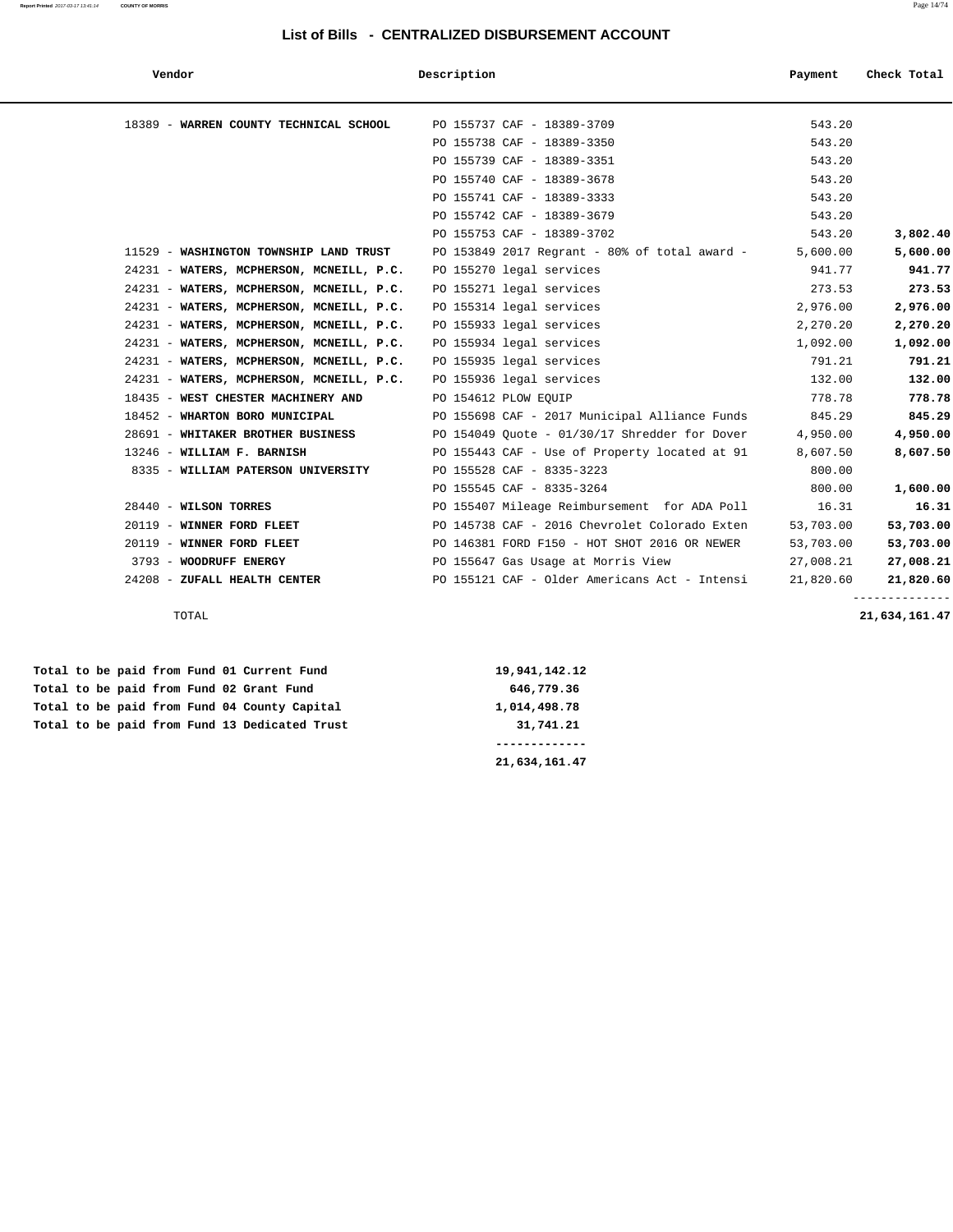**Report Printed** 2017-03-17 13:41:28 **COUNTY OF MORRIS** Page 15/74

## **List of Bills (Department/Account Detail) - CENTRALIZED DISBURSEMENT ACCOUNT**

| Account | <b>PO #</b> | Vendor | Description | Payment | Account Total |
|---------|-------------|--------|-------------|---------|---------------|
|         |             |        |             |         |               |

#### **Current Fund**

## **County Administrator**

|                      | 154332 PAPER MART INC                                              | 8.5 x 11 Paper                                                              | 119.20 |              |
|----------------------|--------------------------------------------------------------------|-----------------------------------------------------------------------------|--------|--------------|
|                      |                                                                    | 155306 OFFICE CONCEPTS GROUP, INC. Notebook exec wirebound, toner LJ 305A M | 124.89 |              |
| 01-201-20-100100-058 | Office Supplies & Stationery                                       | TOTAL FOR ACCOUNT                                                           |        | 244.09       |
|                      |                                                                    |                                                                             |        |              |
|                      | 156092 COUNTY OF MORRIS                                            | 1st Half March 2017 Metered Mail                                            | 5.35   |              |
| 01-201-20-100100-068 | Postage & Metered Mail                                             | TOTAL FOR ACCOUNT                                                           |        | 5.35         |
|                      |                                                                    |                                                                             |        |              |
|                      | 154640 M.C. CHAMBER OF COMMERCE                                    | Registration for John Bonanni and Cathy                                     | 270.00 |              |
| 01-201-20-100100-082 | Travel Expense                                                     | TOTAL FOR ACCOUNT                                                           |        | 270.00       |
|                      |                                                                    |                                                                             |        |              |
|                      | 155364 LAWRENCE RAGONESE                                           | Engraved plate for Ralph Loveys - Trophy                                    | 10.00  |              |
|                      | 155364 LAWRENCE RAGONESE                                           | Photo reproduction                                                          | 8.56   |              |
| 01-201-20-100100-084 | <i>Other Outside Services</i>                                      | TOTAL FOR ACCOUNT                                                           |        | 18.56        |
|                      |                                                                    |                                                                             |        |              |
|                      | 149312 N P E L R A                                                 | Annual PELRA Membership Renewal Fee                                         | 200.00 |              |
|                      | $01 - 203 - 20 - 100100 - 023$ (2016) Associations and Memberships | TOTAL FOR ACCOUNT                                                           |        | 200.00       |
|                      |                                                                    |                                                                             |        |              |
|                      | 155361 TIMOTHY A HUNDLEY                                           | County Administrator's Share                                                | 921.87 |              |
| 01-203-20-100100-084 | (2016) Other Outside Services                                      | TOTAL FOR ACCOUNT                                                           |        | 921.87       |
|                      |                                                                    |                                                                             |        | ============ |
|                      |                                                                    |                                                                             |        |              |
|                      | TOTAL for County Administrator                                     |                                                                             |        | 1,659.87     |
|                      |                                                                    |                                                                             |        |              |

#### **Personnel**

| 156092 COUNTY OF MORRIS<br>Postage & Metered Mail<br>01-201-20-105100-068         | 1st Half March 2017 Metered Mail<br>TOTAL FOR ACCOUNT           | 95.63<br>95.63 |
|-----------------------------------------------------------------------------------|-----------------------------------------------------------------|----------------|
| 155522 RICOH USA, INC.<br>(2016) Office Machines - Rental<br>01-203-20-105100-164 | Color copies form $10/1/2016 - 12/31/2016$<br>TOTAL FOR ACCOUNT | 17.50<br>17.50 |
| TOTAL for Personnel                                                               |                                                                 | 113.13         |

#### **Board of Chosen Freeholders**

| 155603 RECORDER COMMUNITY NEWSPAPERS                   | Renewal subscription for Observer Tribun | 50.00  |        |
|--------------------------------------------------------|------------------------------------------|--------|--------|
| <b>Books &amp; Periodicals</b><br>01-201-20-110100-028 | TOTAL FOR ACCOUNT                        |        | 50.00  |
| 156092 COUNTY OF MORRIS                                | 1st Half March 2017 Metered Mail         | 216.47 |        |
| 156092 COUNTY OF MORRIS                                | 1st Half March 2017 Metered Mail         | 50.44  |        |
| Postage & Metered Mail<br>01-201-20-110100-068         | TOTAL FOR ACCOUNT                        |        | 266.91 |
| 154640 M.C. CHAMBER OF COMMERCE                        | Registration for Freeholders Doug Cabana | 405.00 |        |
| 155076 VILLAGE SUPER MARKET, INC.                      | 02-22-17 Lunch for 10 persons            | 135.93 |        |
| Special Projects<br>01-201-20-110100-079               | TOTAL FOR ACCOUNT                        |        | 540.93 |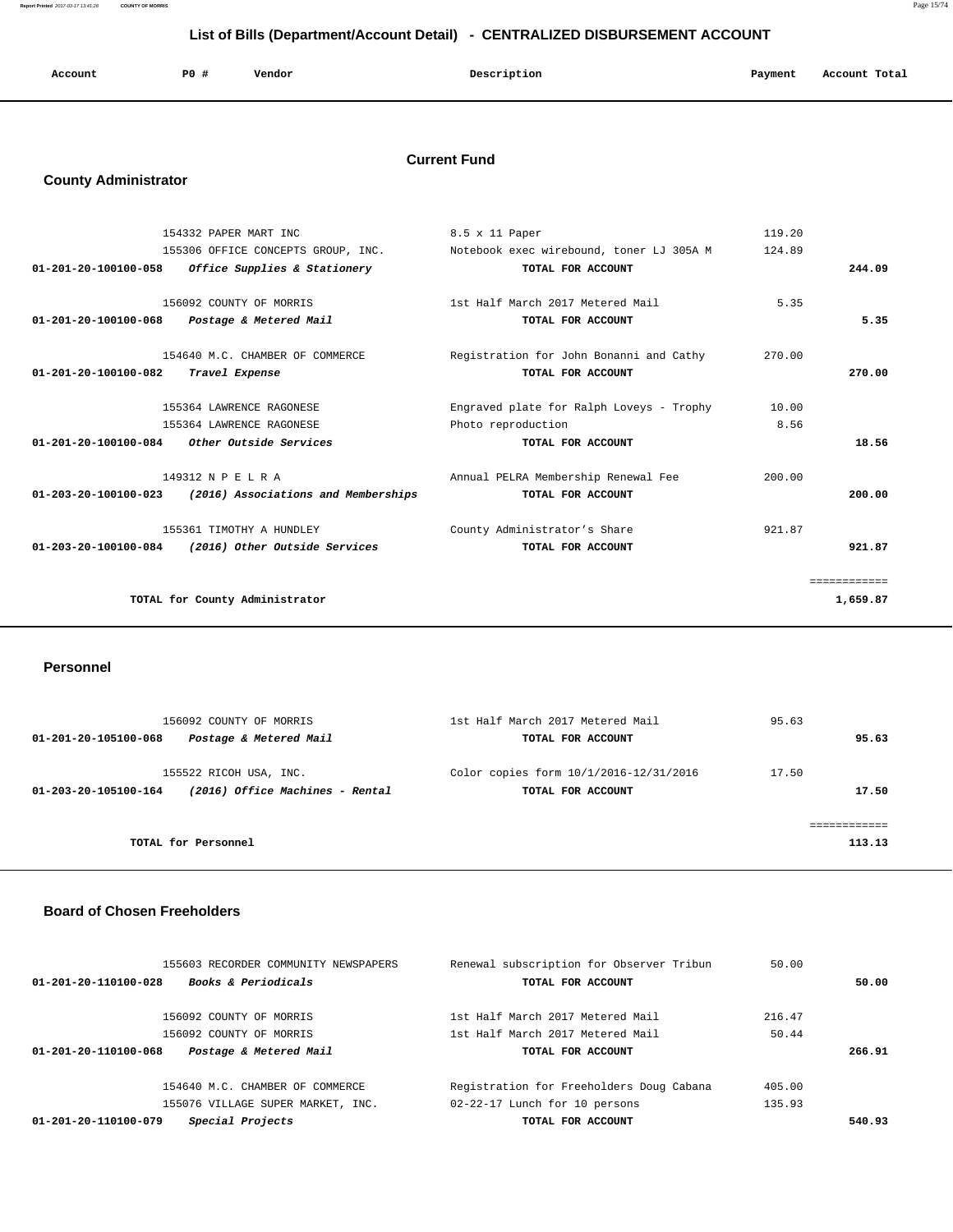**Report Printed** 2017-03-17 13:41:28 **COUNTY OF MORRIS** Page 16/74

## **List of Bills (Department/Account Detail) - CENTRALIZED DISBURSEMENT ACCOUNT**

| Account                            | PO# | Vendor                                | Description                           |                   | Payment   | Account Total           |
|------------------------------------|-----|---------------------------------------|---------------------------------------|-------------------|-----------|-------------------------|
| <b>Board of Chosen Freeholders</b> |     |                                       |                                       |                   |           |                         |
|                                    |     | 155616 AMERICAN VENDING COFFEE        | Delivery Charge                       |                   | 7.00      |                         |
| $01 - 201 - 20 - 110100 - 084$     |     | Other Outside Services                |                                       | TOTAL FOR ACCOUNT |           | 87.00                   |
|                                    |     | 155937 MORRIS COUNTY TOURISM BUREAU   | Third Ouarter Grant 7/1/16-9/30/16    |                   | 46,500.00 |                         |
|                                    |     | 155937 MORRIS COUNTY TOURISM BUREAU   | Fourth Quarter Grant 10/1/16-12/31/16 |                   | 46,500.00 |                         |
| $01 - 203 - 20 - 110100 - 079$     |     | (2016) Special Projects               |                                       | TOTAL FOR ACCOUNT |           | 93,000.00               |
|                                    |     |                                       |                                       |                   |           | . = = = = = = = = = = = |
|                                    |     | TOTAL for Board of Chosen Freeholders |                                       |                   |           | 93,944.84               |
|                                    |     |                                       |                                       |                   |           |                         |

#### **Clerk of the Board**

| TOTAL for Clerk of the Board                       |                                               | ===========<br>1,050.28 |
|----------------------------------------------------|-----------------------------------------------|-------------------------|
| 01-201-20-110105-095 Other Administrative Supplies | TOTAL FOR ACCOUNT                             | 42.00                   |
| 156128 JANET DONALDSON                             | Receipts from the Daily Record and Star 42.00 |                         |
| $01 - 201 - 20 - 110105 - 022$ Advertising         | TOTAL FOR ACCOUNT                             | 1,008.28                |
| 155944 DAILY RECORD                                | ASB-188787 LEGAL NOTICE 1973930 BID#17-       | 80.32                   |
| 155518 DAILY RECORD                                | 11.\$7,647,000 BOND ORDINANCE PROVIDING F     | 75.24                   |
| 155518 DAILY RECORD                                | 10. \$1,015,000 BOND ORDINANCE PROVIDING      | 126.08                  |
| 155518 DAILY RECORD                                | 9. \$500,000 BOND ORDINANCE PROVIDING FOR     | 71.96                   |
| 155518 DAILY RECORD                                | 8. \$300,000 BOND ORDINANCE PROVIDING FOR     | 71.96                   |
| 155518 DAILY RECORD                                | 7.\$2,400,000 BOND ORDINANCE PROVIDING FO     | 71.08                   |
| 155518 DAILY RECORD                                | 6. \$325,000 BOND ORDINANCE PROVIDING FOR     | 71.08                   |
| 155518 DAILY RECORD                                | 5. \$226,000 BOND ORDINANCE PROVIDING FO      | 71.96                   |
| 155518 DAILY RECORD                                | 4. \$146,880 BOND ORDINANCE PROVIDING FO      | 70.20                   |
| 155518 DAILY RECORD                                | 3. \$431,000 BOND ORDINANCE PROVIDING FO      | 71.08                   |
| 155518 DAILY RECORD                                | 2.\$343,000 BOND ORDINANCE PROVIDING FOR      | 71.96                   |
| 155518 DAILY RECORD                                | ASB-70021774 - 1.A \$401,000 BOND ORDINA      | 70.20                   |
| 155602 DAILY RECORD                                | ASB-188787 LEGAL NOTICE 3/1/17 BID#17-4       | 85.16                   |

## **County Clerk**

| 155414 COANJ                                                   | Annual Dues for the Constitution Officer | 750.00   |          |
|----------------------------------------------------------------|------------------------------------------|----------|----------|
| Associations and Memberships<br>$01 - 201 - 20 - 120100 - 023$ | TOTAL FOR ACCOUNT                        |          | 750.00   |
|                                                                |                                          |          |          |
| 154251 THOMSON REUTER-WEST                                     | west law charges on account # 1000433730 | 570.45   |          |
| <i>Books &amp; Periodicals</i><br>01-201-20-120100-028         | TOTAL FOR ACCOUNT                        |          | 570.45   |
|                                                                |                                          |          |          |
| 155606 VERIZON WIRELESS                                        | COUNTY CLERK                             | 267.33   |          |
| Cellular Phones/Pagers<br>01-201-20-120100-031                 | TOTAL FOR ACCOUNT                        |          | 267.33   |
| 155420 ANN F. GROSSI                                           | walmart card for the office              | 10.66    |          |
| 155421 W.B. MASON COMPANY INC                                  | mis, office supplies for the office, cus | 289.07   |          |
| 01-201-20-120100-058<br>Office Supplies & Stationery           | TOTAL FOR ACCOUNT                        |          | 299.73   |
| 156092 COUNTY OF MORRIS                                        | 1st Half March 2017 Metered Mail         | 2,312.90 |          |
| $01 - 201 - 20 - 120100 - 068$<br>Postage & Metered Mail       | TOTAL FOR ACCOUNT                        |          | 2,312.90 |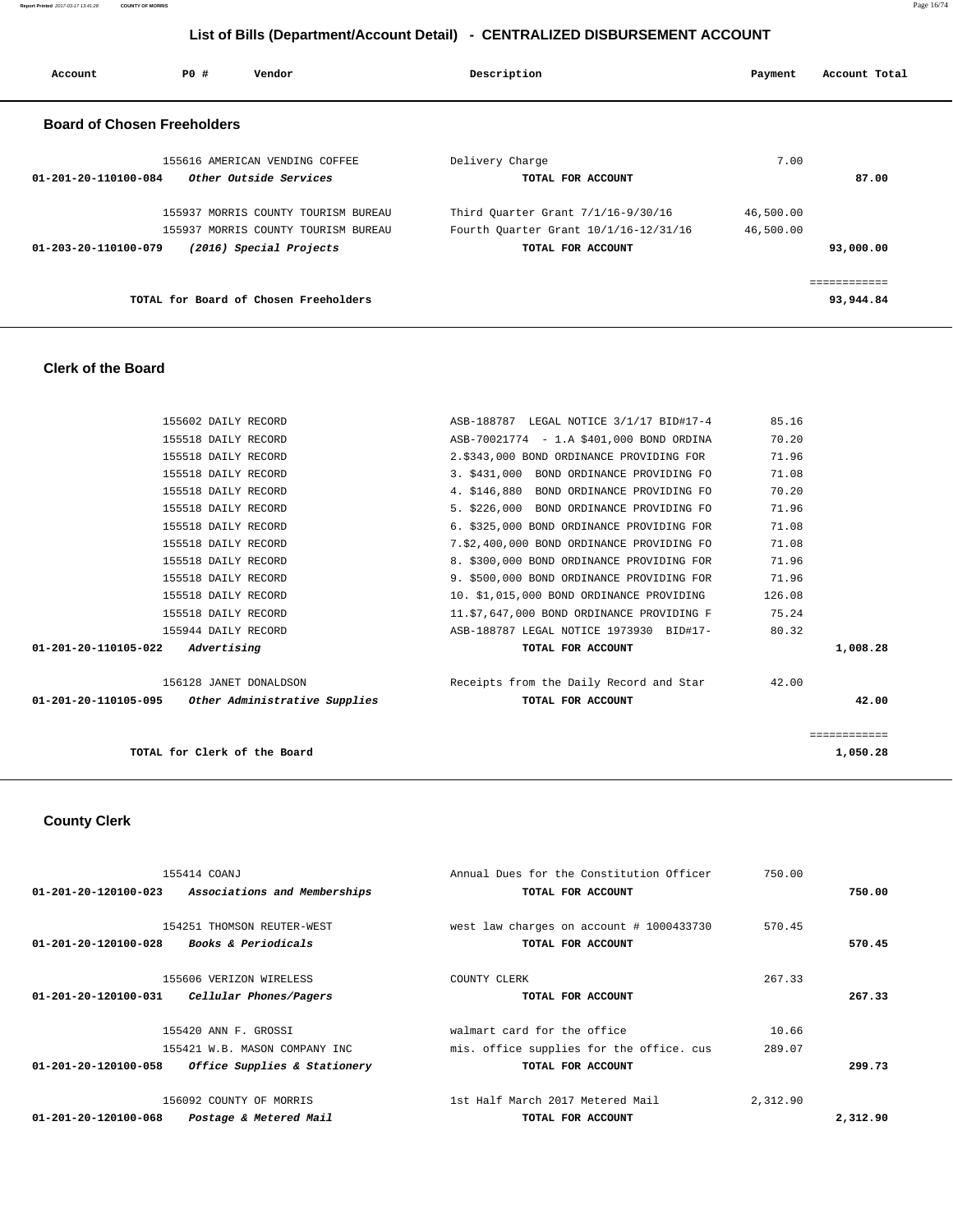| Account | P0 # | Vendor | Description<br>$\sim$ $\sim$ | Payment | Account Total |
|---------|------|--------|------------------------------|---------|---------------|
|         |      |        |                              |         |               |

#### **County Clerk**

| 01-201-20-120100-082<br>Travel Expense                                                      | TOTAL FOR ACCOUNT                                             |        | 14.50    |
|---------------------------------------------------------------------------------------------|---------------------------------------------------------------|--------|----------|
| 154214 RICOH USA, INC.<br>$01 - 201 - 20 - 120100 - 164$<br><i>Office Machines - Rental</i> | Ricoh 417036 mp4054sp,006428miu esp xqpc<br>TOTAL FOR ACCOUNT | 617.27 | 617.27   |
| 155420 ANN F. GROSSI                                                                        | 7-eleven mis items for meeting 1/25/17 m                      | 13.67  |          |
| 155420 ANN F. GROSSI                                                                        | flanders bagels 1/27/17 for meeting mary                      | 10.80  |          |
| 155420 ANN F. GROSSI                                                                        | Weis mis. supplies for the office. paid                       | 24.20  |          |
| 155420 ANN F. GROSSI                                                                        | weis mis. office supplies to maryann                          | 12.37  |          |
| 01-201-20-120100-185<br>Food                                                                | TOTAL FOR ACCOUNT                                             |        | 61.04    |
| 155420 ANN F. GROSSI                                                                        | petty cash BJ mis item for breakfast mee                      | 70.77  |          |
| 01-203-20-120100-185<br>(2016) Food                                                         | TOTAL FOR ACCOUNT                                             |        | 70.77    |
| TOTAL for County Clerk                                                                      |                                                               |        | 4,963.99 |

#### **County Board of Elections**

| 155601 DAILY RECORD                                      | ASB-39600 (Old Acct # 54031274)- Legal N   | 9.68     |              |
|----------------------------------------------------------|--------------------------------------------|----------|--------------|
| 155601 DAILY RECORD                                      | Affidavit of Publication Charge            | 35.00    |              |
| $01 - 201 - 20 - 121100 - 022$<br>Advertising            | TOTAL FOR ACCOUNT                          |          | 44.68        |
|                                                          |                                            |          |              |
| 155779 W.B. MASON COMPANY INC                            | Item #WMB97200 Paper, Flagship Bright 8.5  | 1,679.90 |              |
| 155779 W.B. MASON COMPANY INC                            | Item #AVE5353 Label, Copy,8.5x11.1C/BX     | 285.60   |              |
| 155779 W.B. MASON COMPANY INC                            | Item #ACC72020 Clip, BND #20               | 18.30    |              |
| 155779 W.B. MASON COMPANY INC                            | Item #HEWO5950A Toner, Blk, F/CLJ4700-11K  | 316.40   |              |
| 155779 W.B. MASON COMPANY INC                            | Item #HEW05951A toner, Cyn, F/CLJ4700-10K  | 449.68   |              |
| 155779 W.B. MASON COMPANY INC                            | Item #AVE98073 Glue Stics, Clear, Permanen | 11.86    |              |
| Office Supplies & Stationery<br>01-201-20-121100-058     | TOTAL FOR ACCOUNT                          |          | 2,761.74     |
|                                                          |                                            |          |              |
| 156092 COUNTY OF MORRIS                                  | 1st Half March 2017 Metered Mail           | 527.42   |              |
| $01 - 201 - 20 - 121100 - 068$<br>Postage & Metered Mail | TOTAL FOR ACCOUNT                          |          | 527.42       |
| 155581 PHYLLIS COPPOLA                                   | Tuesday, February 21, 2017 8:30AM-3:00PM   | 60.00    |              |
| 155581 PHYLLIS COPPOLA                                   | Wednesday, February 22, 2017 8:30AM-3:00   | 60.00    |              |
| 155581 PHYLLIS COPPOLA                                   | Monday, February 27, 2017 8:30AM-3:00PM    | 60.00    |              |
|                                                          |                                            |          |              |
| 155581 PHYLLIS COPPOLA                                   | Tuesday, February 28, 2017 8:30AM-3:00PM   | 60.00    |              |
| 155581 PHYLLIS COPPOLA                                   | Wednesday, March 1, 2017 8:30AM-3:00PM (   | 60.00    |              |
| 01-201-20-121100-096<br><i>Election Officer</i>          | TOTAL FOR ACCOUNT                          |          | 300.00       |
|                                                          |                                            |          |              |
|                                                          |                                            |          | ============ |
| TOTAL for County Board of Elections                      |                                            |          | 3,633.84     |

#### **Superintendent of Elections**

| 151892 NJAEO | Regular Member Dale Kramer, Administrato  | 225.00 |
|--------------|-------------------------------------------|--------|
| 151892 NJAEO | Regular Member Brian Hamilton, Statewide  | 225.00 |
| 151892 NJAEO | Regular Members Garrett Schubert, Sr. Dat | 225.00 |
| 151892 NJAEO | Regular Members Robert Kennedy, Technica  | 225.00 |
|              |                                           |        |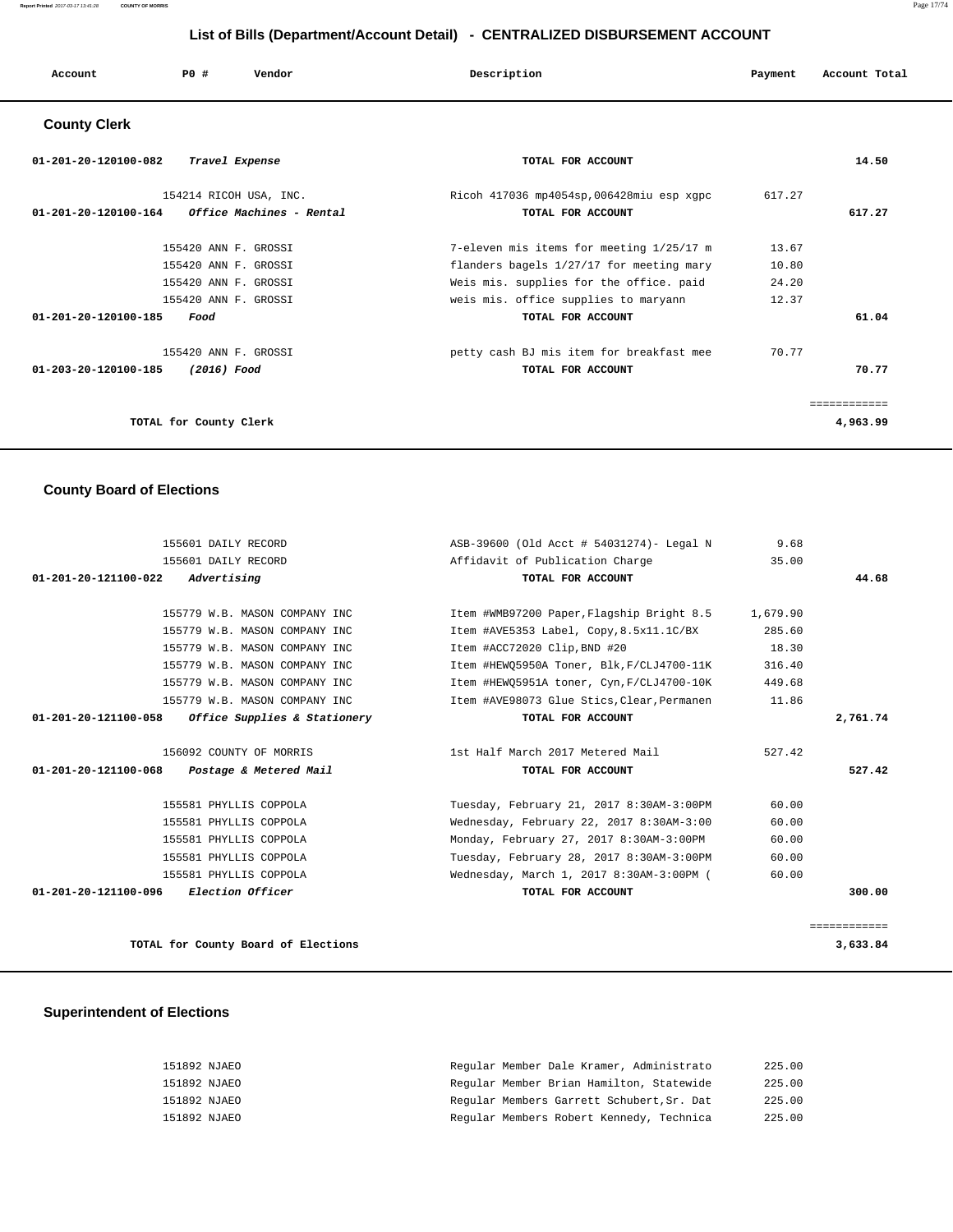| Account<br>. | P0 | Vendor<br>. | Description | Payment | Account Total |
|--------------|----|-------------|-------------|---------|---------------|
|              |    |             |             |         |               |

#### **Superintendent of Elections**

| 01-201-20-121105-023 Associations and Memberships       | TOTAL FOR ACCOUNT                        |        | 1,125.00     |
|---------------------------------------------------------|------------------------------------------|--------|--------------|
| 153926 U-LINE SHIPPING SUPPLY                           | Order 88546599 Item #S-7879 Lime Traffic | 68.00  |              |
| 153926 U-LINE SHIPPING SUPPLY                           | Item H-4917Y Cord Protector-5', Industri | 92.00  |              |
| 153926 U-LINE SHIPPING SUPPLY                           | Shipping                                 | 27.91  |              |
| 155778 BRIAN HAMILTON                                   | 2/28/17 Election ADA Committee Meeting @ | 20.86  |              |
| 155778 BRIAN HAMILTON                                   | 1/5/17 State Voter Registration System C | 51.34  |              |
| 01-201-20-121105-057 National Voter Registration        | TOTAL FOR ACCOUNT                        |        | 260.11       |
| 156092 COUNTY OF MORRIS                                 | 1st Half March 2017 Metered Mail         | 2.84   |              |
| 01-201-20-121105-068 Postage & Metered Mail             | TOTAL FOR ACCOUNT                        |        | 2.84         |
| 155407 WILSON TORRES                                    | February 28, 2017- ADA Polling Place Com | 16.31  |              |
| 01-201-20-121105-104 Electronic Voting Machine          | TOTAL FOR ACCOUNT                        |        | 16.31        |
| 155611 RICOH AMERICAS CORPORATION                       | Ricoh MP4054SP Copier, S/N G175R230212 P | 592.99 |              |
| $01-201-20-121105-164$ Office Machines - Rental         | TOTAL FOR ACCOUNT                        |        | 592.99       |
| 151926 FAIRMOUNT FIRE CO. NO. 1                         | June 7, 2016 Primary Election Polling Pl | 50.00  |              |
| 151926 FAIRMOUNT FIRE CO. NO. 1                         | November 8, 2016 General Election Pollin | 50.00  |              |
| 01-203-20-121105-057 (2016) National Voter Registration | TOTAL FOR ACCOUNT                        |        | 100.00       |
| 154860 RICOH USA, INC.                                  | 10/1/16 thru 12/31/16 Board of Elections | 52.50  |              |
| $01-203-20-121105-164$ (2016) Office Machines - Rental  | TOTAL FOR ACCOUNT                        |        | 52.50        |
|                                                         |                                          |        | ============ |
| TOTAL for Superintendent of Elections                   |                                          |        | 2,149.75     |

# **County Elections (Cty Clerk)**

| 154904 NJAEO                                                              | Half Page Ad in the Journal for the annu                      | 100.00                 |
|---------------------------------------------------------------------------|---------------------------------------------------------------|------------------------|
| 01-201-20-121110-022<br>Advertising                                       | TOTAL FOR ACCOUNT                                             | 100.00                 |
| 156092 COUNTY OF MORRIS<br>Postage & Metered Mail<br>01-201-20-121110-068 | 1st Half March 2017 Metered Mail<br>TOTAL FOR ACCOUNT         | 16.31<br>16.31         |
| 148466 LONGFELLOWS SANDWICH DELI<br>01-203-20-121110-185<br>(2016) Food   | refreshment for lunch meeting on 11/1/16<br>TOTAL FOR ACCOUNT | 144.00<br>144.00       |
| TOTAL for County Elections (Cty Clerk)                                    |                                                               | ============<br>260.31 |

#### **County Treasurer**

| Software Maintenance<br>01-201-20-130100-078   | TOTAL FOR ACCOUNT                        | 8,337.50 |
|------------------------------------------------|------------------------------------------|----------|
| 154344 MUNICIPAL SOFTWARE INC                  | 1017 Fund Accounting & Web Requisition S | 8,337.50 |
| Postage & Metered Mail<br>01-201-20-130100-068 | TOTAL FOR ACCOUNT                        | 1,301.27 |
| 156092 COUNTY OF MORRIS                        | 1st Half March 2017 Metered Mail         | 307.03   |
| 156092 COUNTY OF MORRIS                        | 1st Half March 2017 Metered Mail         | 994.24   |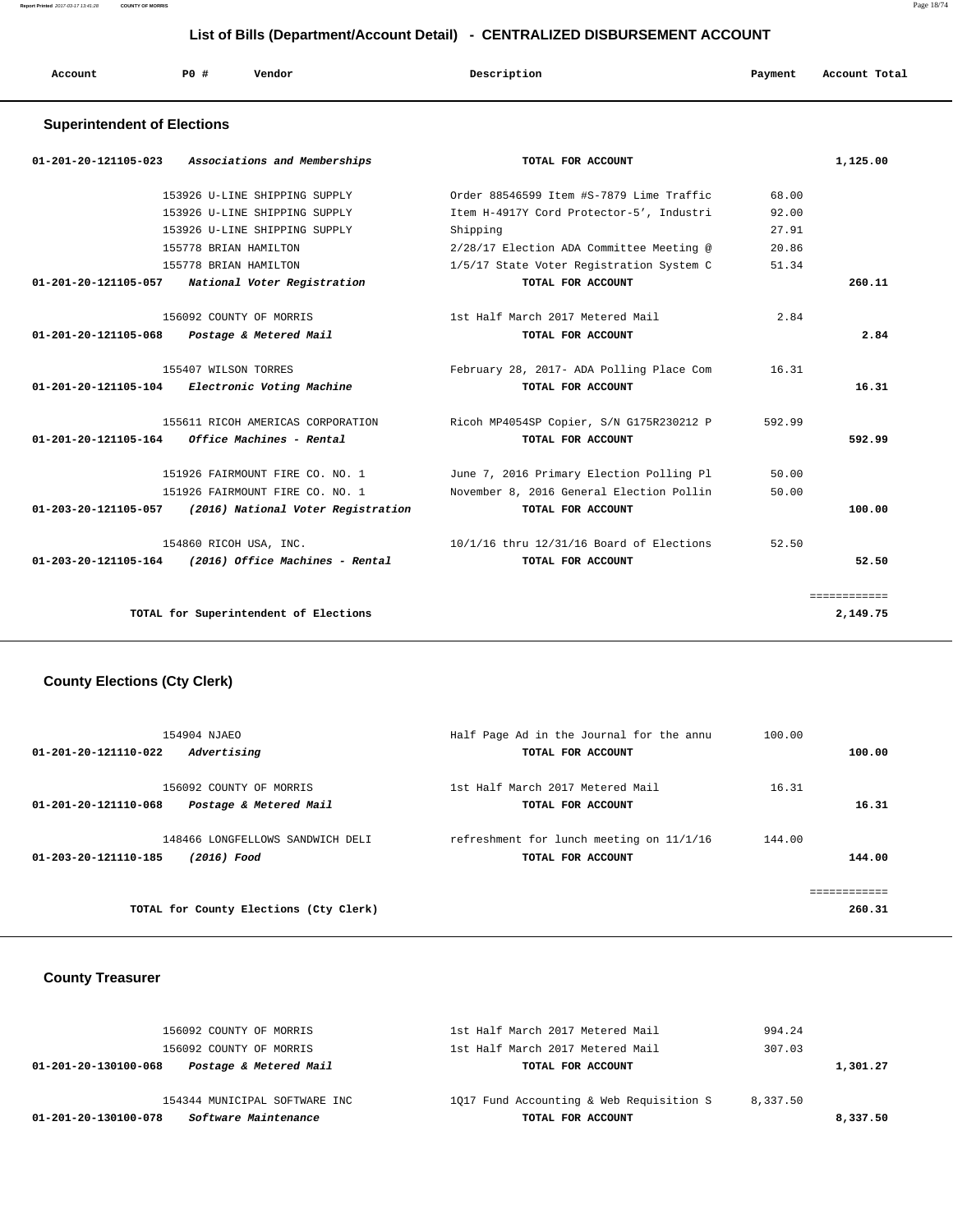| Account                                         | PO#                        | Vendor                                                   | Description                              | Payment  | Account Total |
|-------------------------------------------------|----------------------------|----------------------------------------------------------|------------------------------------------|----------|---------------|
| <b>County Treasurer</b>                         |                            |                                                          |                                          |          |               |
|                                                 | 154363 CRYSTAL SPRINGS     |                                                          | Crystal Springs 5G Bottle Drinking Water | 17.50    |               |
| 01-201-20-130100-084                            |                            | Other Outside Services                                   | TOTAL FOR ACCOUNT                        |          | 18.49         |
|                                                 | 155697 RICOH USA, INC.     |                                                          | Ricoh MP6503 Copier Lease Pymt #3        | 1,199.66 |               |
| $01-201-20-130100-164$ Office Machines - Rental |                            |                                                          | TOTAL FOR ACCOUNT                        |          | 1,199.66      |
|                                                 |                            | 150581 NEW JERSEY LEAGUE OF                              | Budget & Audit Updates Webinar, B. Bauer | 25.00    |               |
|                                                 |                            | 150581 NEW JERSEY LEAGUE OF                              | (Julie Kupilik attended in place of Joe  | 25.00    |               |
|                                                 |                            | 01-203-20-130100-039 (2016) Education Schools & Training | TOTAL FOR ACCOUNT                        |          | 50.00         |
|                                                 | 154363 CRYSTAL SPRINGS     |                                                          | Crystal Springs 5G Bottle Drinking Water | 10.00    |               |
| 01-203-20-130100-084                            |                            | (2016) Other Outside Services                            | TOTAL FOR ACCOUNT                        |          | 10.00         |
|                                                 |                            |                                                          |                                          |          | ============  |
|                                                 | TOTAL for County Treasurer |                                                          |                                          |          | 10,916.92     |

# **Purchasing Division**

| 155186 GFOA OF NEW JERSEY                             | Registration for Women at Work, March 16 | 95.00  |        |
|-------------------------------------------------------|------------------------------------------|--------|--------|
| Education, Schools & Training<br>01-201-20-130105-039 | TOTAL FOR ACCOUNT                        |        | 95.00  |
|                                                       |                                          |        |        |
| 156092 COUNTY OF MORRIS                               | 1st Half March 2017 Metered Mail         | 212.81 |        |
| 01-201-20-130105-068<br>Postage & Metered Mail        | TOTAL FOR ACCOUNT                        |        | 212.81 |
|                                                       |                                          |        |        |
| 155197 CRYSTAL SPRINGS                                | 699004915917609 CRYSTAL SPRINGS FRESH D  | 17.50  |        |
| 155197 CRYSTAL SPRINGS                                | PWD 300LXP SERIES HOT AND COLD COOLER WI | 0.99   |        |
| 155197 CRYSTAL SPRINGS                                | PWD 300LXP SERIES HOT AND COLD COOLER WI | 0.99   |        |
| Other Administrative Supplies<br>01-201-20-130105-095 | TOTAL FOR ACCOUNT                        |        | 19.48  |
|                                                       |                                          |        |        |
|                                                       |                                          |        |        |
| TOTAL for Purchasing Division                         |                                          |        | 327.29 |

#### **Office Services**

| 154363 CRYSTAL SPRINGS<br>154363 CRYSTAL SPRINGS                                      | Crystal Springs 5G Bottle Drinking Water<br>Mailroom Water Cooler Rental | 2.50<br>0.99 |
|---------------------------------------------------------------------------------------|--------------------------------------------------------------------------|--------------|
| Office Supplies & Stationery<br>01-201-20-130110-058                                  | TOTAL FOR ACCOUNT                                                        | 3.49         |
| 154363 CRYSTAL SPRINGS<br>(2016) Office Supplies & Stationery<br>01-203-20-130110-058 | Crystal Springs 5G Bottle Drinking Water<br>TOTAL FOR ACCOUNT            | 2.50<br>2.50 |
| TOTAL for Office Services                                                             |                                                                          | 5.99         |

# **Information Technology Div**

|                      | 152651 SHI INTERNATIONAL CORP | OuickHelp Subscription - Enterprise (Ann | 20,006.00 |  |
|----------------------|-------------------------------|------------------------------------------|-----------|--|
| 01-201-20-140100-036 | <i>Contracted Services</i>    | TOTAL FOR ACCOUNT                        | 20,006.00 |  |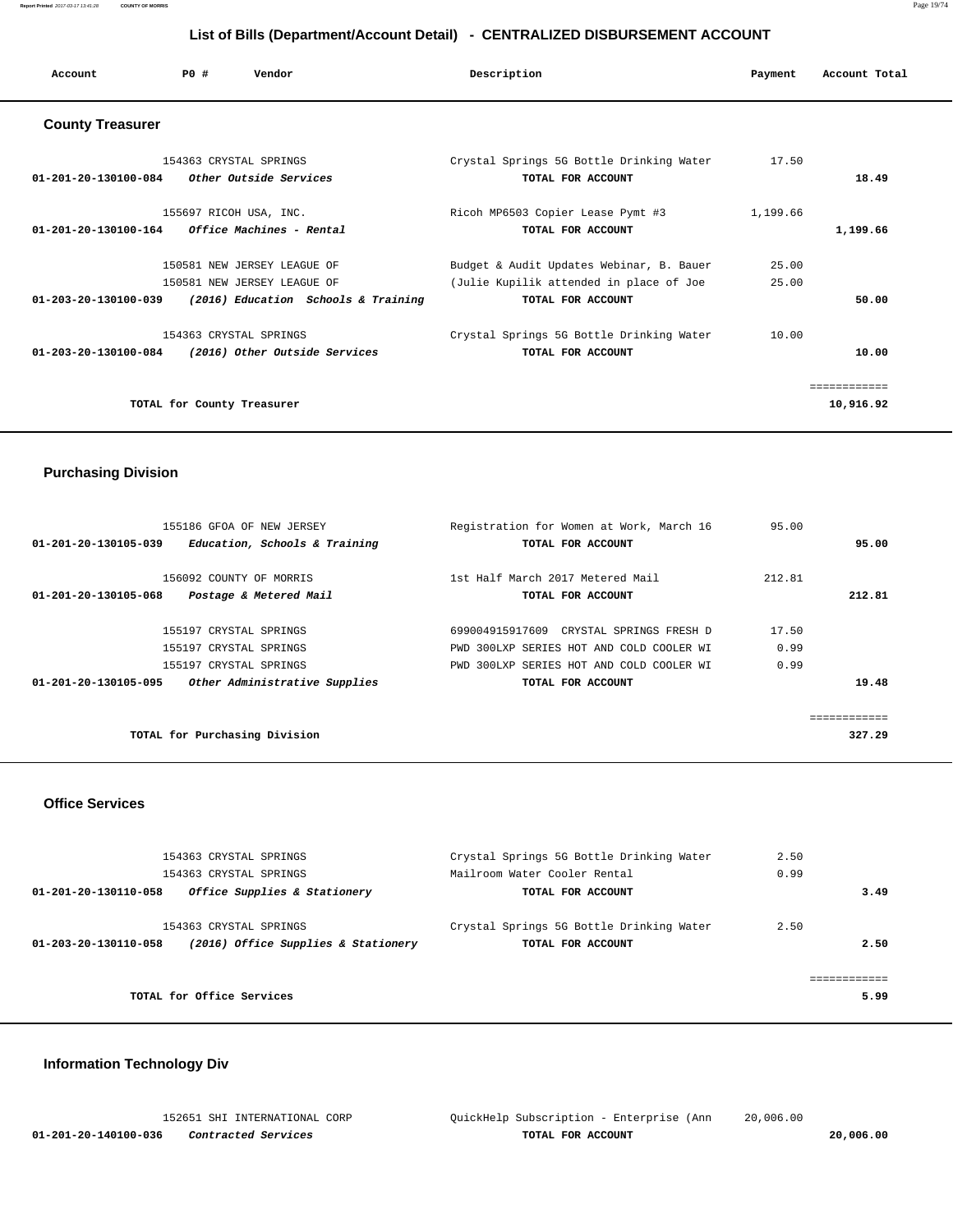**Report Printed** 2017-03-17 13:41:28 **COUNTY OF MORRIS** Page 20/74

#### **List of Bills (Department/Account Detail) - CENTRALIZED DISBURSEMENT ACCOUNT**

|                                             |     |                                                                                                                                                                                                                                     |             | LISTOI DIIIS (DEPARTIMENTACCOUNT DETAIL) - CENTRALIZED DISBORSEMENT ACCOUNT                                                                                                                                                                                                      |                                                                |               |  |
|---------------------------------------------|-----|-------------------------------------------------------------------------------------------------------------------------------------------------------------------------------------------------------------------------------------|-------------|----------------------------------------------------------------------------------------------------------------------------------------------------------------------------------------------------------------------------------------------------------------------------------|----------------------------------------------------------------|---------------|--|
| Account                                     | PO# | Vendor                                                                                                                                                                                                                              | Description |                                                                                                                                                                                                                                                                                  | Payment                                                        | Account Total |  |
| <b>Information Technology Div</b>           |     |                                                                                                                                                                                                                                     |             |                                                                                                                                                                                                                                                                                  |                                                                |               |  |
| 01-201-20-140100-044                        |     | 152647 SHI INTERNATIONAL CORP<br>Equipment Service Agreements                                                                                                                                                                       |             | APC On-Site Service 4 Hour Response On-S<br>TOTAL FOR ACCOUNT                                                                                                                                                                                                                    | 534.57                                                         | 4,613.37      |  |
| 01-201-20-140100-068 Postage & Metered Mail |     | 156092 COUNTY OF MORRIS                                                                                                                                                                                                             |             | 1st Half March 2017 Metered Mail<br>TOTAL FOR ACCOUNT                                                                                                                                                                                                                            | 24.67                                                          | 24.67         |  |
|                                             |     | 152531 SHI INTERNATIONAL CORP<br>152531 SHI INTERNATIONAL CORP<br>152531 SHI INTERNATIONAL CORP<br>152531 SHI INTERNATIONAL CORP<br>152531 SHI INTERNATIONAL CORP<br>152531 SHI INTERNATIONAL CORP<br>152531 SHI INTERNATIONAL CORP |             | Globalscape EFT 7 SMB Upgrade<br>GlobalScape EFT Server SMB SFTP SSH Modu<br>Globalscape EFT HTTP/S Module<br>EFT SMB Web Client (WTC) - 10 Seats<br>EFT SMB Workspaces (WSM) - 10 Users<br>Globalscape EFT SMB - Maintenance & Supp<br>Globalscape EFT SFTP Module - Maintenanc | 322.41<br>322.41<br>644.82<br>0.01<br>0.01<br>128.97<br>128.97 |               |  |
|                                             |     | 152531 SHI INTERNATIONAL CORP                                                                                                                                                                                                       |             | Globalscape EFT HTTP/S Module - Maintena                                                                                                                                                                                                                                         | 128.97                                                         |               |  |

| 153392 DELL MARKETING L.P.<br>Other Operating&Repair Supply<br>01-201-20-140100-098                 | Dell 8GB Certified Memory Module - DDR3L<br>TOTAL FOR ACCOUNT | 76.49<br>76.49   |
|-----------------------------------------------------------------------------------------------------|---------------------------------------------------------------|------------------|
| 154965 RICOH AMERICAS CORPORATION<br><i><b>Office Machines - Rental</b></i><br>01-201-20-140100-164 | Color Copy/Print<br>TOTAL FOR ACCOUNT                         | 137.76<br>137.76 |
| TOTAL for Information Technology Div                                                                |                                                               | 26,534.88        |

 **01-201-20-140100-078 Software Maintenance TOTAL FOR ACCOUNT 1,676.59**

 152531 SHI INTERNATIONAL CORP M & S - EFT SMB Web Client (WTC) - 10 Se 0.01 152531 SHI INTERNATIONAL CORP M & S - EFT SMB WSM Module - 10 Users 0.01

#### **County Board of Taxation**

| 156092 COUNTY OF MORRIS                        | 1st Half March 2017 Metered Mail | 70.22 |
|------------------------------------------------|----------------------------------|-------|
| Postage & Metered Mail<br>01-201-20-150100-068 | TOTAL FOR ACCOUNT                | 70.22 |
|                                                |                                  |       |
|                                                |                                  |       |
| TOTAL for County Board of Taxation             |                                  | 70.22 |

#### **County Counsel**

|                      | 154408 THOMSON REUTER-WEST               | West Information Charg                 | 727.44    |          |
|----------------------|------------------------------------------|----------------------------------------|-----------|----------|
|                      | 154737 THOMSON REUTER-WEST               | Library Plan Charges J                 | 404.00    |          |
| 01-201-20-155100-050 | Law Books                                | TOTAL FOR ACCOUNT                      |           | 1,131.44 |
|                      | 155267 SULLIVAN AND GRABER               | Rory Chapin January 2017 1 hr @ \$135  | 135.00    |          |
|                      | 155424 LAW OFFICE OF ROBERT J. GREENBAUM | January MCCF                           | 2,727.00  |          |
|                      | 155426 CLEARY GIACOBBE ALFIERI &         | Sheriff's SOA February 2017            | 596.50    |          |
|                      | 155426 CLEARY GIACOBBE ALFIERI &         | General February 2017                  | 1,947.00  |          |
|                      | 155426 CLEARY GIACOBBE ALFIERI &         | Comp. Behavioral Health February 2017  | 1,984.50  |          |
|                      | 155426 CLEARY GIACOBBE ALFIERI &         | General Counsel February 2017          | 17,820.00 |          |
|                      | 155426 CLEARY GIACOBBE ALFIERI &         | Sale of Surplus Property February 2017 | 364.50    |          |
|                      | 155434 LAW OFFICE OF ROBERT J. GREENBAUM | Troncone - February 2017               | 81.00     |          |
|                      | 155434 LAW OFFICE OF ROBERT J. GREENBAUM | Restreppo - February 2017              | 81.00     |          |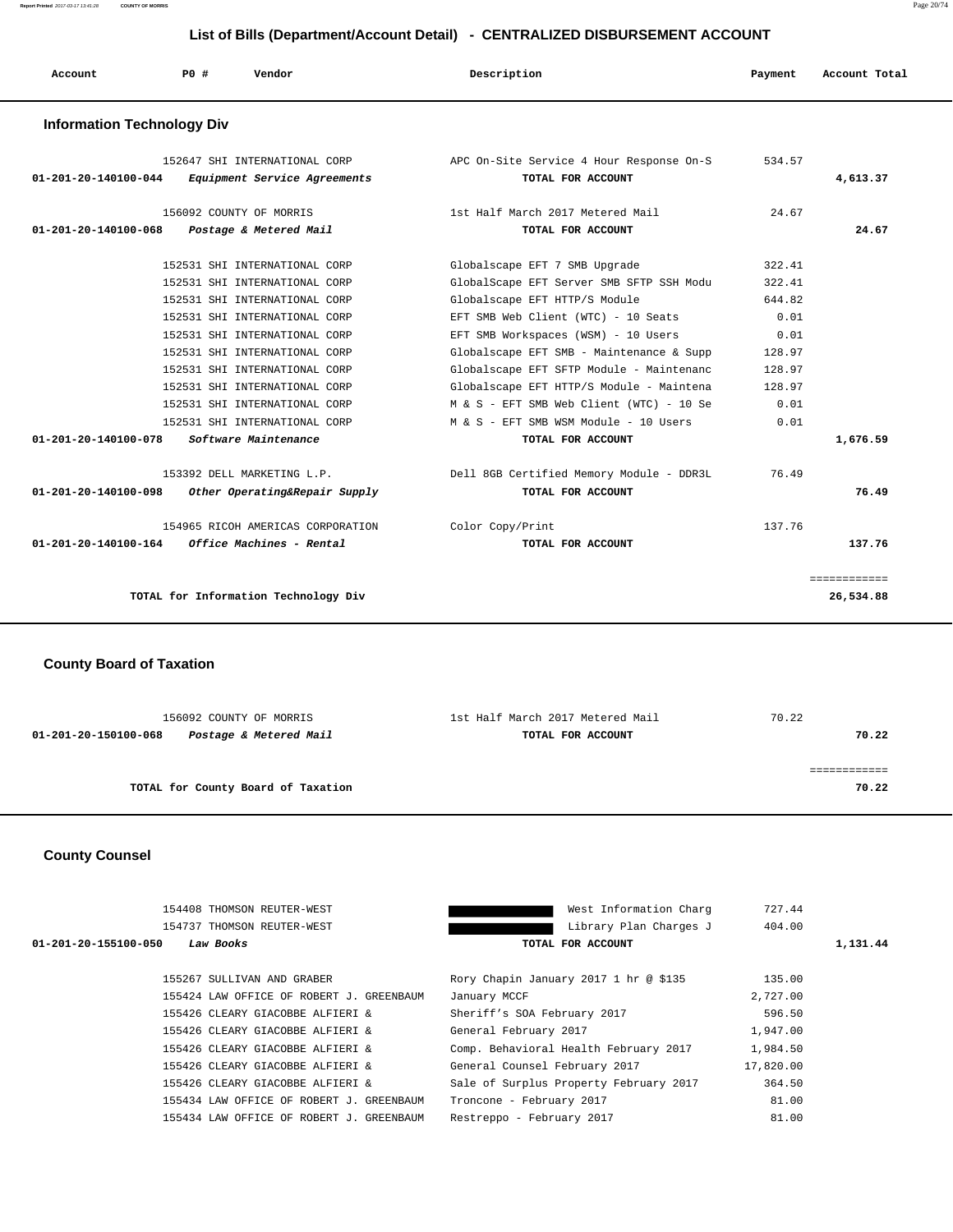| Account               | P0 # | Vendor | Description | Payment | Account Total |
|-----------------------|------|--------|-------------|---------|---------------|
| <b>County Counsel</b> |      |        |             |         |               |

|                                   | TOTAL for County Counsel                                                             |                                                  |                  | 56,270.45    |
|-----------------------------------|--------------------------------------------------------------------------------------|--------------------------------------------------|------------------|--------------|
|                                   |                                                                                      |                                                  |                  | ============ |
| 01-203-20-155100-051 (2016) Legal |                                                                                      | TOTAL FOR ACCOUNT                                |                  | 456.00       |
|                                   | 155267 SULLIVAN AND GRABER                                                           | Rory Chapin December 2016 3.8 hrs @ \$120 456.00 |                  |              |
|                                   |                                                                                      |                                                  |                  |              |
|                                   | 01-201-20-155100-068 Postage & Metered Mail                                          | TOTAL FOR ACCOUNT                                |                  | 24.99        |
|                                   | 156092 COUNTY OF MORRIS                                                              | 1st Half March 2017 Metered Mail                 | 24.99            |              |
| 01-201-20-155100-051 Legal        |                                                                                      | TOTAL FOR ACCOUNT                                |                  | 54,658.02    |
|                                   | 155885 DIEGNAN & BROPHY, LLC. TMO Jacob Scordato                                     |                                                  | 985.50           |              |
|                                   | 155885 DIEGNAN & BROPHY, LLC.                                                        | IMO Giuseppin Siciliano                          | 27.00            |              |
|                                   | 155885 DIEGNAN & BROPHY, LLC.                                                        | IMO Michelle Leisner                             | 715.50           |              |
|                                   | 155885 DIEGNAN & BROPHY, LLC.                                                        | IMO Jove Antoniadis                              | 108.00           |              |
|                                   | 155885 DIEGNAN & BROPHY, LLC.                                                        | IMO Virginia Moyer                               | 1,498.50         |              |
|                                   | 155850 TRIMBOLI & PRUSINOWSKI, LLC                                                   | 2016-17 Attendance Issues                        | 1,984.50         |              |
|                                   | 155850 TRIMBOLI & PRUSINOWSKI, LLC                                                   | PBA Local 327 - 2015 Contract Negotiatio         | 459.00           |              |
|                                   | 155850 TRIMBOLI & PRUSINOWSKI, LLC                                                   | General - February 2017                          | 123.00           |              |
|                                   | 155436 LAW OFFICE OF ROBERT J. GREENBAUM                                             | MCCF February 2017                               | 1,741.50         |              |
|                                   | 155439 THE BUZAK LAW GROUP, LLC                                                      | Houterman-MCPO                                   | 892.34           |              |
|                                   | 155439 THE BUZAK LAW GROUP, LLC                                                      | T.F.R. v. MCPO                                   | 438.75           |              |
|                                   | 155439 THE BUZAK LAW GROUP, LLC                                                      | OPRA/Criminal Investigations                     | 67.50            |              |
|                                   | 155439 THE BUZAK LAW GROUP, LLC                                                      | Danchuk - MCPO                                   | 33.75            |              |
|                                   | 155432 TRIMBOLI & PRUSINOWSKI, LLC                                                   | Sheriff's Office - February 2017                 | 661.50           |              |
|                                   | 155428 TRIMBOLI & PRUSINOWSKI, LLC                                                   | Jose Roa                                         | 40.50            |              |
|                                   | 155428 TRIMBOLI & PRUSINOWSKI, LLC                                                   | PERS Eligibility of Fire Instructors             | 534.58           |              |
|                                   | 155428 TRIMBOLI & PRUSINOWSKI, LLC                                                   | Mezzacapo, Gail                                  | 27.00            |              |
|                                   | 155428 TRIMBOLI & PRUSINOWSKI, LLC                                                   | In Re: County of Atlantic Amicus                 | 40.50            |              |
|                                   | 155428 TRIMBOLI & PRUSINOWSKI, LLC                                                   | Morris View Transition                           | 972.00           |              |
|                                   | 155428 TRIMBOLI & PRUSINOWSKI, LLC                                                   | Yenny Gonzales                                   | 4,028.60         |              |
|                                   | 155435 BARBARULA LAW OFFICE                                                          | Michelle Schaller                                | 162.00           |              |
|                                   | 155425 RIKER, DANZIG, SCHERER, HYLAND &                                              | January MC FTA                                   | 2,632.50         |              |
|                                   | 155425 RIKER, DANZIG, SCHERER, HYLAND &                                              | January MC ROW                                   | 9,357.00         |              |
|                                   | 155434 LAW OFFICE OF ROBERT J. GREENBAUM                                             | Guerrier - February 2017                         | 634.50           |              |
|                                   | 155434 LAW OFFICE OF ROBERT J. GREENBAUM                                             | Luna - February 2017                             | 81.00            |              |
|                                   | 155434 LAW OFFICE OF ROBERT J. GREENBAUM<br>155434 LAW OFFICE OF ROBERT J. GREENBAUM | Valencia - February 2017<br>King - February 2017 | 162.00<br>432.00 |              |
|                                   |                                                                                      |                                                  |                  |              |

#### **County Surrogate**

| 154789 MORRIS COUNTY CHAMBER OF                      | MCEDC 25TH ANNUAL PARTNERS IN ECONOMIC D | 85.00  |        |
|------------------------------------------------------|------------------------------------------|--------|--------|
| 01-201-20-160100-023<br>Associations and Memberships | TOTAL FOR ACCOUNT                        |        | 85.00  |
|                                                      |                                          |        |        |
| 154715 IMAGE ACCESS CORP                             | Toner for printer                        | 635.00 |        |
| Equipment Service Agreements<br>01-201-20-160100-044 | TOTAL FOR ACCOUNT                        |        | 635.00 |
| 152353 THOMSON REUTER-WEST                           | WEST LAW INFORMATION CHARGES             | 570.45 |        |
|                                                      |                                          |        |        |
| 01-201-20-160100-050<br>Law Books                    | TOTAL FOR ACCOUNT                        |        | 570.45 |
|                                                      |                                          |        |        |
| 155293 W.B. MASON COMPANY INC                        | C1033751, 2/13/2017                      | 7.71   |        |
| 155215 W.B. MASON COMPANY INC                        | DESK PAD                                 | 15.42  |        |
| 153274 W.B. MASON COMPANY INC                        | OFFICE SUPPLIES                          | 473.36 |        |
| Office Supplies & Stationery<br>01-201-20-160100-058 | TOTAL FOR ACCOUNT                        |        | 496.49 |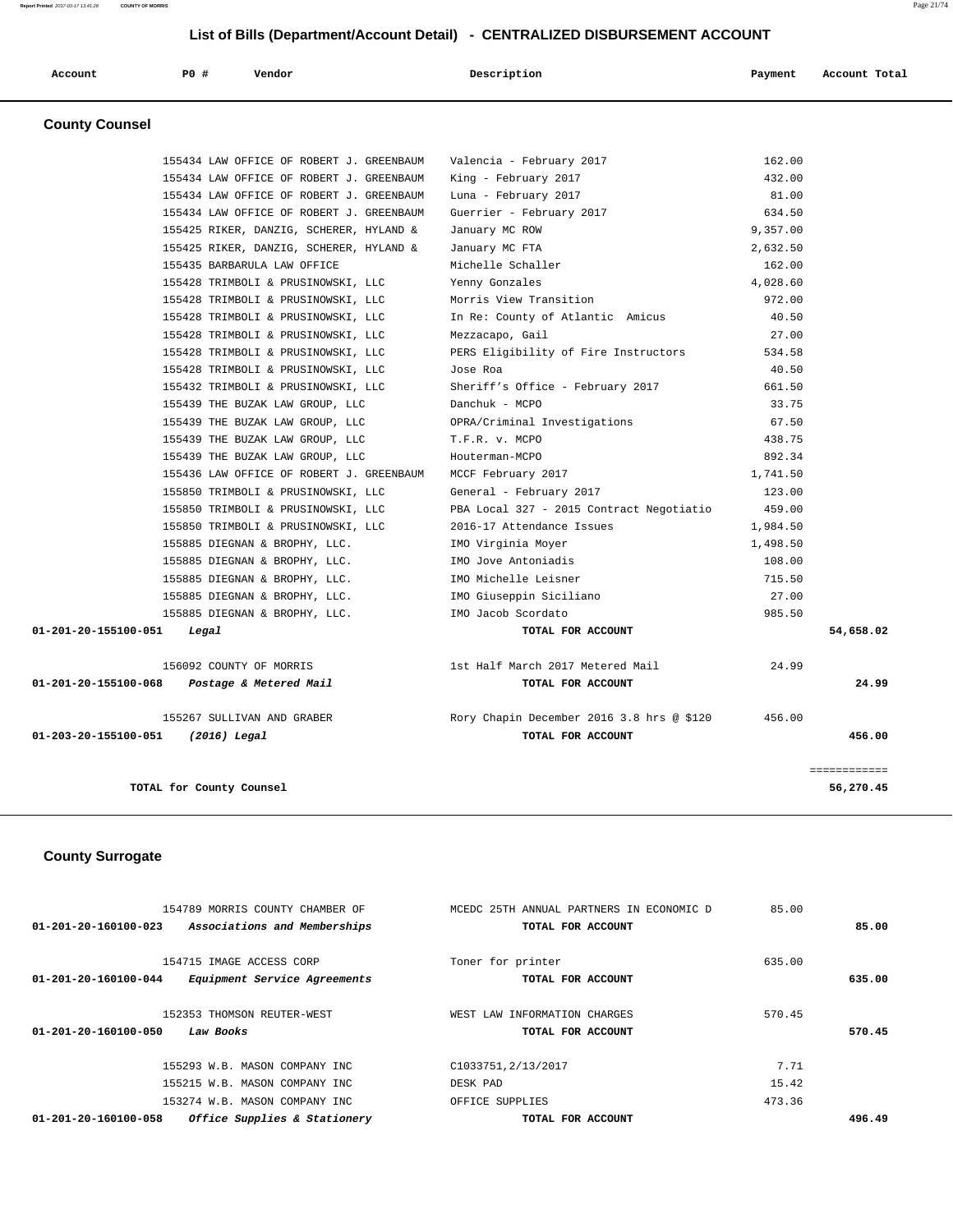**Report Printed** 2017-03-17 13:41:28 **COUNTY OF MORRIS** Page 22/74

# **List of Bills (Department/Account Detail) - CENTRALIZED DISBURSEMENT ACCOUNT**

| Account | P0 # | Vendor | Description | Payment | Account Total |
|---------|------|--------|-------------|---------|---------------|
|         |      |        |             |         |               |

# **County Surrogate**

| 01-201-20-160100-068<br>Postage & Metered Mail              | TOTAL FOR ACCOUNT            | 453.75       |  |
|-------------------------------------------------------------|------------------------------|--------------|--|
| 155562 JOHN PECORARO                                        | PETTY CASH                   | 91.45        |  |
| 152594 CRYSTAL SPRINGS                                      | 699004915951262              | 8.49         |  |
| 152594 CRYSTAL SPRINGS                                      | 699004915951262              | 0.99         |  |
| 154281 CRYSTAL SPRINGS                                      | 699004915951262, 1/22/2017   | 15.99        |  |
| Other Administrative Supplies<br>01-201-20-160100-095       | TOTAL FOR ACCOUNT            | 116.92       |  |
| 153615 RICOH USA, INC.                                      | MP 4054SP                    | 650.91       |  |
| $01 - 201 - 20 - 160100 - 164$ Office Machines - Rental     | TOTAL FOR ACCOUNT            | 650.91       |  |
| 152694 THOMSON REUTER-WEST                                  | WEST LAW INFORMATION CHARGES | 570.45       |  |
| 01-203-20-160100-050<br>(2016) Law Books                    | TOTAL FOR ACCOUNT            | 570.45       |  |
| 152692 W.B. MASON COMPANY INC                               | s043220252,12/16/2016        | 97.02        |  |
| 152692 W.B. MASON COMPANY INC                               | S043736956, 12/16/2016       | 88.54        |  |
| 152692 W.B. MASON COMPANY INC                               | S041988516, 10/27/2016       | 209.56       |  |
| 152692 W.B. MASON COMPANY INC                               | S042913140, 11/28/2016       | 356.94       |  |
| 152692 W.B. MASON COMPANY INC                               | S041076372, 10/17/2016       | 88.16        |  |
| 152692 W.B. MASON COMPANY INC                               | S041704234, 10/18/2016       | 403.01       |  |
| 01-203-20-160100-058<br>(2016) Office Supplies & Stationery | TOTAL FOR ACCOUNT            | 1,243.23     |  |
|                                                             |                              | ============ |  |
| TOTAL for County Surrogate                                  |                              | 4,822.20     |  |

 **Engineering** 

|                                                         | 155714 W.B. MASON COMPANY INC           | Diary, Daily 7 1/2 x 9 7/16              | 32.93    |          |
|---------------------------------------------------------|-----------------------------------------|------------------------------------------|----------|----------|
|                                                         | 155714 W.B. MASON COMPANY INC           | 5 Cartons of 8.5x11 copy paper           | 214.95   |          |
|                                                         | 155714 W.B. MASON COMPANY INC           | $(2)$ Label, $4x1$ $1/3$ , Labels        | 35.88    |          |
|                                                         | 155714 W.B. MASON COMPANY INC           | DZ Lgl Ruled 5x8 Pads, Pad, Recyc, 5x8 1 | 23.91    |          |
|                                                         | 155714 W.B. MASON COMPANY INC.          | Diary/daily 8 3/16x13-7/16RETURN WRONG P | $-43.56$ |          |
| 01-201-20-165100-058                                    | <i>Office Supplies &amp; Stationery</i> | TOTAL FOR ACCOUNT                        |          | 264.11   |
|                                                         | 156092 COUNTY OF MORRIS                 | 1st Half March 2017 Metered Mail         | 9.35     |          |
|                                                         | 156092 COUNTY OF MORRIS                 | 1st Half March 2017 Metered Mail         | 22.12    |          |
|                                                         | 156092 COUNTY OF MORRIS                 | 1st Half March 2017 Metered Mail         | 299.06   |          |
| 01-201-20-165100-068 Postage & Metered Mail             |                                         | TOTAL FOR ACCOUNT                        |          | 330.53   |
| 155028 NJ SACE                                          |                                         | NJSACE 2017 Dues Christopher J. Vitz, P. | 535.00   |          |
|                                                         |                                         |                                          |          |          |
| 01-201-20-165100-082<br>Travel Expense                  |                                         | TOTAL FOR ACCOUNT                        |          | 535.00   |
|                                                         | 155715 W.B. MASON COMPANY INC           | Ink Cartridges, Yel#727, MAG #727, CYN # | 241.47   |          |
|                                                         | 155715 W.B. MASON COMPANY INC           | Return of Legal Pads - Credit            | $-22.26$ |          |
| 01-201-20-165100-095 Other Administrative Supplies      |                                         | TOTAL FOR ACCOUNT                        |          | 219.21   |
|                                                         | 155718 RICOH USA, INC.                  | Ricoh MPC3003 & MP4054SP Copier Quarterl | 1,379.82 |          |
|                                                         | 155718 RICOH USA, INC.                  | Ricoh MPC3003 & MP4054SP Copiers quarter | 1,379.82 |          |
| $01 - 201 - 20 - 165100 - 164$ Office Machines - Rental |                                         | TOTAL FOR ACCOUNT                        |          | 2,759.64 |
|                                                         | 152843 STATION HARDWARE LAWN &          | Mouse Trap                               | 65.88    |          |
|                                                         | 152843 STATION HARDWARE LAWN &          | 10W40 Penzoil Motor Oil                  | 22.50    |          |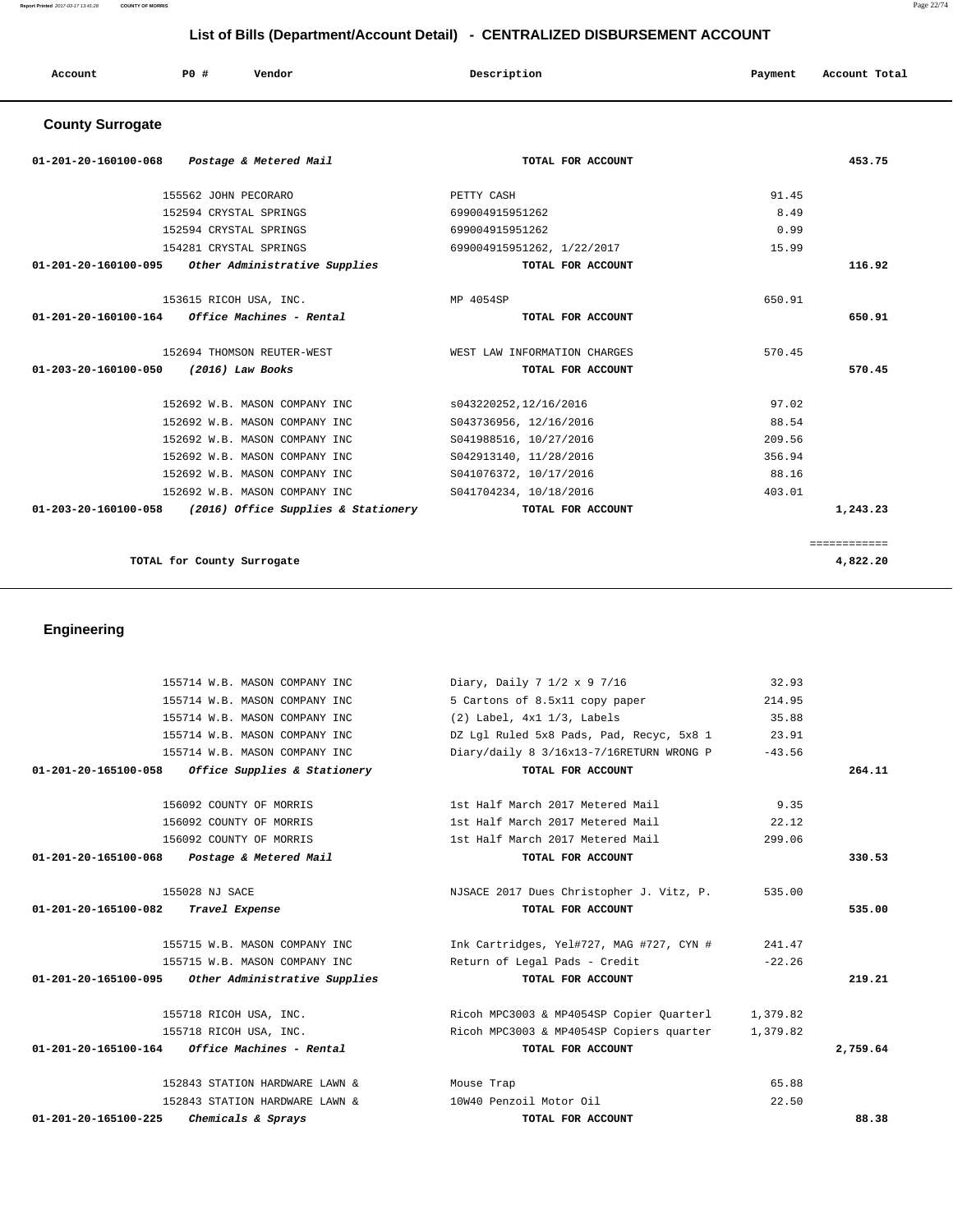**Report Printed** 2017-03-17 13:41:28 **COUNTY OF MORRIS** Page 23/74

## **List of Bills (Department/Account Detail) - CENTRALIZED DISBURSEMENT ACCOUNT**

| Account              | <b>PO #</b>                     | Vendor | Description       |  | Account Total            |
|----------------------|---------------------------------|--------|-------------------|--|--------------------------|
| <b>Engineering</b>   |                                 |        |                   |  |                          |
| 01-203-20-165100-164 | (2016) Office Machines - Rental |        | TOTAL FOR ACCOUNT |  | 443.31                   |
|                      | TOTAL for Engineering           |        |                   |  | ============<br>4,640.18 |

# **Heritage Commission**

| 153768 BOONTON HISTORICAL SOCIETY              | Images of America: Boonton       | 19.99 |
|------------------------------------------------|----------------------------------|-------|
| Books & Periodicals<br>01-201-20-175100-028    | TOTAL FOR ACCOUNT                | 19.99 |
| 156092 COUNTY OF MORRIS                        | 1st Half March 2017 Metered Mail | 6.65  |
| Postage & Metered Mail<br>01-201-20-175100-068 | TOTAL FOR ACCOUNT                | 6.65  |
|                                                |                                  |       |
| TOTAL for Heritage Commission                  |                                  | 26.64 |

# **Planning Board**

| 156092 COUNTY OF MORRIS                        | 1st Half March 2017 Metered Mail | 33.77 |
|------------------------------------------------|----------------------------------|-------|
| Postage & Metered Mail<br>01-201-20-180100-068 | TOTAL FOR ACCOUNT                | 33.77 |
|                                                |                                  |       |
|                                                |                                  |       |
| TOTAL for Planning Board                       |                                  | 33.77 |

#### **County Weights & Measures**

| 155606 VERIZON WIRELESS                                                | L&PS/WEIGHTS & MEASURES           | 253.99 |              |
|------------------------------------------------------------------------|-----------------------------------|--------|--------------|
| 01-201-22-201100-031 Cellular Phones/Pagers                            | TOTAL FOR ACCOUNT                 |        | 253.99       |
| 156092 COUNTY OF MORRIS                                                | 1st Half March 2017 Metered Mail  | 9.04   |              |
| 01-201-22-201100-068 Postage & Metered Mail                            | TOTAL FOR ACCOUNT                 |        | 9.04         |
| 155277 MORRIS COUNTY MUA                                               | JANUARY 2017                      | 350.00 |              |
| 155276 EMPLOYMENT HORIZONS, INC.                                       | JANUARY 2017                      | 885.00 |              |
| $01-201-22-201100-084$ Other Outside Services                          | TOTAL FOR ACCOUNT                 |        | 1,235.00     |
| 155642 JERSEY CENTRAL POWER & LIGHT 100 007 051 277 WEIGHTS & MEASURES |                                   | 946.14 |              |
| 01-201-22-201100-137 Electricity                                       | TOTAL FOR ACCOUNT                 |        | 946.14       |
| 155973 NATIONAL FUEL OIL INC.                                          | FUEL CHARGES 2/17                 | 520.33 |              |
| 01-201-22-201100-140<br>Gas Purchases                                  | TOTAL FOR ACCOUNT                 |        | 520.33       |
| 155460 DIRECT ENERGY BUSINESS MARKETING                                | WEIGHTS & MEASURES                | 853.10 |              |
| 156044 PSE&G CO                                                        | REF # MOMBAG/ 65-513-961-00 W & M | 687.02 |              |
| 01-201-22-201100-141<br>Natural Gas                                    | TOTAL FOR ACCOUNT                 |        | 1,540.12     |
|                                                                        |                                   |        | ============ |
| TOTAL for County Weights & Measures                                    |                                   |        | 4,504.62     |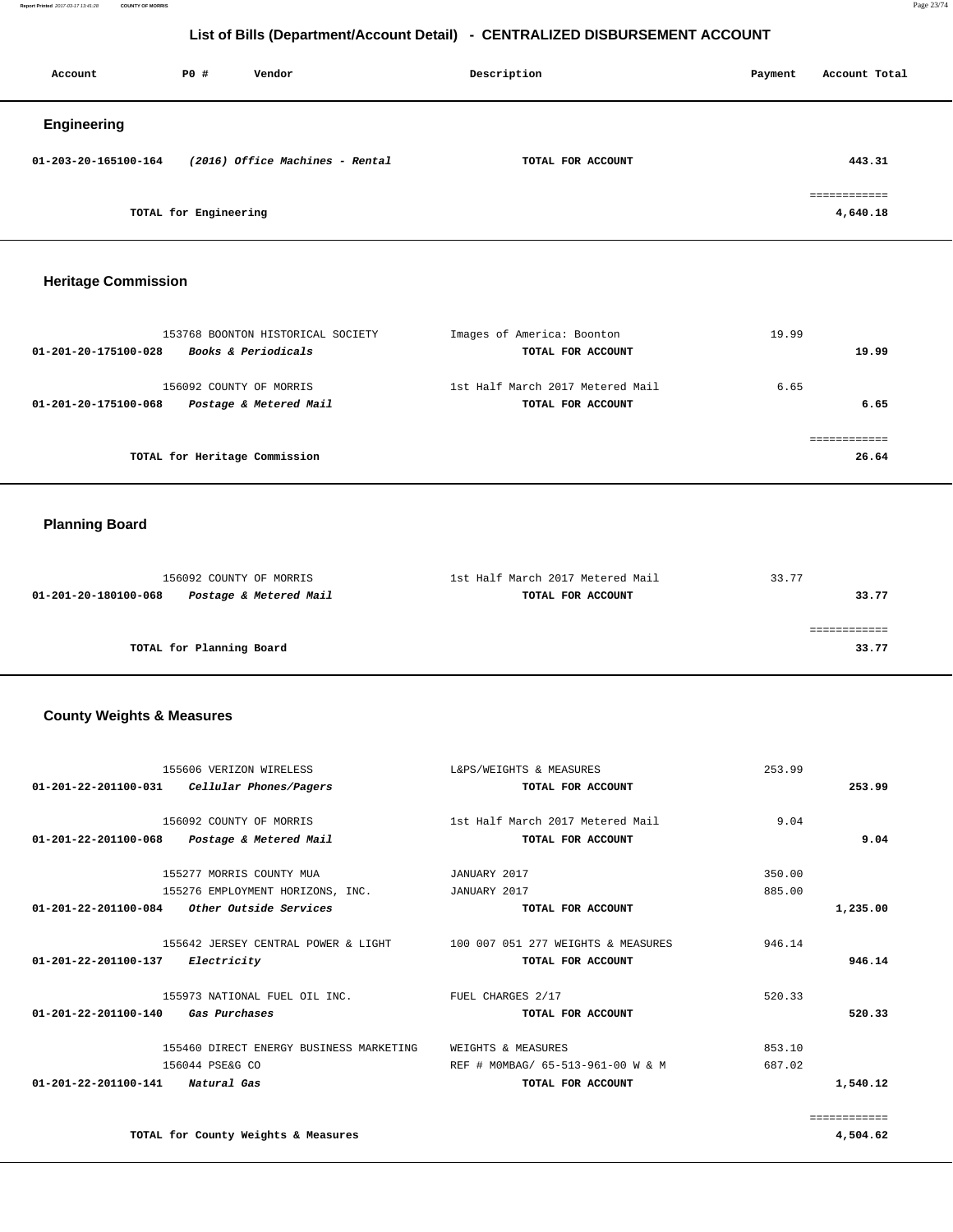**Report Printed** 2017-03-17 13:41:28 **COUNTY OF MORRIS** Page 24/74

## **List of Bills (Department/Account Detail) - CENTRALIZED DISBURSEMENT ACCOUNT**

| Account<br>. | <b>PO #</b> | Vendor | Description<br>$\sim$ $\sim$ | Payment | Account Total |
|--------------|-------------|--------|------------------------------|---------|---------------|
|              |             |        |                              |         |               |

# **Employee Group Insurance**

| 155397 CHLIC                                                               | March 2017- Main County Medical, Client  | 333,919.50 |             |
|----------------------------------------------------------------------------|------------------------------------------|------------|-------------|
| 155397 CHLIC                                                               | March 2017 - Main County Medical, Client | $-235.09$  |             |
| 155067 STEPHANIE IACOPELLI                                                 | Medicare B Reimbursement - January throu | 209.80     |             |
| $01 - 201 - 23 - 220100 - 090$<br>Employee Group Insurance Expenditures    | TOTAL FOR ACCOUNT                        |            | 333,894.21  |
|                                                                            |                                          |            |             |
| 151543 UNA HUTCHIN                                                         | Medicare B Reimbursement - July 2016 thr | 629.40     |             |
| 154114 JOSE MOJICA                                                         | Medicare B Reimbursement - January throu | 1,258.80   |             |
| 151313 ANNE MARSTON                                                        | Medicare B Reimbursement - July 2016 thr | 629.40     |             |
| 155362 VILLAGE SUPER MARKET, INC.                                          | Inv Date $12/01/16$ - Comm Ctr           | 182.93     |             |
| 155362 VILLAGE SUPER MARKET, INC.                                          | Inv Date 12/27/16 - Corrections          | 161.84     |             |
| 155970 FRENKEL BENEFITS, LLC                                               | 10/2016 Consulting Fee (Item #1236151)   | 10,416.67  |             |
| 155970 FRENKEL BENEFITS, LLC                                               | 11/2016 Consulting Fee (Item #1236152)   | 10,416.67  |             |
| 155970 FRENKEL BENEFITS, LLC                                               | 12/2016 Consulting Fee (Item #1236153)   | 10,416.67  |             |
| $01 - 203 - 23 - 220100 - 090$<br>(2016) Employee Group Insurance Expendit | TOTAL FOR ACCOUNT                        |            | 34, 112, 38 |
|                                                                            |                                          |            |             |
|                                                                            |                                          |            | =========== |
| TOTAL for Employee Group Insurance                                         |                                          |            | 368,006.59  |

# **Office of Emergency Management**

| 155606 VERIZON WIRELESS                                     | L&PS/ADMIN                               | 241.32 |          |
|-------------------------------------------------------------|------------------------------------------|--------|----------|
| 01-201-25-252100-031<br>Cellular Phones/Pagers              | TOTAL FOR ACCOUNT                        |        | 241.32   |
| 155235 W.B. MASON COMPANY INC                               | Cust#C1033751, Order Date 2/16/17        | 116.13 |          |
| 154807 OUENCH USA, INC.                                     | AC#D060587, 3/1/17, 066877/Breakroom     | 48.00  |          |
| Office Supplies & Stationery<br>01-201-25-252100-058        | TOTAL FOR ACCOUNT                        |        | 164.13   |
| 154501 CDW GOVERNMENT                                       | UPS and Surge Protectors per attached Ou | 316.34 |          |
| 154081 LONGFELLOWS SANDWICH DELI                            | EOC Activation - $2/9/17$                | 127.60 |          |
| 155182 DIRECT TV INC                                        | Account 056856956 - Business, Local Chan | 64.99  |          |
| 154359 SHI INTERNATIONAL CORP                               | Adobe Acrobat Pro DC 2015, Part #6525863 | 361.00 |          |
| 01-201-25-252100-059 Other General Expenses                 | TOTAL FOR ACCOUNT                        |        | 869.93   |
| 156092 COUNTY OF MORRIS                                     | 1st Half March 2017 Metered Mail         | 2.30   |          |
| 156092 COUNTY OF MORRIS                                     | 1st Half March 2017 Metered Mail         | 3.22   |          |
| 01-201-25-252100-068 Postage & Metered Mail                 | TOTAL FOR ACCOUNT                        |        | 5.52     |
| 154079 CDW GOVERNMENT                                       | CDW# 4431103 Epson DS-320 Scanner per at | 480.58 |          |
| 154079 CDW GOVERNMENT                                       | CDW# 4431103 Epson DS-320 Scanner per at | 240.29 |          |
| 154833 STRYKER SALES CORPORATION                            | Item #6500-001-430 Power-Pro XT X Restra | 318.00 |          |
| 154833 STRYKER SALES CORPORATION                            | FREIGHT                                  | 4.46   |          |
| 01-201-25-252100-090<br>Program Expenditures                | TOTAL FOR ACCOUNT                        |        | 1,043.33 |
| 155495 KJI ELECTRONICS INC                                  | Radio equipment for OEM / RACES per atta | 217.00 |          |
| 01-201-25-252100-258<br>Equipment                           | TOTAL FOR ACCOUNT                        |        | 217.00   |
| 154808 RICOH USA, INC.                                      | 8/2016-12/2016 Color Copies, OEM         | 926.66 |          |
| 154808 RICOH USA, INC.                                      | 9/2016-12/2016, Color Copies, L&PS       | 99.61  |          |
| 01-203-25-252100-058<br>(2016) Office Supplies & Stationery | TOTAL FOR ACCOUNT                        |        | 1,026.27 |
| 155848 TURN OUT UNIFORMS, INC.                              | Inv Date 2/21/17 Klingener               | 371.05 |          |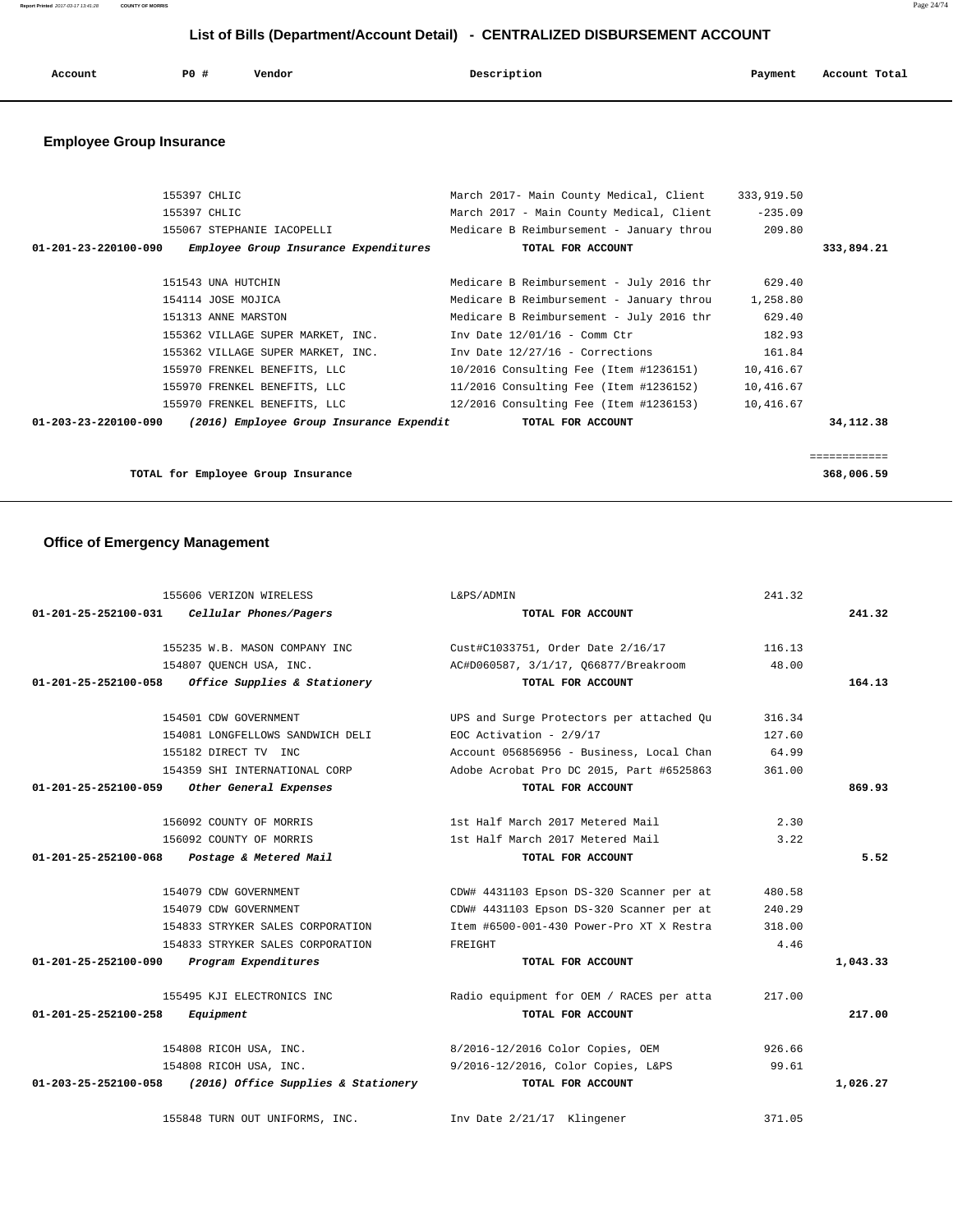**Report Printed** 2017-03-17 13:41:28 **COUNTY OF MORRIS** Page 25/74

## **List of Bills (Department/Account Detail) - CENTRALIZED DISBURSEMENT ACCOUNT**

| Account                               | PO# | Vendor                                   | Description       | Payment | Account Total            |
|---------------------------------------|-----|------------------------------------------|-------------------|---------|--------------------------|
| <b>Office of Emergency Management</b> |     |                                          |                   |         |                          |
| 01-203-25-252100-059                  |     | (2016) Other General Expenses            | TOTAL FOR ACCOUNT |         | 530.63                   |
|                                       |     | TOTAL for Office of Emergency Management |                   |         | eessessesses<br>4,098.13 |

#### **Communications Center**

|                                | 153118 INTERNATIONAL ACADEMIES OF       | IA9626 - 1/19/17, (11) EMD-Q Recertifica | 2,570.00 |              |
|--------------------------------|-----------------------------------------|------------------------------------------|----------|--------------|
| 01-201-25-252105-039           | Education Schools & Training            | TOTAL FOR ACCOUNT                        |          | 2,570.00     |
|                                | 155487 QUENCH USA, INC.                 | D060586, 3/1/17, Chiller3-UV-U N00006297 | 48.00    |              |
| $01 - 201 - 25 - 252105 - 058$ | Office Supplies & Stationery            | TOTAL FOR ACCOUNT                        |          | 48.00        |
|                                | 156092 COUNTY OF MORRIS                 | 1st Half March 2017 Metered Mail         | 17.17    |              |
| 01-201-25-252105-068           | Postage & Metered Mail                  | TOTAL FOR ACCOUNT                        |          | 17.17        |
|                                | 155485 CURTIS JAMES                     | LogMeIn Pro for small business yearly su | 1,298.00 |              |
| 01-201-25-252105-070           | Publication & Subscriptions             | TOTAL FOR ACCOUNT                        |          | 1,298.00     |
|                                | 155052 NORTHEAST COMMUNICATIONS, INC.   | 2/13/17, #17-33, 2017 Ford Explorer LP#  | 250.00   |              |
|                                | 155052 NORTHEAST COMMUNICATIONS, INC.   | 2/13/17, #20-30, 2000 Dodge Caravan LP#  | 250.00   |              |
|                                | 155052 NORTHEAST COMMUNICATIONS, INC.   | 2/13/17, #17-31, 2017 Dodge Grand Carava | 250.00   |              |
|                                | 155052 NORTHEAST COMMUNICATIONS, INC.   | 2/13/17, #17-34, 2017 Ford F450 LP# CG9B | 250.00   |              |
| 01-201-25-252105-072           | Radio Repairs                           | TOTAL FOR ACCOUNT                        |          | 1,000.00     |
|                                | 154645 KEYSTONE PUBLIC SAFETY INC.      | 1/31/17, RE:#145781 New report referenci | 450.00   |              |
|                                | 154622 KEYSTONE PUBLIC SAFETY INC.      | SOW# 146313, 1/30/17, Add a "Paid Ambula | 600.00   |              |
| 01-201-25-252105-078           | Software Maintenance                    | TOTAL FOR ACCOUNT                        |          | 1,050.00     |
|                                | 155481 JERSEY CENTRAL POWER & LIGHT     | 100 097 970 519, 2/22/17, W Hanover Dr R | 1,174.84 |              |
|                                | 155481 JERSEY CENTRAL POWER & LIGHT     | 100 078 770 714, 2/24/17, Conkling Rd Fl | 602.31   |              |
|                                | 155481 JERSEY CENTRAL POWER & LIGHT     | 100 082 995 745, 2/24/17, Conkling Rd An | 11.85    |              |
|                                | 155481 JERSEY CENTRAL POWER & LIGHT     | 100 078 774 427, 2/24/17, Ross Dr Boonto | 585.24   |              |
| 01-201-25-252105-137           | Electricity                             | TOTAL FOR ACCOUNT                        |          | 2,374.24     |
|                                | 153944 FF1 PROFESSIONAL SAFETY SERVICES | Quote# SQ-00211196, 1/30/17, Boots for R | 223.72   |              |
| 01-201-25-252105-202           | Uniform And Accessories                 | TOTAL FOR ACCOUNT                        |          | 223.72       |
|                                | 155033 NORTHEAST COMMUNICATIONS, INC.   | 2/17/17, MOT-RLN5703A Minitor V Standard | 45.00    |              |
| 01-201-25-252105-258           | Equipment                               | TOTAL FOR ACCOUNT                        |          | 45.00        |
|                                |                                         |                                          |          | ============ |
|                                | TOTAL for Communications Center         |                                          |          | 8,626.13     |

#### **County Medical Examiner Office**

| 01-201-25-254100-059 | Other General Expenses                  | TOTAL FOR ACCOUNT  | 4,980,00 |
|----------------------|-----------------------------------------|--------------------|----------|
|                      | 155223 GARFIELD COMMUNITY FUNERAL       | Morris Livery 2.17 | 3,480.00 |
|                      | 155229 ILIFF-RUGGIERO FUNERAL HOME INC. | Sussex Livery 2.17 | 1,500.00 |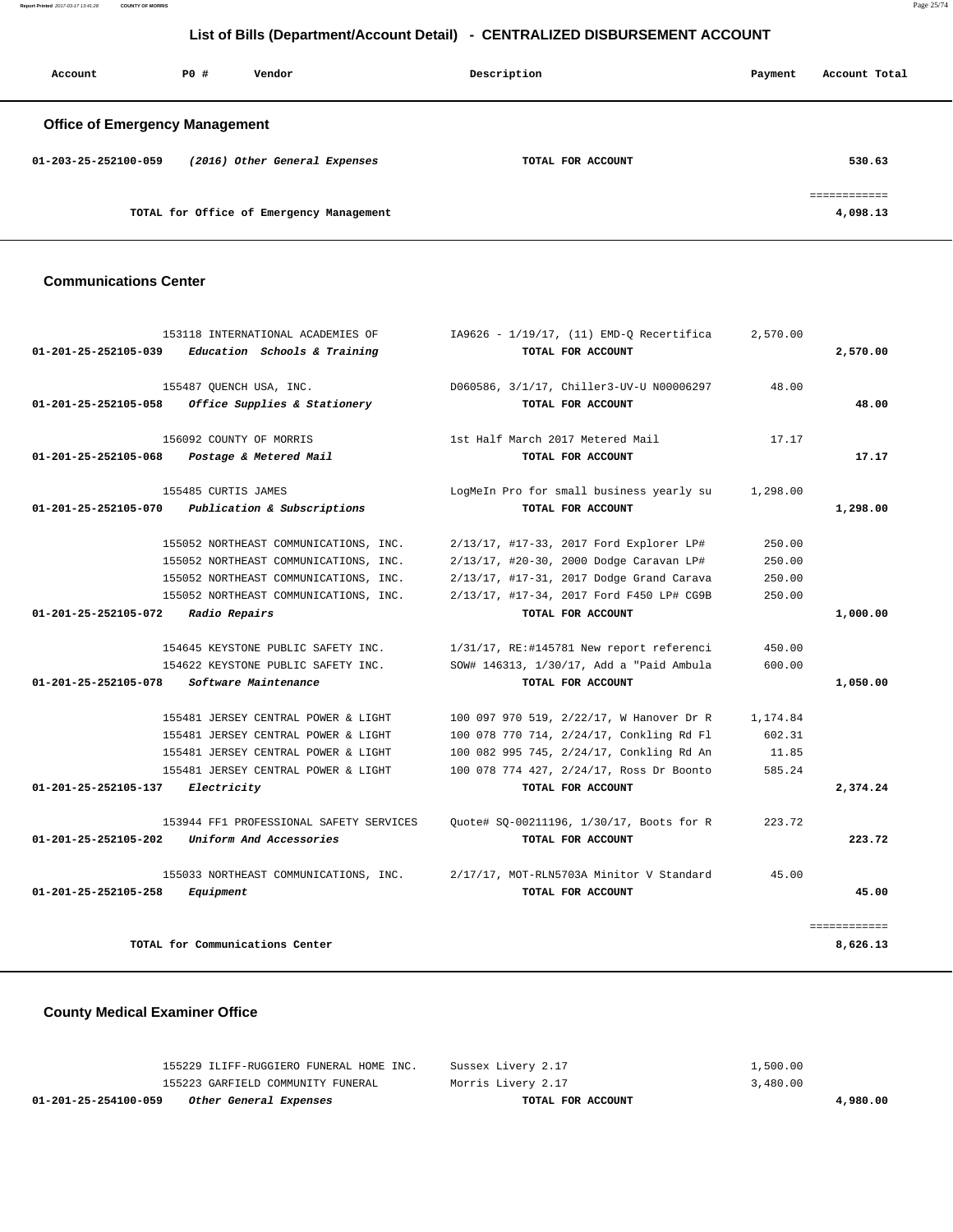**Report Printed** 2017-03-17 13:41:28 **COUNTY OF MORRIS** Page 26/74

# **List of Bills (Department/Account Detail) - CENTRALIZED DISBURSEMENT ACCOUNT**

| Account                               | PO# | Vendor                                   | Description       | Payment | Account Total            |
|---------------------------------------|-----|------------------------------------------|-------------------|---------|--------------------------|
| <b>County Medical Examiner Office</b> |     |                                          |                   |         |                          |
| 01-201-25-254100-068                  |     | Postage & Metered Mail                   | TOTAL FOR ACCOUNT |         | 16.30                    |
|                                       |     | TOTAL for County Medical Examiner Office |                   |         | ============<br>4,996.30 |

# **County Sheriff's Department**

|                      | 154577 SHERIFF'S ASSOC. OF NJ                      | Sheriff James Gannon & NSA, Inv dtd 1/25        | 1,191.00  |            |
|----------------------|----------------------------------------------------|-------------------------------------------------|-----------|------------|
| 01-201-25-270100-023 | Associations and Memberships                       | TOTAL FOR ACCOUNT                               |           | 1,191.00   |
|                      | 154572 MORPHOTRAK INC                              | Maintenance Price to cover equipment for        | 7,978.00  |            |
|                      | 154572 MORPHOTRAK INC                              | Color Laser Printer                             | 165.00    |            |
| 01-201-25-270100-044 | <i>Equipment Service Agreements</i>                | TOTAL FOR ACCOUNT                               |           | 8,143.00   |
|                      | 154977 PROJECT LIFESAVER, INC.                     | SHIPPING ONLY! (DONATION - 1 CS 60-day T        | 11.88     |            |
|                      | 154980 CY DRAKE LOCKSMITHS, INC.                   | New Keys & Duplicate Keys, Inv dtd 2/15/        | 32.40     |            |
| 01-201-25-270100-059 | Other General Expenses                             | TOTAL FOR ACCOUNT                               |           | 44.28      |
|                      | 156092 COUNTY OF MORRIS                            | 1st Half March 2017 Metered Mail                | 343.60    |            |
|                      | 156092 COUNTY OF MORRIS                            | 1st Half March 2017 Metered Mail                | 0.46      |            |
| 01-201-25-270100-068 | Postage & Metered Mail                             | TOTAL FOR ACCOUNT                               |           | 344.06     |
|                      | 154978 U.S. SECURITY ASSOCIATES, INC.              | GUARDS - 12/30/160-01/5/17, Inv dtd 1/5/        | 2,719.60  |            |
|                      | 154978 U.S. SECURITY ASSOCIATES, INC.              | GUARDS - 1/6/17 - 1/12/17, Inv dtd 1/12/        | 3, 413.59 |            |
|                      | 154978 U.S. SECURITY ASSOCIATES, INC.              | GUARDS - 1/13/17 - 1/19/17, Inv dtd 1/19        | 2,494.16  |            |
|                      | 154978 U.S. SECURITY ASSOCIATES, INC.              | GUARDS - 1/20/17 - 1/26/17, Inv dtd 1/26        | 3,540.40  |            |
|                      | 154978 U.S. SECURITY ASSOCIATES, INC.              | GUARDS - $1/27/17$ - $2/2/17$ , Inv dtd $2/2/1$ | 2,976.80  |            |
| 01-201-25-270100-084 | Other Outside Services                             | TOTAL FOR ACCOUNT                               |           | 15, 144.55 |
|                      | 155675 W.B. MASON COMPANY INC                      | Supplies - Warrants/S. Sepulveda, Order         | 9.02      |            |
|                      | 155675 W.B. MASON COMPANY INC                      | Supplies - Warrants/S. Sepulveda, Order         | 1,523.30  |            |
|                      | 155675 W.B. MASON COMPANY INC                      | CREDIT - Reference #CR3967244 from Invoi        | $-88.88$  |            |
|                      | 155675 W.B. MASON COMPANY INC                      | CREDIT - Reference #CR3950389 from Invoi        | $-12.24$  |            |
|                      | 01-201-25-270100-095 Other Administrative Supplies | TOTAL FOR ACCOUNT                               |           | 1,431.20   |
|                      | 154614 HOSTING MATTERS, INC.                       | Annual HMPlatinum Unmetered - mcsheriff.        | 112.20    |            |
| 01-201-25-270100-161 | Communications Equipment                           | TOTAL FOR ACCOUNT                               |           | 112.20     |
|                      | 154981 STEVEN B. HODES, DVM PA                     | OLLIE: Sedate for Radiographs 1/25/17,          | 829.50    |            |
| 01-201-25-270100-189 | Medical                                            | TOTAL FOR ACCOUNT                               |           | 829.50     |
|                      | 154647 UNIVERSAL UNIFORM SALES CO INC              | M. MCMAHON - Boots, POS #2-29131, Inv dt        | 279.00    |            |
|                      | 154647 UNIVERSAL UNIFORM SALES CO INC              | M. CARBONE - Boots, POS #2-29132, Inv dt        | 279.00    |            |
|                      | 154647 UNIVERSAL UNIFORM SALES CO INC              | E. HANNA - Boots, POS #2-29134, Inv dtd         | 279.00    |            |
|                      | 154647 UNIVERSAL UNIFORM SALES CO INC              | J. VANVALEN - Boots, POS #2-29135, Inv d        | 279.00    |            |
|                      | 154647 UNIVERSAL UNIFORM SALES CO INC              | F. PEREZ - Boots, POS #2-29136, Inv dtd         | 279.00    |            |
|                      | 154647 UNIVERSAL UNIFORM SALES CO INC              | B. DUNN - Shirts, POS #2-29196, Inv dtd         | 368.00    |            |
|                      | 154647 UNIVERSAL UNIFORM SALES CO INC              | A. ZAHAROPOULOS - Shirts, POS #2-29207,         | 94.00     |            |
|                      | 154647 UNIVERSAL UNIFORM SALES CO INC              | E. ROCHFORD - Retired Badge, POS #2-2928        | 75.00     |            |
|                      | 154647 UNIVERSAL UNIFORM SALES CO INC              | J. GANNON - Blouse Coat, Inv dtd 1/6/17         | 290.00    |            |
|                      | 154647 UNIVERSAL UNIFORM SALES CO INC              | N. LEO - Boots, POS #2-29576, Inv dtd 1/        | 109.99    |            |
|                      | 154647 UNIVERSAL UNIFORM SALES CO INC              | P. MANGIAFRIDDA - Emblems/Alterations, I        | 139.00    |            |
|                      | 154647 UNIVERSAL UNIFORM SALES CO INC              | N. RICCIOTTI - Shirts, POS #2-29784, Inv        | 158.00    |            |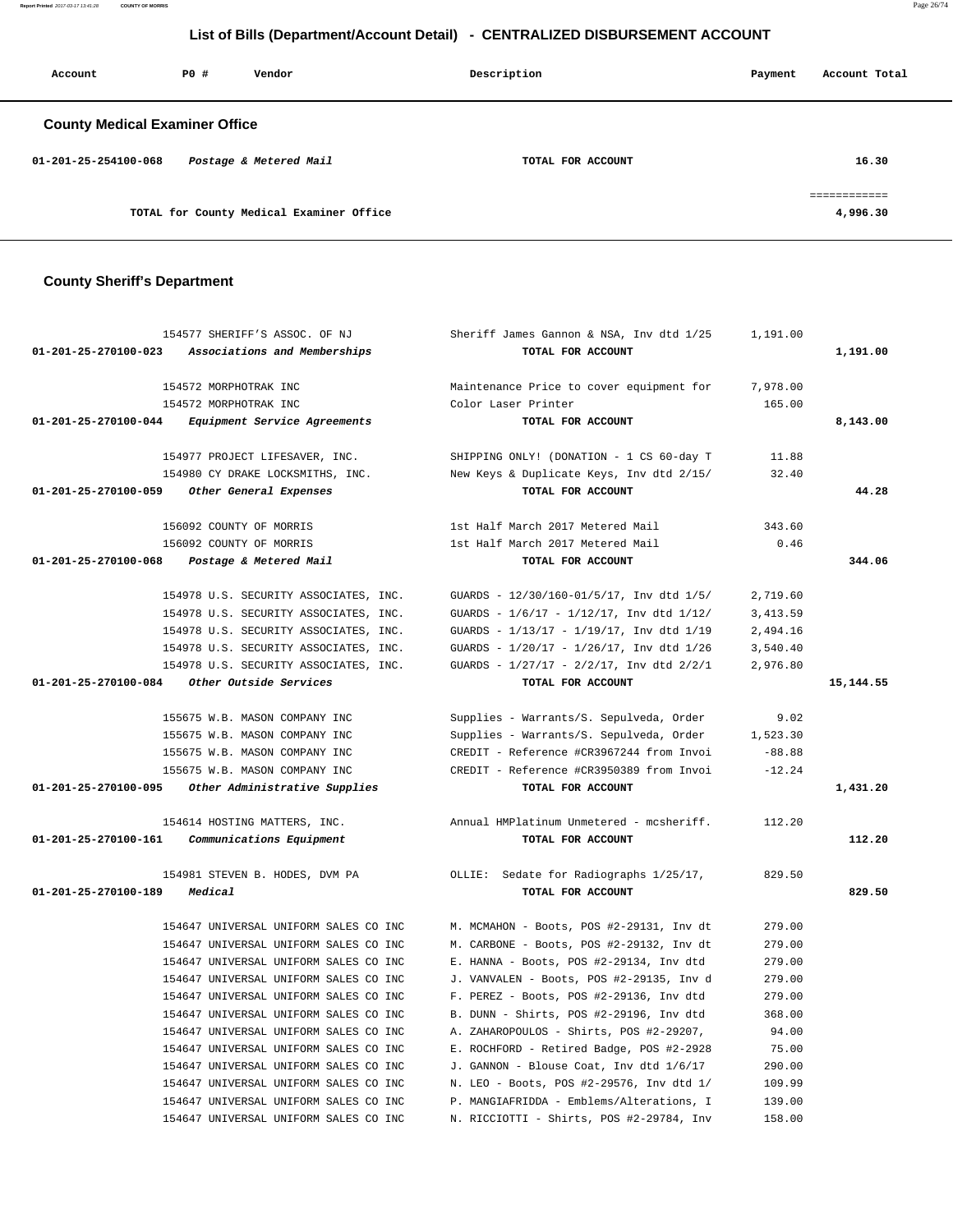**County Sheriff's Department**

**TOTAL for County Sheriff's Department 40,691.50**

|                      | 154649 UNIVERSAL UNIFORM SALES CO INC                                          |                                                                                      |               |                    |
|----------------------|--------------------------------------------------------------------------------|--------------------------------------------------------------------------------------|---------------|--------------------|
|                      | 154649 UNIVERSAL UNIFORM SALES CO INC                                          | DEPT/E. O'ROURKE - Belt, POS #2-29821, I                                             | 56.95         |                    |
|                      | 154649 UNIVERSAL UNIFORM SALES CO INC                                          | D. GARDNER - Pants, POS #2-29833, Inv dt                                             | 109.98        |                    |
|                      | 154649 UNIVERSAL UNIFORM SALES CO INC                                          | J. MUNOZ - Emblems/Alterations, POS #2-2                                             | 7.00          |                    |
|                      | 154649 UNIVERSAL UNIFORM SALES CO INC                                          | P. DIGAVERO - Emblems/Alternations, Inv                                              | 20.00         |                    |
|                      | 154649 UNIVERSAL UNIFORM SALES CO INC                                          | P. DELUCA - Emblems/Alternations, POS #2                                             | 8.00          |                    |
|                      | 154649 UNIVERSAL UNIFORM SALES CO INC                                          | D. MEYER - Alterations, Inv dtd 1/23/17                                              | 39.00         |                    |
|                      | 154649 UNIVERSAL UNIFORM SALES CO INC                                          | M. MCMAHON - Emblems/Alterations, Inv dt                                             | 30.00         |                    |
|                      | 154649 UNIVERSAL UNIFORM SALES CO INC                                          | F. PIROG - Shirts/Alterations, Inv dtd 1                                             | 161.00        |                    |
|                      | 154649 UNIVERSAL UNIFORM SALES CO INC                                          | A. ZEICH - Shirts/Emblems/Alterations, I                                             | 500.00        |                    |
|                      | 154649 UNIVERSAL UNIFORM SALES CO INC                                          | E. VALVANO - Emblems/Alterations, Inv dt                                             | 30.00         |                    |
|                      | 154649 UNIVERSAL UNIFORM SALES CO INC                                          | S. HARE - Shirts/Alterations/Boots, Inv                                              | 239.00        |                    |
|                      | 154649 UNIVERSAL UNIFORM SALES CO INC                                          | M. ANDERSON - Emblems/Alterations, Inv d                                             | 19.00         |                    |
|                      | 154649 UNIVERSAL UNIFORM SALES CO INC                                          | J. LONGO - Shirts/Emblems/Alterations, I                                             | 323.00        |                    |
|                      | 154603 CALEA                                                                   | Nameplates (ITEM #0050300090000, 1-499),                                             | 24.00         |                    |
|                      | 154603 CALEA                                                                   | Shipping                                                                             | 7.00          |                    |
|                      | 154975 TURN OUT UNIFORMS, INC.                                                 | Neck Badge Holder Recess w/Chain/BLACK,                                              | 113.94        |                    |
|                      | 154983 SOME'S WORLDWIDE UNIFORMS INC.                                          | HL Assorted Citation Bars, Inv dtd 2/17/                                             | 70.00         |                    |
|                      | 154982 LANIGAN ASSOCIATES INC                                                  | ID CASES 755-00-2756 w/Imprint                                                       | 480.00        |                    |
|                      | 154982 LANIGAN ASSOCIATES INC                                                  | SHIPPING                                                                             | 15.50         |                    |
|                      | Uniform And Accessories                                                        | TOTAL FOR ACCOUNT                                                                    |               | 5,412.36           |
| 01-201-25-270100-202 |                                                                                |                                                                                      |               |                    |
|                      |                                                                                |                                                                                      |               |                    |
|                      |                                                                                | 154345 TASER INTERNATIONAL TEM #22013 - Kit, Dataport, USB, X2/X26 333.46            |               |                    |
| 01-201-25-270100-262 | <i>Machinery Repairs &amp; Parts</i>                                           | TOTAL FOR ACCOUNT                                                                    |               |                    |
|                      | 155402 ERIC HANNA                                                              |                                                                                      | 6,950.25      |                    |
|                      | 155402 ERIC HANNA                                                              | Rutgers University Fall Tuition<br>(2) Books                                         | 187.15        |                    |
|                      | $01-203-25-270100-039$ (2016) Education Schools & Training                     | TOTAL FOR ACCOUNT                                                                    |               | 333.46<br>7,137.40 |
|                      |                                                                                |                                                                                      |               |                    |
|                      | 154204 UNIVERSAL UNIFORM SALES CO INC                                          | A. ZAHAROPOULOS - Emblems/Alterations, I                                             | 54.00         |                    |
|                      | 154204 UNIVERSAL UNIFORM SALES CO INC                                          | M. MINOVICH - Shirts, Inv dtd 12/9/16                                                | 157.00        |                    |
|                      | 154204 UNIVERSAL UNIFORM SALES CO INC                                          | P. DELUCA - Emblems/Alterations, Inv dtd                                             | 14.00         |                    |
|                      | 154204 UNIVERSAL UNIFORM SALES CO INC                                          | R. OSTER - Emblems/Alterations, Inv dtd                                              | 18.00         |                    |
|                      | 154204 UNIVERSAL UNIFORM SALES CO INC                                          | S. QUIGLEY - Emblems/Alterations, Inv dt                                             | 16.00         |                    |
|                      | 154204 UNIVERSAL UNIFORM SALES CO INC                                          | F. PIROG - Emblems/Alterations, Inv dtd                                              | 10.00         |                    |
|                      | 154204 UNIVERSAL UNIFORM SALES CO INC                                          | M. MINOVICH - Emblems/Alterations, Inv d                                             | 10.00         |                    |
|                      | 154204 UNIVERSAL UNIFORM SALES CO INC                                          | J. MUNOZ - Emblems/Alterations, Inv dtd                                              | 18.00         |                    |
|                      | 154204 UNIVERSAL UNIFORM SALES CO INC                                          | P. GIORDANO - Emblems/Alterations, Inv d                                             | 6.00          |                    |
|                      | 154204 UNIVERSAL UNIFORM SALES CO INC                                          | A. SKULSKY - Emblems/Alterations, Inv dt                                             | 3.50          |                    |
|                      | 154204 UNIVERSAL UNIFORM SALES CO INC                                          | M. MCMAHON - Emblems/Alterations, Inv dt                                             | 34.50         |                    |
|                      | 154204 UNIVERSAL UNIFORM SALES CO INC                                          | E. CROOKER - Boots, Inv dtd 12/19/16, PO                                             | 155.99        |                    |
|                      | 154204 UNIVERSAL UNIFORM SALES CO INC                                          | J. COLEMAN - Emblems/Alterations, Inv dt                                             | 10.00         |                    |
|                      | 154204 UNIVERSAL UNIFORM SALES CO INC                                          | M. REILLY - Emblems/Alterations, Inv dtd                                             | 22.50         |                    |
|                      | 154204 UNIVERSAL UNIFORM SALES CO INC<br>154204 UNIVERSAL UNIFORM SALES CO INC | M. REILLY - Jewelry, Inv dtd 12/29/16, P<br>P. DIGAVERO - Alterations, Inv dtd 12/29 | 9.00<br>30.00 |                    |

Account **1888** PO # Vendor **Post Payment Account Payment Account Total** 

 154647 UNIVERSAL UNIFORM SALES CO INC C. KOVACS - Jacket, POS #1-32753, Inv dt 202.00 154647 UNIVERSAL UNIFORM SALES CO INC M. ANDERSON - Hat/Spray Holder, POS #1-3 78.00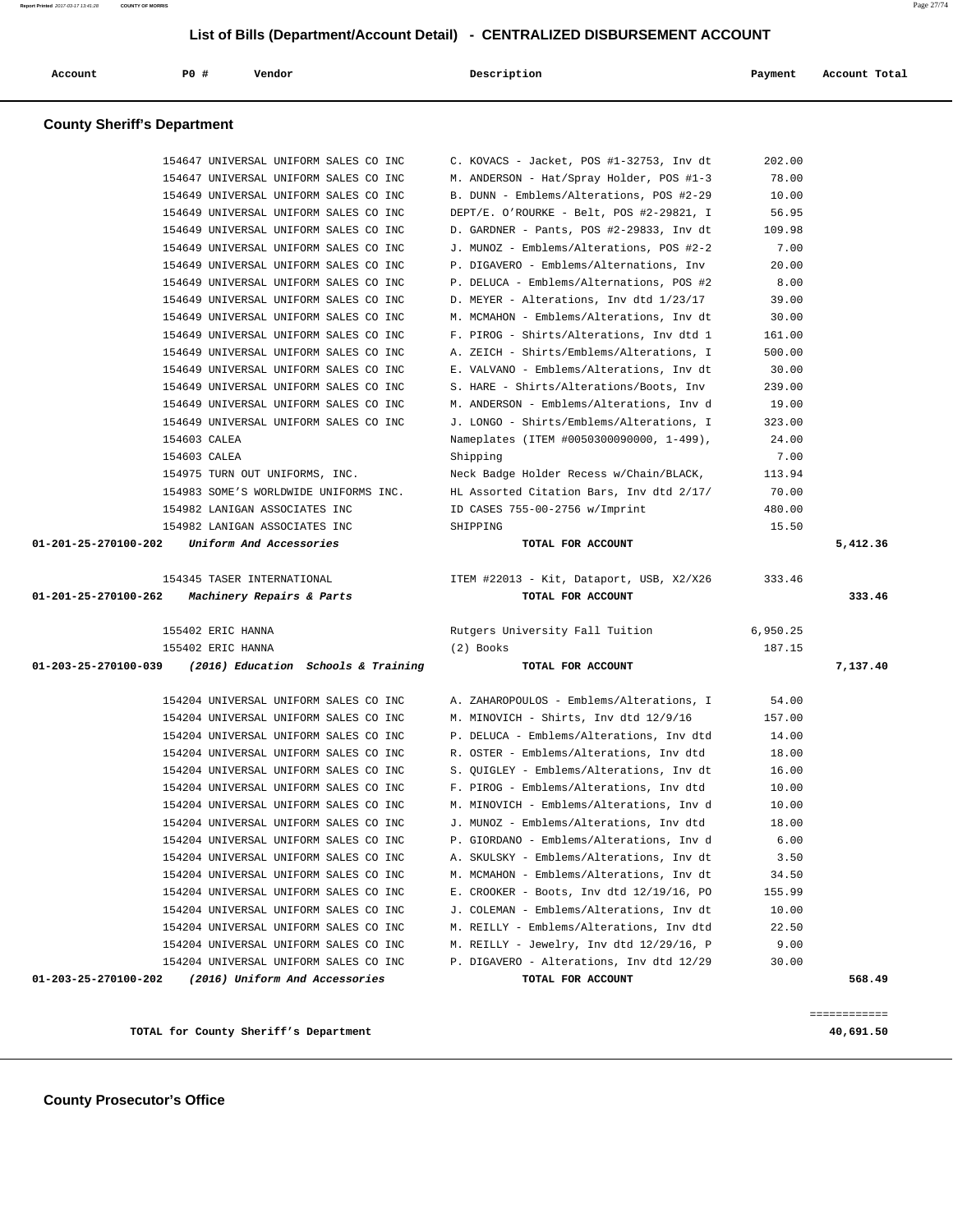| Account                           | <b>PO #</b><br>Vendor                                                  | Description                                                    | Payment  | Account Total |
|-----------------------------------|------------------------------------------------------------------------|----------------------------------------------------------------|----------|---------------|
| <b>County Prosecutor's Office</b> |                                                                        |                                                                |          |               |
|                                   | 154556 JUNE WITTY                                                      | Wkend/Holiday Supplemental Pay- January                        | 31.50    |               |
|                                   | 154554 KRISTINA DEJESUS                                                | Regular On Call Pay - January 2017                             | 64.00    |               |
|                                   | 154554 KRISTINA DEJESUS                                                | Wkend/Holiday Pay - January 2017                               | 14.00    |               |
|                                   | 154554 KRISTINA DEJESUS                                                | Supplemental Case Pay- #170119MRMM01 (1/                       | 75.00    |               |
|                                   | 154553 TARA CHOMINSKY                                                  | Regular on Call Hours - January 2017                           | 98.40    |               |
|                                   | 154553 TARA CHOMINSKY                                                  | Wkend/Holiday Hours - January 2017                             | 8.50     |               |
| 01-201-25-275100-016              | Outside Salaries & Wages                                               | TOTAL FOR ACCOUNT                                              |          | 382.60        |
|                                   |                                                                        |                                                                |          |               |
|                                   | 154451 M.C. POLICE CHIEFS ASSOCIATION                                  | Chief John Speirs - 2017 Membership Dues                       | 300.00   |               |
|                                   | 154551 NJ ST ASSOC CHIEFS OF POLICE                                    | 2017 Membership Dues for Chief Speirs                          | 275.00   |               |
|                                   | 155231 CHRISTOPHER SCHELLHORN                                          | Reimbursement for Criminal Lawyer Certif                       | 175.00   |               |
|                                   | 155376 MAGGIE CALDERWOOD                                               | Annual Fee for Criminal Trial Certificat                       | 175.00   |               |
| 01-201-25-275100-023              | Associations and Memberships                                           | TOTAL FOR ACCOUNT                                              |          | 925.00        |
|                                   |                                                                        |                                                                |          |               |
|                                   | 153973 VERIZON WIRELESS                                                | Account #242004961-00001 (12/24/16-1/23/                       | 9,276.44 |               |
|                                   | 154995 VERIZON WIRELESS                                                | Account #882249917-00001 (1/10-2/8/17)                         | 59.57    |               |
|                                   | 154993 VERIZON WIRELESS                                                | Account #982471570-00001 (1/13-2/12/17)                        | 843.26   |               |
| 01-201-25-275100-031              | Cellular Phones/Pagers                                                 | TOTAL FOR ACCOUNT                                              |          | 10,179.27     |
|                                   | 154984 W.B. MASON COMPANY INC                                          | Account #C1033751 - Toner                                      | 1,075.38 |               |
|                                   | 154986 W.B. MASON COMPANY INC                                          | Account #C1033751 - Toner                                      | 55.69    |               |
|                                   | 155232 W.B. MASON COMPANY INC                                          | Account#C1033751-Ink & Toner                                   | 186.37   |               |
|                                   | 154988 OFFICE CONCEPTS GROUP, INC.                                     | Account $\#16868$ - Ink & Toner                                | 70.42    |               |
| 01-201-25-275100-037              | Data Processing Supplies                                               | TOTAL FOR ACCOUNT                                              |          | 1,387.86      |
|                                   |                                                                        |                                                                |          |               |
|                                   | 154022 201TAC SOLUTIONS                                                | Criminal Apprehension and Investigative                        | 350.00   |               |
|                                   | 155381 THOMAS ZELANTE                                                  | Justice Alito CLE Presentation** Prosecu                       | 60.00    |               |
| 01-201-25-275100-039              | Education Schools & Training                                           | TOTAL FOR ACCOUNT                                              |          | 410.00        |
|                                   |                                                                        |                                                                |          |               |
| 01-201-25-275100-044              | 154557 JOHNSTON COMMUNICATIONS                                         | Fax Server Maintenance Fee for March 201<br>TOTAL FOR ACCOUNT  | 600.00   | 600.00        |
|                                   | Equipment Service Agreements                                           |                                                                |          |               |
|                                   | 154628 ALPHAGRAPHICS                                                   | 11x14 Certificate- Totten                                      | 17.50    |               |
|                                   | 154628 ALPHAGRAPHICS                                                   | 11x14 Certificate-May                                          | 17.50    |               |
|                                   | 154632 PAPER MART INC                                                  | 8 1/2x11 Copy Paper                                            | 1,234.00 |               |
|                                   | 154632 PAPER MART INC                                                  | 8 1/2x14 Copy Paper                                            | 224.10   |               |
|                                   | 154559 MARTEL ELECTRONICS, INC.                                        | Infinity IN-USB-2 Universal Foot Pedal**                       | 49.99    |               |
|                                   | 155232 W.B. MASON COMPANY INC                                          | Account #C1033751- Misc. Office Supplies                       | 651.15   |               |
|                                   | 154988 OFFICE CONCEPTS GROUP, INC.                                     | Account#16868- Misc. Office Supplies                           | 299.50   |               |
|                                   | 155228 PAPER MART INC                                                  | 8 1/2x11 Copy Paper- SEU                                       | 246.80   |               |
| 01-201-25-275100-058              | Office Supplies & Stationery                                           | TOTAL FOR ACCOUNT                                              |          | 2,740.54      |
|                                   |                                                                        |                                                                |          |               |
|                                   | 154991 FEDEX                                                           | Account #105105762 (2/7-2/8/16)                                | 112.48   |               |
|                                   | 154631 FEDEX                                                           | Account #105105762 (1/30-2/2/17)                               | 136.92   |               |
|                                   | 156092 COUNTY OF MORRIS                                                | 1st Half March 2017 Metered Mail                               | 736.48   |               |
| 01-201-25-275100-068              | Postage & Metered Mail                                                 | TOTAL FOR ACCOUNT                                              |          | 985.88        |
|                                   | 154990 M.C. PROSECUTOR'S EMERGENT                                      | Reimbursement of the M.C. Prosecutor's E                       | 2,610.00 |               |
| 01-201-25-275100-079              | Special Projects                                                       | TOTAL FOR ACCOUNT                                              |          | 2,610.00      |
|                                   |                                                                        |                                                                |          |               |
|                                   | 154635 ELITE TRANSCRIPTS INC.                                          | State v Thompson, Charity ** Requested b                       | 205.92   |               |
| 01-201-25-275100-081              | Transcripts                                                            | TOTAL FOR ACCOUNT                                              |          | 205.92        |
|                                   |                                                                        |                                                                |          |               |
| 01-201-25-275100-088              | 154710 THE 200 CLUB OF MORRIS COUNTY<br>Meeting Exp Advisory Board Etc | Valor Awards Dinner - Attendees: Prosecut<br>TOTAL FOR ACCOUNT | 255.00   | 255.00        |
|                                   |                                                                        |                                                                |          |               |

**Report Printed** 2017-03-17 13:41:28 **COUNTY OF MORRIS** Page 28/74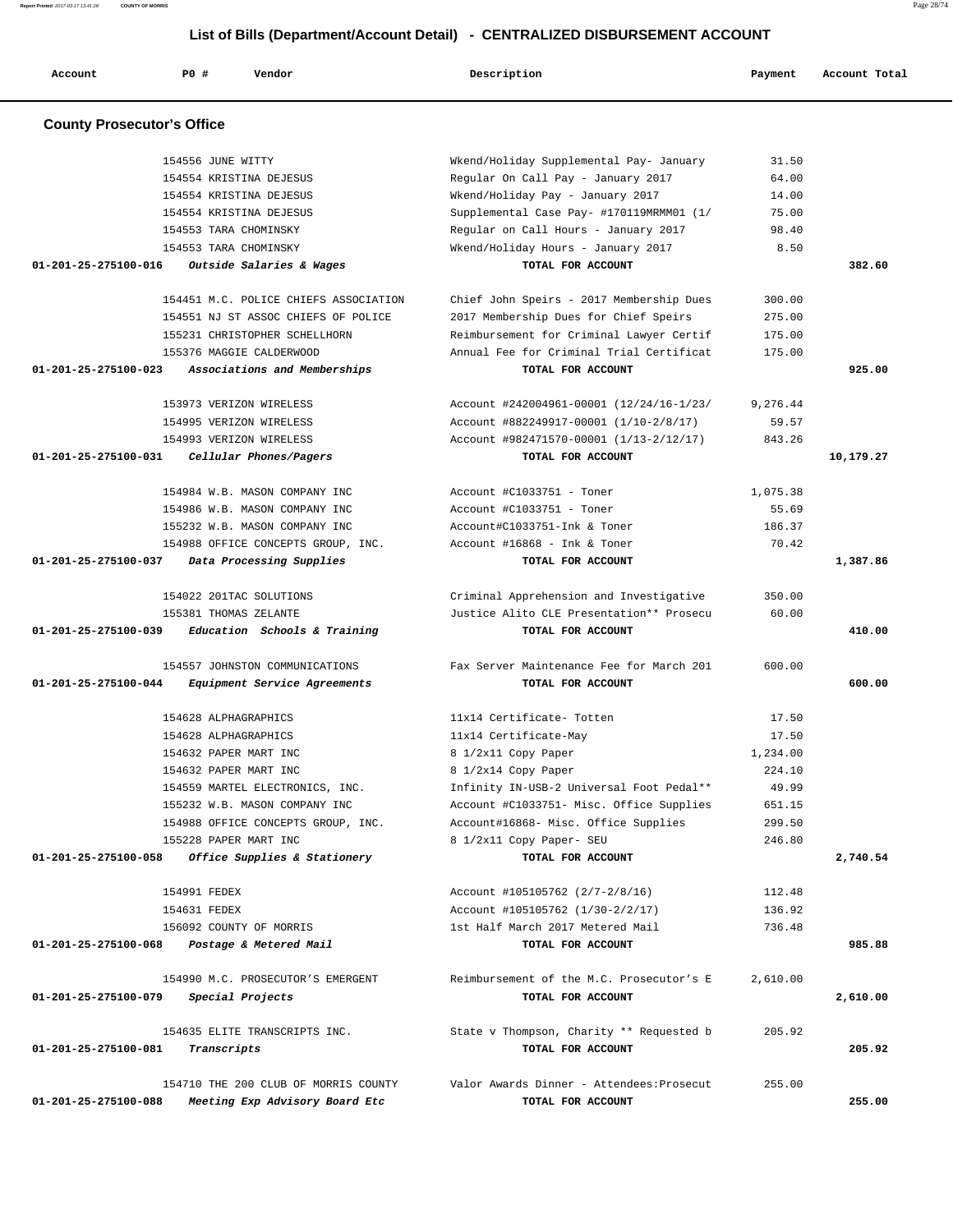**Report Printed** 2017-03-17 13:41:28 **COUNTY OF MORRIS** Page 29/74

|                                   |                |                                     | List of Bills (Department/Account Detail) - CENTRALIZED DISBURSEMENT ACCOUNT |            |               |
|-----------------------------------|----------------|-------------------------------------|------------------------------------------------------------------------------|------------|---------------|
| Account                           | PO#            | Vendor                              | Description                                                                  | Payment    | Account Total |
| <b>County Prosecutor's Office</b> |                |                                     |                                                                              |            |               |
|                                   | 154994 VERIZON |                                     | Account #973 285-4391 669 504 (2/14-3/13)                                    | 283.86     |               |
|                                   |                | 154549 CABLEVISION                  | Account #07876-625785019- SOD-2nd Fl.                                        | 261.21     |               |
|                                   |                | 154549 CABLEVISION                  | Account#07876-616338017- MCPO                                                | 205.58     |               |
|                                   |                | 154547 U-LINE SHIPPING SUPPLY       | (S-6521) 15z12z10 Storage File Box 25/30                                     | 139.00     |               |
|                                   |                | 154547 U-LINE SHIPPING SUPPLY       | Freight                                                                      | 54.99      |               |
|                                   |                | 155213 ELLIOTT'S FLORIST SHOPPE     | Fresh Spring Flower Wreath include purpl                                     | 171.20     |               |
|                                   |                | 155569 CABLEVISION                  | Account #07876-616338-01-7 (March)                                           | 205.58     |               |
|                                   |                | 155569 CABLEVISION                  | Account#07876-625785-01-9 (March)                                            | 261.21     |               |
| 01-201-25-275100-118              |                | Investigation Expense               | TOTAL FOR ACCOUNT                                                            |            | 1,615.46      |
|                                   |                | 154985 TOM REILLY                   | MCSO Warrant Squad- Mandatory Retake Ext                                     | 1,239.80   |               |
|                                   |                |                                     | CD - Silk Screen                                                             | 530.00     |               |
|                                   |                | 154646 MEDIA SUPPLY, INC.           |                                                                              | 590.00     |               |
|                                   |                | 154646 MEDIA SUPPLY, INC.           | DVD Screen Printing                                                          |            |               |
|                                   |                | 154646 MEDIA SUPPLY, INC.           | Paper Sleeves ** ATTENTION MARTIN TARAN.                                     | 100.00     |               |
| 01-201-25-275100-126              |                | Court Expenses-Extradition          | TOTAL FOR ACCOUNT                                                            |            | 2,459.80      |
|                                   |                | 153974 CRYSTAL SPRINGS              | Account #699004915947242 - (12/22/16-1/2                                     | 234.90     |               |
| $01 - 201 - 25 - 275100 - 147$    | Water          |                                     | TOTAL FOR ACCOUNT                                                            |            | 234.90        |
|                                   |                | 154986 W.B. MASON COMPANY INC       | Account#C1033751- Toner                                                      | 55.69      |               |
|                                   |                | 154986 W.B. MASON COMPANY INC       | Account#C1033751- Toner                                                      | 55.69      |               |
|                                   |                | 152427 ADVANCED MICRO DISTRIBUTION  | HP P3015 Printer Serviced 12/16/16                                           | 350.00     |               |
| 01-203-25-275100-037              |                | (2016) Data Processing Supplies     | TOTAL FOR ACCOUNT                                                            |            | 461.38        |
|                                   |                | 154986 W.B. MASON COMPANY INC       | Account #C1033751- Misc. Office Supplies                                     | 375.13     |               |
| 01-203-25-275100-058              |                | (2016) Office Supplies & Stationery | TOTAL FOR ACCOUNT                                                            |            | 375.13        |
|                                   |                | 150628 BEYER FORD                   |                                                                              | 24,708.00  |               |
|                                   |                |                                     | 2017 Ford Explorer (same description as                                      |            |               |
| 01-203-25-275100-082              |                | (2016) Travel Expense               | TOTAL FOR ACCOUNT                                                            |            | 24,708.00     |
|                                   |                | 150628 BEYER FORD                   | 2017 Ford Explorers- Commodity Code: 071-                                    | 49, 416.00 |               |
| 01-203-25-275100-121              |                | (2016) Witness Fees And Mileage     | TOTAL FOR ACCOUNT                                                            |            | 49,416.00     |
|                                   |                |                                     |                                                                              |            |               |

============

**TOTAL for County Prosecutor's Office 99,952.74**

# **County Jail**

|                                | 154688 VERIZON WIRELESS            | 885699058-00001 DEC 27 - JAN 26, CELL S    | 586.32   |          |
|--------------------------------|------------------------------------|--------------------------------------------|----------|----------|
| $01 - 201 - 25 - 280100 - 031$ | Cellular Phones/Pagers             | TOTAL FOR ACCOUNT                          |          | 586.32   |
|                                |                                    |                                            |          |          |
|                                | 154676 ATLANTIC TRAINING CENTER    | 17 CPR CARDS DATED 1.31.17                 | 170.00   |          |
| 01-201-25-280100-039           | Education Schools & Training       | TOTAL FOR ACCOUNT                          |          | 170.00   |
|                                |                                    |                                            |          |          |
|                                | 154598 SCIENTIFIC BOILER WATER     | WATER GUARD SERVICE FOR FEB, MAR, APR 2017 | 232.00   |          |
|                                | 153375 DYNAMIC IMAGING SYSTMES INC | CONTRACT PAYMENT FOR PICTURELINK FROM 1.   | 5.016.00 |          |
| $01 - 201 - 25 - 280100 - 044$ | Equipment Service Agreements       | TOTAL FOR ACCOUNT                          |          | 5,248.00 |
|                                | 154585 ALL-STAR IDENTIFICATION     | ID SUPPLIES DATED 2/2/17                   | 2,546.00 |          |
|                                | 154666 ALL-STAR IDENTIFICATION     | ID SUPPLIES DATED 2.15.17                  | 1,147.00 |          |
| 01-201-25-280100-047           | Identification Equip&Supplies      | TOTAL FOR ACCOUNT                          |          | 3,693.00 |
|                                | 154589 PAPER MART INC              | ENVELOPES DATED 1.16.17                    | 118.40   |          |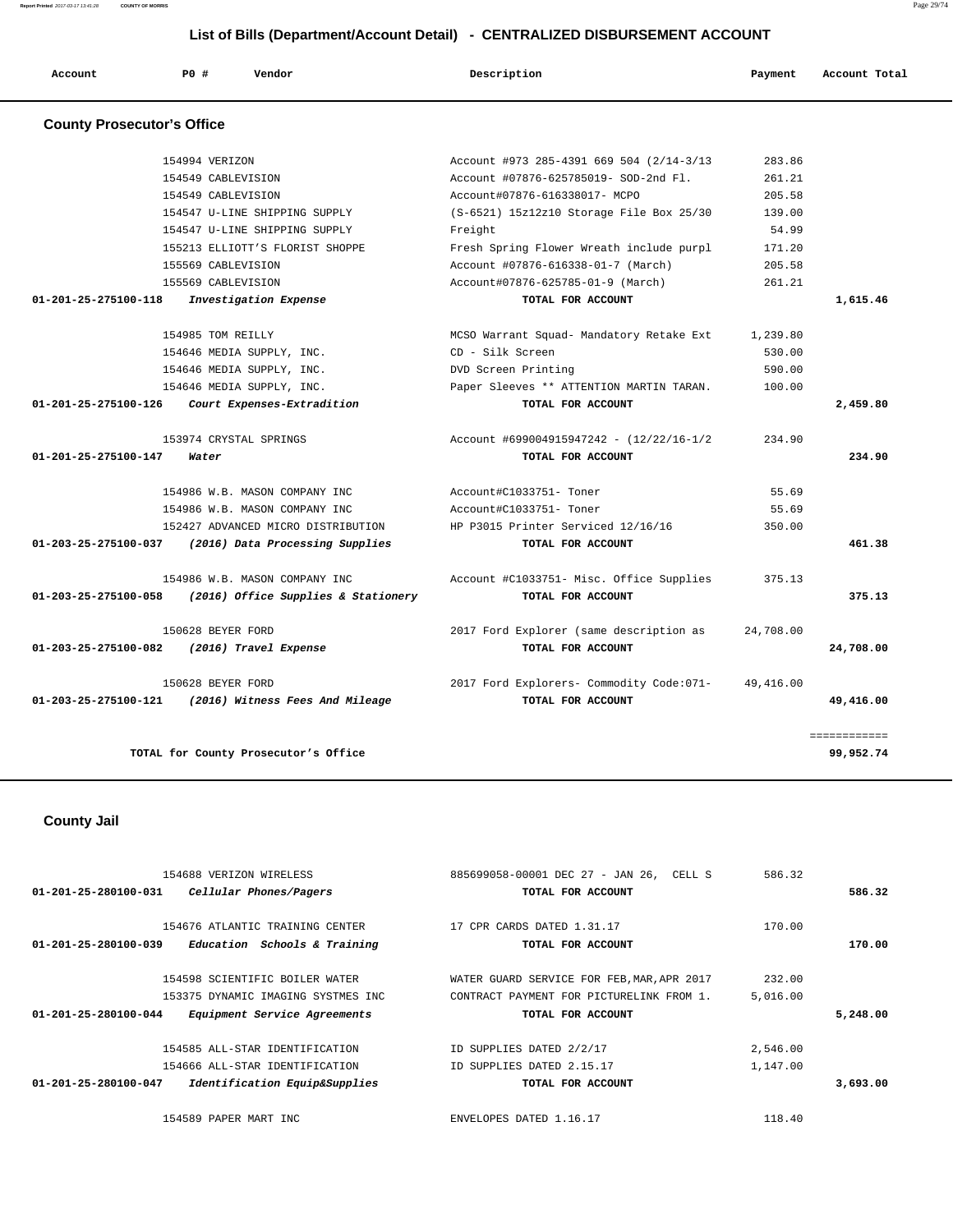**Account P0 # Vendor Description Payment Account Total County Jail**  154535 W.B. MASON COMPANY INC OFFICE SUPPLIES - DATED 1/19/17 125.78 154535 W.B. MASON COMPANY INC **COMPANY INC** OFFICE SUPPLIES CREDIT - DATED 1/24/17 -30.75 154535 W.B. MASON COMPANY INC **OFFICE SUPPLIES CREDIT- DATED** 1/24/17 -7.90 154535 W.B. MASON COMPANY INC OFFICE SUPPLIES CREDIT - DATED 1/24/17 -163.87 154599 W.B. MASON COMPANY INC OFFICE SUPPLIES DATED 2.2.17 105.14 154599 W.B. MASON COMPANY INC OFFICE SUPPLIES DATED 2.3.17 336.83 154599 W.B. MASON COMPANY INC OFFICE SUPPLIES DATED 1.31.17 183.61 154599 W.B. MASON COMPANY INC OFFICE SUPPLIES DATED 1.26.17 750.92 154599 W.B. MASON COMPANY INC OFFICE SUPPLIES DATED 1.20.17 183.36  **01-201-25-280100-058 Office Supplies & Stationery TOTAL FOR ACCOUNT 2,058.53** 154593 GLENDALE PARADE STORE LLC FLAGS/FLAG SUPPLIES DATED 1.26.17 503.45 154672 VERIZON WIRELESS 742028358-00001 - GPS TRACKING SERVICE D 90.12 154596 INNOVATIVE CREDIT SOLUTIONS, INC. NEW HIRE BACKROUND CHECKS DATED 2.1.17 225.00 154823 POWERDMS, INC. DOCUMENT MANAGEMENT SYSTEM FROM 2/10/17 10,254.34  **01-201-25-280100-059 Other General Expenses TOTAL FOR ACCOUNT 11,072.91** 154699 EDMUND M. KRAMER PORTRAIT & SITTING FEE FOR 1 PHOTO DATED 225.00  **01-201-25-280100-064 Photographic Suppies TOTAL FOR ACCOUNT 225.00** 156092 COUNTY OF MORRIS 1st Half March 2017 Metered Mail 24.95  **01-201-25-280100-068 Postage & Metered Mail TOTAL FOR ACCOUNT 24.95** 154588 CASTLE PRINTING CO. BUSINESS CARDS FOR CAPT. R. MCCAFFREY, L 500.00 154588 CASTLE PRINTING CO. BUSINESS CARDS FOR UNDERSHERIFF ROBINSON 45.00 154590 CASTLE PRINTING CO. BUSINESS CARDS FOR WALDRON DATED 2.8.17 25.00  **01-201-25-280100-069 Printing TOTAL FOR ACCOUNT 570.00** 154744 STONEGATE ASSOCIATES, LLC SECURITY CONSULTATION DATED 2.1.17 1,345.50 154538 CLIFTON ELEVATOR SERVICE CO INC ELEVATOR MAINTENANCE FOR FEB 2017 DATED 1,680.00 154606 BINSKY SERVICE LLC BOILER REPAIRS DATED 1.26.17 332.50 154675 MORRIS COUNTY MUA FACILITY GARBAGE TIPPING FE 1,196.94 154675 MORRIS COUNTY MUA FACILITY GARBAGE PULL FEE O 1,360.00  **01-201-25-280100-084 Other Outside Services TOTAL FOR ACCOUNT 5,914.94** 154665 CY DRAKE LOCKSMITHS, INC. KEYS DATED 2.8.17 6.60 154665 CY DRAKE LOCKSMITHS, INC. KEY CUTTING DATED 2.2.17 19.20 154677 BOB BARKER COMPANY, INC. HANDCUFFS PLUS FREIGHT DATED 2.3.17 502.02 154677 BOB BARKER COMPANY, INC. SAFETY SMOCKS PLUS FREIGHT DATED 1.31.17 828.37  **01-201-25-280100-128 Security Equipment TOTAL FOR ACCOUNT 1,356.19** 154601 BFI 1 CHAIR DATED 1.31.17 NJSC A81620 806.76  **01-201-25-280100-162 Furniture & Fixtures TOTAL FOR ACCOUNT 806.76** 154617 ARAMARK DALLAS LOCKBOX 200334000 - STAFF AND INMATE MEALS DATED 12,722.95 154617 ARAMARK DALLAS LOCKBOX 200334000 - STAFF MEALS DATED 2/1/17 75.00 154820 ARAMARK DALLAS LOCKBOX 200334000 - STAFF AND INMATE MEALS DATED 12,691.69 155134 ARAMARK DALLAS LOCKBOX 200334000 - STAFF AND INMATE MEALS DATED 12,366.92 155134 ARAMARK DALLAS LOCKBOX 200334000 - STAFF MEALS DATED 2.15.17 112.50  **01-201-25-280100-185 Food TOTAL FOR ACCOUNT 37,969.06** 154582 PAUL CERAN OD MEDICAL CARE FOR V. VERTETIS DATED 1/26/ 95.00 154829 CONTRACT PHARMACY SERVICES INC INMATE MEDICATION FOR JAN 2017 DATED 1.3 14,992.53 154900 BIO-REFERENCE LABORATORIES, INC. INMATE LAB WORK FOR JAN 2017 DATED 1.31. 562.68 154581 ATLANTIC AMBULANCE CORP. MEDICAL CARE FOR Q. SHABAZZ DATED 1/13/1 422.50

153903 MORRIS COUNTY AFTER CARE CENTER MEDICAL CARE FOR B.GENOVESE FROM 1.25.17 140.00

 **List of Bills (Department/Account Detail) - CENTRALIZED DISBURSEMENT ACCOUNT**

**Report Printed** 2017-03-17 13:41:28 **COUNTY OF MORRIS** Page 30/74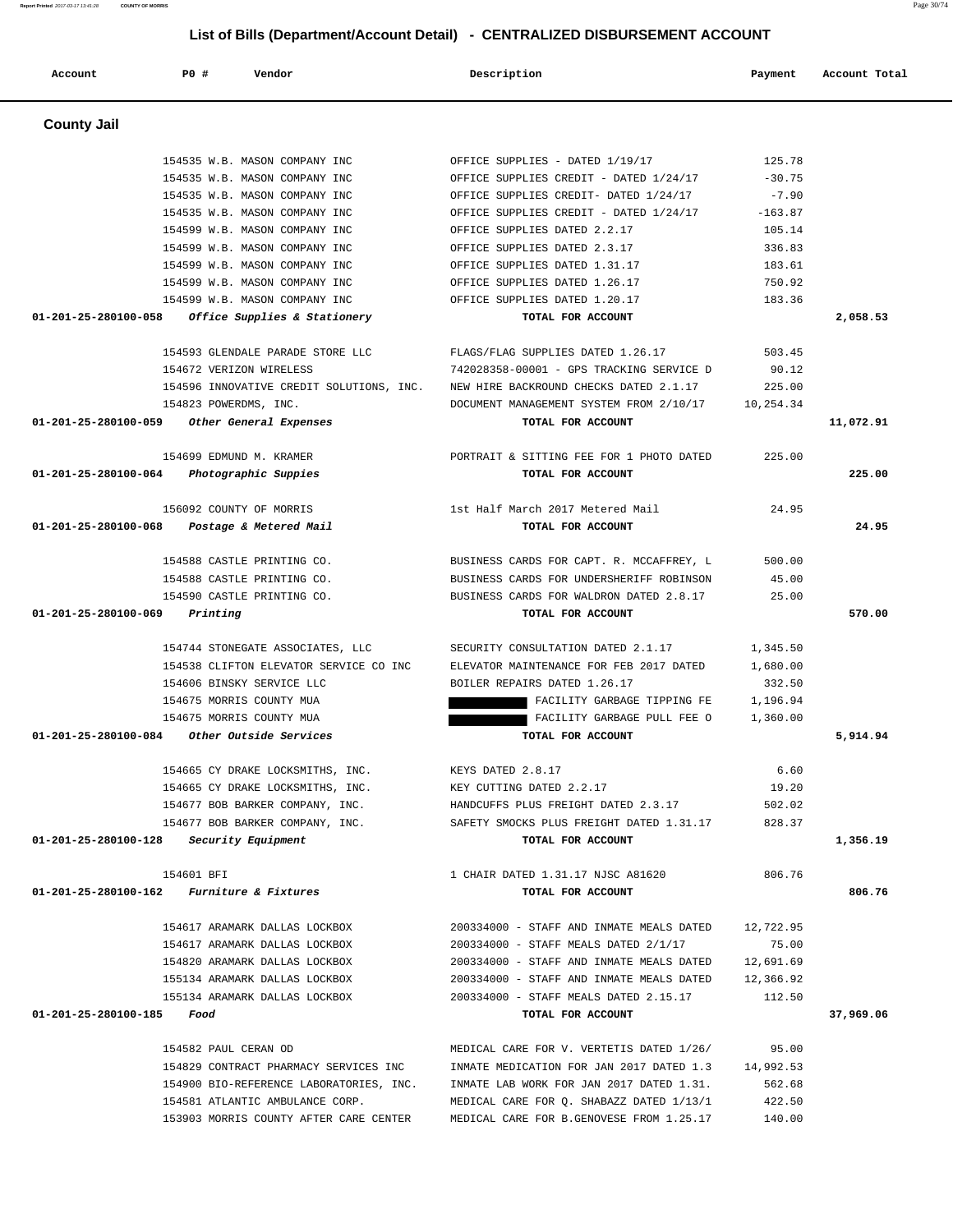**Account P0 # Vendor Description Payment Account Total County Jail**  153903 MORRIS COUNTY AFTER CARE CENTER MEDICAL CARE FOR A.DEVRIES FROM 1.25.17 170.00 153906 DR. NATHAN SABIN MEDICAL CARE FOR M.BRADLEY DATED 1.19.17 175.00  **01-201-25-280100-189 Medical TOTAL FOR ACCOUNT 16,717.71** 154678 FLEMINGTON DEPT STORE INC UNIFORMS FOR CATALINA DATED 1.25.17 261.50 154678 FLEMINGTON DEPT STORE INC UNIFORMS FOR WEBBER DATED 1.23.17 86.90 154678 FLEMINGTON DEPT STORE INC UNIFORMS FOR CRAWN DATED 1.13.17 254.60 154678 FLEMINGTON DEPT STORE INC UNIFORMS FOR MELCHIORRI DATED 1.25.17 284.30 154743 UNIVERSAL UNIFORM SALES CO INC UNIFORMS FOR PAYNE DATED 1.24.17 816.90 154743 UNIVERSAL UNIFORM SALES CO INC UNIFORMS FOR NIELSEN DATED 1.25.17 199.00 154743 UNIVERSAL UNIFORM SALES CO INC UNIFORMS FOR MAPES DATED 1.25.17 125.00 154743 UNIVERSAL UNIFORM SALES CO INC UNIFORMS FOR CHERECHES DATED 2.1.17 59.00 153924 GALLS, LLC RED SMITH WESSON MP/9MM/.40 TRAINING GUN 147.57  **01-201-25-280100-202 Uniform And Accessories TOTAL FOR ACCOUNT 2,234.77** 154689 MCMASTER-CARR SUPPLY CO MAINTENANCE SUPPLIES - HEAT SHRINK TUBIN 80.86 154597 GRAINGER MAINTENANCE SUPPLIES - PLUMBING SUPPLIES 434.92 154597 GRAINGER MAINTENANCE SUPPLIES - PLUMBING SUPPLIES 28.06 154597 GRAINGER MAINTENANCE SUPPLIES - PLUMBING SUPPLIES 584.58  **01-201-25-280100-249 Bldg Maintenance Supplies TOTAL FOR ACCOUNT 1,128.42** 153187 JERSEY PAPER PLUS INC NITRILE GLOVES DATED 1.6.17 690.00 154600 W.B. MASON COMPANY INC JANITORIAL SUPPLIES DATED 1.31.17 851.80 153448 CALICO INDUSTRIAL SUPPLY, LLC FACILITY BAGS DATED 1.12.17 966.70 154670 ASSOCIATED SALES AND BAG CO. FACILITY BAGS DATED 2.2.17 1,518.13  **01-201-25-280100-252 Janitorial Supplies TOTAL FOR ACCOUNT 4,026.63** 154690 ATC SERVICES INC HVAC SYSTEM REPAIRS DATED 2.3.17 3,172.50 154691 R & J CONTROL, INC. GENERATOR MONITORING AND REMOTE STARTING 155.00 153461 FOWLER EQUIP CO INC. DRYER PARTS/REPAIRS DATED 1.11.17 1,649.83  **01-201-25-280100-262 Machinery Repairs & Parts TOTAL FOR ACCOUNT 4,977.33** 153466 AMERICAN CORRECTIONAL ASSO. ACA BOOK AND CD DATED 12.31.16 116.00  **01-203-25-280100-028 (2016) Books & Periodicals TOTAL FOR ACCOUNT 116.00** 153131 SOMERSET COUNTY POLICE TRAINING FOR LOHMUS ON 11.30.16 DATED 12 70.00 153921 TACTICAL OFFICER SURVIVAL TRAINING FOR LEVENDUSKY ON 10.26,27,28.1 300.00  **01-203-25-280100-039 (2016) Education Schools & Training TOTAL FOR ACCOUNT 370.00** 153388 JOHNSON CONTROLS INC. SERVICE AGREEMENT PAYMENT FOR 12/1/16 to 3,900.00  **01-203-25-280100-044 (2016) Equipment Service Agreements TOTAL FOR ACCOUNT 3,900.00** 153521 CARRIER CORPORATION HVAC REPAIRS/PARTS DATED 11.4.16 1,869.00 153521 CARRIER CORPORATION HVAC REPAIRS/PARTS DATED 12.19.16 790.00 154634 CARRIER CORPORATION HVAC REPAIRS/PARTS DATED 10.27.16 7,453.93 154586 REDMANN ELECTRIC CO., INC. ELECTRICAL REPAIRS DATED 1/19/17 632.00  **01-203-25-280100-084 (2016) Other Outside Services TOTAL FOR ACCOUNT 10,744.93** 155101 ARAMARK DALLAS LOCKBOX 200334000 - STAFF MEALS DATED 10/12/16 224.75 155101 ARAMARK DALLAS LOCKBOX 200334000 - STAFF MEALS DATED 10/12/16 249.75  **01-203-25-280100-185 (2016) Food TOTAL FOR ACCOUNT 474.50** 153897 ATLANTIC AMBULANCE CORP. MEDICAL CARE FOR M. BRADLEY DATED 10/7/1 1,589.25 153897 ATLANTIC AMBULANCE CORP. MEDICAL CARE FOR J. BORGES DATED 11/5/16 1,589.25 153384 MORRISTOWN EMERGENCY MEDICAL MEDICAL CARE FOR J. BORGES DATES 11/5/16 1,109.00

153384 MORRISTOWN EMERGENCY MEDICAL MEDICAL CARE FOR M. BRADLEY DATED 10/7/1 1,144.00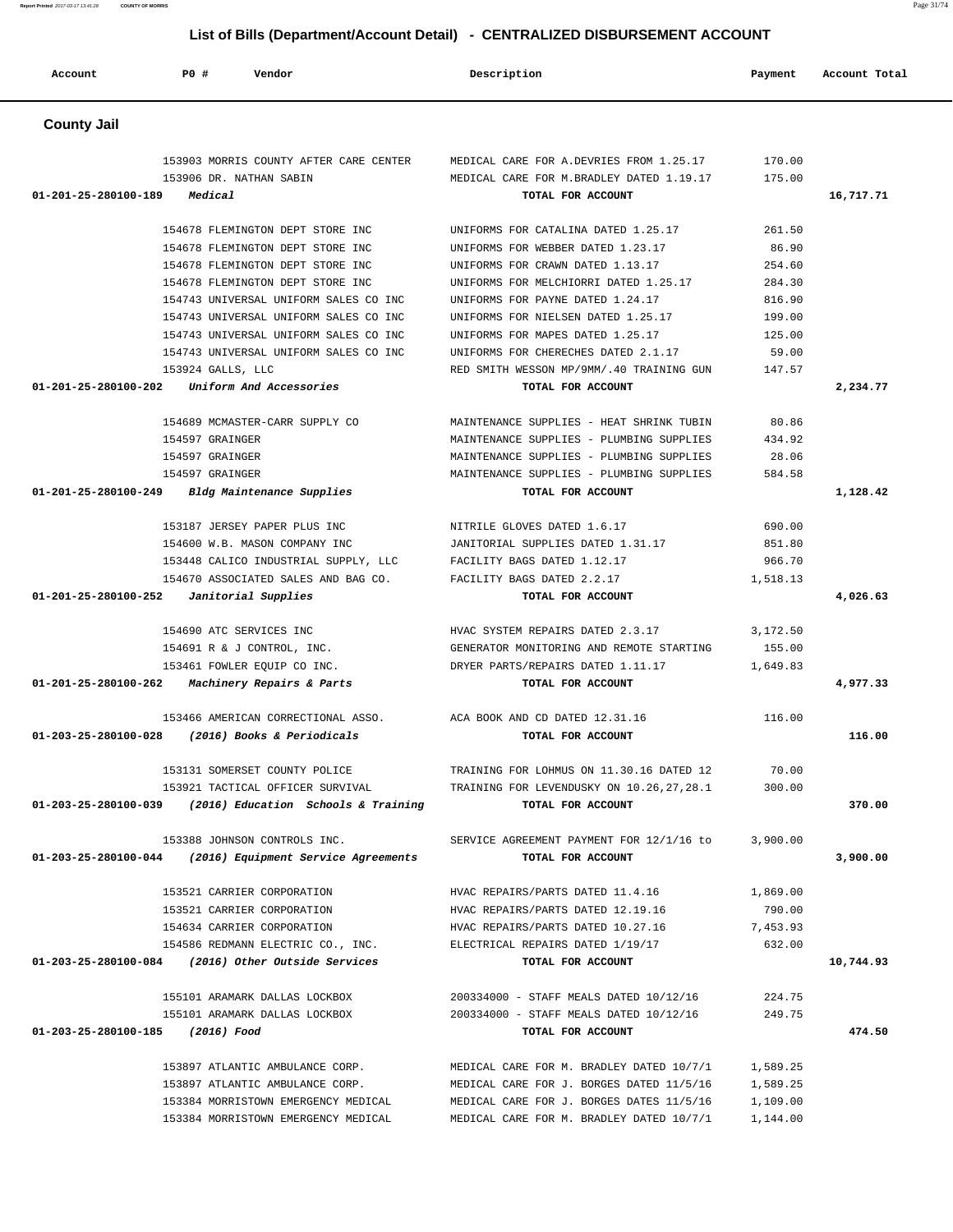153385 MORRISTOWN MEDICAL CENTER/AHS MEDICAL CARE FOR A. MEDINI DATED 6/6,7/1 6,980.92

 **Account P0 # Vendor Description Payment Account Total**

 153385 MORRISTOWN MEDICAL CENTER/AHS MEDICAL CARE FOR J. BORGES DATED 11/5/16 4,307.89 153385 MORRISTOWN MEDICAL CENTER/AHS MEDICAL CARE FOR J. AIKENWHYTE DATED 11/ 529.75 153385 MORRISTOWN MEDICAL CENTER/AHS MEDICAL CARE FOR D. HANNAH DATED 10/24-3 4,780.02 152983 MATERNAL FETAL MEDICINE MEDICAL CARE FOR J.AIKENWHYTE DATED 11.1 211.25 152981 MORRIS COUNTY AFTER CARE CENTER MEDICAL CARE FOR B.GENOVESE FROM 12.14.1 140.00 152981 MORRIS COUNTY AFTER CARE CENTER MEDICAL CARE FOR B.GENOVESE FROM 12.21.1 140.00 153386 UNIVERSITY HOSPITAL MEDICAL CARE FOR J. GONZALEZ DATED 10/6/ 305.00 153386 UNIVERSITY HOSPITAL MEDICAL CARE FOR J. GONZALEZ DATED 11/17 351.00  **01-203-25-280100-189 (2016) Medical TOTAL FOR ACCOUNT 23,925.33** 154629 UNIVERSAL UNIFORM SALES CO INC UNIFORMS FOR VERNOTICA DATED 11/8/16 379.00 154629 UNIVERSAL UNIFORM SALES CO INC UNIFORMS FOR L. GETCHIUS DATED 12/22/16 5.00 154629 UNIVERSAL UNIFORM SALES CO INC UNIFORMS FOR L. GETCHIUS DATED 12/22/16 238.00 154629 UNIVERSAL UNIFORM SALES CO INC UNIFORMS FOR A. SANTANA DATED 12/19/16 5.00 154629 UNIVERSAL UNIFORM SALES CO INC UNIFORMS FOR HORVOT DATED 12/19/16 8.50 154629 UNIVERSAL UNIFORM SALES CO INC UNIFORMS FOR GRANATO DATED 12/5/16 199.00 154629 UNIVERSAL UNIFORM SALES CO INC UNIFORMS FOR GRANATO DATED 12/5/16 2.50  **01-203-25-280100-202 (2016) Uniform And Accessories TOTAL FOR ACCOUNT 837.00** 153898 BARRETT ROOFS INC. ROOF REPAIRS DATED 11/30/16 2,950.00  **01-203-25-280100-223 (2016) Building Repairs TOTAL FOR ACCOUNT 2,950.00** 153003 CULLIGAN SOLAR SALT DATED 11.30.16 1,260.00  **01-203-25-280100-249 (2016) Bldg Maintenance Supplies TOTAL FOR ACCOUNT 1,260.00** ============ **TOTAL for County Jail 143,358.28**

#### **County Youth Detention Facilit**

| 154397 CDW GOVERNMENT                               | Projector lamp (eRelacements Premium Pow 115.80 |        |          |
|-----------------------------------------------------|-------------------------------------------------|--------|----------|
| $01-201-25-281100-039$ Education Schools & Training | TOTAL FOR ACCOUNT                               |        | 115.80   |
|                                                     |                                                 |        |          |
| 155286 W.B. MASON COMPANY INC                       | Printer inkcart                                 | 50.56  |          |
| 155286 W.B. MASON COMPANY INC                       | Gel Pen 1 dozen                                 | 12.33  |          |
| 155286 W.B. MASON COMPANY INC                       | Gel Pen refill                                  | 2.55   |          |
| 155286 W.B. MASON COMPANY INC                       | Classified folders for Nurse                    | 138.36 |          |
| 155286 W.B. MASON COMPANY INC                       | Inkcart combo, 96/97                            | 105.32 |          |
| 155286 W.B. MASON COMPANY INC                       | Sharpie marker 1 dozen                          | 13.38  |          |
| 155286 W.B. MASON COMPANY INC                       | TIC presharpened pencils 30/pk                  | 15.30  |          |
| 155286 W.B. MASON COMPANY INC                       | Wide ruled pad 1 dozen                          | 29.10  |          |
| 155286 W.B. MASON COMPANY INC                       | Magnetic clip 1 box                             | 15.02  |          |
| 154930 OFFICE CONCEPTS GROUP, INC.                  | HP 85A Dual Printer Cartridge                   | 109.86 |          |
| 154930 OFFICE CONCEPTS GROUP, INC.                  | HP 78XL Printer Cartridge                       | 60.91  |          |
| 154930 OFFICE CONCEPTS GROUP, INC.                  | Copier/Printer Paper                            | 569.31 |          |
| $01-201-25-281100-058$ Office Supplies & Stationery | TOTAL FOR ACCOUNT                               |        | 1,122.00 |
| 155579 BOB BARKER COMPANY, INC.                     | Conditioning Shampoo .34oz/pkt, 1000ea/c        | 71.35  |          |
| 155579 BOB BARKER COMPANY, INC.                     | Freight                                         | 18.61  |          |
| 156082 TOM POLLIO                                   | Walmart receipt                                 | 9.92   |          |
| 156082 TOM POLLIO                                   | 7-Elevn receipt                                 | 10.76  |          |
| 156082 TOM POLLIO                                   | Amazon receipt                                  | 40.58  |          |
| 01-201-25-281100-059 Other General Expenses         | TOTAL FOR ACCOUNT                               |        | 151.22   |
|                                                     |                                                 |        |          |



 **County Jail**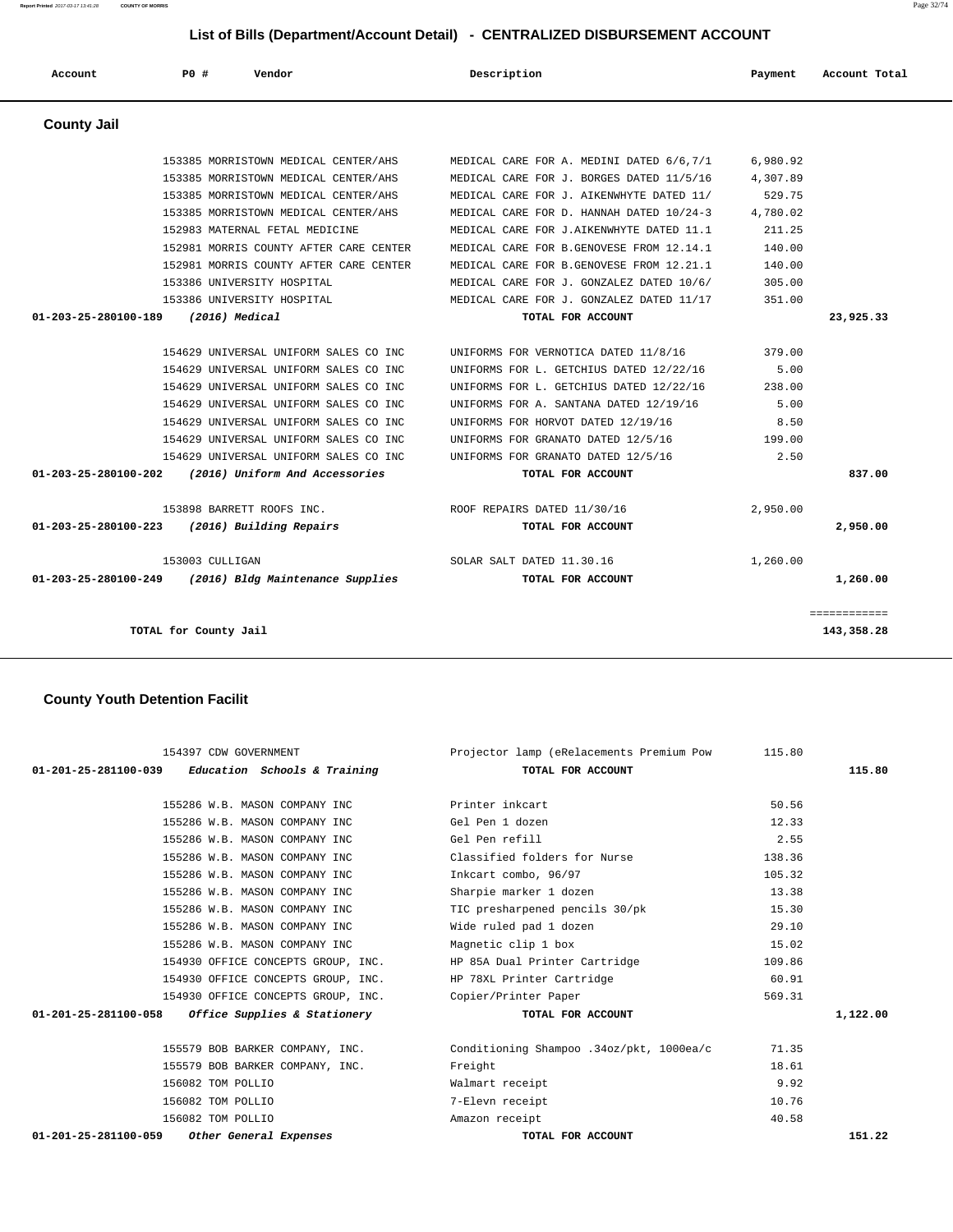| $01 - 201 - 25 - 281100 - 068$ | Postage & Metered Mail                               | TOTAL FOR ACCOUNT                                 |                | 43.37    |
|--------------------------------|------------------------------------------------------|---------------------------------------------------|----------------|----------|
|                                | 155942 ALLEN PAPER & SUPPLY CO                       | Thunder Lid 1/2 Size Solid Steam Pan Cov          | 29.97          |          |
|                                | 155942 ALLEN PAPER & SUPPLY CO                       | Thunder S/S Pan Anti-Jam full size 4" de          | 19.50          |          |
|                                | 155942 ALLEN PAPER & SUPPLY CO                       | Credit for Thunder S/S Pan Anti-Jam full          | $-19.50$       |          |
| 01-201-25-281100-162           | Furniture & Fixtures                                 | TOTAL FOR ACCOUNT                                 |                | 29.97    |
|                                | 152339 RICOH USA, INC.                               | MP 4054SP Copy Machine w/paper feed, 1 b          | 727.63         |          |
|                                | 152339 RICOH USA, INC.                               | MP 4054SP Copy Machine w/paper feed, 1 b          | 628.30         |          |
| 01-201-25-281100-164           | Office Machines - Rental                             | TOTAL FOR ACCOUNT                                 |                | 1,355.93 |
|                                | 154328 MOORE MEDICAL LLC                             | Kotex Regular Maxi Pads                           | 18.68          |          |
|                                | 154328 MOORE MEDICAL LLC                             | Contact Solution Multi-purpose 4 oz               | 14.25          |          |
|                                | 154328 MOORE MEDICAL LLC                             | Callergy Clear Lotion 6oz                         | 10.05          |          |
|                                | 154328 MOORE MEDICAL LLC                             | Antacid Calcium                                   | 13.90          |          |
|                                | 154328 MOORE MEDICAL LLC                             | Ibuprofen 200 mg                                  | 14.30          |          |
|                                | 154328 MOORE MEDICAL LLC                             | Handling                                          | 11.00          |          |
|                                | 154328 MOORE MEDICAL LLC                             | Fuel Charge                                       | 0.71           |          |
|                                | 154360 ALERE TOXICOLOGY SERVICES INC.                | Drug Test C.A.                                    | 31.00          |          |
|                                | 155013 MOORE MEDICAL LLC                             | Purell TFX Gel Refill ORM                         | 88.84          |          |
|                                | 155013 MOORE MEDICAL LLC                             | Handling                                          | 11.00          |          |
|                                | 155013 MOORE MEDICAL LLC                             | Fuel                                              | 0.71           |          |
|                                | 156113 BOB BARKER COMPANY, INC.                      | CustCode: MORNJ7 - Glove, Vinyl, PF, Ci           | 194.50         |          |
|                                | 156113 BOB BARKER COMPANY, INC.                      | Freight                                           | 60.53          |          |
|                                | 156113 BOB BARKER COMPANY, INC.                      | Glove, Vinyl, PF, Cir, L, Economy 100ea/          | 77.80          |          |
|                                | 156113 BOB BARKER COMPANY, INC.                      | Freight                                           | 24.21          |          |
| 01-201-25-281100-189           | Medical                                              | TOTAL FOR ACCOUNT                                 |                | 571.48   |
|                                |                                                      |                                                   |                |          |
|                                | 155012 UNIVERSAL UNIFORM SALES CO INC                | Garrison Belt Plain                               | 13.50          |          |
|                                | 155012 UNIVERSAL UNIFORM SALES CO INC                | Boot w/Zipper                                     | 115.99         |          |
|                                | 155012 UNIVERSAL UNIFORM SALES CO INC                | Nylon Open Top Handcuff Case                      | 25.50          |          |
|                                | 155012 UNIVERSAL UNIFORM SALES CO INC                | American Flag Patches for Uniforms                | 12.00          |          |
|                                | 154650 UNIVERSAL UNIFORM SALES CO INC                | Plain Garrison Belt Silver Buckle                 | 13.50          |          |
|                                | 154650 UNIVERSAL UNIFORM SALES CO INC                | Silver Nameplate                                  | 8.98           |          |
|                                | 154650 UNIVERSAL UNIFORM SALES CO INC                | Blauer 8810 Black BDU Pants                       | 194.00         |          |
|                                | 154650 UNIVERSAL UNIFORM SALES CO INC                | Blauer 8703 Black L/S BDU Shirt                   | 79.60          |          |
|                                | 154650 UNIVERSAL UNIFORM SALES CO INC                | Blauer 8713 Black S/S BDU Shirt                   | 70.80          |          |
|                                | 154650 UNIVERSAL UNIFORM SALES CO INC                | Black T-shirt w/White Logo                        | 30.00          |          |
|                                | 154650 UNIVERSAL UNIFORM SALES CO INC                | Blauer 6110 Black Jacket                          | 113.80         |          |
|                                | 154650 UNIVERSAL UNIFORM SALES CO INC                | 511 Black Job Shirt 72314-019                     | 60.00          |          |
|                                | 154650 UNIVERSAL UNIFORM SALES CO INC                | Bianchi 8034-31403 Nylon Open Top Handcu          | 25.50          |          |
| 01-201-25-281100-202           | Uniform And Accessories                              | TOTAL FOR ACCOUNT                                 |                | 763.17   |
|                                | 155580 ALLEN PAPER & SUPPLY CO                       | Thunder Full size 2.5" deep steam pan, 2          | 73.00          |          |
|                                | 155580 ALLEN PAPER & SUPPLY CO                       | Thunder Half size sheet pan 18x13 alumin          | 11.67          |          |
|                                | 155580 ALLEN PAPER & SUPPLY CO                       | Thuder Half size 4" deep steam pan 24ga           | 22.00          |          |
| 01-201-25-281100-252           | Janitorial Supplies                                  | TOTAL FOR ACCOUNT                                 |                | 106.67   |
|                                |                                                      |                                                   |                |          |
|                                | 148356 MOORE MEDICAL LLC                             | Ibuprofen 200mg                                   | 8.58           |          |
|                                | 148356 MOORE MEDICAL LLC                             | Acetaminophen 325mg                               | 2.60           |          |
|                                | 148356 MOORE MEDICAL LLC                             | Gloves Sempercare Vinyl Lrg / case                | 517.60         |          |
|                                | 148356 MOORE MEDICAL LLC<br>148356 MOORE MEDICAL LLC | Gloves Sempercare Vinyl Med / case<br>Fuel charge | 258.80<br>0.71 |          |

**Report Printed** 2017-03-17 13:41:28 **COUNTY OF MORRIS** Page 33/74

 **Account P0 # Vendor Description Payment Account Total**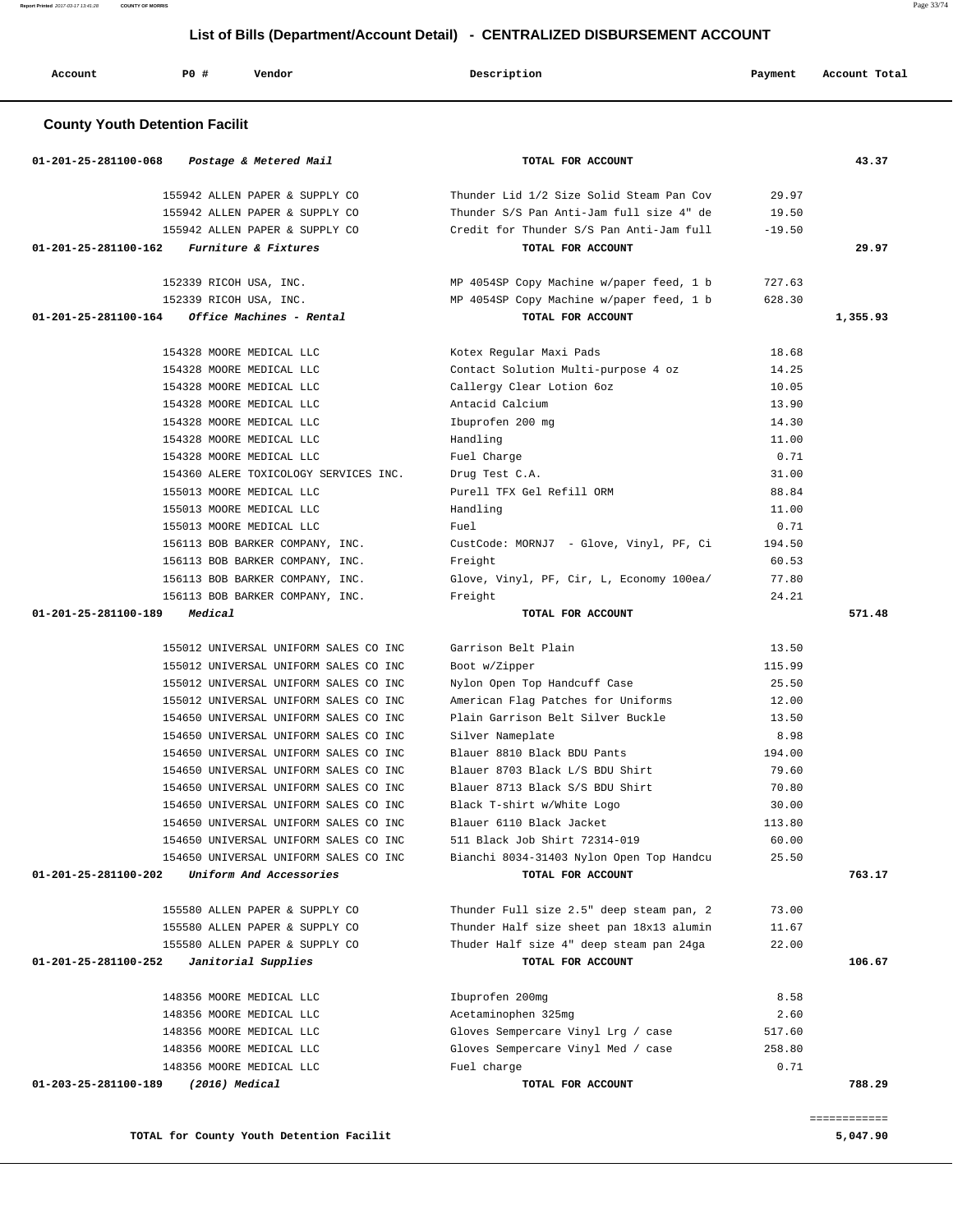**Report Printed** 2017-03-17 13:41:28 **COUNTY OF MORRIS** Page 34/74

## **List of Bills (Department/Account Detail) - CENTRALIZED DISBURSEMENT ACCOUNT**

| Account | <b>PO #</b> | Vendor | Description | Payment | Account Total |
|---------|-------------|--------|-------------|---------|---------------|
|         |             |        |             |         |               |

# **Road Repairs**

|                                    | 156092 COUNTY OF MORRIS                           | 1st Half March 2017 Metered Mail                 | 11.22     |           |
|------------------------------------|---------------------------------------------------|--------------------------------------------------|-----------|-----------|
|                                    | 01-201-26-290100-068 Postage & Metered Mail       | TOTAL FOR ACCOUNT                                |           | 11.22     |
|                                    | 155973 NATIONAL FUEL OIL INC.                     | FUEL CHARGES 2/17                                | 2,568.14  |           |
| 01-201-26-290100-140 Gas Purchases |                                                   | TOTAL FOR ACCOUNT                                |           | 2,568.14  |
|                                    | 152228 COMCAST                                    | 8499 05 276 0081952 Billing: 01-01-2017          | 702.78    |           |
| 01-201-26-290100-146               | Telephone                                         | TOTAL FOR ACCOUNT                                |           | 702.78    |
|                                    | 154413 BROOKSIDE DINER & RESTAURANT               | 2017 Meals $1/4$ - $1/21/2017$                   | 100.00    |           |
|                                    | 154413 BROOKSIDE DINER & RESTAURANT               | 15% Gratuity                                     | 15.00     |           |
|                                    | 154638 THE DAILY DISH DELI                        | 2017 Meals                                       | 180.00    |           |
|                                    | 154638 THE DAILY DISH DELI                        | 15% Gratuity                                     | 27.00     |           |
|                                    | 155236 PEZZO PIZZA II                             | Meals 1/7 2/17/2017                              | 440.00    |           |
|                                    | 155236 PEZZO PIZZA II                             | 15% Gratuity                                     | 66.00     |           |
| 01-201-26-290100-188 Meals         |                                                   | TOTAL FOR ACCOUNT                                |           | 828.00    |
|                                    | 155167 JOHN BOWER                                 | Work Boots per Contract                          | 90.00     |           |
|                                    | 155216 SHAUN MACKEY                               | Work Boots per contract                          | 53.54     |           |
|                                    | 01-201-26-290100-207 Uniform & Clothing Allowance | TOTAL FOR ACCOUNT                                |           | 143.54    |
|                                    | 154323 TILCON NEW YORK INC.                       | I5 FABC, I6 Skin Patch                           | 1,053.59  |           |
|                                    | 154323 TILCON NEW YORK INC.                       | I5 FABC, 16 Skin Patch                           | 249.63    |           |
|                                    | 154736 TILCON NEW YORK INC.                       | I-5 FABC, I-6 Skin Patch                         | 987.61    |           |
|                                    | 154736 TILCON NEW YORK INC.                       | I6 Skin Patch                                    | 93.60     |           |
| 01-201-26-290100-222               | Bituminous Concrete                               | TOTAL FOR ACCOUNT                                |           | 2,384.43  |
|                                    | 154817 FRANK BRODEEN OLC                          | Storm # 14 (2/9/17) Sections 28 and 31 15,375.00 |           |           |
|                                    | 155001 M & B TRUCKING INC                         | Storm # 9 2/9/2017 Section #3                    | 3,465.00  |           |
|                                    | 155001 M & B TRUCKING INC                         | Storm # 9 2/9/2017 Section #9                    | 4,515.00  |           |
|                                    | 154999 MOUNTAIN VIEW DEVELOPMENT                  | Storm # 14 February 9, 2017 Section # 25         | 3,750.00  |           |
|                                    | 155004 JJS SERVICES, INC.                         | Storm # 14 2-9-2017 Rt. 20 W Hanover             | 11,062.50 |           |
| 01-201-26-290100-228               | Contracted Snow/Ice Removal                       | TOTAL FOR ACCOUNT                                |           | 38,167.50 |
|                                    | 153342 MORTON SALT, INC.                          | Wharton Garage Order # 5101195534                | 5,582.13  |           |
|                                    | $01-201-26-290100-242$ Snow Removal & Ice Control | TOTAL FOR ACCOUNT                                |           | 5,582.13  |
|                                    | 155000 NORTHEASTERN HARDWARE CO INC               | union shovels, union road/stone rake, mo         | 668.55    |           |
| 01-201-26-290100-260               | Construction Materials                            | TOTAL FOR ACCOUNT                                |           | 668.55    |
|                                    | 154489 NORTHERN SAFETY CO. INC.                   | 17980178 Various safety items-antisepti          | 326.73    |           |
|                                    | 154854 GALETON GLOVES                             | sportster gray/clear lens, super latex g         | 233.07    |           |
| 01-201-26-290100-266               | Safety Items                                      | TOTAL FOR ACCOUNT                                |           | 559.80    |
|                                    | 154856 RICOH USA, INC.                            | 10/1 - 12/31/2016 Ricoh MPC2003 Color Co         | 35.07     |           |
| 01-203-26-290100-058               | (2016) Office Supplies & Stationery               | TOTAL FOR ACCOUNT                                |           | 35.07     |
|                                    | 154413 BROOKSIDE DINER & RESTAURANT               | 2016 Meals 4/6 -12/27/2016                       | 110.00    |           |
|                                    | 154413 BROOKSIDE DINER & RESTAURANT               | 15% Gratuity                                     | 16.50     |           |
|                                    | 154638 THE DAILY DISH DELI                        | 2016 Meals                                       | 30.00     |           |
|                                    | 154638 THE DAILY DISH DELI                        | 15% Gratuity                                     | 4.50      |           |
| 01-203-26-290100-188               | (2016) Meals                                      | TOTAL FOR ACCOUNT                                |           | 161.00    |
|                                    | 153229 MORTON SALT, INC.                          | Wharton Garage Order # 5101166101                | 18,797.88 |           |
| 01-203-26-290100-242               | (2016) Snow Removal & Ice Control                 | TOTAL FOR ACCOUNT                                |           | 18,797.88 |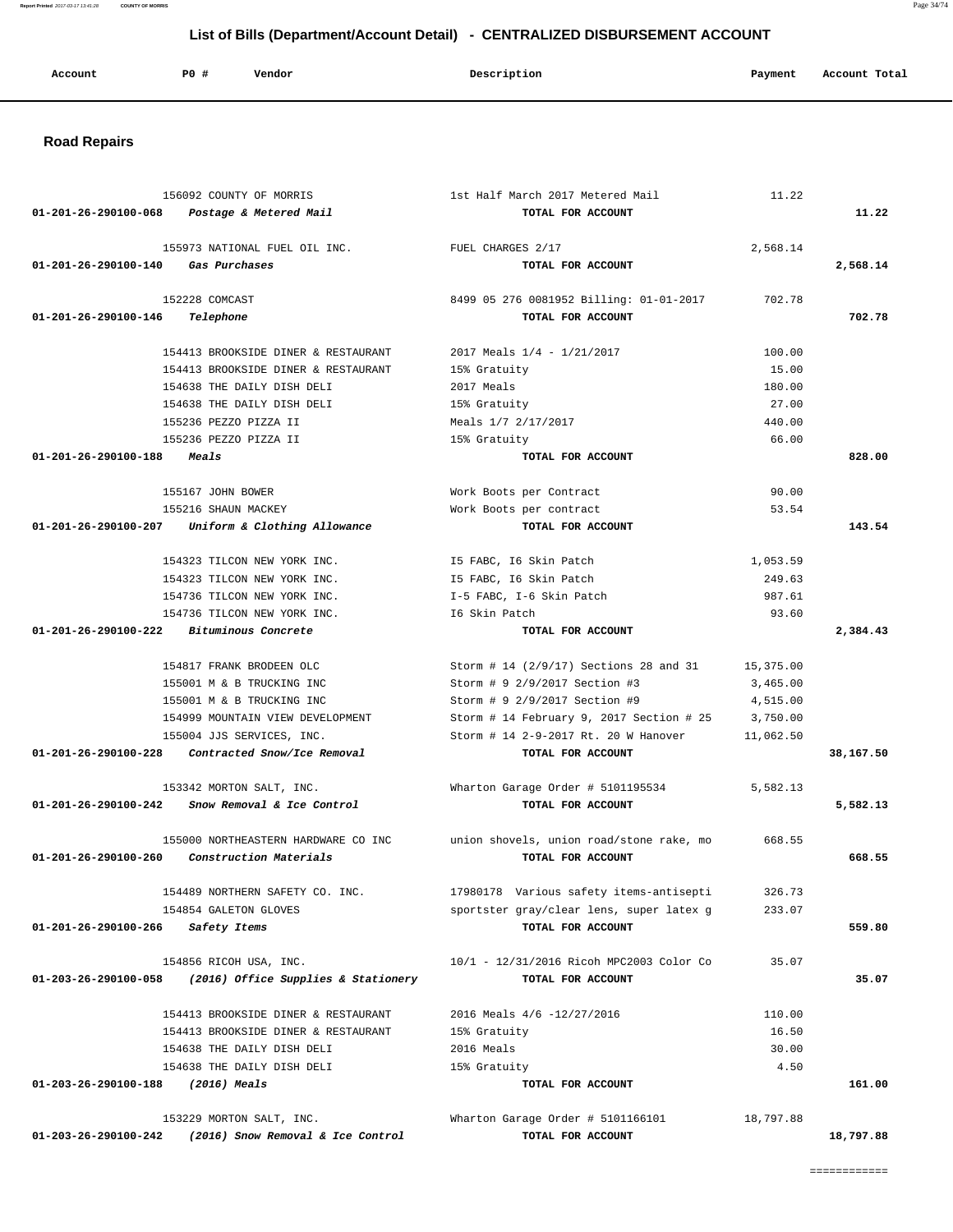| Account             | <b>PO #</b> | Vendor | Description | Payment | Account Total |
|---------------------|-------------|--------|-------------|---------|---------------|
| <b>Road Repairs</b> |             |        |             |         |               |

**TOTAL for Road Repairs 70,610.04**

#### **Bridges and Culverts**

| 154292 GRAINGER                                       | 6VEE3 Battery , 18V, 2.2 AH, NICD, Pk 2    | 313.20 |        |
|-------------------------------------------------------|--------------------------------------------|--------|--------|
| 01-201-26-292100-058<br>Office Supplies & Stationery  | TOTAL FOR ACCOUNT                          |        | 313.20 |
|                                                       |                                            |        |        |
| 154296 J & D SALES & SERVICE LLC                      | Hose/Nozzle O-ring 1 pc.10.002880-1688     | 10.00  |        |
| 154296 J & D SALES & SERVICE LLC                      | Power Nozzle 25038-1                       | 20.13  |        |
| 154314 SHEAFFER SUPPLY INC.                           | 7" FG HNDL POST HOLE DIGGER                | 49.95  |        |
| 154314 SHEAFFER SUPPLY INC.                           | $(100)$ 1/4X3-3/4 Hex Titen Screw, 1/4 x 1 | 145.17 |        |
| 154314 SHEAFFER SUPPLY INC.                           | ABL6-8A (500)3/16x1/2 AL Rivet             | 59.75  |        |
| 155080 PARK UNION LUMBER COMPANY LLC                  | Duct Tape, Utility Knife                   | 69.48  |        |
| 155080 PARK UNION LUMBER COMPANY LLC                  | Misc. items                                | 37.97  |        |
| 153222 HILTI INC.                                     | Snap Ring (Repair Kit)                     | 1.95   |        |
| 153222 HILTI INC.                                     | Hex Bolt 8x150 (Repair Part)               | 5.00   |        |
| Small Tools<br>01-201-26-292100-239                   | TOTAL FOR ACCOUNT                          |        | 399.40 |
| 153232 PERFORMANCE TRAILERS INC.                      | 5'vertical etrack                          | 105.00 |        |
| 153232 PERFORMANCE TRAILERS INC.                      | 5' horizontal etrack                       | 52.50  |        |
| 153232 PERFORMANCE TRAILERS INC.                      | ras hook                                   | 32.00  |        |
| 153232 PERFORMANCE TRAILERS INC.                      | utility                                    | 18.00  |        |
| 153232 PERFORMANCE TRAILERS INC.                      | boch pad. blower                           | 50.00  |        |
| 153232 PERFORMANCE TRAILERS INC.                      | blauer tube                                | 16.00  |        |
| 153232 PERFORMANCE TRAILERS INC.                      | lrg. utility hook                          | 16.00  |        |
| 153232 PERFORMANCE TRAILERS INC.                      | chainsaw hedge trimmer                     | 40.00  |        |
|                                                       | strig. lin trim set                        |        |        |
| 153232 PERFORMANCE TRAILERS INC.                      |                                            | 120.00 |        |
| 153232 PERFORMANCE TRAILERS INC.                      | tic off                                    | 15.00  |        |
| 153232 PERFORMANCE TRAILERS INC.                      | Drigs                                      | 20.00  |        |
| 153232 PERFORMANCE TRAILERS INC.                      | HD pockets                                 | 27.00  |        |
| Tools - Others<br>01-201-26-292100-246                | TOTAL FOR ACCOUNT                          |        | 511.50 |
| 154290 COUNTY WELDING SUPPLY CO                       | UN1001 Acetylene, Dissolved 2.1, COC MC    | 26.99  |        |
| 01-201-26-292100-248<br>Welding-Oxygen-Acetylene Etc  | TOTAL FOR ACCOUNT                          |        | 26.99  |
|                                                       |                                            |        |        |
| 154560 CINTAS CORPORATION                             | Cabinet cleaned & organized, bandaids, d   | 92.52  |        |
| 01-201-26-292100-266<br>Safety Items                  | TOTAL FOR ACCOUNT                          |        | 92.52  |
| 155079 PARK UNION LUMBER COMPANY LLC                  | sand paper, 2x4 Fir                        | 142.83 |        |
| 01-203-26-292100-239<br>(2016) Small Tools            | TOTAL FOR ACCOUNT                          |        | 142.83 |
|                                                       |                                            |        |        |
| 153224 PERFORMANCE TRAILERS INC.                      | 5 Vert E Track                             | 157.50 |        |
| 153224 PERFORMANCE TRAILERS INC.                      | 5' Hor ETruck                              | 35.00  |        |
| 153224 PERFORMANCE TRAILERS INC.                      | Beam poclat                                | 72.00  |        |
| 153224 PERFORMANCE TRAILERS INC.                      | Spare                                      | 20.00  |        |
| 153224 PERFORMANCE TRAILERS INC.                      | Large Utility Hook                         | 16.00  |        |
| 153224 PERFORMANCE TRAILERS INC.                      | R&S Hook                                   | 16.00  |        |
| 153224 PERFORMANCE TRAILERS INC.                      | Single E Truck                             | 13.00  |        |
| 153224 PERFORMANCE TRAILERS INC.                      | Bagu Scr                                   | 48.00  |        |
| 01-203-26-292100-260<br>(2016) Construction Materials | TOTAL FOR ACCOUNT                          |        | 377.50 |
|                                                       |                                            |        |        |
| 152156 CINTAS CORPORATION                             | cabinet cleaned, items checked for expir   | 107.54 |        |
| 01-203-26-292100-266<br>(2016) Safety Items           | TOTAL FOR ACCOUNT                          |        | 107.54 |

============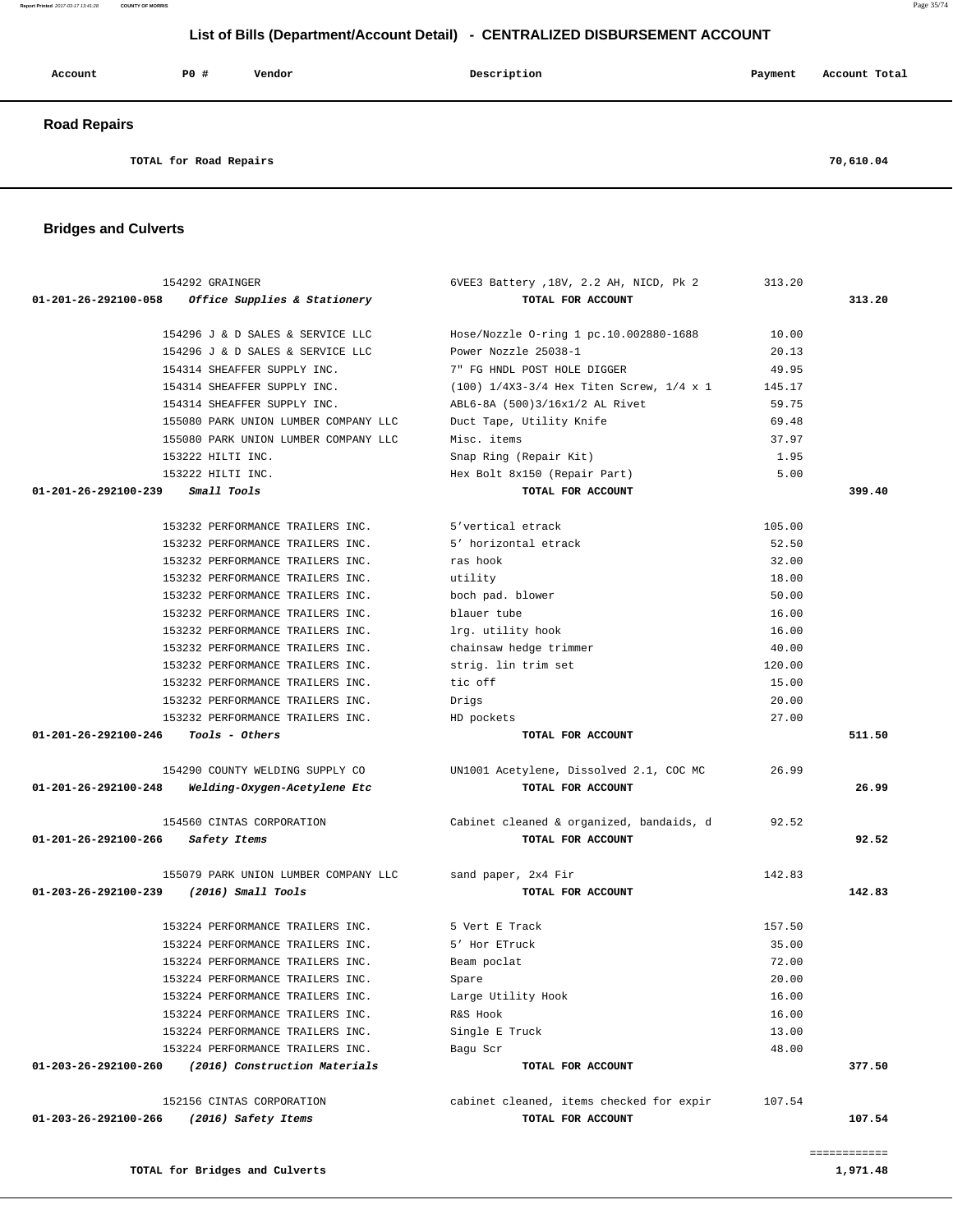| Account | PO# | Vendor | Description | Payment | Account Total<br>. |
|---------|-----|--------|-------------|---------|--------------------|
|         |     |        |             |         |                    |

# **Buildings & Grounds**

|                                                | 155443 WILLIAM F. BARNISH                          | RENT FOR DOVER PROBATION / APRIL 2017                                              | 8,607.50 |           |
|------------------------------------------------|----------------------------------------------------|------------------------------------------------------------------------------------|----------|-----------|
| $01 - 201 - 26 - 310100 - 029$ Building Rental |                                                    | TOTAL FOR ACCOUNT                                                                  |          | 8,607.50  |
|                                                |                                                    | 154558 PORTASOFT OF MORRIS COUNTY INC RE: MV - WATER SOFTNER FOR BOILER ROOM/      | 450.00   |           |
|                                                |                                                    | 154516 ASSOCIATED WATER CONDITIONERS INC RE: PSTA - MONTHLY SERVICE AGREEMENT/ FE  | 370.33   |           |
|                                                | 155632 CURRENT ELEVATOR TECHNOLOGY                 | RE: ELEVATOR MAINT - MORRIS VIEW/ MARCH 1,750.00                                   |          |           |
|                                                | 01-201-26-310100-044 Equipment Service Agreements  | TOTAL FOR ACCOUNT                                                                  |          | 2,570.33  |
|                                                |                                                    |                                                                                    |          |           |
|                                                | 155453 W.B. MASON COMPANY INC                      | HIGHLIGHTER                                                                        | 4.34     |           |
|                                                | 155453 W.B. MASON COMPANY INC                      | EXPANDING WALLET                                                                   | 9.44     |           |
|                                                | 155453 W.B. MASON COMPANY INC                      | READY TAB FILE FOLDERS                                                             | 3.49     |           |
|                                                | 155453 W.B. MASON COMPANY INC                      | MECHANICAL PENCIL                                                                  | 7.70     |           |
|                                                | 155453 W.B. MASON COMPANY INC                      | POINT GUARD FLARI POROUS POINT MARKER                                              | 12.59    |           |
|                                                | 155453 W.B. MASON COMPANY INC                      | COPY PAPER                                                                         | 23.44    |           |
|                                                | 01-201-26-310100-058 Office Supplies & Stationery  | TOTAL FOR ACCOUNT                                                                  |          | 61.00     |
|                                                |                                                    | 155219 MORRISTOWN PARKING AUTHORITY PARKING MAINTENANCE FEE/ APRIL 2017            | 5,396.00 |           |
| 01-201-26-310100-062 Parking Lot Rental        |                                                    | TOTAL FOR ACCOUNT                                                                  |          | 5,396.00  |
|                                                |                                                    |                                                                                    |          |           |
|                                                | 154348 R.S. KNAPP CO INC                           | RE: PRINTING - PLANS & SPECS/ 01-31-17                                             | 86.54    |           |
|                                                |                                                    | 155470 EMPLOYMENT HORIZONS, INC. CLEANING SERVICES - FEBRUARY2017/ DATED 46,579.00 |          |           |
|                                                | 155072 R.S. KNAPP CO INC                           | RE: PRINTING - PLANS & SPECS/ 02-06-17                                             | 162.75   |           |
|                                                | 155072 R.S. KNAPP CO INC                           | RE: PRINTING - PLANS & SPECS/ 02-15-17                                             | 558.91   |           |
|                                                | 155692 LOVEYS PIZZA & GRILL                        | RE: MEAL RECEIPTS/ 01-28-17 THRU 02-27-1                                           | 650.00   |           |
|                                                | 154785 KORNER STORE INC                            | RE: MEAL RECEIPTS/ 2-9-17 thru 2-12-17                                             | 240.00   |           |
|                                                | 01-201-26-310100-084 Other Outside Services        | TOTAL FOR ACCOUNT                                                                  |          | 48,277.20 |
|                                                | 154517 GRAINGER                                    | WO790610/ B&G/ 02-07-17                                                            | 291.21   |           |
|                                                | 154561 GRAINGER                                    | WO79060/ RE: B&G/ 02-07-17                                                         | 298.89   |           |
|                                                | 154561 GRAINGER                                    | WO79060/ RE: B&G/ 02-08-17                                                         | 191.84   |           |
|                                                | 01-201-26-310100-095 Other Administrative Supplies | TOTAL FOR ACCOUNT                                                                  |          | 781.94    |
|                                                |                                                    |                                                                                    |          |           |
|                                                | 154331 TURTLE & HUGHES, INC.                       | WO78662/ RE: MV/ 01-12-17                                                          | 562.07   |           |
|                                                | 154309 PRAXAIR DISTRIBUTION                        | ID: 71615034/ 01-07-17                                                             | 204.54   |           |
|                                                | 154309 PRAXAIR DISTRIBUTION                        | ID: 71615034/ 01-14-17                                                             | 271.68   |           |
|                                                | 154309 PRAXAIR DISTRIBUTION                        | ID: 71615034/ 01-19-17                                                             | 338.82   |           |
|                                                | 154309 PRAXAIR DISTRIBUTION                        | ID: 71615034/ 01-23-17                                                             | 1,388.14 |           |
|                                                | 154309 PRAXAIR DISTRIBUTION                        | ID: 71615034/ 01-27-17                                                             | 383.58   |           |
|                                                | 154803 GPC, INC.                                   | RE: PAINT - MV/ 02-17-17                                                           | 4,032.00 |           |
| 01-201-26-310100-204 Plant Operations          |                                                    | TOTAL FOR ACCOUNT                                                                  |          | 7,180.83  |
|                                                | 155656 JOSEPH MACDONALD                            | RE: 2017 WORK BOOTS - NIGHT CREW/ 03-01-                                           | 90.00    |           |
|                                                | 01-201-26-310100-207 Uniform & Clothing Allowance  | TOTAL FOR ACCOUNT                                                                  |          | 90.00     |
|                                                |                                                    |                                                                                    |          |           |
|                                                | 155006 FASTENAL COMPANY                            | WO79017/ RE: B&G/ 02-21-17                                                         | 604.92   |           |
|                                                | 154758 FASTENAL COMPANY                            | WO79017/ RE: B&G/ 02-15-17                                                         | 955.42   |           |
|                                                | 154758 FASTENAL COMPANY                            | WO79047/ RE: MONTVILLE/ 02-16-17                                                   | 784.98   |           |
| $01-201-26-310100-235$ Pipes - Others          |                                                    | TOTAL FOR ACCOUNT                                                                  |          | 2,345.32  |
|                                                | 154347 GRAINGER                                    | WO78666/ RE: SMALL TOOLS/ 01-26-17                                                 | 103.76   |           |
|                                                | 155452 HOME DEPOT U.S.A., INC.                     | RE: SMALL TOOLS/ 02-28-17                                                          | 211.70   |           |
|                                                | 155840 HOME DEPOT U.S.A., INC.                     | WO79186/ RE: SMALL TOOLS/ 03-09-17                                                 | 595.41   |           |
| 01-201-26-310100-239                           | <i>Small Tools</i>                                 | TOTAL FOR ACCOUNT                                                                  |          | 910.87    |
|                                                |                                                    |                                                                                    |          |           |

**Report Printed** 2017-03-17 13:41:28 **COUNTY OF MORRIS** Page 36/74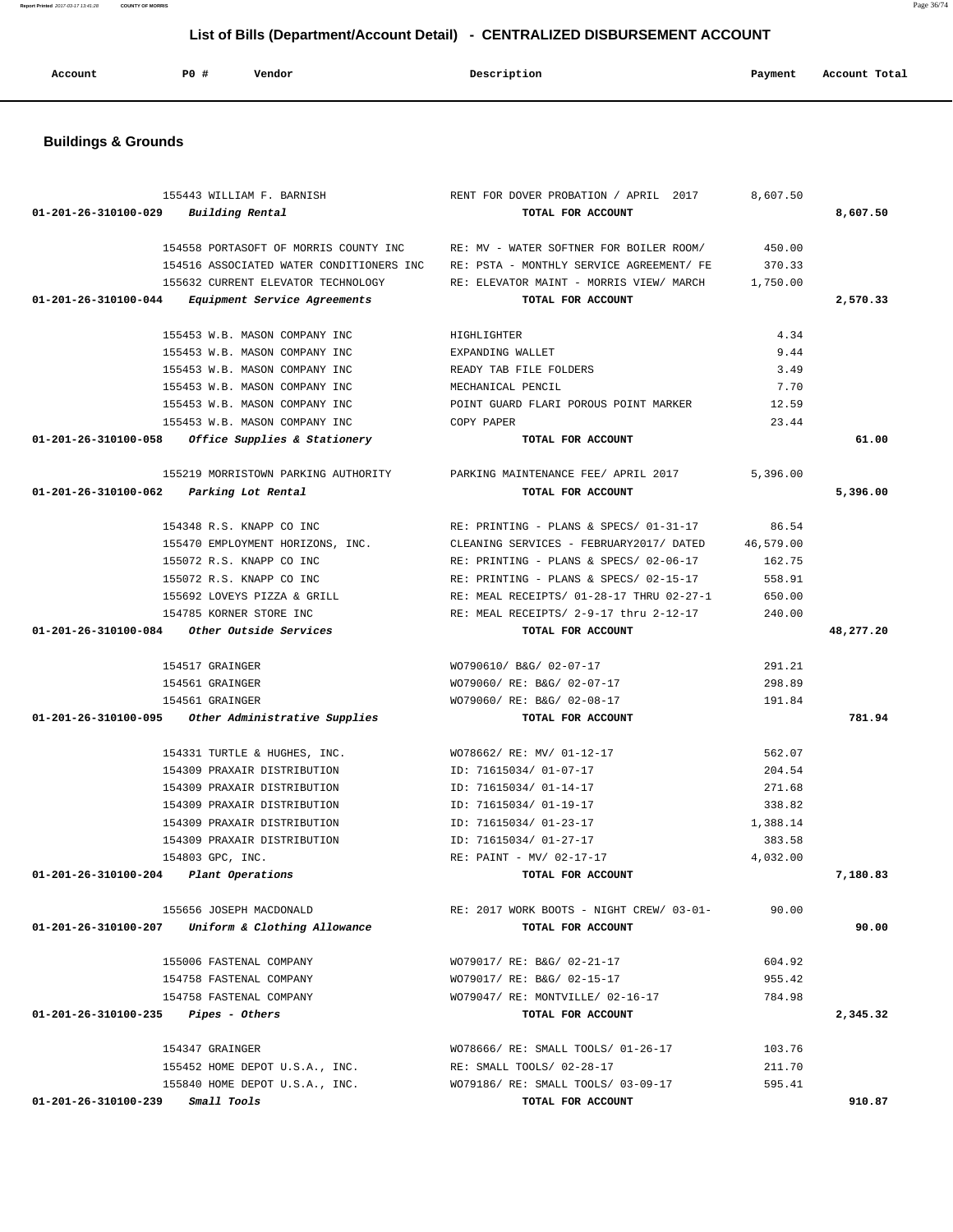| 154563 CONTINENTAL HARDWARE, INC.                                               | CLEANMELT ICE MELT/ 01-04-17                                                   | 66.60    |           |
|---------------------------------------------------------------------------------|--------------------------------------------------------------------------------|----------|-----------|
| 154563 CONTINENTAL HARDWARE, INC.                                               | CLEANMELT ICE MELT/ 01-05-17 1,110.00                                          |          |           |
| 154612 WEST CHESTER MACHINERY AND                                               | WO79014/ RE: B&G/ 02-07-17                                                     | 205.00   |           |
| 154612 WEST CHESTER MACHINERY AND                                               | WO79014/ RE: B&G/ 02-07-17                                                     | 573.78   |           |
| 154602 POWER PLACE INC                                                          | 926071 - ARIENS PRO 32 SNO-THRO AS PER Q                                       | 4,296.02 |           |
| 155919 JJS SERVICES, INC.                                                       | 02-09-17 THRU 02-10-17/ DATED 02-17-17                                         | 7,865.00 |           |
|                                                                                 | 155919 JJS SERVICES, INC. 602-09-17 THRU 02-10-17/ DATED 02-17-17              | 6,520.00 |           |
|                                                                                 |                                                                                | 4,000.00 |           |
|                                                                                 |                                                                                |          |           |
| $01-201-26-310100-242$ Snow Removal & Ice Control                               | TOTAL FOR ACCOUNT                                                              |          | 39,394.80 |
|                                                                                 |                                                                                |          |           |
| 154564 CONTINENTAL HARDWARE, INC.                                               | WO78873/ RE: HEALTH MGMT/ 01-07-17                                             | 1,961.64 |           |
| 154517 GRAINGER                                                                 | WO79061/ RE: SHERIFF/ 02-07-17                                                 | 387.23   |           |
| 154517 GRAINGER                                                                 | WO79054/ RE: LAW & PUB SAFETY/ 02-07-17 1,059.40                               |          |           |
| 155467 HOME DEPOT U.S.A., INC.                                                  | WO79071/RE: PURCHASING/02-08-17                                                | 173.72   |           |
|                                                                                 | 155467 HOME DEPOT U.S.A., INC. CREDIT RECEIPT/ REF 0909000930644/02-08 -173.72 |          |           |
| 155467 HOME DEPOT U.S.A., INC.                                                  | WO79162/ RE: SHERIFF/ 03-06-17                                                 | 397.98   |           |
| 154347 GRAINGER                                                                 | RE: B&G/ 01-24-17                                                              | 378.89   |           |
| 155452 HOME DEPOT U.S.A., INC.                                                  | WO79142/ RE: PROSECUTOR/ 02-27-17                                              | 753.92   |           |
| 154757 CONSOLIDATED ENVIRONMENTAL INC                                           | WO78959/ RE: JDC & YOUTH CENTER/ 02-15-1 1,470.00                              |          |           |
| $01-201-26-310100-249$ Bldg Maintenance Supplies                                | TOTAL FOR ACCOUNT                                                              |          | 6,409.06  |
|                                                                                 |                                                                                |          |           |
| 155239 POWER PLACE INC                                                          | PO79089/ RE: B&G/ 02-23-17                                                     | 45.00    |           |
| 01-201-26-310100-251 Ground Maintenance Supplies                                | TOTAL FOR ACCOUNT                                                              |          | 45.00     |
|                                                                                 |                                                                                |          |           |
|                                                                                 | 154786 ALLEN PAPER & SUPPLY CO WO79114/ RE: B&G - HILL/ 02-17-17               | 29.00    |           |
|                                                                                 |                                                                                |          |           |
| $01-201-26-310100-252$ Janitorial Supplies                                      | TOTAL FOR ACCOUNT                                                              |          | 29.00     |
|                                                                                 |                                                                                |          |           |
| 155084 R & J CONTROL, INC.                                                      | 002838/ PSTA                                                                   | 310.00   |           |
| 155084 R & J CONTROL, INC.                                                      | 002839/ A & R BLDG-KOHLER                                                      | 155.00   |           |
| 155084 R & J CONTROL, INC.                                                      | 002840/ A & R BLDG - ONAN                                                      | 155.00   |           |
| 155084 R & J CONTROL, INC.                                                      | 002841/ JDC                                                                    | 155.00   |           |
| 155084 R & J CONTROL, INC.                                                      | 002866/ YOUTH SHELTER                                                          | 155.00   |           |
| 155084 R & J CONTROL, INC.                                                      | 002867/ COUNTY GARAGE                                                          | 155.00   |           |
| 155084 R & J CONTROL, INC.                                                      | 002868/ WHARTON                                                                | 155.00   |           |
| 155084 R & J CONTROL, INC.                                                      | 002869/ SCHUYLER                                                               | 155.00   |           |
| 155084 R & J CONTROL, INC.                                                      | 003091/ ROCKAWAY                                                               | 155.00   |           |
| 155084 R & J CONTROL, INC.                                                      | 003092/ LONG VALLEY                                                            | 155.00   |           |
| 155084 R & J CONTROL, INC.                                                      | 003108/ HEALTH MNGMNT                                                          | 155.00   |           |
| 155084 R & J CONTROL, INC.                                                      | 003109/ MONTVILLE                                                              | 155.00   |           |
| 155084 R & J CONTROL, INC.                                                      | 003113/ CAC BLDG                                                               | 155.00   |           |
| 155084 R & J CONTROL, INC.                                                      | 003114/ SEU                                                                    | 155.00   |           |
| 155084 R & J CONTROL, INC.                                                      | 003129/ LAW & PUBLIC SAFETY - TS25 TRAIL                                       | 155.00   |           |
| 155084 R & J CONTROL, INC.                                                      | 003130/ LAW & PUBLIC SAFETY - 225K BALDO                                       | 155.00   |           |
| 155084 R & J CONTROL, INC.                                                      | 003131/ LAW & PUBLIC SAFETY - TRAILER                                          | 155.00   |           |
| 155084 R & J CONTROL, INC.                                                      | 003132/ LAW & PUBLIC SAFETY - 500K BALDO                                       | 155.00   |           |
| 155084 R & J CONTROL, INC.                                                      | 003133/ LAW & PUBLIC SAFETY - WHISPERWAT                                       | 155.00   |           |
| 155084 R & J CONTROL, INC.                                                      | 003134/ FUEL TRANSFER STATION                                                  | 155.00   |           |
| 155084 R & J CONTROL, INC.                                                      | 0003135/ W&M                                                                   | 155.00   |           |
| 155084 R & J CONTROL, INC.                                                      | 0003136/ OTA                                                                   | 155.00   |           |
| 155084 R & J CONTROL, INC.<br>01-201-26-310100-262<br>Machinery Repairs & Parts | 004143/ PSTA<br>TOTAL FOR ACCOUNT                                              | 155.00   | 3,720.00  |

# **Report Printed** 2017-03-17 13:41:28 **COUNTY OF MORRIS** Page 37/74  **List of Bills (Department/Account Detail) - CENTRALIZED DISBURSEMENT ACCOUNT Account P0 # Vendor Description Payment Account Total Buildings & Grounds**  154563 CONTINENTAL HARDWARE, INC. CLEANMELT ICE MELT/ 01-02-17 1,598.40 154563 CONTINENTAL HARDWARE, INC. CLEANMELT ICE MELT/ 01-04-17 1,665.00 154563 CONTINENTAL HARDWARE, INC. CLEANMELT ICE MELT/ 01-04-17 2,220.00 154563 CONTINENTAL HARDWARE, INC. CLEANMELT ICE MELT/ 01-04-17 66.60 154563 CONTINENTAL HARDWARE, INC. CLEANMELT ICE MELT/ 01-05-17 1,110.00 154612 WEST CHESTER MACHINERY AND WO79014/ RE: B&G/ 02-07-17 205.00 154612 WEST CHESTER MACHINERY AND WO79014/ RE: B&G/ 02-07-17 573.78 154602 POWER PLACE INC 926071 - ARIENS PRO 32 SNO-THRO AS PER Q 4,296.02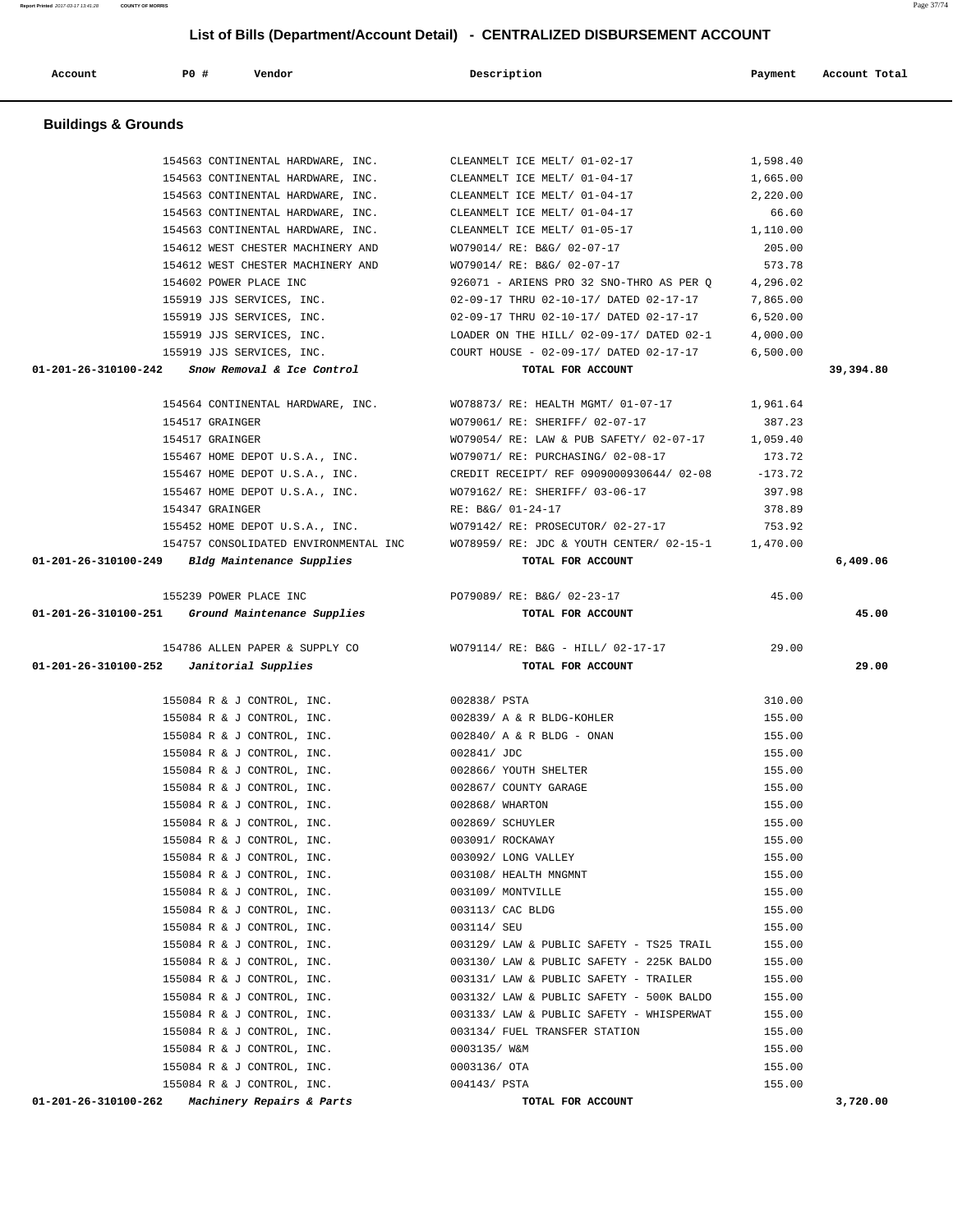| Page 38/74 |
|------------|
|            |
|            |

| Account                        | PO#             | Vendor                          |                                     | Description       |                                          | Payment   | Account Total |
|--------------------------------|-----------------|---------------------------------|-------------------------------------|-------------------|------------------------------------------|-----------|---------------|
| <b>Buildings &amp; Grounds</b> |                 |                                 |                                     |                   |                                          |           |               |
|                                |                 |                                 |                                     |                   |                                          |           |               |
|                                |                 | 154411 BINSKY SERVICE LLC       |                                     | RE: A&R/ 01-30-17 |                                          | 1,644.93  |               |
|                                | 154517 GRAINGER |                                 |                                     |                   | WO78764/ RE: MV/ 02-03017                | 27.56     |               |
|                                | 154517 GRAINGER |                                 |                                     |                   | WO78764/ RE: MV/ 02-03-17                | 70.76     |               |
|                                |                 | 155473 JOHNSTONE SUPPLY         |                                     |                   | WO79177/ RE: SURROGATE/ 02-27-17         | 35.54     |               |
|                                |                 | 155473 JOHNSTONE SUPPLY         |                                     |                   | WO79147/ RE: A&R/ 02-28-17               | 107.76    |               |
|                                | 154561 GRAINGER |                                 |                                     |                   | WO79096/ RE: B&G/ 02-08-17               | 1,019.38  |               |
|                                |                 | 154788 BINSKY SERVICE LLC       |                                     | RE: CH/ 02-16-17  |                                          | 4,761.91  |               |
|                                |                 | 154759 BINSKY SERVICE LLC       |                                     | RE: A&R/ 02-08-17 |                                          | 2,780.02  |               |
| 01-201-26-310100-264           | Heat & $A/C$    |                                 |                                     |                   | TOTAL FOR ACCOUNT                        |           | 11,301.17     |
|                                |                 | 154518 FRANKLIN-GRIFFITH LLC    |                                     |                   | WO78881/ RE: A&R - P1-2/ 01-26-17        | 1,391.58  |               |
|                                |                 | 154518 FRANKLIN-GRIFFITH LLC    |                                     |                   | WO78881/ RE: A&R - P1-2/ 02-03-17        | 395.87    |               |
|                                |                 | 154518 FRANKLIN-GRIFFITH LLC    |                                     |                   | WO78953/ RE: DEIRDRE'S HOUSE/ 02-03-17   | 654.28    |               |
|                                |                 | 154518 FRANKLIN-GRIFFITH LLC    |                                     |                   | WO78881/ RE: A&R - P1-2/ 02-03-17        | 58.80     |               |
|                                |                 | 154518 FRANKLIN-GRIFFITH LLC    |                                     |                   | WO78887/ RE: HEALTH MGMT/ 02-03-17       | 48.82     |               |
|                                |                 | 154518 FRANKLIN-GRIFFITH LLC    |                                     |                   | WO78887/ RE: HEALTH MGMT/ 02-03-17       | 122.25    |               |
| 01-201-26-310100-265           | Electrical      |                                 |                                     |                   | TOTAL FOR ACCOUNT                        |           | 2,671.60      |
|                                |                 | 154262 EMAINT ENTERPRISES LLC   |                                     |                   | ANNUAL SUPPORT & SUBSCRIPTION THROUGH 12 | 1,299.00  |               |
| 01-203-26-310100-044           |                 |                                 | (2016) Equipment Service Agreements |                   | TOTAL FOR ACCOUNT                        |           | 1,299.00      |
|                                |                 | 156090 RFS COMMERCIAL, INC.     |                                     |                   | Academy's Portion of New Gym Floor 12/6/ | 17,022.59 |               |
| 01-203-26-310100-084           |                 | (2016) Other Outside Services   |                                     |                   | TOTAL FOR ACCOUNT                        |           | 17,022.59     |
|                                |                 | 154790 RICOH USA, INC.          |                                     |                   | SERIAL NO.: W493L501247/RE: COLOR COPIE  | 5.81      |               |
| 01-203-26-310100-164           |                 | (2016) Office Machines - Rental |                                     |                   | TOTAL FOR ACCOUNT                        |           | 5.81          |
|                                |                 | 154758 FASTENAL COMPANY         |                                     |                   | RE: CREDIT MEMO/ REF PO# 148303/ 10-28-1 | $-136.85$ |               |
| 01-203-26-310100-235           |                 | (2016) Pipes - Others           |                                     |                   | TOTAL FOR ACCOUNT                        |           | $-136.85$     |
|                                |                 |                                 |                                     |                   |                                          |           | ============  |
|                                |                 | TOTAL for Buildings & Grounds   |                                     |                   |                                          |           | 157,982.17    |
|                                |                 |                                 |                                     |                   |                                          |           |               |

## **Motor Services Center**

| 154326 PWANJ                                        | MEMBERSHIP RENEWAL - ROBERT COOK, MARK CA | 135.00  |        |
|-----------------------------------------------------|-------------------------------------------|---------|--------|
| 01-201-26-315100-023 Associations and Memberships   | TOTAL FOR ACCOUNT                         |         | 135.00 |
|                                                     |                                           |         |        |
| 154321 FRED PRYOR SEMINARS                          | Event #193433, Customer #33792571, Excel  | 49.00   |        |
| 154321 FRED PRYOR SEMINARS                          | Event #193425, Customer #33792571, Micro  | 79.00   |        |
| $01-201-26-315100-039$ Education Schools & Training | TOTAL FOR ACCOUNT                         |         | 128.00 |
|                                                     |                                           |         |        |
| 155174 W.B. MASON COMPANY INC                       | Command Hook                              | 6.24    |        |
| 155174 W.B. MASON COMPANY INC                       | Toner - Black                             | 62.98   |        |
| 155174 W.B. MASON COMPANY INC                       | Toner - Magenta                           | 47.50   |        |
| 155174 W.B. MASON COMPANY INC                       | Toner - Yellow                            | 47.50   |        |
| 155174 W.B. MASON COMPANY INC.                      | Toner - Crayon                            | 47.50   |        |
| 155174 W.B. MASON COMPANY INC                       | 2 Cube Organizer                          | 21.51   |        |
| 155174 W.B. MASON COMPANY INC                       | 4 Door Organizer                          | 8.07    |        |
| 155174 W.B. MASON COMPANY INC                       | Disinfectant Wipes                        | 6.91    |        |
| 155174 W.B. MASON COMPANY INC                       | Air Freshener                             | 5.10    |        |
| 155357 W.B. MASON COMPANY INC                       | Credit                                    | $-3.30$ |        |
| 155357 W.B. MASON COMPANY INC                       | Sink Strainer                             | 1.82    |        |
|                                                     |                                           |         |        |

**Report Printed** 2017-03-17 13:41:28 **COUNTY OF MORRIS**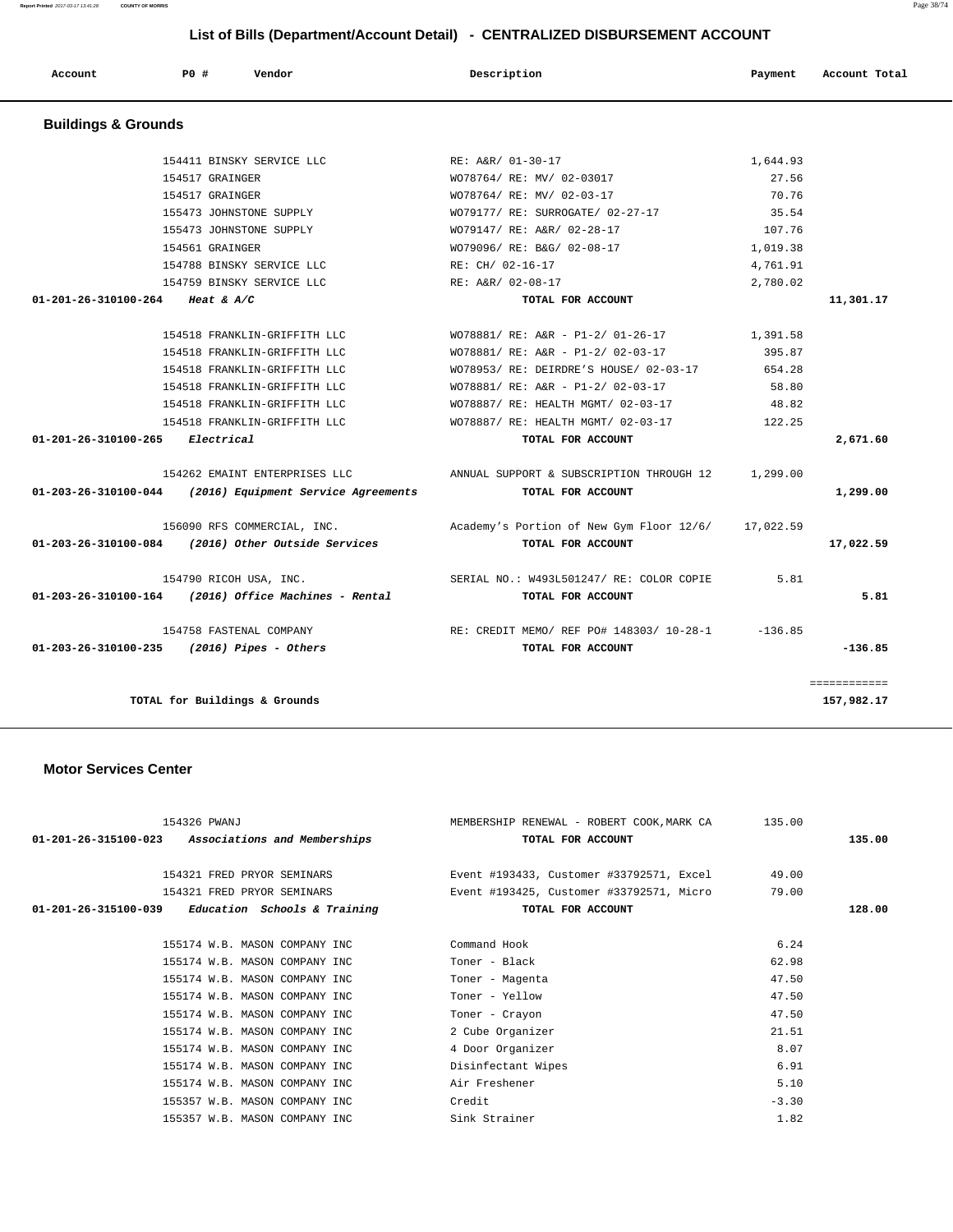|                                | List of Dins (Department/Recount Detail) | VERTIGALIZED DIODOROZMENT AV             |          |               |
|--------------------------------|------------------------------------------|------------------------------------------|----------|---------------|
| Account                        | Vendor<br>PO#                            | Description                              | Payment  | Account Total |
| <b>Motor Services Center</b>   |                                          |                                          |          |               |
|                                | 155357 W.B. MASON COMPANY INC            | Calendar                                 | 6.86     |               |
|                                | 155357 W.B. MASON COMPANY INC            | Desk Pad                                 | 3.30     |               |
|                                | 155357 W.B. MASON COMPANY INC            | Toner 2 Pack                             | 115.42   |               |
|                                | 155357 W.B. MASON COMPANY INC            | Desk Pad                                 | 4.76     |               |
|                                | 155357 W.B. MASON COMPANY INC            | Rental Monthly Fee                       | 11.99    |               |
| 01-201-26-315100-058           | Office Supplies & Stationery             | TOTAL FOR ACCOUNT                        |          | 397.58        |
|                                | 155367 MARK CARTER                       | MOTOR VEHICLE COMMISSION - 1 TITLES 02/1 | 60.00    |               |
|                                | 155367 MARK CARTER                       | MOTOR VEHICLE COMMISSION - 1 TITLES 02/2 | 60.00    |               |
|                                | 155367 MARK CARTER                       | MOTOR VEHICLE COMMISSION - 3 TITLES 02/2 | 180.00   |               |
|                                | 155367 MARK CARTER                       | MOTOR VEHICLE COMMISSION - 1 TITLES 03/0 | 60.00    |               |
|                                | 155367 MARK CARTER                       | MOTOR VEHICLE COMMISSION - 1 TITLES 03/0 | 60.00    |               |
|                                | 155089 BOONTON AUTO PARTS                | Super Duty Compound                      | 59.76    |               |
|                                | 155089 BOONTON AUTO PARTS                | Perfect Foam Compound                    | 29.35    |               |
|                                | 154764 MORRISTOWN LUMBER &               | Semi-Gloss Clear                         | 8.98     |               |
|                                | 154735 LORCO PETROLEUM SERVICES          | USED OIL REMOVAL                         | 126.00   |               |
|                                | 155181 MORRISTOWN LUMBER &               | MS GLS BLK 12oz                          | 24.95    |               |
| 01-201-26-315100-098           | Other Operating&Repair Supply            | TOTAL FOR ACCOUNT                        |          | 669.04        |
|                                | 154766 NORTHEAST COMMUNICATIONS, INC.    | (# 17-33, 2017 Ford Explorer, LP# CG-7BB | 698.70   |               |
|                                | 154766 NORTHEAST COMMUNICATIONS, INC.    | Brass Mount                              | 65.00    |               |
|                                | 154766 NORTHEAST COMMUNICATIONS, INC.    | Hang Up Microphone Clip                  | 3.00     |               |
|                                | 154766 NORTHEAST COMMUNICATIONS, INC.    | Profit Antenna Fender Bracket            | 20.00    |               |
|                                | 154766 NORTHEAST COMMUNICATIONS, INC.    | Mobile Power Cable                       | 18.00    |               |
|                                | 154766 NORTHEAST COMMUNICATIONS, INC.    | Mobile Bracket                           | 35.00    |               |
|                                | 155170 NORTHEAST COMMUNICATIONS, INC.    | (# 20-30, 2000 Dodge Caravan, LP# CG2143 | 86.00    |               |
|                                | 155171 NORTHEAST COMMUNICATIONS, INC.    | (# 17-31, 2017 Dodge Grand Caravan, LP#  | 86.00    |               |
| 01-201-26-315100-161           | Communications Equipment                 | TOTAL FOR ACCOUNT                        |          | 1,011.70      |
|                                | 154747 AMERICAN WEAR INC.                | Uniforms & Mat Rental Services           | 203.77   |               |
| 01-201-26-315100-207           | Uniform & Clothing Allowance             | TOTAL FOR ACCOUNT                        |          | 203.77        |
|                                | 154844 GRAINGER                          | Poly Ball Valve                          | 30.50    |               |
|                                | 01-201-26-315100-239 Small Tools         | TOTAL FOR ACCOUNT                        |          | 30.50         |
|                                | 155172 SMITH MOTOR CO., INC.             | Plow Lift                                | 1,179.00 |               |
| 01-201-26-315100-241           | Snow Plowing Parts                       | TOTAL FOR ACCOUNT                        |          | 1,179.00      |
|                                | 154755 SAMSON METAL SERVICES             | Welding Tools                            | 676.50   |               |
| $01 - 201 - 26 - 315100 - 243$ | Steel                                    | TOTAL FOR ACCOUNT                        |          | 676.50        |
|                                | 154295 BARNWELL HOUSE OF TIRES, INC.     | 385/65R225                               | 630.68   |               |
|                                | 154295 BARNWELL HOUSE OF TIRES, INC.     | Med Truck Mount                          | 45.00    |               |
|                                | 154295 BARNWELL HOUSE OF TIRES, INC.     | Medium Truck Wheel                       | 64.00    |               |
|                                | 154297 BARNWELL HOUSE OF TIRES, INC.     | 24.5X8.25 10 Hole Hub Piolt              | 199.00   |               |
|                                | 154297 BARNWELL HOUSE OF TIRES, INC.     | Med Truck Mount                          | 22.50    |               |
|                                | 154297 BARNWELL HOUSE OF TIRES, INC.     | Valve                                    | 7.00     |               |
|                                | 154297 BARNWELL HOUSE OF TIRES, INC.     | Double Seal Valve                        | 2.50     |               |
|                                | 154298 BARNWELL HOUSE OF TIRES, INC.     | 245/70R17                                | 280.94   |               |
|                                | 154454 BARNWELL HOUSE OF TIRES, INC.     | P225/50R18                               | 349.60   |               |
|                                | 154455 BARNWELL HOUSE OF TIRES, INC.     | 11R225 H                                 | 400.14   |               |
|                                | 154455 BARNWELL HOUSE OF TIRES, INC.     | 11R225 PC                                | 175.00   |               |
|                                | 154455 BARNWELL HOUSE OF TIRES, INC.     | Med Truck Flat Repair                    | 30.00    |               |
|                                | 154455 BARNWELL HOUSE OF TIRES, INC.     | 3" Square Reinforced Patch               | 4.00     |               |
|                                | 154455 BARNWELL HOUSE OF TIRES, INC.     | Med Truck Mount/Dismount                 | 67.50    |               |

154507 BARNWELL HOUSE OF TIRES, INC. 385/65R225 630.68

**Report Printed** 2017-03-17 13:41:28 **COUNTY OF MORRIS** Page 39/74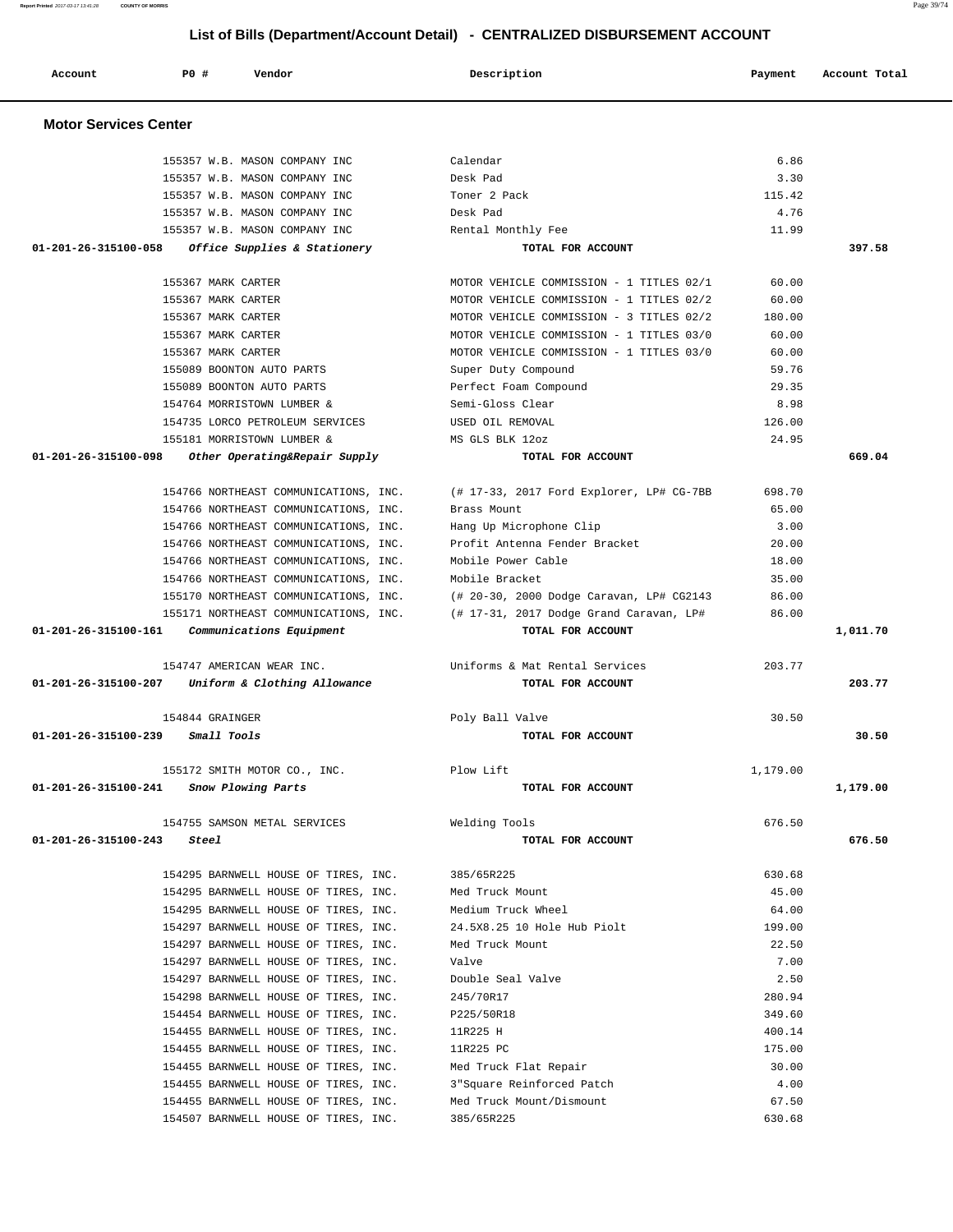| Account | PO# | Vendor | Description | Payment | Account Total |
|---------|-----|--------|-------------|---------|---------------|
|         |     |        |             |         |               |

## **Motor Services Center**

|                                      | 154507 BARNWELL HOUSE OF TIRES, INC. | Medium Truck Wheel Balance  | 32.00  |  |
|--------------------------------------|--------------------------------------|-----------------------------|--------|--|
| 154841 BARNWELL HOUSE OF TIRES, INC. |                                      | 215/65R16                   | 143.56 |  |
| 154840 BARNWELL HOUSE OF TIRES, INC. |                                      | P235/75R15                  | 351.48 |  |
| 154749 BARNWELL HOUSE OF TIRES, INC. |                                      | 225/75R15                   | 292.00 |  |
| 154761 BARNWELL HOUSE OF TIRES, INC. |                                      | Unisteel Light Truck Mount  | 67.50  |  |
| 154761 BARNWELL HOUSE OF TIRES, INC. |                                      | Bent Valve                  | 15.00  |  |
| 154761 BARNWELL HOUSE OF TIRES, INC. |                                      | Powder Coat                 | 75.00  |  |
| 154761 BARNWELL HOUSE OF TIRES, INC. |                                      | Used Wheel                  | 75.00  |  |
| 154762 BARNWELL HOUSE OF TIRES, INC. |                                      | 225/65R17                   | 178.10 |  |
| 154845 INTER CITY TIRE               |                                      | Install Customer Spare Tire | 21.95  |  |
| 154845 INTER CITY TIRE               |                                      | Machine Flat Repair         | 65.00  |  |
| 154845 INTER CITY TIRE               |                                      | Road Service                | 327.00 |  |
| 154845 INTER CITY TIRE               |                                      | Driver Key for 3 Piece Lock | 12.50  |  |
| 154845 INTER CITY TIRE               |                                      | Fuel Surcharge              | 56.55  |  |

 **01-201-26-315100-245 Tires TOTAL FOR ACCOUNT 4,643.68**

| 154302 MID-ATLANTIC TRUCK CENTRE INC | Lock                        | 142.70   |
|--------------------------------------|-----------------------------|----------|
| 154474 MID-ATLANTIC TRUCK CENTRE INC | Hose Clamp                  | 27.42    |
| 154513 MID-ATLANTIC TRUCK CENTRE INC | Turbo Switch                | 215.42   |
| 154652 RE-TRON TECHNOLOGIES INC.     | 12V Monster Power           | 174.22   |
| 154769 TONY SANCHEZ LTD              | Pump Load Sensing Din Shaft | 2,875.00 |
| 154770 TONY SANCHEZ LTD              | Pump Repair Kit             | 260.25   |
| 154770 TONY SANCHEZ LTD              | Black Sleeve Coupler        | 47.65    |
| 154771 TONY SANCHEZ LTD              | Pressure Switch             | 65.00    |
| 154876 TONY SANCHEZ LTD              | Replacement Filter          | 117.90   |
| 154877 TONY SANCHEZ LTD              | Level and Temp              | 169.60   |
| 154308 MID-ATLANTIC TRUCK CENTRE INC | Container                   | 20.07    |
| 154839 AMERICAN HOSE & HYDRAULICS    | $16MJ-16MOR$                | 14.98    |
| 154839 AMERICAN HOSE & HYDRAULICS    | $24MJ - 24MOR$              | 63.36    |
| 154839 AMERICAN HOSE & HYDRAULICS    | Nipple                      | 42.60    |
| 154452 AMERICAN HOSE & HYDRAULICS    | Cover                       | 143.83   |
| 154452 AMERICAN HOSE & HYDRAULICS    | Cover                       | 145.91   |
| 154748 BUNKY'S HEAVY TOWING, LLC     | TOWING (# 2/16 #34)         | 700.00   |
| 154765 MID-ATLANTIC TRUCK CENTRE INC | Filter                      | 8.90     |
| 154765 MID-ATLANTIC TRUCK CENTRE INC | Power Pump                  | 272.68   |
| 154865 MID-ATLANTIC TRUCK CENTRE INC | Harness                     | 97.91    |
| 154862 MID-ATLANTIC TRUCK CENTRE INC | Tail Light                  | 30.42    |
| 154863 MID-ATLANTIC TRUCK CENTRE INC | Panasonic                   | 201.98   |
| 154874 RE-TRON TECHNOLOGIES INC.     | 1100 CCA Stud Terminal      | 345.96   |
| 154838 AIR BRAKE & EQUIPMENT         | Wiper Blade                 | 214.00   |
| 154508 BROWN TRUCK GROUP             | Fuel/Water Seperator        | 13.07    |
| 154751 BROWN'S HUNTERDON             | Fuel Filter                 | 104.96   |
| 154751 BROWN'S HUNTERDON             | Oil Filter                  | 161.19   |
| 154837 AIR BRAKE & EQUIPMENT         | Wiper Blade                 | 53.50    |
| 154843 GROFF TRACTOR NJ, LLC         | Hose                        | 76.32    |
| 154843 GROFF TRACTOR NJ, LLC         | Hose                        | 82.68    |
| 154843 GROFF TRACTOR NJ, LLC         | Shipping                    | 30.00    |
| 154732 GROFF TRACTOR NJ, LLC         | Hose                        | 40.02    |
| 154732 GROFF TRACTOR NJ, LLC         | Hose                        | 36.04    |
| 154732 GROFF TRACTOR NJ, LLC         | Hose                        | 53.00    |
| 154732 GROFF TRACTOR NJ, LLC         | Hose                        | 34.00    |
| 154732 GROFF TRACTOR NJ, LLC         | Hose                        | 222.60   |
| 155179 MID-ATLANTIC TRUCK CENTRE INC | Gear Ring                   | 96.74    |
| 154768 POWER PLACE INC               | Flange Bearing              | 5.59     |
| 154768 POWER PLACE INC               | Flange Bearing              | 9.29     |
| 154768 POWER PLACE INC               | Washer                      | 5.39     |

**Report Printed** 2017-03-17 13:41:28 **COUNTY OF MORRIS** Page 40/74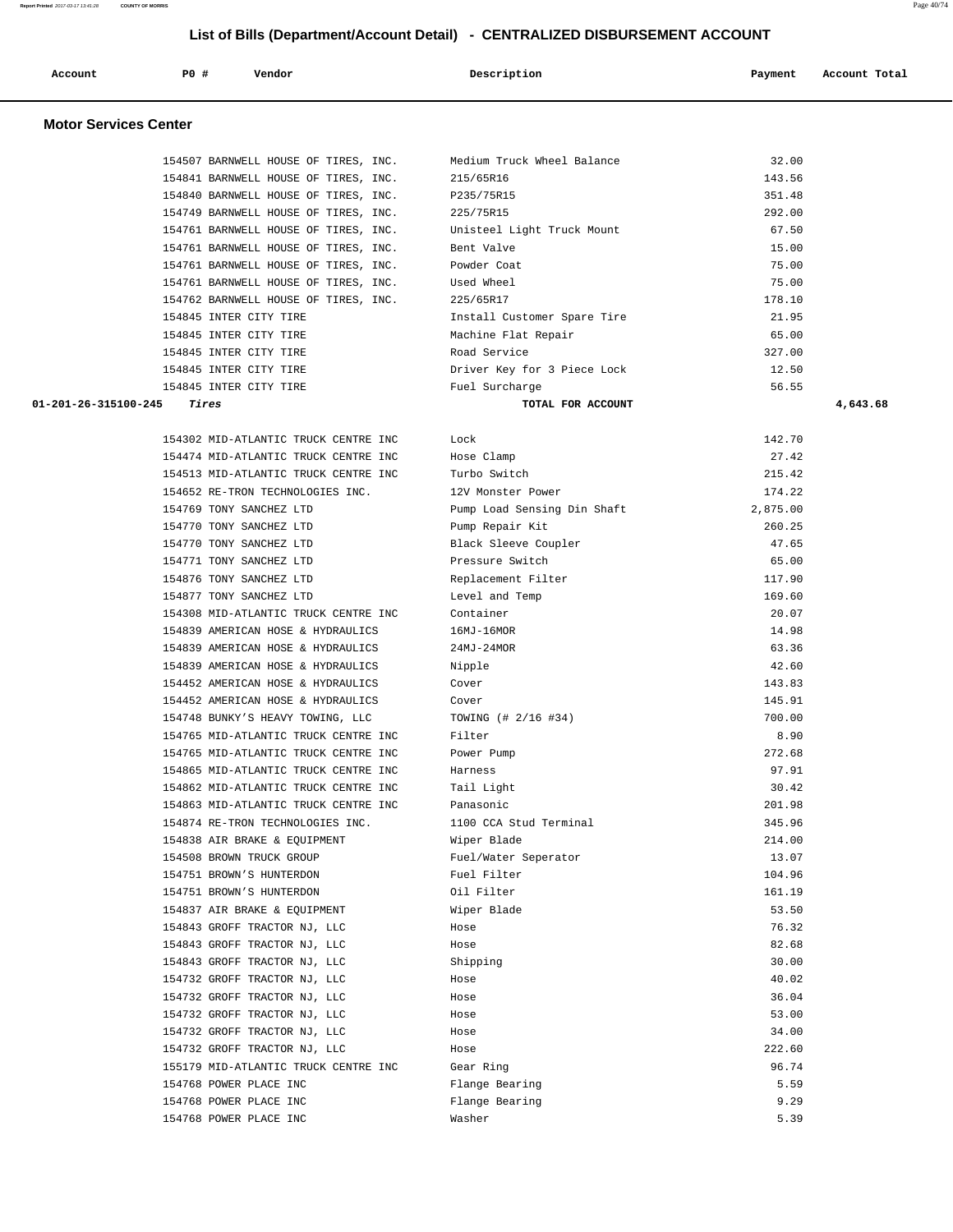| Account | P0 # | Vendor<br>. | Description<br>$\sim$ $\sim$<br>. | Payment<br>$\sim$ $\sim$ | Account Total |
|---------|------|-------------|-----------------------------------|--------------------------|---------------|
|         |      |             |                                   |                          |               |

## **Motor Services Center**

| 154768 POWER PLACE INC                                     | Belt                                     | 25.29           |          |
|------------------------------------------------------------|------------------------------------------|-----------------|----------|
| 01-201-26-315100-261<br>Spare Parts for Equipment          | TOTAL FOR ACCOUNT                        |                 | 7,462.47 |
|                                                            |                                          |                 |          |
| 154261 MORRISTOWN NAPA, LLC                                | Coupler<br>Fuel Senders                  | 16.22<br>109.65 |          |
| 154261 MORRISTOWN NAPA, LLC<br>154263 MORRISTOWN NAPA, LLC | Credit                                   | $-120.64$       |          |
| 154263 MORRISTOWN NAPA, LLC                                | Credit                                   | $-50.00$        |          |
| 154263 MORRISTOWN NAPA, LLC                                | Fuel Tank Strap                          | 120.64          |          |
| 154263 MORRISTOWN NAPA, LLC                                | Alternator                               | 75.71           |          |
| 154263 MORRISTOWN NAPA, LLC                                | Core Deposit                             | 17.65           |          |
| 154263 MORRISTOWN NAPA, LLC                                | Gauge                                    | 37.82           |          |
| 154263 MORRISTOWN NAPA, LLC                                | Gauge                                    | 11.92           |          |
| 154263 MORRISTOWN NAPA, LLC                                | Cable Terminal                           | 4.58            |          |
| 154324 MORRISTOWN NAPA, LLC                                | 500WDBulb                                | 29.90           |          |
| 154325 MORRISTOWN NAPA, LLC                                | Cart Lithium                             | 31.90           |          |
| 154325 MORRISTOWN NAPA, LLC                                | Air Filter                               | 32.89           |          |
| 154512 MORRISTOWN NAPA, LLC                                | Lincoln Air Hose                         | 156.61          |          |
| 154512 MORRISTOWN NAPA, LLC                                | Air Brake Chamber                        | 96.74           |          |
| 154512 MORRISTOWN NAPA, LLC                                | Fuse                                     | 9.16            |          |
| 154512 MORRISTOWN NAPA, LLC                                | Fuse                                     | 4.58            |          |
| 154512 MORRISTOWN NAPA, LLC                                | Napagod Oil Filter                       | 10.71           |          |
| 154473 MORRISTOWN NAPA, LLC                                | air Brake Coil Pair                      | 117.23          |          |
| 154493 MORRISTOWN NAPA, LLC                                | Blower Motor                             | 44.25           |          |
| 154493 MORRISTOWN NAPA, LLC                                | Switch                                   | 6.55            |          |
| 154493 MORRISTOWN NAPA, LLC                                | Core Deposit                             | $-17.65$        |          |
| 154494 MORRISTOWN NAPA, LLC                                | Starter                                  | 126.52          |          |
| 154494 MORRISTOWN NAPA, LLC                                | Core Deposit                             | 50.00           |          |
| 154734 NIELSEN DODGE - C-J-R                               | Hex Screw                                | 16.66           |          |
| 154729 D&B AUTO SUPPLY                                     | Hose End                                 | 90.15           |          |
| 154729 D&B AUTO SUPPLY                                     | Led                                      | 35.52           |          |
| 154729 D&B AUTO SUPPLY                                     | Headlamp                                 | 29.36           |          |
| 154729 D&B AUTO SUPPLY                                     | Fog Lamp                                 | 4.11            |          |
| 154729 D&B AUTO SUPPLY                                     | Blade Kit                                | 138.90          |          |
| 154506 AAMCO TRANSMISSIONS                                 | AAMCO MULTI-POINT INSPECTION #(1/26)2013 | 75.00           |          |
| 154506 AAMCO TRANSMISSIONS                                 | Custom rebuilt transmission, torque conv | 4,095.00        |          |
| 154506 AAMCO TRANSMISSIONS                                 | New fluid, labor to remove reinstall     | 140.14          |          |
| 154506 AAMCO TRANSMISSIONS                                 | Friction modifier                        | 22.99           |          |
| 154506 AAMCO TRANSMISSIONS                                 | Reprogram control module                 | 180.00          |          |
| 154506 AAMCO TRANSMISSIONS                                 | Cooler lone - Transmission oil           | 200.68          |          |
| 154506 AAMCO TRANSMISSIONS                                 | Labor                                    | 175.00          |          |
| 154506 AAMCO TRANSMISSIONS                                 | Credit - Vehicle Courtesy Check          | -75.00          |          |
| 154846 MCMASTER-CARR SUPPLY CO                             | Shatter Resistant Medium-Base            | 46.60           |          |
| 154846 MCMASTER-CARR SUPPLY CO                             | Shipping                                 | 5.41            |          |
| 154763 CY DRAKE LOCKSMITHS, INC.                           | Ignition Switch                          | 49.00           |          |
| 154731 FLEMINGTON BUICK CHEVROLET                          | Sor                                      | 199.30          |          |
| 154731 FLEMINGTON BUICK CHEVROLET                          | Core Deposit                             | 22.00           |          |
| 154472 MORRISTOWN NAPA, LLC                                | Scot Seal Plus                           | 45.21           |          |
| 154767 NIELSEN DODGE - C-J-R                               | Hose Oil                                 | 38.70           |          |
| 154873 NIELSEN DODGE - C-J-R                               | AB Control                               | 108.96          |          |
| 154859 D&B AUTO SUPPLY                                     | Credit                                   | $-16.70$        |          |
| 154859 D&B AUTO SUPPLY                                     | Sensor                                   | 60.28           |          |
| 154859 D&B AUTO SUPPLY                                     | Strut                                    | 131.80          |          |
| 154859 D&B AUTO SUPPLY                                     | Brg Plt                                  | 13.40           |          |
| 154859 D&B AUTO SUPPLY                                     | Scraper                                  | 7.00            |          |
| 154859 D&B AUTO SUPPLY                                     | Long Reach Scraper                       | 9.09            |          |
| 154859 D&B AUTO SUPPLY                                     | Hub Bearing Ass.                         | 240.70          |          |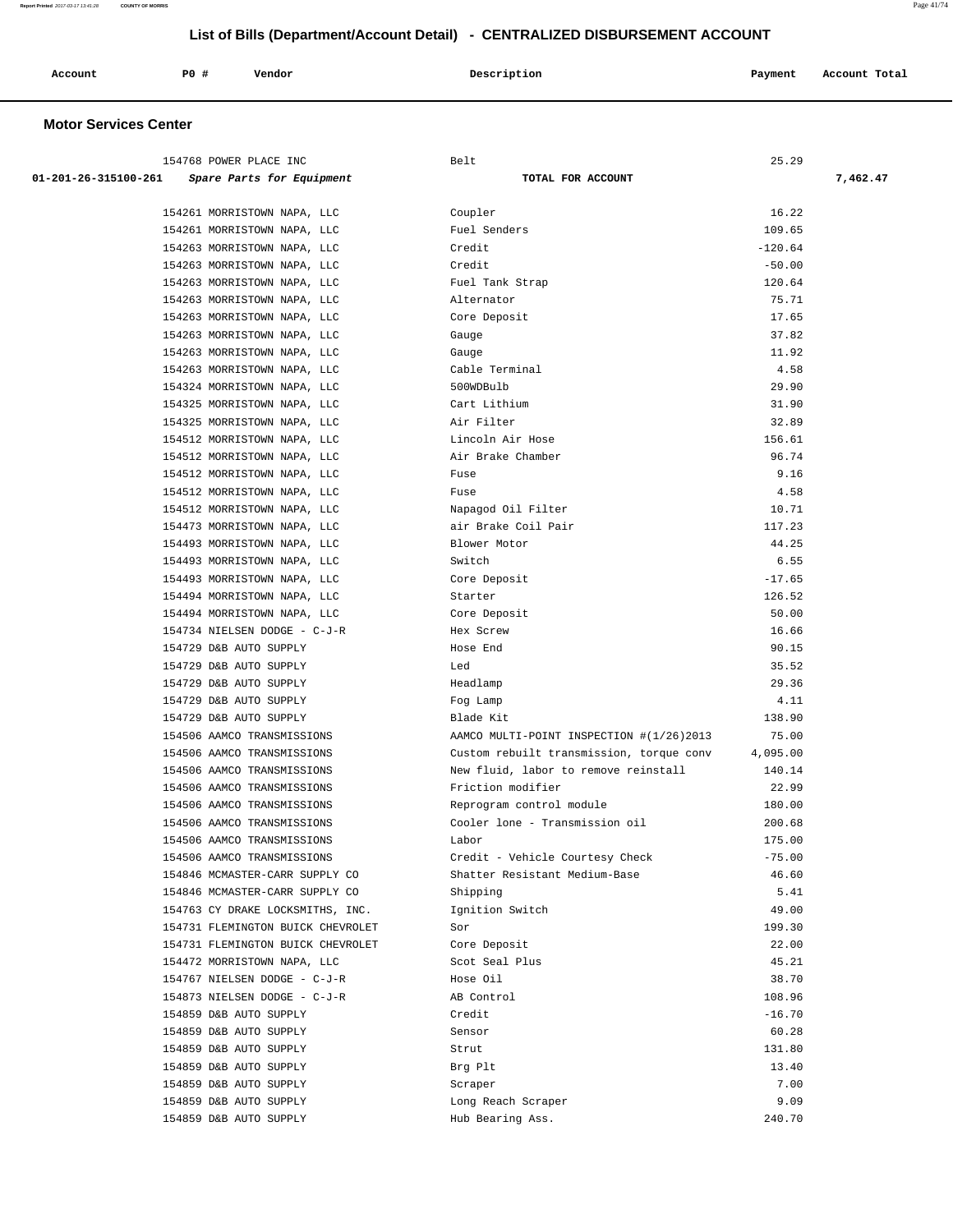| Vendor<br>Account<br>Payment<br>Description<br>$\sim$ $\sim$<br>$\sim$ $\sim$ | P0 # |  | Account Total |
|-------------------------------------------------------------------------------|------|--|---------------|
|-------------------------------------------------------------------------------|------|--|---------------|

## **Motor Services Center**

| 154859 D&B AUTO SUPPLY              | Head Lamp                         | 29.36    |
|-------------------------------------|-----------------------------------|----------|
| 154859 D&B AUTO SUPPLY              | Air Filter                        | 16.55    |
| 154859 D&B AUTO SUPPLY              | H <sub>2</sub>                    | 13.42    |
| 154859 D&B AUTO SUPPLY              | Cabin                             | 17.24    |
| 154859 D&B AUTO SUPPLY              | Serp Belt                         | 25.55    |
| 154859 D&B AUTO SUPPLY              | Napa Gold Oil Filter              | 17.25    |
| 154859 D&B AUTO SUPPLY              | Air Filter                        | 11.51    |
| 154859 D&B AUTO SUPPLY              | Aerosol                           | 28.68    |
| 154859 D&B AUTO SUPPLY              | Thread Blue                       | 37.98    |
| 154859 D&B AUTO SUPPLY              | Thread Seal                       | 14.62    |
| 154859 D&B AUTO SUPPLY              | Air Filter                        | 16.55    |
| 154859 D&B AUTO SUPPLY              | Squeegee                          | 9.98     |
| 154859 D&B AUTO SUPPLY              | Snowbrush                         | 66.76    |
| 154859 D&B AUTO SUPPLY              | Spark Plug                        | 21.33    |
| 154859 D&B AUTO SUPPLY              | Serp Belt                         | 28.10    |
| 154859 D&B AUTO SUPPLY              | Mud Flap                          | 37.89    |
| 154859 D&B AUTO SUPPLY              | Mud Flap                          | 37.89    |
| 154859 D&B AUTO SUPPLY              | Headlamp                          | 29.36    |
| 154859 D&B AUTO SUPPLY              | Miniature Bulb                    | 3.20     |
| 154859 D&B AUTO SUPPLY              | Miniature Bulb                    | 3.80     |
| 154859 D&B AUTO SUPPLY              | Hose Clamp                        | 18.50    |
| 154859 D&B AUTO SUPPLY              | Spark Plug                        | 32.10    |
| 154859 D&B AUTO SUPPLY              | Distributor Cap                   | 17.24    |
| 154859 D&B AUTO SUPPLY              | Rotor                             | 12.74    |
| 154859 D&B AUTO SUPPLY              | Spark Plug                        | 10.14    |
| 154859 D&B AUTO SUPPLY              | Ignition Wire                     | 24.60    |
| 154859 D&B AUTO SUPPLY              | Fuse Holder                       | 11.84    |
| 154859 D&B AUTO SUPPLY              | Module                            | 191.47   |
| 153714 ABSOLUTE AUTO AND FLAT GLASS | (UNIT 1/23) Windshield Green Tint | 211.49   |
| 153714 ABSOLUTE AUTO AND FLAT GLASS | Adhesive                          | 27.00    |
| 154698 ABSOLUTE AUTO AND FLAT GLASS | (UNIT 14/30) Windshield Repair    | 74.95    |
| 154835 ABSOLUTE AUTO AND FLAT GLASS | (UNIT 9-13) Windshield            | 274.92   |
| 154835 ABSOLUTE AUTO AND FLAT GLASS | Adhesive                          | 27.00    |
| 154836 ABSOLUTE AUTO AND FLAT GLASS | (UNIT 9-13) Windshield            | 239.41   |
| 154836 ABSOLUTE AUTO AND FLAT GLASS | Adhesive                          | 33.75    |
| 154836 ABSOLUTE AUTO AND FLAT GLASS | Molding                           | 39.10    |
| 155163 D&B AUTO SUPPLY              | Wiper Blade                       | 16.82    |
| 155163 D&B AUTO SUPPLY              | Wiper Blade                       | 8.41     |
| 155163 D&B AUTO SUPPLY              | Response Assembly                 | 123.88   |
| 155163 D&B AUTO SUPPLY              | Response Assembly                 | 123.88   |
| 155163 D&B AUTO SUPPLY              | Sensa                             | 76.00    |
| 155163 D&B AUTO SUPPLY              | Disc Pad                          | 67.32    |
| 155163 D&B AUTO SUPPLY              | Brake Caliper Hardwar             | 11.12    |
| 155163 D&B AUTO SUPPLY              | Brake Caliper Housing             | 7.76     |
| 155163 D&B AUTO SUPPLY              | Valve Gasket                      | 23.71    |
| 154752 MORRISTOWN NAPA, LLC         | Series Lamp                       | 9.92     |
| 154752 MORRISTOWN NAPA, LLC         | Halogen Capsule                   | 14.68    |
| 154752 MORRISTOWN NAPA, LLC         | SWVLHOS                           | 13.85    |
| 154870 MORRISTOWN NAPA, LLC         | Fan Motor Wheel                   | 18.37    |
| 154870 MORRISTOWN NAPA, LLC         | Bungee Tie                        | 21.30    |
| 154866 MORRISTOWN NAPA, LLC         | Pipe Tap 8in                      | 3.36     |
| 154866 MORRISTOWN NAPA, LLC         | Pipe Tap 4in                      | 4.30     |
| 154866 MORRISTOWN NAPA, LLC         | Pipe Tap 8in                      | 5.76     |
| 154866 MORRISTOWN NAPA, LLC         | Heater Motor                      | 50.48    |
| 154866 MORRISTOWN NAPA, LLC         | Core Deposit                      | $-50.00$ |
| 154733 MORRISTOWN NAPA, LLC         | 36780 Hose End                    | 33.54    |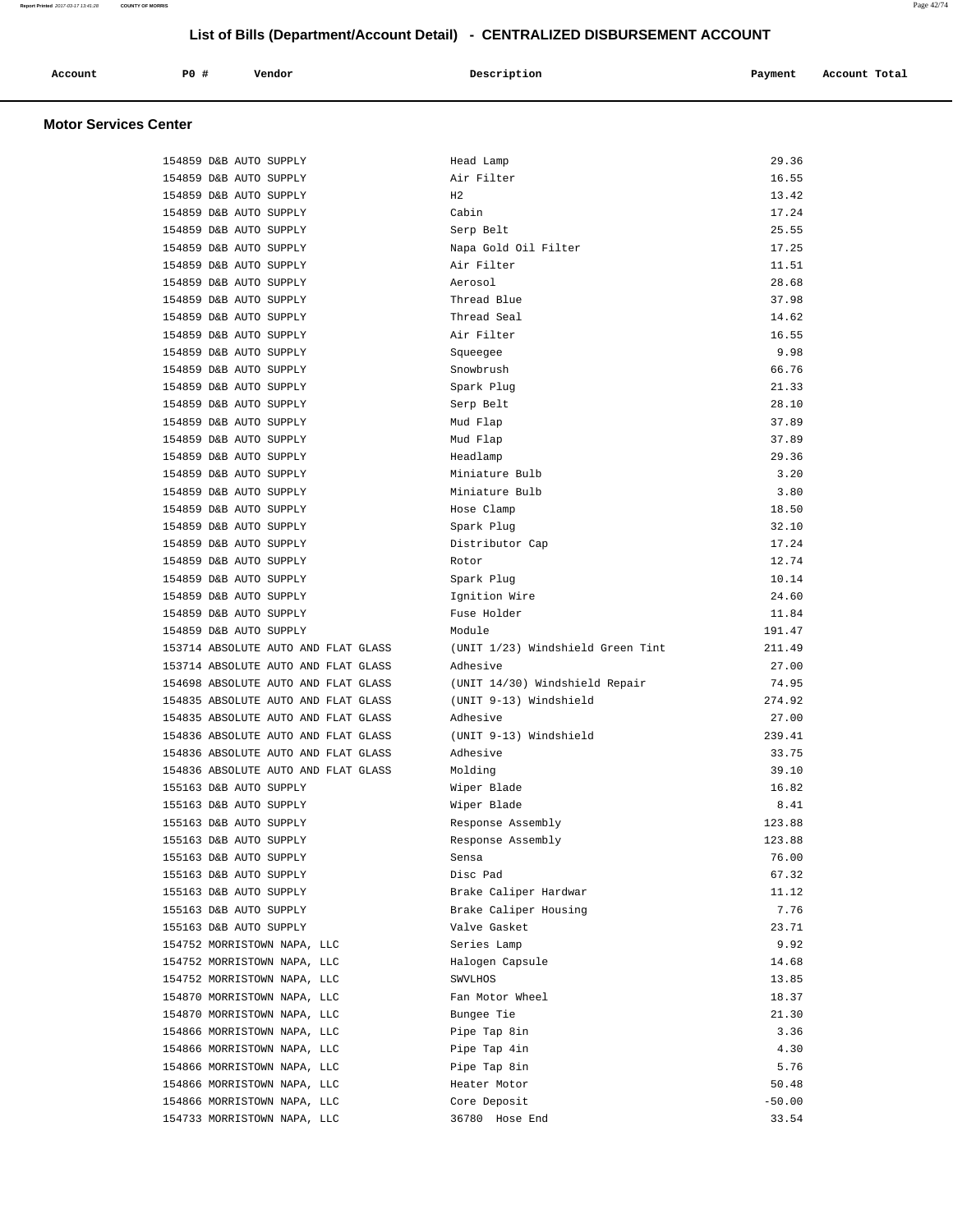**Report Printed** 2017-03-17 13:41:28 **COUNTY OF MORRIS** Page 43/74

# **List of Bills (Department/Account Detail) - CENTRALIZED DISBURSEMENT ACCOUNT**

| Account                        | PO# | Vendor                                | Description            | Account Total<br>Payment |
|--------------------------------|-----|---------------------------------------|------------------------|--------------------------|
| <b>Motor Services Center</b>   |     |                                       |                        |                          |
|                                |     | 155164 ROBERT & SON, INC.             | Western/Fisher         | 365.00                   |
| 01-201-26-315100-291           |     | Vehicle Repairs                       | TOTAL FOR ACCOUNT      | 9,799.58                 |
|                                |     | 153702 NORTHEAST COMMUNICATIONS, INC. | Brass Mount 12/29/2016 | 65.00                    |
|                                |     | 153702 NORTHEAST COMMUNICATIONS, INC. | Quarterwave Antenna    | 10.00                    |
|                                |     | 153702 NORTHEAST COMMUNICATIONS, INC. | Mobile Power Cable     | 18.00                    |
| $01 - 203 - 26 - 315100 - 161$ |     | (2016) Communications Equipment       | TOTAL FOR ACCOUNT      | 93.00                    |
|                                |     |                                       |                        | ============             |
|                                |     | TOTAL for Motor Services Center       |                        | 26,429.82                |

# **Mosquito Extermination**

| 154129 ASSOCIATED EXECUTIVES OF                         | 2017 Membership Dues - Kristian McMorlan | 15.00  |          |
|---------------------------------------------------------|------------------------------------------|--------|----------|
| 153053 NJMCA, INC.                                      | Kristian McMorland - Registration for An | 240.00 |          |
| 01-201-26-320100-021<br><i>Administrative Services</i>  | TOTAL FOR ACCOUNT                        |        | 255.00   |
|                                                         |                                          |        |          |
| 154129 ASSOCIATED EXECUTIVES OF                         | 2017 Membership Dues - Teresa Duckworth  | 20.00  |          |
| 153053 NJMCA, INC.                                      | Teresa Duckworth - Registration for Annu | 240.00 |          |
| 153053 NJMCA, INC.                                      | Russell Berger - Registration for Annual | 240.00 |          |
| 153053 NJMCA, INC.                                      | Bill Karlak - Registration for Annual Me | 240.00 |          |
| 153053 NJMCA, INC.                                      | Michael Rosellini - Registration for Ann | 180.00 |          |
| 154793 NJ MOSQUITO CONTROL ASSO.                        | 2017 Pesticide Training Course for Jeff  | 125.00 |          |
| 154793 NJ MOSQUITO CONTROL ASSO.                        | 2017 Pesticide Training Course for Roger | 125.00 |          |
| 154793 NJ MOSQUITO CONTROL ASSO.                        | 2017 Pesticide Training Course for Jason | 125.00 |          |
| 154793 NJ MOSQUITO CONTROL ASSO.                        | 2017 Pesticide Training Course for Walte | 125.00 |          |
| 154793 NJ MOSQUITO CONTROL ASSO.                        | 2017 Pesticide Training Course for Bill  | 125.00 |          |
| 154793 NJ MOSOUITO CONTROL ASSO.                        | 2017 Pesticide Training Course for Mike  | 125.00 |          |
| 154793 NJ MOSQUITO CONTROL ASSO.                        | 2017 Pesticide Training Course for Melis | 125.00 |          |
| 154793 NJ MOSQUITO CONTROL ASSO.                        | 2017 Pesticide Training Course for Tyler | 125.00 |          |
| 154793 NJ MOSQUITO CONTROL ASSO.                        | 2017 Pesticide Training Course for Justi | 125.00 |          |
| 154793 NJ MOSOUITO CONTROL ASSO.                        | 2017 Pesticide Training Course for John  | 125.00 |          |
| 154793 NJ MOSQUITO CONTROL ASSO.                        | 2017 Pesticide Training Course for Sean  | 125.00 |          |
| 154793 NJ MOSQUITO CONTROL ASSO.                        | 2017 Pesticide Training Course for Errol | 125.00 |          |
| 154793 NJ MOSQUITO CONTROL ASSO.                        | 2017 Pesticide Training Course for Charl | 125.00 |          |
| 154793 NJ MOSQUITO CONTROL ASSO.                        | 2017 Pesticide Training Course for Tom R | 125.00 |          |
| 154793 NJ MOSQUITO CONTROL ASSO.                        | 2017 Pesticide Training Course for Kris  | 125.00 |          |
| 155440 RUTGERS THE STATE UNIVERSITY                     | Core Manual                              | 120.00 |          |
| 155440 RUTGERS THE STATE UNIVERSITY                     | Mosquito Manual                          | 105.00 |          |
| 01-201-26-320100-039<br>Education Schools & Training    | TOTAL FOR ACCOUNT                        |        | 3,020.00 |
|                                                         |                                          |        |          |
| 154802 OFFICE CONCEPTS GROUP, INC.                      | Clock, pens, binders, printer, report co | 167.35 |          |
| 154802 OFFICE CONCEPTS GROUP, INC.                      | Camera #CNM-0113c001                     | 186.99 |          |
| 154802 OFFICE CONCEPTS GROUP, INC.                      | Camera #CNM-0113c001                     | 186.99 |          |
| 155226 OFFICE CONCEPTS GROUP, INC.                      | Binders, ink cartrig, pens Flash Drive   | 195.70 |          |
| 01-201-26-320100-058<br>Office Supplies & Stationery    | TOTAL FOR ACCOUNT                        |        | 737.03   |
| 154801 CY DRAKE LOCKSMITHS, INC.                        | Master Pro Series Padlock                | 27.23  |          |
| 01-201-26-320100-098<br>Other Operating & Repair Supply | TOTAL FOR ACCOUNT                        |        | 27.23    |
|                                                         |                                          |        |          |
| 154795 TOMAR INDUSTRIES INC                             | N-Dure Nano-Infused Floor Finish 5 Gal/P | 188.50 |          |
| 154795 TOMAR INDUSTRIES INC                             | Orange Bullet Citrus Cleaner 4 Gal/CS #  | 96.00  |          |
| 154795 TOMAR INDUSTRIES INC                             | Lysol Crisp Linen 12/19oz/case #PPM-RE   | 91.80  |          |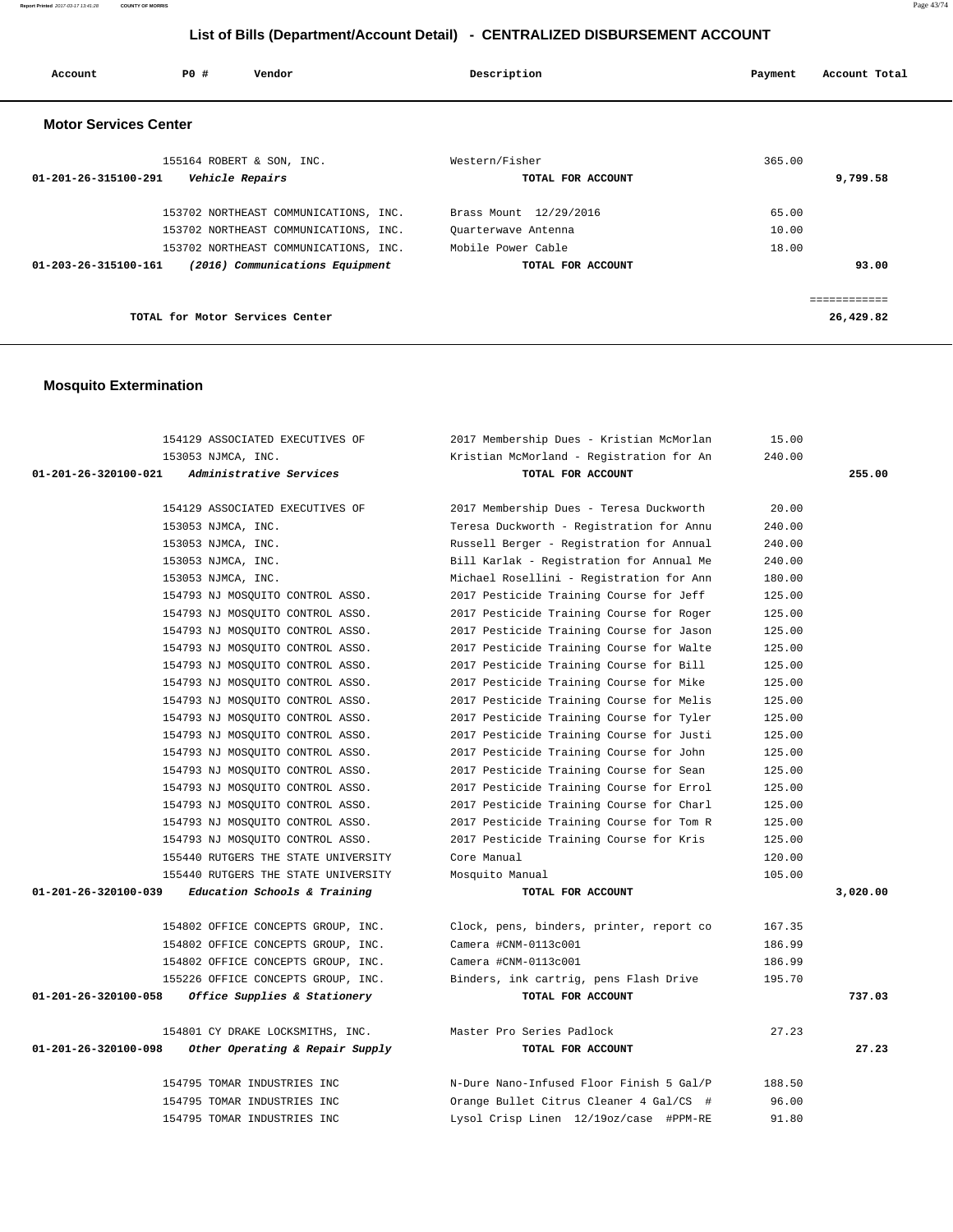**Report Printed** 2017-03-17 13:41:28 **COUNTY OF MORRIS** Page 44/74

| List of Bills (Department/Account Detail) - CENTRALIZED DISBURSEMENT ACCOUNT |                 |                                 |                                          |         |               |
|------------------------------------------------------------------------------|-----------------|---------------------------------|------------------------------------------|---------|---------------|
| Account                                                                      | PO#             | Vendor                          | Description                              | Payment | Account Total |
| <b>Mosquito Extermination</b>                                                |                 |                                 |                                          |         |               |
|                                                                              |                 | 154795 TOMAR INDUSTRIES INC     | Liner 33"X39" Black on Rolls 2.0MIL Equi | 26.00   |               |
|                                                                              |                 | 154795 TOMAR INDUSTRIES INC     | PolyBag 22X16X58 Black 100/cs #MPB-58-   | 39.65   |               |
| 01-201-26-320100-249                                                         |                 | Bldg Maintenance Supplies       | TOTAL FOR ACCOUNT                        |         | 462.15        |
|                                                                              |                 | 154941 AMERICAN WEAR INC.       | Clean Uniforms 2/2/17                    | 86.81   |               |
|                                                                              |                 | 154941 AMERICAN WEAR INC.       | Clean Uniforms 2/9/17                    | 86.81   |               |
|                                                                              |                 | 154941 AMERICAN WEAR INC.       | Clean uniforms 2/16/17                   | 86.81   |               |
|                                                                              |                 | 154941 AMERICAN WEAR INC.       | Clean Uniforms 2/23/17                   | 86.81   |               |
| $01 - 201 - 26 - 320100 - 251$                                               |                 | Ground Maintenance Supplies     | TOTAL FOR ACCOUNT                        |         | 347.24        |
|                                                                              | 154128 GRAINGER |                                 | Fire Extinguisher, Dry Chemical, 1A:10B: | 119.04  |               |
|                                                                              | 154128 GRAINGER |                                 | Battery, Sealed Lead Acid, 1.2Ah, Faston | 28.91   |               |
|                                                                              | 154128 GRAINGER |                                 | Safety Pin, Double Wire Snap, 1/4 In #3  | 17.22   |               |
|                                                                              |                 | 154800 ALL COUNTY RENTAL CENTER | Steel Mesh Visor #STI7004-884-0201       | 43.96   |               |
|                                                                              |                 | 154800 ALL COUNTY RENTAL CENTER | Stihl Bioplus 0il 1 #STI7010-871-0213    | 99.80   |               |
|                                                                              |                 | 154800 ALL COUNTY RENTAL CENTER | Discount #STISALE                        | $-9.98$ |               |
| 01-201-26-320100-258                                                         | Equipment       |                                 | TOTAL FOR ACCOUNT                        |         | 298.95        |
|                                                                              |                 | 155159 RICOH USA, INC.          | Color Copies - Machine ID#7222 10/1/16   | 219.87  |               |

 **01-203-26-320100-163 (2016) Office Machines TOTAL FOR ACCOUNT 219.87**

**TOTAL for Mosquito Extermination 5,367.47**

# **Health Management**

| 155606 VERIZON WIRELESS                                 | L&PS/HEALTH MANAGEMENT                  | 656.45 |              |
|---------------------------------------------------------|-----------------------------------------|--------|--------------|
| $01 - 201 - 27 - 330100 - 031$<br>Cellular Phone/Pagers | TOTAL FOR ACCOUNT                       |        | 656.45       |
|                                                         |                                         |        |              |
| 156092 COUNTY OF MORRIS                                 | 1st Half March 2017 Metered Mail        | 6.56   |              |
| 01-201-27-330100-210<br>Environmental Compliance        | TOTAL FOR ACCOUNT                       |        | 6.56         |
|                                                         |                                         |        |              |
| 147522 VISITING NURSE ASSOC. OF                         | Flu Clinic Harding                      | 300.00 |              |
| 01-203-27-330100-084<br>(2016) Other Outside Services   | TOTAL FOR ACCOUNT                       |        | 300.00       |
| 154968 RICOH USA, INC.                                  | color copies Machine ID 6417 4/1/2016-1 | 472.43 |              |
| 01-203-27-330100-210<br>(2016) Environmental Compliance | TOTAL FOR ACCOUNT                       |        | 472.43       |
|                                                         |                                         |        |              |
|                                                         |                                         |        | ============ |
| TOTAL for Health Management                             |                                         |        | 1,435.44     |

## **Human Services**

| 2017 Office Supplies for Jenn C. Sympath |
|------------------------------------------|

 <sup>============</sup>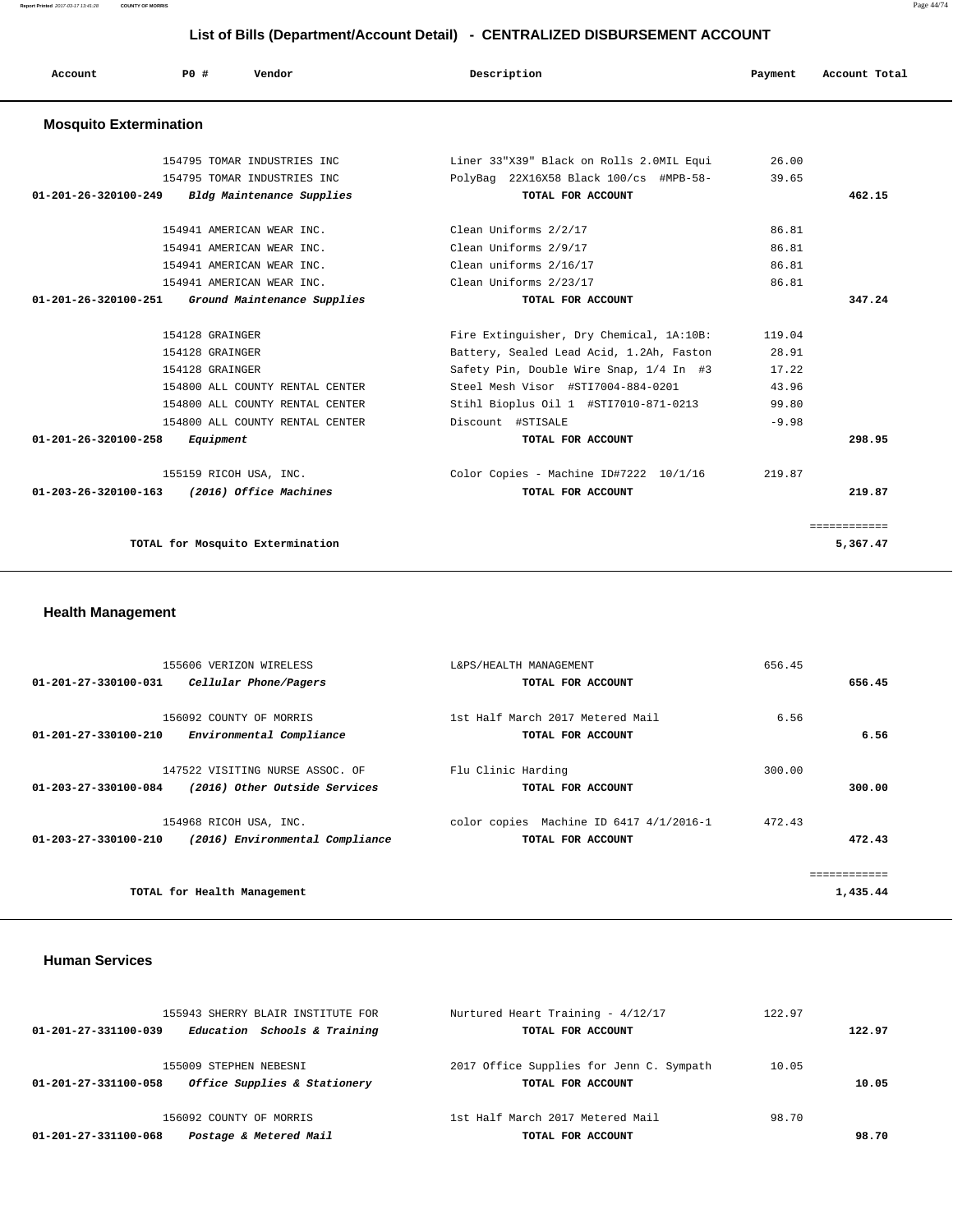**Report Printed** 2017-03-17 13:41:28 **COUNTY OF MORRIS** Page 45/74

# **List of Bills (Department/Account Detail) - CENTRALIZED DISBURSEMENT ACCOUNT**

| Account               | <b>PO #</b>              | Vendor                                 | Description |                                          | Payment | Account Total |
|-----------------------|--------------------------|----------------------------------------|-------------|------------------------------------------|---------|---------------|
| <b>Human Services</b> |                          |                                        |             |                                          |         |               |
| 01-201-27-331100-088  |                          | Meeting Exp Advisory Board Etc         |             | TOTAL FOR ACCOUNT                        |         | 137.99        |
|                       | 155559 RICOH USA, INC.   |                                        |             | Feb, Mar, Apr 2017 Rent for Copier Contr | 844.70  |               |
| 01-201-27-331100-164  |                          | <i><b>Office Machines - Rental</b></i> |             | TOTAL FOR ACCOUNT                        |         | 844.70        |
|                       | TOTAL for Human Services |                                        |             |                                          |         | 1,214.41      |
|                       |                          |                                        |             |                                          |         |               |

## **Youth Shelter**

|                                | 155268 CABLEVISION LIGHLPATH INC.     | Payment for Optimum cable bill for Youth | 52.89    |              |
|--------------------------------|---------------------------------------|------------------------------------------|----------|--------------|
|                                | 154945 RUTGERS STATE UNIVERSITY OF NJ | TRAINING FOR JILL CERULLO (MINI-CERTIFIC | 600.00   |              |
|                                | 154945 RUTGERS STATE UNIVERSITY OF NJ | TRAINING FOR TARA PREZIOSO (MINI CERTIFI | 600.00   |              |
| 01-201-27-331110-039           | Education Schools & Training          | TOTAL FOR ACCOUNT                        |          | 1,252.89     |
|                                | 154970 W.B. MASON COMPANY INC         | Supplies for Youth Shelter item alesw54  | 141.60   |              |
| 01-201-27-331110-058           | Office Supplies & Stationery          | TOTAL FOR ACCOUNT                        |          | 141.60       |
|                                | 154942 POLE POSITION RACEWAY          | Tickets for Youth Shelter Residents to a | 500.00   |              |
| 01-201-27-331110-059           | Other General Expenses                | TOTAL FOR ACCOUNT                        |          | 500.00       |
|                                | 156092 COUNTY OF MORRIS               | 1st Half March 2017 Metered Mail         | 4.14     |              |
| $01 - 201 - 27 - 331110 - 068$ | Postage and Metered Mail              | TOTAL FOR ACCOUNT                        |          | 4.14         |
|                                | 154392 ATLANTIC CORPORATE             | Comprehensive Medical Services for Janua | 8,550.00 |              |
| $01 - 201 - 27 - 331110 - 189$ | Medical                               | TOTAL FOR ACCOUNT                        |          | 8,550.00     |
|                                | 154943 CORE PROMOTIONS, LLC           | New hire Uniforms Jackets                | 100.00   |              |
|                                | 154943 CORE PROMOTIONS, LLC           | Sweatshirts                              | 76.00    |              |
|                                | 154943 CORE PROMOTIONS, LLC           | Mens short sleeve polo shirts            | 99.00    |              |
|                                | 154943 CORE PROMOTIONS, LLC           | Mens longs sleeve polo shirts            | 129.00   |              |
| $01 - 201 - 27 - 331110 - 202$ | Uniform And Accessories               | TOTAL FOR ACCOUNT                        |          | 404.00       |
|                                |                                       |                                          |          | ============ |
|                                | TOTAL for Youth Shelter               |                                          |          | 10,852.63    |
|                                |                                       |                                          |          |              |

# **Office on Aging**

| 155609 NJ ASSOCIATION OF AREA                        | 2017 Dues NJ AAAA                       | 1,000.00 |          |
|------------------------------------------------------|-----------------------------------------|----------|----------|
| 01-201-27-333100-023<br>Associations and Memberships | TOTAL FOR ACCOUNT                       |          | 1,000.00 |
| 155607 ANDREA BATISTONI                              | Car ins reimb $1/17-2/17$               | 24.00    |          |
| 155608 BETH DENMEAD                                  | Car Ins Reimb 2/17                      | 12.00    |          |
| 01-201-27-333100-048<br>Insurance                    | TOTAL FOR ACCOUNT                       |          | 36.00    |
| 155245 W.B. MASON COMPANY INC                        | Ord#S045407958 2/17/17                  | 279.82   |          |
| Office Supplies & Stationery<br>01-201-27-333100-058 | TOTAL FOR ACCOUNT                       |          | 279.82   |
| 155352 RICOH USA, INC.                               | Mach #6056                              | 77.00    |          |
| 155515 DAILY RECORD                                  | ASB-189456 Public Notice Title 111D 2/1 | 57.88    |          |
| 01-201-27-333100-059<br>Other General Expenses       | TOTAL FOR ACCOUNT                       |          | 134.88   |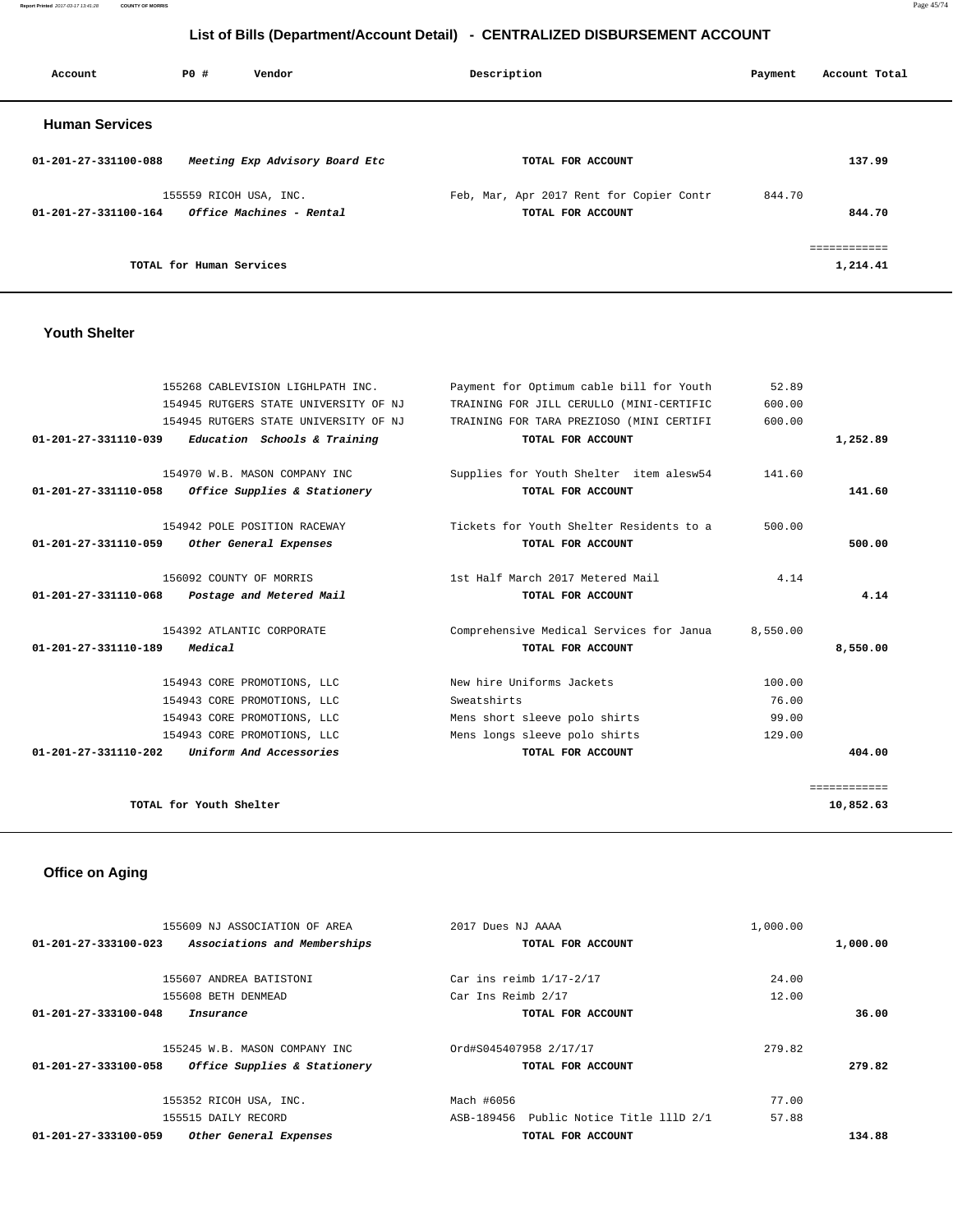#### **Report Printed** 2017-03-17 13:41:28 **COUNTY OF MORRIS** Page 46/74

# **List of Bills (Department/Account Detail) - CENTRALIZED DISBURSEMENT ACCOUNT**

| Account                        | PO#<br>Vendor             | Description                 | Account Total<br>Payment |
|--------------------------------|---------------------------|-----------------------------|--------------------------|
| <b>Office on Aging</b>         |                           |                             |                          |
| $01 - 201 - 27 - 333100 - 068$ | Postage & Metered Mail    | TOTAL FOR ACCOUNT           | 261.54                   |
|                                | 155607 ANDREA BATISTONI   | Mileage reimb for 1/17-2/17 | 82.60                    |
|                                | 155607 ANDREA BATISTONI   | Parking                     | 8.75                     |
|                                | 155608 BETH DENMEAD       | Mileage reimb 2/17          | 42.35                    |
|                                | 155608 BETH DENMEAD       | Parking                     | 11.25                    |
| 01-201-27-333100-082           | Travel Expense            | TOTAL FOR ACCOUNT           | 144.95                   |
|                                | 155274 HUBER & ASSOCIATES | Comp Eval (V.M.) 2/10/17    | 700.00                   |
| 01-201-27-333100-084           | Other Outside Services    | TOTAL FOR ACCOUNT           | 700.00                   |
|                                |                           |                             | ============             |
|                                | TOTAL for Office on Aging |                             | 2,557.19                 |

 **NJEASE Phase II** 

| 155295 NEWBRIDGE SERVICES INC |                                     | JACC Per. 10/1/16-12/31/16    | 1,920.00 |
|-------------------------------|-------------------------------------|-------------------------------|----------|
| 155294 NEWBRIDGE SERVICES INC |                                     | JACC 2016 12/1/16-12/31/16 AR | 95.00    |
| 01-203-27-333105-090          | (2016) NJEASE Phase II Expenditures | TOTAL FOR ACCOUNT             | 2,015.00 |
|                               |                                     |                               |          |
|                               |                                     |                               |          |
| TOTAL for NJEASE Phase II     |                                     |                               | 2,015.00 |
|                               |                                     |                               |          |

## **Grant in Aid**

|                                | 155110 DAWN CENTER FOR INDEPENDENT                                              | #1758 CM Per. 1/1/17-1/31/17                                        | 4,122.00  |           |
|--------------------------------|---------------------------------------------------------------------------------|---------------------------------------------------------------------|-----------|-----------|
|                                | 155111 DAWN CENTER FOR INDEPENDENT                                              | #1757 R&S Per. 1/1/17-1/31/17                                       | 1,839.00  |           |
|                                | 155538 CFCS - HOPE HOUSE                                                        | Fix-it #1725 Per. 1/1/17-1/31/17                                    | 2,133.00  |           |
|                                | 155560 EL PRIMER PASO, LTD.                                                     | jan-2017-GIA-1713 Educational Services f                            | 7,363.00  |           |
|                                | 155546 CFCS - HOPE HOUSE                                                        | JAN-17-GIA-1721 The Aids Center from 1/1 2,826.00                   |           |           |
|                                | 155537 CFCS - HOPE HOUSE                                                        | Fix-it #1725 Per. 1/1/17-1/31/17                                    | 1,806.00  |           |
|                                | $01-201-27-342000-090$ Grant in Aid: Program Expenditures                       | TOTAL FOR ACCOUNT                                                   |           | 20,089.00 |
|                                | 155266 ALFRE INC.                                                               | Medication monitoring - 04 2016                                     | 50.00     |           |
|                                | 155266 ALFRE INC.                                                               | Halfway House bed day - 04 2016                                     | 90.00     |           |
|                                | 155266 ALFRE INC.                                                               | Adjustment for amount left in CAF                                   | $-70.00$  |           |
|                                | 01-203-27-342000-453 (2016) Grant in Aid GIA: ALFRE INC                         | TOTAL FOR ACCOUNT                                                   |           | 70.00     |
|                                |                                                                                 | 19,800.00 19,800.00 #1641 Time-out Per. 10/1/16-12/31/16 19,800.00  |           |           |
|                                | $01-203-27-342000-462$ (2016) Grant in Aid GIA: FAMILY SERVICES                 | TOTAL FOR ACCOUNT                                                   |           | 19,800.00 |
|                                |                                                                                 | 17,352.00 17,352.00 #1624 Emp&Trq Per. 10/1/16-12/31/16 17,352.00   |           |           |
|                                | 01-203-27-342000-463 (2016) Grant in Aid GIA: EMPLOYMENT HORI TOTAL FOR ACCOUNT |                                                                     |           | 17,352.00 |
|                                |                                                                                 | 154684 CFCS - HOPE HOUSE +1639 Chore Per. 10/1/16-12/31/16 1,363.00 |           |           |
|                                | 01-203-27-342000-480 (2016) Grant in Aid GIA:HOPEHOUSEOPERTNF TOTAL FOR ACCOUNT |                                                                     |           | 1,363.00  |
|                                |                                                                                 | 154702 VISITING NURSE ASSOC. OF #1619 CHAP Per. 10/1/16-12/31/16    | 13,982.00 |           |
| $01 - 203 - 27 - 342000 - 481$ | (2016) Grant in Aid GIA: VNAANJ                                                 | TOTAL FOR ACCOUNT                                                   |           | 13,982.00 |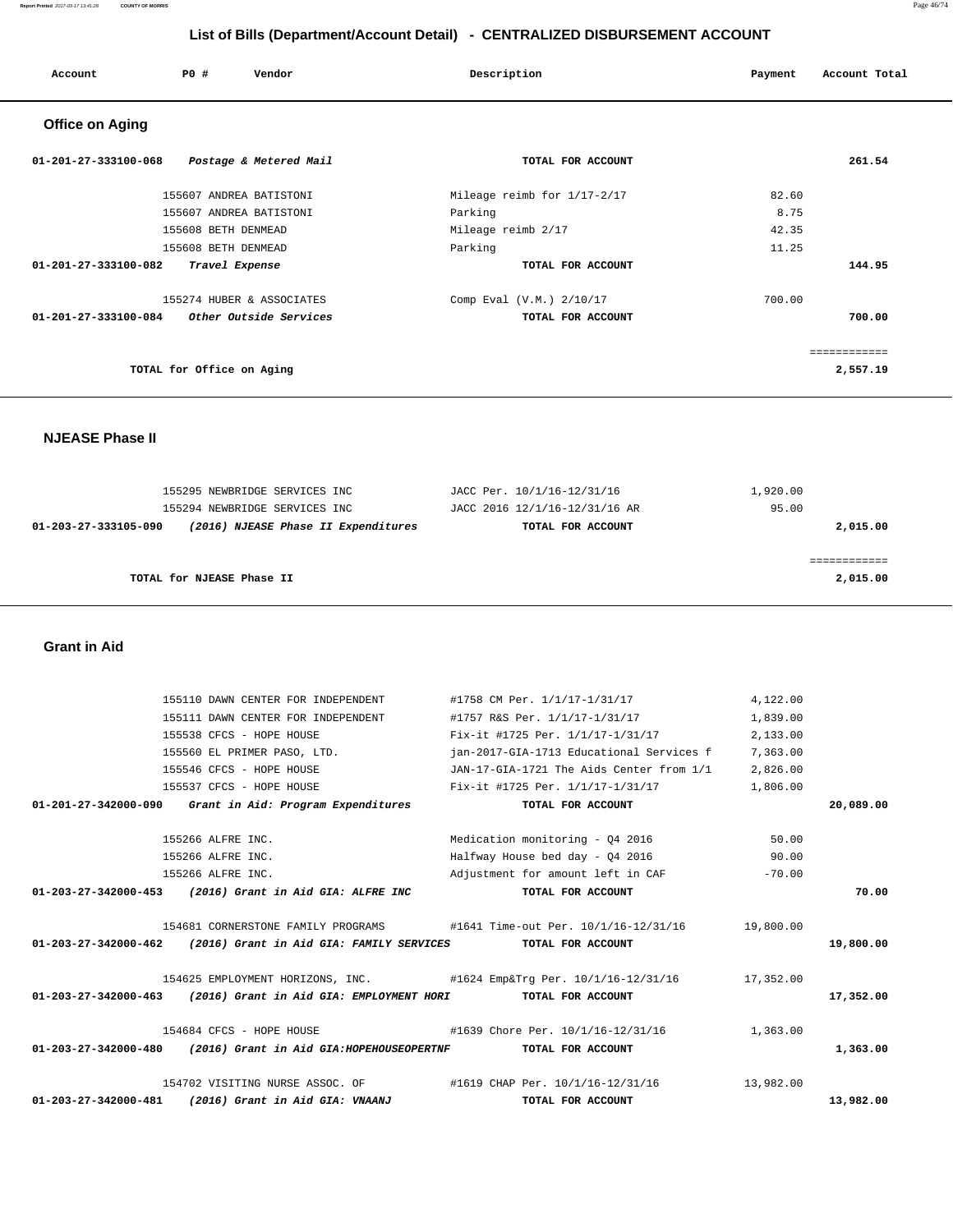**Report Printed** 2017-03-17 13:41:28 **COUNTY OF MORRIS** Page 47/74

# **List of Bills (Department/Account Detail) - CENTRALIZED DISBURSEMENT ACCOUNT**

| PO# | Vendor |                                                              |                                                                                      | Payment                                        | Account Total |
|-----|--------|--------------------------------------------------------------|--------------------------------------------------------------------------------------|------------------------------------------------|---------------|
|     |        |                                                              |                                                                                      |                                                |               |
|     |        |                                                              | TOTAL FOR ACCOUNT                                                                    |                                                | 1,501.00      |
|     |        |                                                              |                                                                                      | 10,115.00                                      |               |
|     |        |                                                              | TOTAL FOR ACCOUNT                                                                    |                                                | 10,115.00     |
|     |        |                                                              |                                                                                      |                                                | ============  |
|     |        |                                                              |                                                                                      |                                                | 84,272.00     |
|     |        | 154623 INTERFAITH FOOD PANTRY INC.<br>TOTAL for Grant in Aid | (2016) Grant in Aid Aid Ment Hlth Cnt-Ne<br>(2016) Grant in Aid: Interfaith Food Pan | Description<br>#1629 HDM Per. 10/1/16-12/31/16 |               |

## **Seniors, Disabled & Veterans**

| 154728 CORNERSTONE FAMILY                                       | MV ADC Per. 1/1/17-1/31/17            | 11,300.57 |              |
|-----------------------------------------------------------------|---------------------------------------|-----------|--------------|
| 01-201-27-343100-036<br>Contracted Services - Adult Day Care    | TOTAL FOR ACCOUNT                     |           | 11,300.57    |
|                                                                 |                                       |           |              |
| 155244 SABRINA BAARDA                                           | Car ins Reimb 2/2017                  | 12.00     |              |
| Other General Expenses<br>01-201-27-343100-059                  | TOTAL FOR ACCOUNT                     |           | 12.00        |
|                                                                 |                                       |           |              |
| 155244 SABRINA BAARDA                                           | Mileage reimb for 2/2017              | 25.20     |              |
| 01-201-27-343100-082<br>Travel Expense                          | TOTAL FOR ACCOUNT                     |           | 25.20        |
|                                                                 |                                       |           |              |
| 150558 METRO FLAG CO                                            | 200 gross 12"x18" 50 star poly cotton | 17,280.00 |              |
| 01-203-27-343100-059<br>(2016) Other General Expenses           | TOTAL FOR ACCOUNT                     |           | 17,280.00    |
|                                                                 |                                       |           |              |
| 155108 VFW POST 2833                                            | framing install sheetrock             | 5,525.00  |              |
| 01-204-55-343100-515<br>(2015) Seniors Disabled & Veterans - OE | TOTAL FOR ACCOUNT                     |           | 5,525.00     |
|                                                                 |                                       |           |              |
|                                                                 |                                       |           | ============ |
| TOTAL for Seniors, Disabled & Veterans                          |                                       |           | 34, 142, 77  |
|                                                                 |                                       |           |              |

# **Morristown MemorHosp-SCS**

| 154621 ATLANTIC HEALTH SERVICES             | #1601 SCHS Per. 10/1/16-12/31/16 | 22,295.00 |
|---------------------------------------------|----------------------------------|-----------|
| (2016) Expenditures<br>01-203-27-343170-090 | TOTAL FOR ACCOUNT                | 22,295.00 |
|                                             |                                  |           |
|                                             |                                  |           |
| TOTAL for Morristown MemorHosp-SCS          |                                  | 22,295.00 |
|                                             |                                  |           |

## **County Board of Social Service**

| Office Supplies & Stationery<br>01-201-27-345100-058 | TOTAL FOR ACCOUNT                        | 4,534.94  |  |
|------------------------------------------------------|------------------------------------------|-----------|--|
| 155057 OFFICE CONCEPTS GROUP, INC.                   | Credit Memo - Returned items             | $-274.07$ |  |
| 155057 OFFICE CONCEPTS GROUP, INC.                   | Purchase of office supplies              | 1,192.09  |  |
| 154892 PAPER MART INC                                | Supreme Multi White 92BRT 8 1/2 x 11 20# | 2,280.00  |  |
| 155058 OFFICE CONCEPTS GROUP, INC.                   | Purchase of office supplies              | 135.32    |  |
| 155058 OFFICE CONCEPTS GROUP, INC.                   | Purchase of office supllies              | 200.19    |  |
| 155059 W.B. MASON COMPANY INC                        | Purchase of office supplies - Order #S04 | 612.68    |  |
| 155068 W.B. MASON COMPANY INC                        | Purchase of office supplies - Order #S04 | 388.73    |  |
|                                                      |                                          |           |  |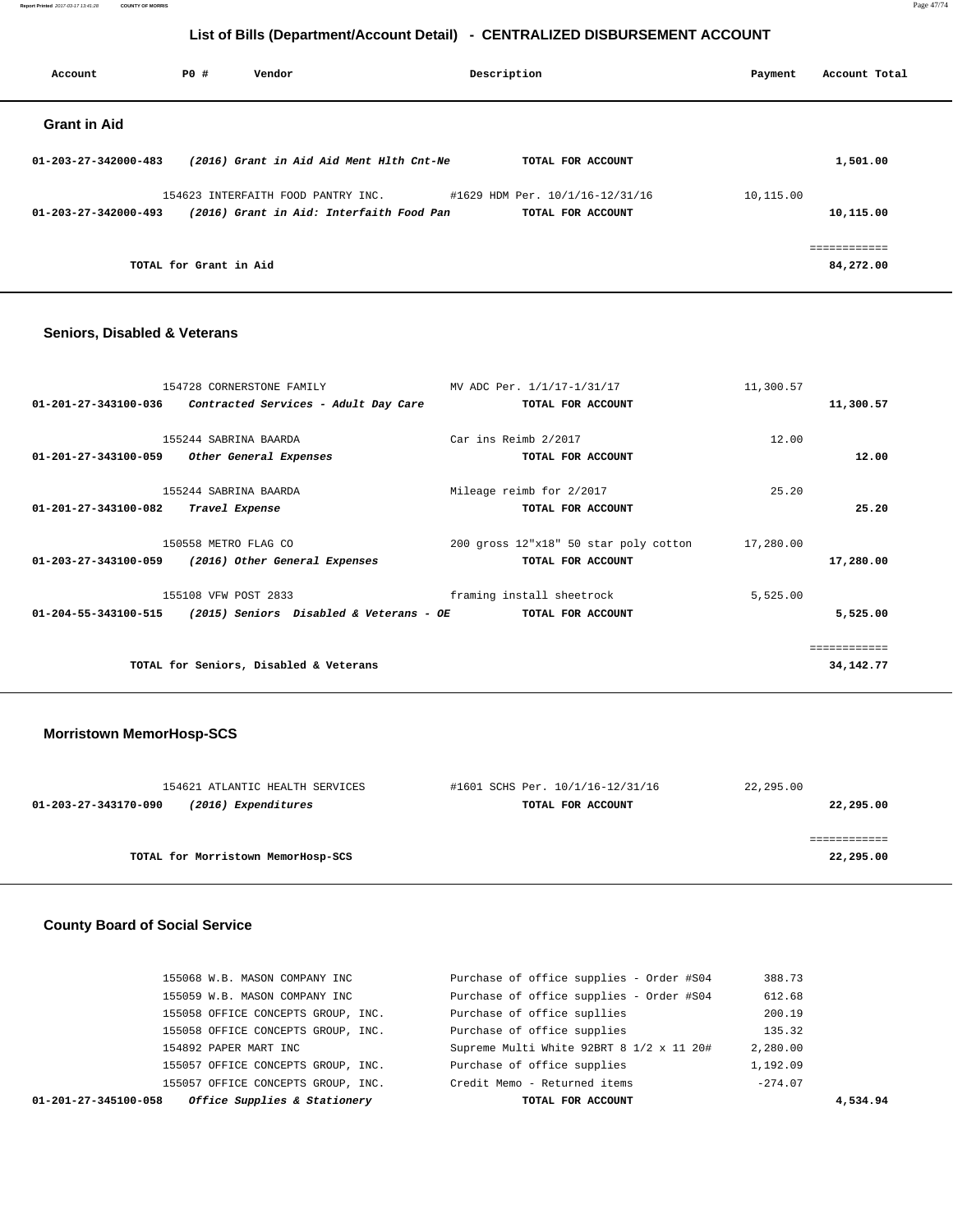**Report Printed** 2017-03-17 13:41:28 **COUNTY OF MORRIS** Page 48/74

| Account                               | <b>PO #</b>           | Vendor                                | Description                                  | Payment   | Account Total |
|---------------------------------------|-----------------------|---------------------------------------|----------------------------------------------|-----------|---------------|
| <b>County Board of Social Service</b> |                       |                                       |                                              |           |               |
|                                       |                       | 154410 THOMSON REUTERS-WEST           | Clear Alerting -                             | 14.00     |               |
| 01-201-27-345100-059                  |                       | Other General Expenses                | TOTAL FOR ACCOUNT                            |           | 310.10        |
|                                       |                       | 154049 WHITAKER BROTHER BUSINESS      | MBM 4014/2 SMC High Security Paper Shred     | 4,950.00  |               |
| 01-201-27-345100-163                  |                       | Office Machines                       | TOTAL FOR ACCOUNT                            |           | 4,950.00      |
|                                       |                       | 154819 UNITRONIX DATA SYSTEMS INC     | Software maintenance for the month of Fe     | 6,759.00  |               |
|                                       |                       | 154818 UNITRONIX DATA SYSTEMS INC     | Software maintenance for the month of Ja     | 6,759.00  |               |
| 01-201-27-345100-325                  |                       | Special Services                      | TOTAL FOR ACCOUNT                            |           | 13,518.00     |
|                                       |                       | 155300 JESSICA REYMUNDO               | Mileage reimbursement - $01/03/16$ & $01/24$ | 3.50      |               |
|                                       |                       | 155674 LASZLO CSENGETO                | ADM - Miles reimbursement - 02/01/17 to      | 23.80     |               |
|                                       |                       | 155678 KAITLYN HELLYER                | FSS - Miles - 01/03/17 to 02/28/17           | 37.45     |               |
|                                       | 155680 ANNA KRAUZE    |                                       | FSS - Miles reimbursement for 02/28/17       | 31.50     |               |
| 01-201-27-345100-332                  | Mileage               |                                       | TOTAL FOR ACCOUNT                            |           | 96.25         |
|                                       | 155521 NEKEMA DAVIS   |                                       | FSS - Auto insurance reimbursement for J     | 72.00     |               |
|                                       |                       | 155300 JESSICA REYMUNDO               | FSS - Auto insurance reimbursement - Jan     | 90.00     |               |
|                                       |                       | 155300 JESSICA REYMUNDO               | Parking fee - 01/03/17 & 01/24/17            | 4.50      |               |
|                                       | 155941 ANGELA ECKERT  |                                       | FSS - Auto insurance reimbursement for J     | 72.00     |               |
|                                       | 155671 SANGITA SHAH   |                                       | MAP - Auto insurance reimbursement for J     | 72.00     |               |
|                                       |                       | 155678 KAITLYN HELLYER                | Auto Insurance reimbursement - January 2     | 72.00     |               |
|                                       |                       | 155678 KAITLYN HELLYER                | Parking                                      | 18.75     |               |
|                                       | 155682 HUONG LU       |                                       | FSS - Auto insurance reimbursement for J     | 72.00     |               |
| 01-201-27-345100-333                  |                       | Other Allowances                      | TOTAL FOR ACCOUNT                            |           | 473.25        |
|                                       |                       | 154706 U.S. SECURITY ASSOCIATES, INC. | Security Officer Payment for 09/30/16 to     | 1,706.38  |               |
|                                       |                       | 150111 U.S. SECURITY ASSOCIATES, INC. | Payment for Security Officer - 11/04/16      | 1,989.25  |               |
|                                       |                       | 144609 U.S. SECURITY ASSOCIATES, INC. | Payment for Security Officer - 08/05/16      | 1,711.85  |               |
| $01 - 203 - 27 - 345100 - 325$        |                       | (2016) Special Services               | TOTAL FOR ACCOUNT                            |           | 5,407.48      |
|                                       | 155348 CHLIC          |                                       | Monthly premium bill for the month of No     | 26,306.09 |               |
|                                       | 155348 CHLIC          |                                       | Monthly premium bill for the month of De     | 26,306.09 |               |
| 01-203-27-345100-329                  |                       | (2016) Hospital Insurance Premiums    | TOTAL FOR ACCOUNT                            |           | 52,612.18     |
|                                       | 155521 NEKEMA DAVIS   |                                       | Miles reimbursement - 09/28/16               | 5.95      |               |
|                                       |                       | 155300 JESSICA REYMUNDO               | Mileage reimbursement - 10/12/16             | 1.75      |               |
|                                       | 155941 ANGELA ECKERT  |                                       | Mileage reimbursement - 12/15/16 to 12/2     | 28.35     |               |
|                                       | 155684 LINDA CSENGETO |                                       | FSS - Miles reimbursement for October, N     | 57.05     |               |
| 01-203-27-345100-332                  |                       | $(2016)$ Mileage                      | TOTAL FOR ACCOUNT                            |           | 93.10         |
|                                       |                       | 155300 JESSICA REYMUNDO               | Parking fee - $10/12/16$                     | 6.50      |               |
|                                       | 155684 LINDA CSENGETO |                                       | Auto Insurance reimbursement for July to     | 72.00     |               |
| 01-203-27-345100-333                  |                       | (2016) Other Allowances               | TOTAL FOR ACCOUNT                            |           | 78.50         |
|                                       | 150504 BFI            |                                       | Desks and Chairs for Dover Field Office      | 38,952.48 |               |
|                                       | 150504 BFI            |                                       |                                              | 1,360.80  |               |
| 01-203-27-345100-336                  |                       | (2016) Repairs & Alterations          | TOTAL FOR ACCOUNT                            |           | 40,313.28     |

============

**TOTAL for County Board of Social Service 122,387.08**

 **MV:Administration**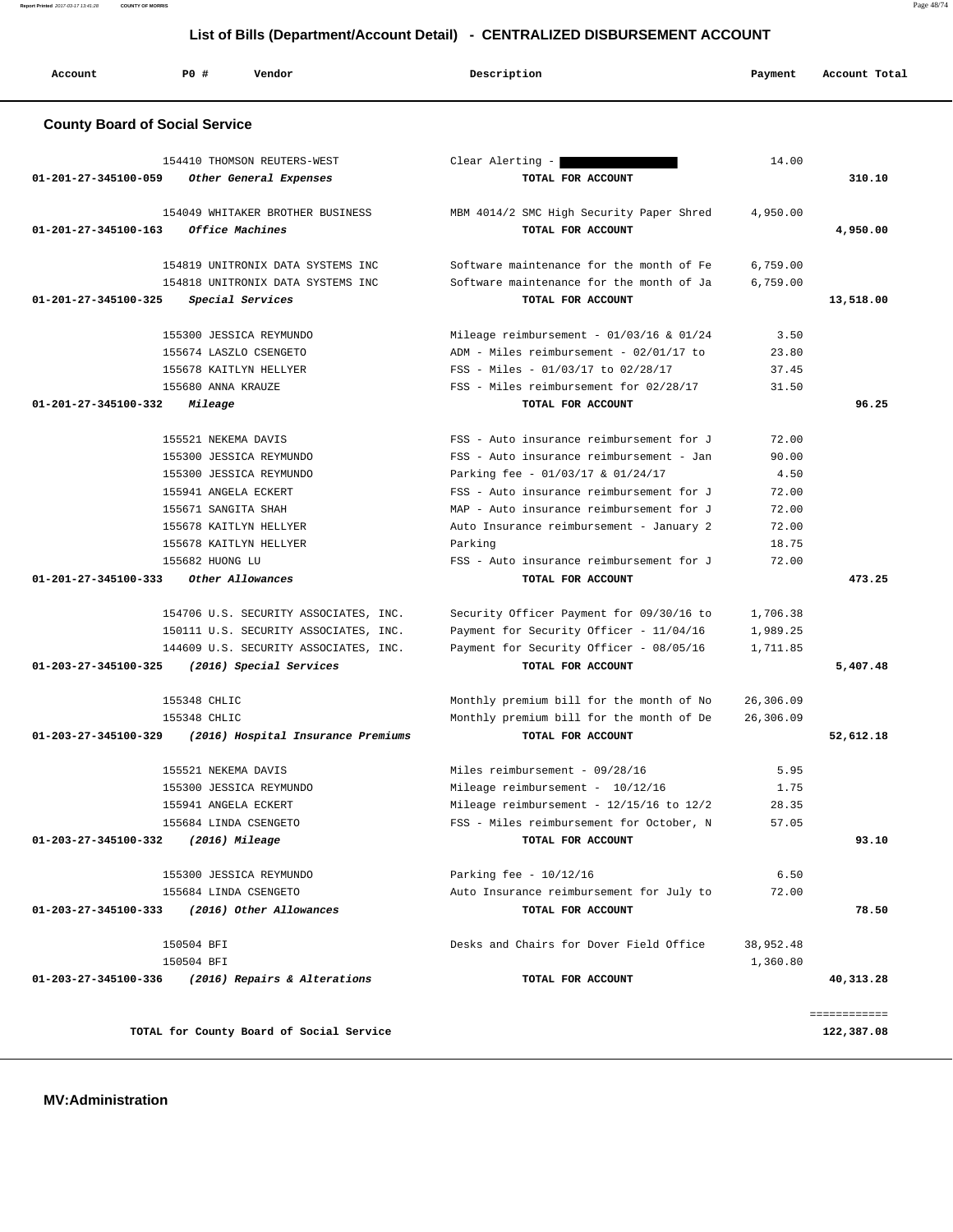| Account                  | PO#                   | Vendor                           | Description                                | Payment    | Account Total |
|--------------------------|-----------------------|----------------------------------|--------------------------------------------|------------|---------------|
| <b>MV:Administration</b> |                       |                                  |                                            |            |               |
|                          | 156019 ARNEL P GARCIA |                                  | LPN, 2.26 thru 3-11-2017                   | 2,356.25   |               |
|                          |                       | 156043 TEODORA O. DELEON         | RN, 2.26 > 3.11.2017                       | 296.00     |               |
|                          | 156040 ROSE DUMAPIT   |                                  | RN, 2.26 > 3.11.2017                       | 1,486.29   |               |
|                          | 156042 SHELLEY REINER |                                  | LPN, 2.26 > 3.11.2017                      | 696.00     |               |
|                          | 156027 EDITHA MARQUEZ |                                  | RN, 2.26 thru 3-11-2017                    | 1,498.50   |               |
|                          |                       | 156026 DAVID JEAN-LOUIS          | RN, 2.26 thru 3-11-2017                    | 3,459.50   |               |
|                          | 156024 DANILO LAPID   |                                  | RN, 2.26 thru 3-11-2017                    | 1,776.00   |               |
|                          |                       | 156023 DAMACINA L. OKE           | LPN, 2.26 thru 3-11-2017                   | 1,022.25   |               |
|                          |                       | 156022 CARRELLE L CALIXTE        | LPN, 2.26 thru 3-11-2017                   | 1,950.54   |               |
|                          | 156021 CANDIDO CAMPOS |                                  | RN, 2.26 thru 3-11-2017                    | 2,146.00   |               |
|                          |                       | 156039 MIRLENE ESTRIPLET         | RN, 2.26 > 3.11.2017                       | 4,042.25   |               |
|                          |                       | 156038 MICHELLE CAPILI           | RN, 2.26 > 3.11.2017                       | 3,256.00   |               |
|                          | 156036 MARTHA YAGHI   |                                  | RN.2.26 thru 3-11-2017                     | 592.00     |               |
|                          | 156037 MARION ENNIS   |                                  | LPN, 2.26 thru 3-11-2017                   | 2,793.30   |               |
|                          |                       | 156035 MARIA CARMELITA OBLINA    | LPN.2.26 thru 3-11-2017                    | 464.00     |               |
|                          |                       | 156034 MADUKWE IMO IBOKO, RN     | RN.2.26 thru 3-11-2017                     | 2,368.00   |               |
|                          |                       | 156033 LOUISE R. MACCHIA         | RN, 2.26 thru 3-11-2017                    | 2,987.75   |               |
|                          |                       | 156032 LOREEN RAFISURA           | RN, 2.26 thru 3-11-2017                    | 1,215.82   |               |
|                          |                       | 156031 ILLIENE CHARLES, RN       | RN.2.26 thru 3-11-2017                     | 3,709.25   |               |
|                          |                       | 156030 GEORGINA GRAY-HORSLEY     | LPN, 2.26 thru 3-11-2017                   | 935.25     |               |
|                          |                       | 156029 EVELYN TOLENTINO          | RN, 2.26 thru 3-11-2017                    | 1,276.50   |               |
|                          | 156028 ELLEN M. NOLL  |                                  | LPN, 2.26 thru 3-11-2017                   | 1,718.25   |               |
| 01-201-27-350100-013     |                       | Temporary Help - Per Diem Nurses | TOTAL FOR ACCOUNT                          |            | 42,901.20     |
|                          |                       | 155924 PREMIER HEALTHCARE        | Professional Management Services, March~2  | 113,072.98 |               |
| 01-201-27-350100-035     |                       | Consultation Fee                 | TOTAL FOR ACCOUNT                          |            | 113,072.98    |
|                          |                       | 155628 CORNERSTONE FAMILY        | Social Work Services, February~2017        | 25,160.00  |               |
| 01-201-27-350100-036     |                       | Contracted Services              | TOTAL FOR ACCOUNT                          |            | 25,160.00     |
|                          | 155646 POINTCLICKCARE |                                  | morr-1, Training Database, February~2017   | 100.00     |               |
|                          | 155646 POINTCLICKCARE |                                  | morr-1, ADT/MDS/3rd Party Integration, Feb | 3,479.15   |               |
| 01-201-27-350100-040     |                       | Electronic Data Processing       | TOTAL FOR ACCOUNT                          |            | 3,579.15      |
|                          |                       | 154919 R.S. KNAPP CO. INC.       | 244455, 1.9.2017                           | 271.01     |               |
| 01-201-27-350100-058     |                       | Office Supplies & Stationery     | TOTAL FOR ACCOUNT                          |            | 271.01        |
|                          | 155622 FEDEX          |                                  | 3684-0206-0, 2.27.2017                     | 137.22     |               |
|                          | 155641 FEDEX          |                                  | $3684 - 0206 - 0, 3 - 6 - 2017$            | 115.38     |               |
|                          |                       | 156092 COUNTY OF MORRIS          | 1st Half March 2017 Metered Mail           | 111.58     |               |
| 01-201-27-350100-068     |                       | Postage & Metered Mail           | TOTAL FOR ACCOUNT                          |            | 364.18        |
|                          |                       | 154888 MEDLINE INDUSTRIES INC    | 183053, 1.12.2017                          | 327.02     |               |
|                          | 155619 BATTERIES PLUS |                                  | 9732856340, 2-1-2017                       | 539.40     |               |
| 01-201-27-350100-266     | Safety Items          |                                  | TOTAL FOR ACCOUNT                          |            | 866.42        |
|                          |                       |                                  |                                            |            | ============  |
|                          |                       | TOTAL for MV:Administration      |                                            |            | 186,214.94    |

 **MV:Building Services** 

 155645 SODEXO INC & AFFILIATES 100022833,February~2017 202,736.55  **01-201-27-350110-036 Contracted Services TOTAL FOR ACCOUNT 202,736.55**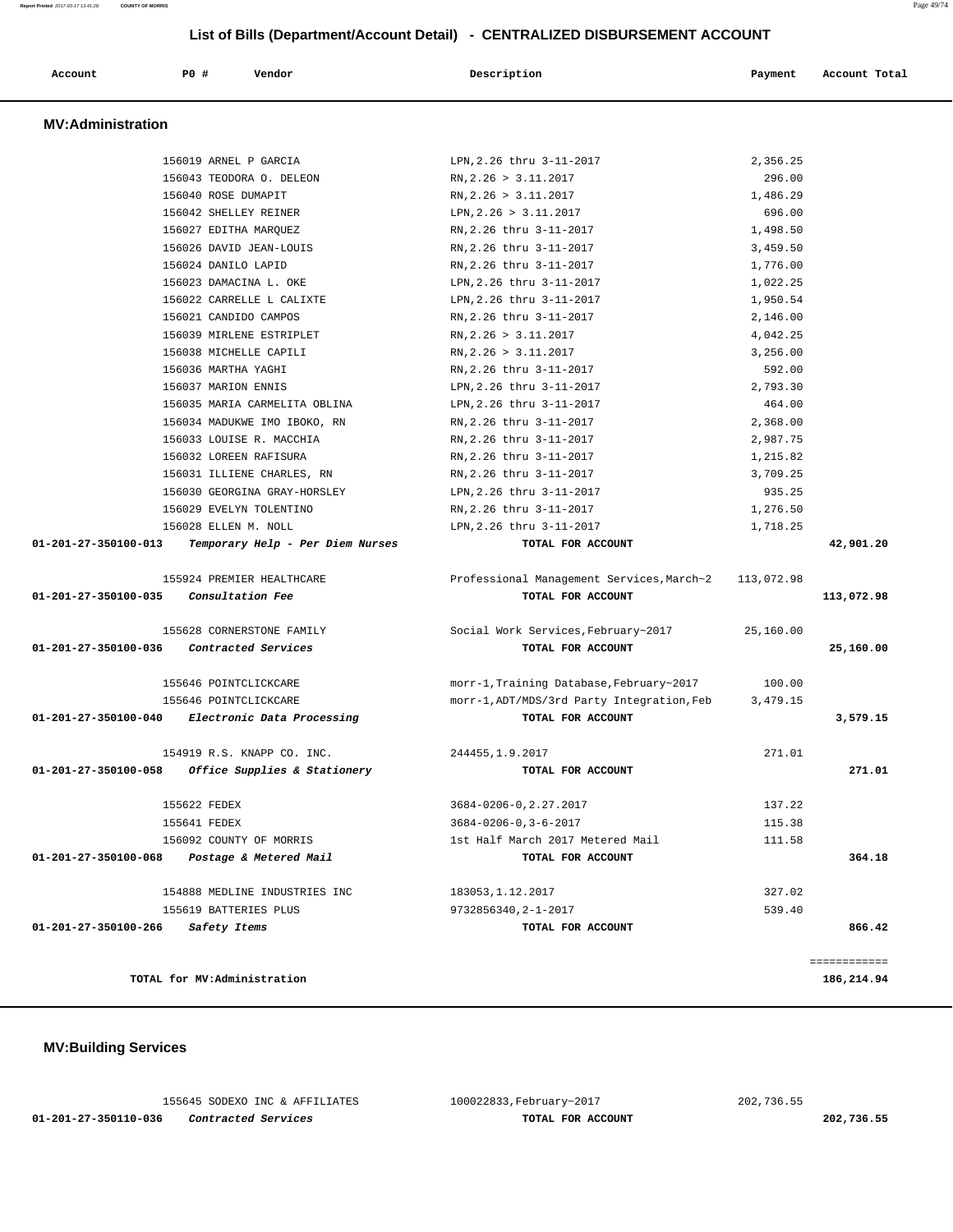| Account                        | PO#<br>Vendor                                      | Description                                                                          | Payment          | Account Total |
|--------------------------------|----------------------------------------------------|--------------------------------------------------------------------------------------|------------------|---------------|
| <b>MV:Building Services</b>    |                                                    |                                                                                      |                  |               |
| 01-201-27-350110-144           | 155475 TOWNSHIP OF MORRIS<br>Sewer                 | 1609-0/ MORRIS VIEW/ SPLIT INVOICE<br>TOTAL FOR ACCOUNT                              | 57,489.69        | 69,425.50     |
|                                | 155627 PJS SYSTEMS, LLC<br>155627 PJS SYSTEMS, LLC | Tune Pianos in Activity Rooms, 1.27.2017<br>Install Vacuum Pump & Electronic Control | 270.00<br>500.00 |               |
| $01 - 201 - 27 - 350110 - 262$ | Machinery Repairs & Parts                          | TOTAL FOR ACCOUNT                                                                    |                  | 770.00        |
|                                | 154881 LEGEND MEDICAL PRODUCTS                     | MOVI, 9.19.2016                                                                      | 185.19           |               |
|                                | 154880 DIRECT MACHINERY SERVICE CORP.              | 2767.12.30.2016                                                                      | 220.00           |               |
|                                | 154880 DIRECT MACHINERY SERVICE CORP.              | 2767, 12.30.2016                                                                     | 220.00           |               |
|                                | 154880 DIRECT MACHINERY SERVICE CORP.              | 2767.12.30.2016                                                                      | 388.07           |               |
|                                | 149631 TINGUE BROWN & CO.                          | 150778,10-31-2016                                                                    | 1,224.24         |               |
| 01-203-27-350110-262           | (2016) Machinery Repairs & Parts                   | TOTAL FOR ACCOUNT                                                                    |                  | 2,237.50      |
|                                |                                                    |                                                                                      |                  | ============  |
|                                | TOTAL for MV: Building Services                    |                                                                                      |                  | 275,169.55    |

 **MV:Dietary** 

|                      | 154886 MEDCARE MEDICAL SUPPLY INC. |  | MOR, Enteral Food Product, January~2017    | 405.44   |          |
|----------------------|------------------------------------|--|--------------------------------------------|----------|----------|
|                      | 154886 MEDCARE MEDICAL SUPPLY INC. |  | MOR, Enteral Food Product for JohnTR, Janu | 1,018.73 |          |
| 01-201-27-350115-185 | Food                               |  | TOTAL FOR ACCOUNT                          |          | 1,424.17 |
|                      |                                    |  |                                            |          |          |
|                      |                                    |  |                                            |          |          |
|                      | TOTAL for MV:Dietary               |  |                                            |          | 1,424.17 |
|                      |                                    |  |                                            |          |          |

 **MV:Laundry** 

| 155630 SODEXO INC & AFFILIATES                                            | 100005746, February~2017                 | 74,805.88                 |
|---------------------------------------------------------------------------|------------------------------------------|---------------------------|
| Contracted Services<br>01-201-27-350125-036                               | TOTAL FOR ACCOUNT                        | 74,805.88                 |
| 153551 MEDLINE INDUSTRIES INC<br>01-203-27-350125-182<br>$(2016)$ Diapers | 1183053, 12-08-2016<br>TOTAL FOR ACCOUNT | 287.42<br>287.42          |
| TOTAL for MV:Laundry                                                      |                                          | ============<br>75,093.30 |

# **MV:Nursing**

| 155624 IPC HOSPITALIST PHYSICIANS NJ        | Medical Director Services, 1.17 thru 2.10  | 5.400.00 |          |
|---------------------------------------------|--------------------------------------------|----------|----------|
| Contracted Services<br>01-201-27-350130-036 | TOTAL FOR ACCOUNT                          |          | 5,400.00 |
|                                             |                                            |          |          |
| 154885 MEDCARE MEDICAL SUPPLY INC.          | MOR, Enteral Supplies, January~2017        | 239.32   |          |
| 154885 MEDCARE MEDICAL SUPPLY INC.          | MOR, Enteral Supplies for JohnTR, January~ | 448.50   |          |
| 154883 MCKESSON MEDICAL SURGICAL            | 126173, 1.9.2017                           | 1,883.96 |          |
| 155625 JML MEDICAL INC.                     | 5MOC02, 2.14.2017                          | 6.057.03 |          |
| 155625 JML MEDICAL INC.                     | 5MOC02, 2.22.2017                          | 27.50    |          |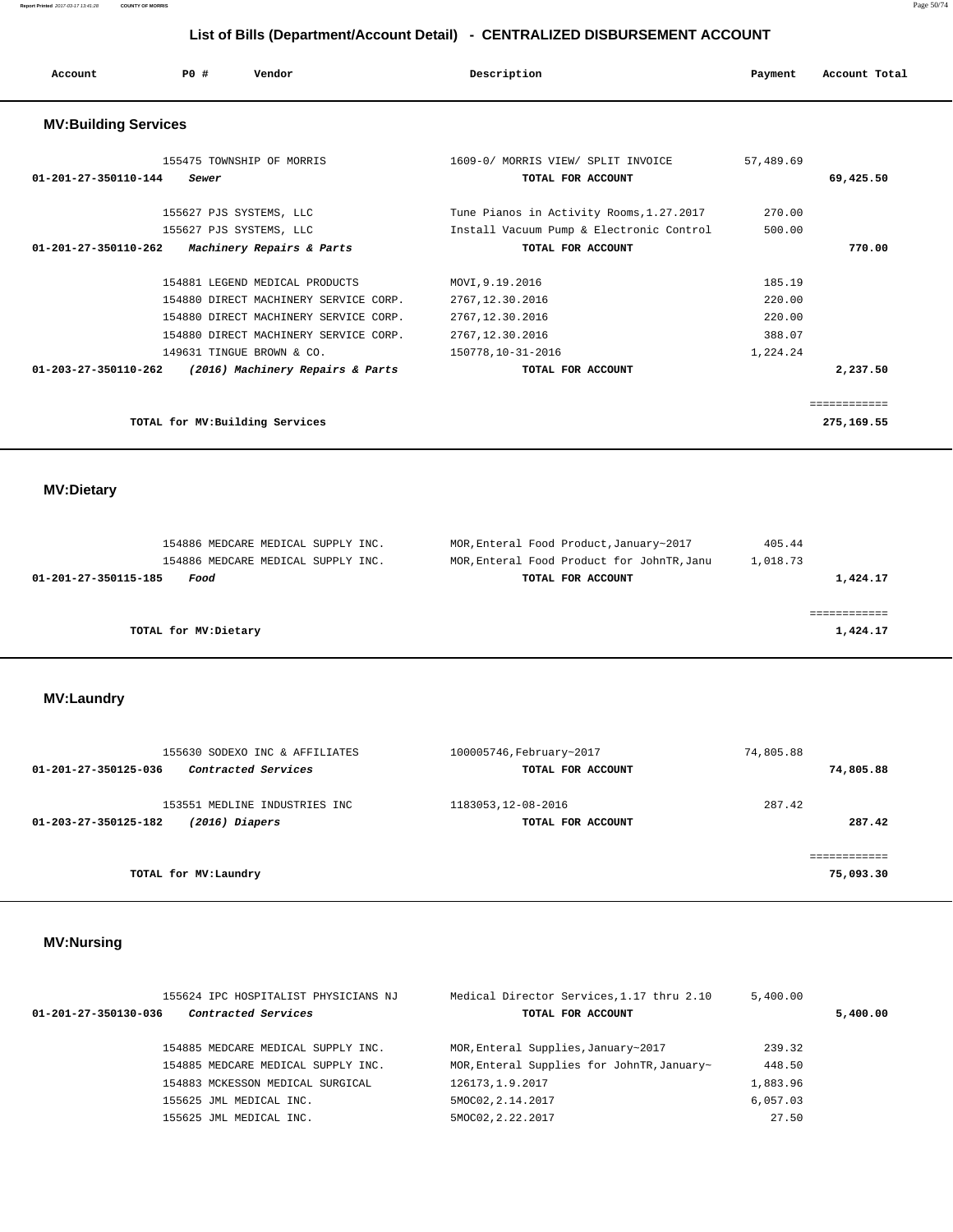| Account                        | PO#                   | Vendor                           | Description                     | Payment  | Account Total |
|--------------------------------|-----------------------|----------------------------------|---------------------------------|----------|---------------|
| <b>MV:Nursing</b>              |                       |                                  |                                 |          |               |
|                                |                       | 155625 JML MEDICAL INC.          | 5MOC02, 2.20.2017               | 145.00   |               |
|                                |                       | 155625 JML MEDICAL INC.          | 5MOC02, 2.22.2017               | 184.75   |               |
|                                |                       | 155625 JML MEDICAL INC.          | 5MOC02, 2.22.2017               | 1,267.20 |               |
|                                |                       | 155625 JML MEDICAL INC.          | 5MOC02, 2.22.2017               | 234.25   |               |
| 01-201-27-350130-046           |                       | General Stores                   | TOTAL FOR ACCOUNT               |          | 12,046.91     |
|                                |                       | 155648 ANNE MARIE JEUDY          | CNA Re-Certification, 2-28-2017 | 30.00    |               |
|                                | 155649 BRENDA BOWMAN  |                                  | CNA Re-Certification, 3-1-2017  | 30.00    |               |
|                                |                       | 155650 CECILE S. VAUGHAN         | CNA Re-Certification, 2-22-2017 | 30.00    |               |
|                                |                       | 155651 GISLAINE CENOBLE          | CNA Re-Certification, 2-8-2017  | 30.00    |               |
|                                | 155652 LUCE GUERRIER  |                                  | CNA Re-Certification, 2-21-2017 | 30.00    |               |
|                                |                       | 155653 MARLEINE CHARLES          | CNA Re-Certification, 2-27-2017 | 30.00    |               |
|                                |                       | 155654 MAYLENE P BAPTISTE        | CNA Re-Certification, 2-17-2017 | 30.00    |               |
|                                |                       | 155655 PAULINE CHAVUNGAMA        | CNA Re-Certification, 2-28-2017 | 30.00    |               |
| 01-201-27-350130-191           | Nursing               |                                  | TOTAL FOR ACCOUNT               |          | 240.00        |
|                                |                       | 155623 HILL-ROM CO, INC.         | 616882, Joseph B., January~2017 | 2,945.00 |               |
| 01-201-27-350130-258           | Equipment             |                                  | TOTAL FOR ACCOUNT               |          | 2,945.00      |
|                                |                       | 154882 MCKESSON MEDICAL SURGICAL | 126173, 9.26.2016               | 1,416.28 |               |
|                                |                       | 154882 MCKESSON MEDICAL SURGICAL | 126173, 2.15.2017               | 204.00   |               |
|                                | 154879 COLOPLAST CORP |                                  | 7304205,10.13.2016              | 480.76   |               |
|                                | 154879 COLOPLAST CORP |                                  | Credit Memo                     | $-75.00$ |               |
|                                | 154879 COLOPLAST CORP |                                  | Credit Memo                     | $-75.00$ |               |
| $01 - 203 - 27 - 350130 - 046$ |                       | (2016) General Stores            | TOTAL FOR ACCOUNT               |          | 1,951.04      |
|                                |                       |                                  |                                 |          | ============  |
|                                | TOTAL for MV:Nursing  |                                  |                                 |          | 22,582.95     |

### **MV:Recreation/Volunteer Svc**

| 01-201-27-350135-194 | <i>Patient Activities</i>        | TOTAL FOR ACCOUNT                        | 1,193.17 |
|----------------------|----------------------------------|------------------------------------------|----------|
|                      | 155620 CREATING WITH CLAY LLC    | Program in Atrium, 1.17.2017             | 110.00   |
|                      | 155620 CREATING WITH CLAY LLC    | Program on 2D, 1.17.2017                 | 110.00   |
|                      | 155631 SOMERSET PATRIOTS         | 126383.10 Tickets to Patriot's Ball Game | 85.00    |
|                      | 155631 SOMERSET PATRIOTS         | 126383,10 Tickets to Patriot's Ball Game | 85.00    |
|                      | 155631 SOMERSET PATRIOTS         | 126383,10 Tickets to Patriot's Ball Game | 85.00    |
|                      | 155629 PRECIOUS GEMS MUSIC, LLC  | Music Program on 2D, 2.23.2017           | 125.00   |
|                      | 154918 POSITIVE PROMOTIONS, INC. | 00371625-24, 2.3.2017                    | 128.17   |
|                      | 155626 MOONLIGHT DESIGNS         | Art Class in Atrium, 2.22.2017           | 165.00   |
|                      | 155621 DENNIS GRAU               | Music Therapy in Atrium, 2.21.2017       | 150.00   |
|                      | 155621 DENNIS GRAU               | Music Therapy on 2D, 2.21.2017           | 150.00   |
|                      |                                  |                                          |          |

**TOTAL for MV:Recreation/Volunteer Svc 1,193.17**

#### **MV:Rehabilitation**

| 155644 SELECT REHABILITATION INC.                  | 850,February~2017 | 148,782.54 |
|----------------------------------------------------|-------------------|------------|
| 01-201-27-350140-036<br><i>Contracted Services</i> | TOTAL FOR ACCOUNT | 148,782.54 |
|                                                    |                   |            |

============

**TOTAL for MV:Rehabilitation 148,782.54**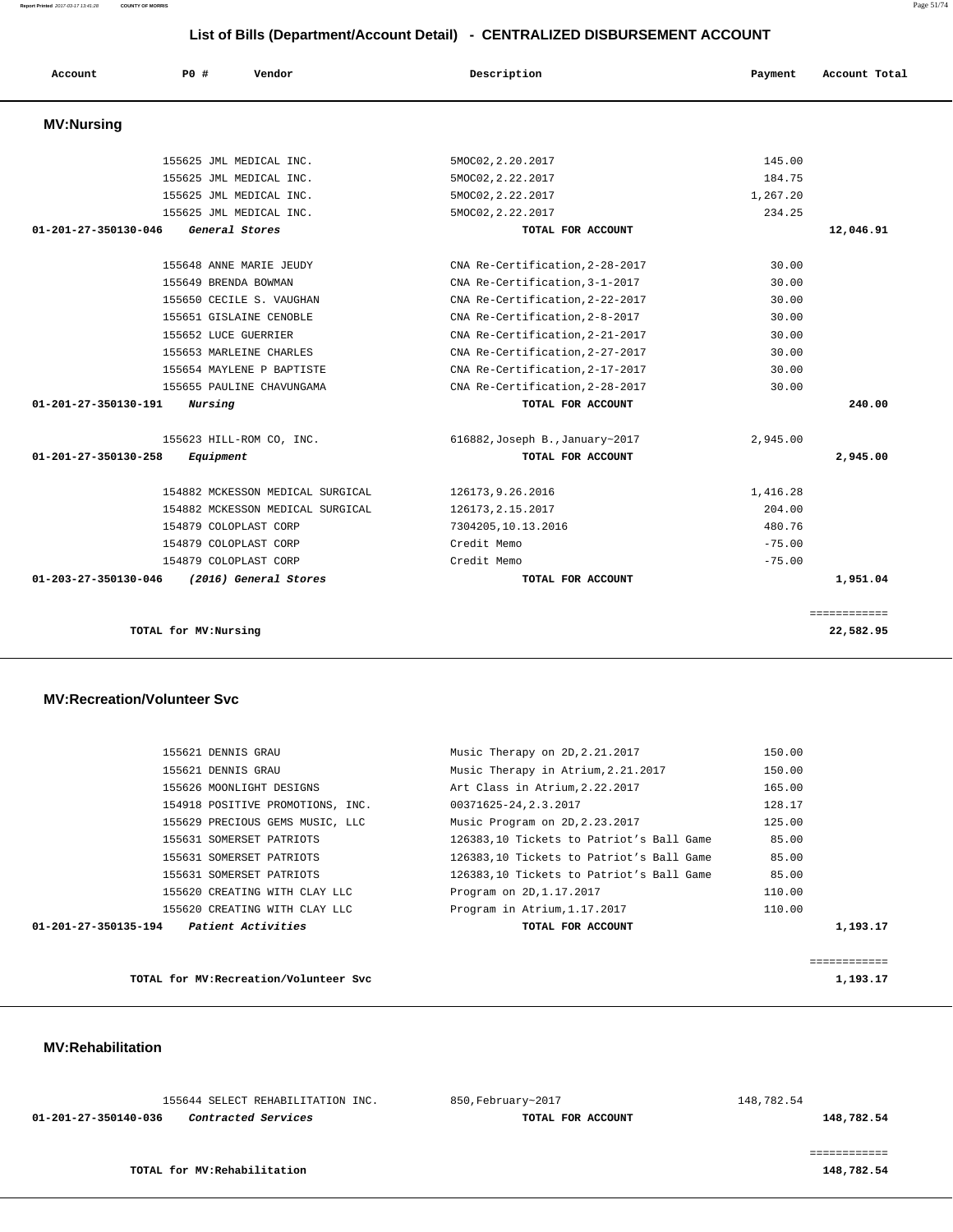**Report Printed** 2017-03-17 13:41:28 **COUNTY OF MORRIS** Page 52/74

# **List of Bills (Department/Account Detail) - CENTRALIZED DISBURSEMENT ACCOUNT**

| Account                           | PO#                       | Vendor                                                                          | Description                                                 | Payment      | Account Total         |
|-----------------------------------|---------------------------|---------------------------------------------------------------------------------|-------------------------------------------------------------|--------------|-----------------------|
| <b>County Adjuster</b>            |                           |                                                                                 |                                                             |              |                       |
| 01-201-27-357100-023              | 156094 ACQUANETTA KING    | Associations and Memberships                                                    | Reimbursement for Notary Fee 2017-2022<br>TOTAL FOR ACCOUNT | 30.00        | 30.00                 |
|                                   | TOTAL for County Adjuster |                                                                                 |                                                             |              | ============<br>30.00 |
| <b>Morris Cty Park Commission</b> |                           |                                                                                 |                                                             |              |                       |
| 01-201-28-370100-090              |                           | 155104 MORRIS COUNTY PARK COMMISSION<br>Morris Cty Park Commission Expenditures | MCPC 2016 Tax Support - Request 1<br>TOTAL FOR ACCOUNT      | 2,279,165.00 | 2,279,165.00          |

|                                      | ============ |
|--------------------------------------|--------------|
| TOTAL for Morris Cty Park Commission | 2,279,165.00 |

# **County Library**

| 156092 COUNTY OF MORRIS                                      | 1st Half March 2017 Metered Mail | 785.66   |              |
|--------------------------------------------------------------|----------------------------------|----------|--------------|
| 01-201-29-390100-068 Postage & Metered Mail                  | TOTAL FOR ACCOUNT                |          | 785.66       |
| 154016 MIDWEST TAPE LLC                                      | Acct# 2000001148 dated 1/5/2017  | 1,691.15 |              |
|                                                              |                                  |          |              |
| 154016 MIDWEST TAPE LLC                                      | Acct# 2000001148 dated 1/20/2017 | 93.96    |              |
| 01-201-29-390100-083    Video & Film Materials               | TOTAL FOR ACCOUNT                |          | 1,785.11     |
| 154008 INGRAM LIBRARY SERVICES                               | dated 12/29/16                   | 128.94   |              |
| 153987 LEXIS NEXIS                                           | Acct# 150KMG dated 12/31/16      | 174.00   |              |
| 149326 THOMSON REUTERS-WEST                                  | 1003308031 dated 12/01/16        | 1,544.38 |              |
| 01-203-29-390100-028 (2016) Books & Periodicals              | TOTAL FOR ACCOUNT                |          | 1,847.32     |
| 153977 BRODART CO                                            | Acct# 290667 dated 12/14/16      | 108.48   |              |
| $01-203-29-390100-058$ (2016) Office Supplies & Stationery   | TOTAL FOR ACCOUNT                |          | 108.48       |
| 154007 MIDWEST TAPE LLC                                      | Acct#2000001148 dated 12/30/16   | 3,194.94 |              |
| 154006 MIDWEST TAPE LLC                                      | Acct# 2000001148 dated 12/17/16  | 83.97    |              |
| 154006 MIDWEST TAPE LLC                                      | Acct# 2000001148 dated 12/30/16  | 14.99    |              |
| $01 - 203 - 29 - 390100 - 083$ (2016) Video & Film Materials | TOTAL FOR ACCOUNT                |          | 3,293.90     |
| 153977 BRODART CO                                            | Acct# 290667 dated 12/29/16      | 2,277.66 |              |
| 153807 S & S WORLDWIDE, INC.                                 | Acct# 21013342 dated 12/27/16    | 1,128.83 |              |
| $01-203-29-390100-095$ (2016) Other Administrative Supplies  | TOTAL FOR ACCOUNT                |          | 3,406.49     |
|                                                              |                                  |          | ============ |
| TOTAL for County Library                                     |                                  |          | 11,226.96    |

## **County Superintendent of Schoo**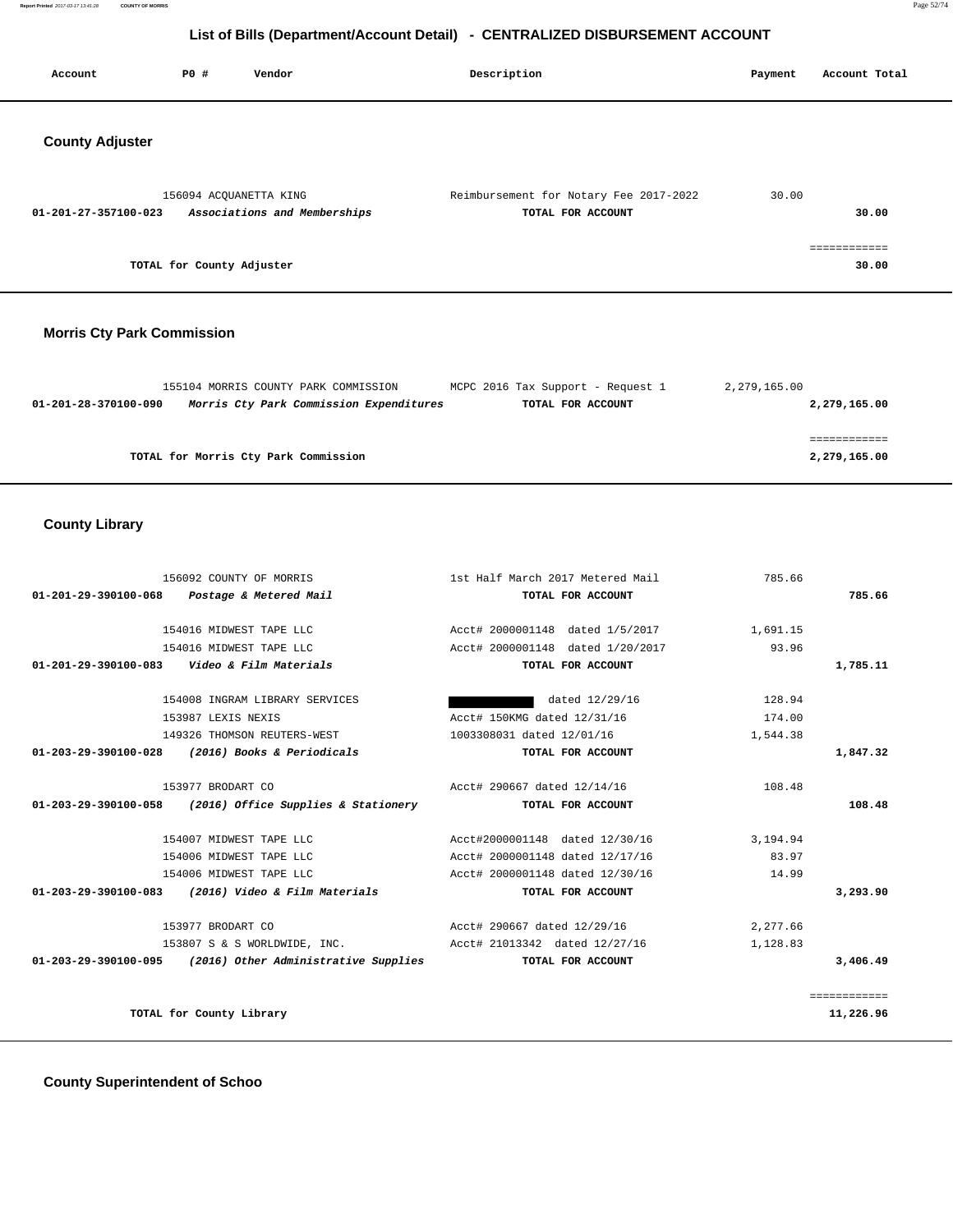| Account                               | PO# | Vendor                  | Description                      | Payment | Account Total |
|---------------------------------------|-----|-------------------------|----------------------------------|---------|---------------|
| <b>County Superintendent of Schoo</b> |     |                         |                                  |         |               |
| 01-201-29-392100-031                  |     | Cellular Phones/Pagers  | TOTAL FOR ACCOUNT                |         | 55.41         |
|                                       |     | 156092 COUNTY OF MORRIS | 1st Half March 2017 Metered Mail | 114.15  |               |
| 01-201-29-392100-068                  |     | Postage & Metered Mail  | TOTAL FOR ACCOUNT                |         | 114.15        |

 155923 ROGER JINKS January 2017 mileage 36.71 155923 ROGER JINKS February 2017 mileage 35.46  **01-201-29-392100-082 Travel Expense TOTAL FOR ACCOUNT 72.17**

 **01-203-29-392100-031 (2016) Cellular Phones/Pagers TOTAL FOR ACCOUNT 110.82**

**TOTAL for County Superintendent of Schoo 352.55**

============

 155917 ROGER JINKS 582377356-00001 SEP 29 - OCT 28, 2016 55.41 155917 ROGER JINKS 582377356-00001 NOV 29 - DEC 28, 2016 55.41

 **Rutgers Extension Service**

# 156092 COUNTY OF MORRIS 1st Half March 2017 Metered Mail 5.60  **01-201-29-396100-068 Postage & Metered Mail TOTAL FOR ACCOUNT 5.60** ============ **TOTAL for Rutgers Extension Service 5.60**

### **Rmb Out of Cty Two Yr Coll**

|                      | 155610 MERCER COUNTY COMMUNITY          | 2017 SPRING CHARGEBACKS/PRISCILLA RODRIG | 1,918.14 |          |
|----------------------|-----------------------------------------|------------------------------------------|----------|----------|
| 01-201-29-397100-090 | Rmb Out of Cty Two Yr Coll Expenditures | TOTAL FOR ACCOUNT                        |          | 1,918.14 |
|                      |                                         |                                          |          |          |
|                      |                                         |                                          |          |          |
|                      | TOTAL for Rmb Out of Cty Two Yr Coll    |                                          |          | 1,918.14 |
|                      |                                         |                                          |          |          |

## **Fire and Police Academy**

|                                | 153541 HARLAND TECHNOLOGY SERVICES | Maintenance Agreement            |                   | 709.00 |        |
|--------------------------------|------------------------------------|----------------------------------|-------------------|--------|--------|
| 01-201-29-407100-044           | Equipment Service Agreements       |                                  | TOTAL FOR ACCOUNT |        | 709.00 |
|                                |                                    |                                  |                   |        |        |
|                                | 156092 COUNTY OF MORRIS            | 1st Half March 2017 Metered Mail |                   | 55.44  |        |
| 01-201-29-407100-068           | Postage & Metered Mail             |                                  | TOTAL FOR ACCOUNT |        | 55.44  |
|                                |                                    |                                  |                   |        |        |
|                                | 155019 MORRIS COUNTY MUA           | Tipping Fees                     |                   | 380.85 |        |
| $01 - 201 - 29 - 407100 - 143$ | Rubbish & Trash Removal            |                                  | TOTAL FOR ACCOUNT |        | 380.85 |
|                                |                                    |                                  |                   |        |        |
|                                | 154644 MORRISTOWN LUMBER &         | Galv Floor Pipefitting           |                   | 8.39   |        |
|                                | 154644 MORRISTOWN LUMBER &         | Floor Brackets                   |                   | 17.97  |        |
|                                | 154644 MORRISTOWN LUMBER &         | 3/4" Treated Plywood             |                   | 85.98  |        |
|                                | 154644 MORRISTOWN LUMBER &         | 2x4x8 Treated Lumber             |                   | 21.44  |        |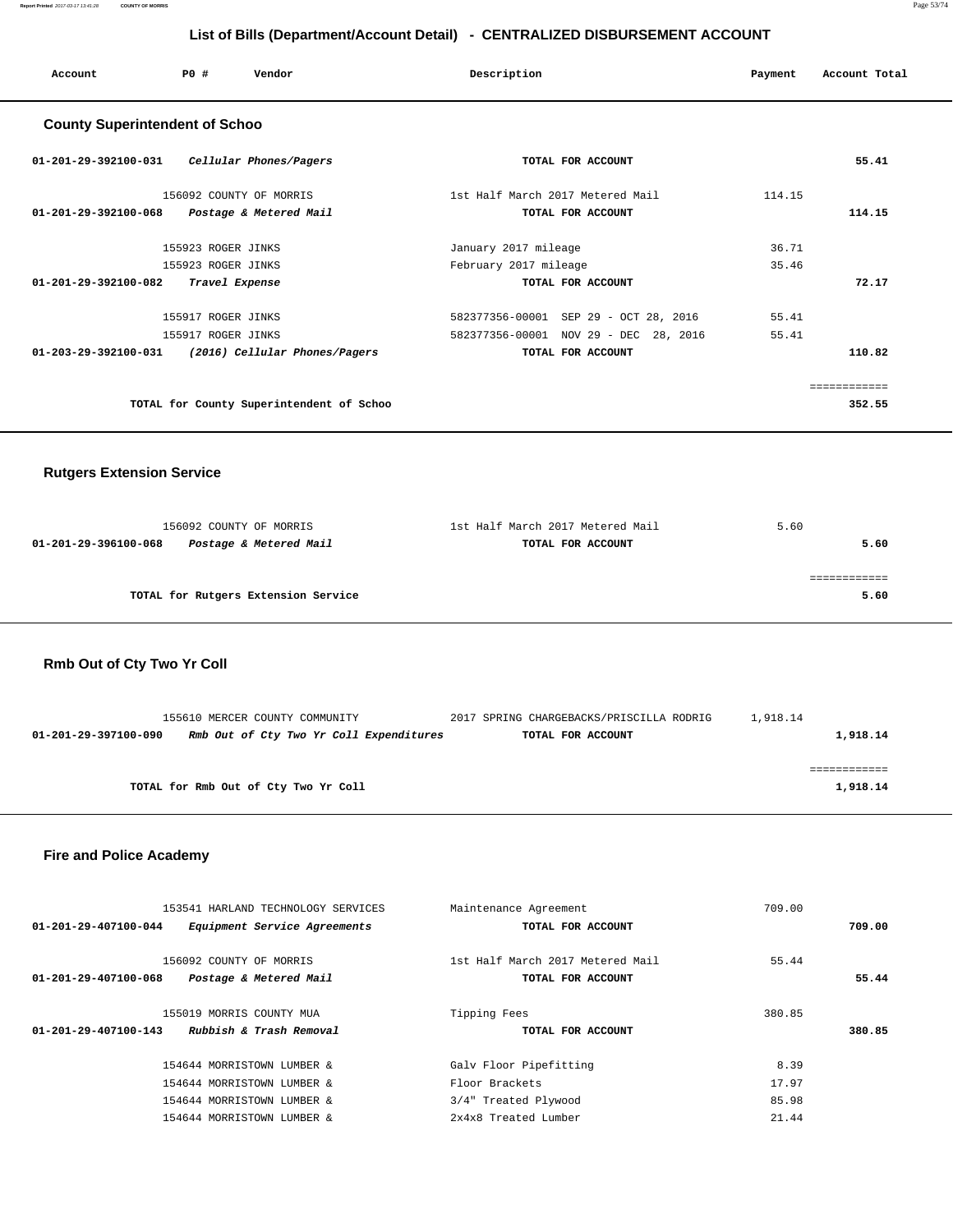| 01-201-31-430100-136<br><i>Diesel Fuel</i> | TOTAL FOR ACCOUNT                        | 16,622.38  |
|--------------------------------------------|------------------------------------------|------------|
| 154825 TIOGA SOLAR MORRIS COUNTY 1 LLC     | 136242003/ RE: VOTING TECH               | 192.37     |
| 154825 TIOGA SOLAR MORRIS COUNTY 1 LLC     | 136242003/ RE: SCHUYLER BUILDING         | 128.25     |
| 154825 TIOGA SOLAR MORRIS COUNTY 1 LLC     | 136242003/ RE: SCHYULER GARAGE           | 295.65     |
| 155635 JERSEY CENTRAL POWER & LIGHT        | 200 000 053 849 - REMOTE LOCATIONS       | 4,967.86   |
| 155637 JERSEY CENTRAL POWER & LIGHT        | 20 00 00 0537 8 1 - MASTER ACCT - HILL   | 68,935.69  |
| 155386 BOROUGH OF BUTLER                   | Rt 23 & Decker Ave                       | 61.07      |
| 155386 BOROUGH OF BUTLER                   | Rt 23 Traffic Light                      | 105.53     |
| 155386 BOROUGH OF BUTLER                   | Rt 23 South Light Pole #144              | 103.17     |
| 155389 JERSEY CENTRAL POWER & LIGHT        | 10-00-89-1397-3-5 Rt 206 Chester 2/28/2  | 131.14     |
| 155711 JERSEY CENTRAL POWER & LIGHT        | 100 004 885 628 MOSQUITO COMMISSION      | 750.93     |
| 155686 JERSEY CENTRAL POWER & LIGHT        | 10-00-28-8978-6-4 Rt 80 Mt. Arlington    | 62.71      |
| 155385 JERSEY CENTRAL POWER & LIGHT        | 100 118 444 189 Howard Blvd Mt Arlington | 16.97      |
| 155396 JERSEY CENTRAL POWER & LIGHT        | 20-00-00-0539-3-0 120 E Hanover Ave Ce   | 660.20     |
| 155974 JERSEY CENTRAL POWER & LIGHT        | 10-00-64-2465-3-9 Rt 53 & Diamond Sprin  | 38.48      |
| 155642 JERSEY CENTRAL POWER & LIGHT        | 20-00-00-0528-1-7 MASTER ACCOUNT DATED 1 | 37,581.18  |
| 155642 JERSEY CENTRAL POWER & LIGHT        | 100 073 418 491 - REVERSED INVOICE CREDI | $-11.73$   |
| 01-201-31-430100-137<br><i>Electricity</i> | TOTAL FOR ACCOUNT                        | 114,019.47 |

 154754 NATIONAL FUEL OIL INC. Diesel fuel 7,752.15 154753 NATIONAL FUEL OIL INC. Diesel fuel 6,900.80 154872 NATIONAL FUEL OIL INC. Diesel fuel 1,969.43

## **Utilities**

 **Fire and Police Academy** 

|                    | 359.70 | 1/2" 4x8 Sheetrock       | 155018 MORRISTOWN LUMBER &                              |                      |
|--------------------|--------|--------------------------|---------------------------------------------------------|----------------------|
|                    | 45.99  | 4x8 Plywood              | 155018 MORRISTOWN LUMBER &                              |                      |
|                    | 3.98   | $1/2$ " Anchor           | 155018 MORRISTOWN LUMBER &                              |                      |
|                    | 2.56   | LAG Eye Bolt Zinc        | 155018 MORRISTOWN LUMBER &                              |                      |
|                    | 21.90  | Bail Out Anchor Point    | 155165 SHEAFFER SUPPLY INC.                             |                      |
| 582.66             |        | TOTAL FOR ACCOUNT        | Equipment                                               | 01-201-29-407100-258 |
|                    | 7.50   | Connection Ring          | 155166 AIRPOWER INTERNATIONAL INC.                      |                      |
|                    | 95.00  | Labor                    | 155166 AIRPOWER INTERNATIONAL INC.                      |                      |
| 102.50             |        | TOTAL FOR ACCOUNT        | 01-201-29-407100-291    Vehicle Repairs                 |                      |
|                    | 427.50 | Copy Paper               | 155016 PAPER MART INC                                   |                      |
| 427.50             |        | TOTAL FOR ACCOUNT        | 01-203-29-407100-059 (2016) Other General Expenses      |                      |
|                    | 541.48 | Tipping Fees             | 154996 MORRIS COUNTY MUA                                |                      |
|                    | 823.10 | Tipping Fees             | 154996 MORRIS COUNTY MUA                                |                      |
|                    | 686.07 | Tipping Fees             | 154996 MORRIS COUNTY MUA                                |                      |
| 2,050.65           |        | TOTAL FOR ACCOUNT        | 01-203-29-407100-143 (2016) Rubbish & Trash Removal     |                      |
|                    | 420.00 | Paper Targets            | 155015 THE TARGET SHOP LLC                              |                      |
| 420.00             |        | TOTAL FOR ACCOUNT        | 01-203-29-407100-223 (2016) Building Repairs            |                      |
|                    | 935.00 | Hazardous Waster Removal | 154997 STERICYCLE SPECIALTY                             |                      |
| 935.00             |        | TOTAL FOR ACCOUNT        | 01-203-29-407100-231 (2016) Hazardous Material Disposal |                      |
| <b>EEEEEEEEEEE</b> |        |                          |                                                         |                      |
| 5,663.60           |        |                          | TOTAL for Fire and Police Academy                       |                      |

# **List of Bills (Department/Account Detail) - CENTRALIZED DISBURSEMENT ACCOUNT**

 154644 MORRISTOWN LUMBER & Treated Screws 44.75 154644 MORRISTOWN LUMBER & Drive Pins for Nail Gun 12.99

 **Account P0 # Vendor Description Payment Account Total**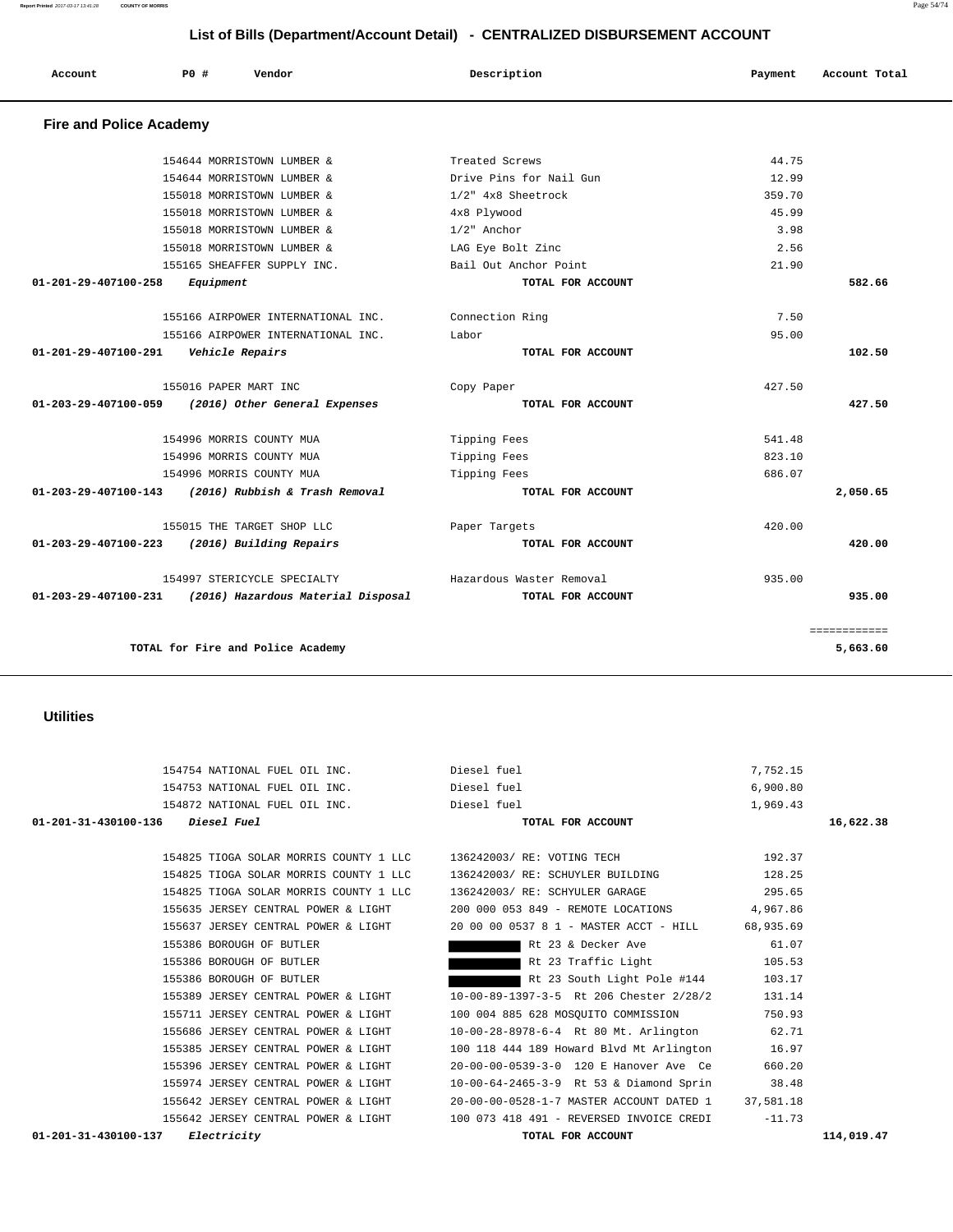| Account<br>. | PO# | Vendor<br>. | Description | Payment | Account Total |
|--------------|-----|-------------|-------------|---------|---------------|
|              |     |             |             |         |               |

## **Utilities**

| 01-201-31-430100-140 | Gas Purchases                                 | TOTAL FOR ACCOUNT                                                                   |                      | 31,472.81  |
|----------------------|-----------------------------------------------|-------------------------------------------------------------------------------------|----------------------|------------|
|                      | 154642 SUBURBAN PROPANE -2347                 | Propane                                                                             | 1,011.42             |            |
|                      | 154642 SUBURBAN PROPANE -2347                 | Transportation                                                                      | 1.87                 |            |
|                      | 154642 SUBURBAN PROPANE -2347                 | Safety P&T Fee                                                                      | 9.92                 |            |
|                      | 155020 SUBURBAN PROPANE -2347                 | Propane                                                                             | 862.68               |            |
|                      | 155020 SUBURBAN PROPANE -2347                 | Rounding                                                                            | 0.19                 |            |
|                      | 155020 SUBURBAN PROPANE -2347                 | Transporation                                                                       | 1.87                 |            |
|                      | 155020 SUBURBAN PROPANE -2347                 | Safety P&T Fee                                                                      | 9.92                 |            |
|                      | 155460 DIRECT ENERGY BUSINESS MARKETING       | 1316 - SUMMARY GROUP #/ MORRIS COUNTY (6                                            | 34,668.77            |            |
|                      | 155460 DIRECT ENERGY BUSINESS MARKETING       | ACCT #612830/706982 - PUBLIC SAFETY COMP                                            | 2,028.61             |            |
|                      | 155460 DIRECT ENERGY BUSINESS MARKETING       | ACCT #612830/706983 HOMELESS SHELTER                                                | 121.39               |            |
|                      | 155460 DIRECT ENERGY BUSINESS MARKETING       | ACCT#612830/613119 MONTVILLE GARAGE                                                 | 729.74               |            |
|                      | 155647 WOODRUFF ENERGY                        | 508-579, Co-Generated Gas, February~2017                                            | 23,537.79            |            |
|                      | 155647 WOODRUFF ENERGY                        | 508-584, Co-Generated Gas, February~2017                                            | 3,470.42             |            |
|                      | 155835 N.J. NATURAL GAS COMPANY               | 22-0009-8231-77 WHARTON BRIDGE GEN                                                  | 32.81                |            |
|                      | 155836 N.J. NATURAL GAS COMPANY               | 12-1157-4515-09 DOVER PROBATION                                                     | 104.22               |            |
|                      | 155837 N.J. NATURAL GAS COMPANY               | 06-1126-4370-18 - WHARTON ROADS                                                     | 784.84               |            |
|                      | 155838 N.J. NATURAL GAS COMPANY               | 06-1126-4355-14 WHARTON BRIDGES                                                     | 1,671.51             |            |
|                      | 155640 PSE&G CO                               | 65 858 068 08, February-2017                                                        | 14,017.22            |            |
|                      | 155640 PSE&G CO                               | 66 472 055 00, February-2017                                                        | 2,350.74             |            |
|                      | 155477 PSE&G CO                               | REF # MOMBAG/ 66-254-142-04 - 18 HIGHVIE                                            | 1,682.17             |            |
|                      | 156046 ELIZABETHTOWN GAS COMPANY              | 3333344641 - LONG VALLEY                                                            | 689.15               |            |
|                      | 156045 N.J. NATURAL GAS COMPANY               | 06-1126-4174-12 WHARTON OFFICES                                                     | 223.12               |            |
|                      | 156044 PSE&G CO                               | REF # MOMBAG/ COUNTY OF MORRIS - MUNICIP                                            | 30,658.82            |            |
| 01-201-31-430100-141 | Natural Gas                                   | TOTAL FOR ACCOUNT                                                                   |                      | 118,669.19 |
|                      |                                               |                                                                                     |                      |            |
|                      | 155069 MORRIS COUNTY MUNICIPAL                | 100041, Tipping Fees, January~2017                                                  | 3,657.64             |            |
|                      | 155069 MORRIS COUNTY MUNICIPAL                | MORRIS55, Roll-Offs, January~2017                                                   | 3,092.00             |            |
| 01-201-31-430100-143 | Rubbish & Trash Removal                       | TOTAL FOR ACCOUNT                                                                   |                      | 6,749.64   |
|                      | 155476 TOWNSHIP OF MORRIS                     | 1609-0/ MORRIS VIEW/ SPLIT INVOICE - B &                                            | 1,326.20             |            |
|                      | 155475 TOWNSHIP OF MORRIS                     | 1609-0/ MORRIS VIEW/ SPLIT INVOICE - B &                                            | 6,387.74             |            |
|                      | 155475 TOWNSHIP OF MORRIS                     | 2101-0/ HEALTH MANAGEMENT                                                           |                      |            |
|                      |                                               |                                                                                     | 282.50               |            |
|                      | Sewer                                         | TOTAL FOR ACCOUNT                                                                   |                      |            |
|                      |                                               |                                                                                     |                      |            |
|                      | 153115 VERIZON BUSINESS                       | 6000057810 X26, 1/1/17, Mthly charge(aut                                            | 300.00               |            |
|                      | 153955 VERIZON CABS                           | 201 M55-5534 968, 1/25/17, E911 fiber li                                            | 2,368.45             |            |
|                      | 153956 VERIZON CABS                           | 201 M55-4914 825, 1/25/17, T1 American T                                            | 1,109.79             |            |
|                      | 154723 AT&T MOBILITY                          |                                                                                     | 259.91               |            |
| 01-201-31-430100-144 | 153391 CABLEVISION                            | Basic Service                                                                       | 719.40               |            |
|                      | 153391 CABLEVISION                            | Basic Service - Second Modem                                                        | 719.40               |            |
|                      | 153391 CABLEVISION                            | Modem Fee                                                                           | 239.76               |            |
|                      | 153391 CABLEVISION                            | Optimum 100                                                                         | 1,200.00             |            |
|                      | 153391 CABLEVISION                            | Static IP - $5$ IPs                                                                 | 180.00               |            |
|                      | 153391 CABLEVISION                            | Static IP - Service                                                                 | 360.00               |            |
|                      | 154822 CABLEVISION LIGHLPATH INC.             | Account 53521                                                                       | 9,127.89             |            |
|                      | 154679 VERIZON                                | Bill Number 201NJ70960117                                                           | 5,817.50             |            |
|                      | 154712 VERIZON                                | Account 609 Z64-6804 073 45Y - 02/2017                                              | 530.25               |            |
|                      | 154726 VERIZON                                | 201 V63-2073 999 44Y 02/2017                                                        | 791.30               |            |
|                      | 154821 VERIZON                                | 201 Z43-6526 999 90Y 02/2017                                                        | 7,012.16             |            |
|                      | 154711 VERIZON BUSINESS                       | Account 6000083582X26                                                               | 99.39                |            |
|                      | 154552 CABLEVISION LIGHLPATH INC.             | 56012, 2/1/17, 450 W Hanover (1/1/17-1/3                                            | 3,023.86             | 7,996.44   |
|                      | 155199 VERIZON                                | 973 267-2255 222 40Y 2/019/17                                                       | 45.34                |            |
|                      | 155484 CENTURYLINK<br>155606 VERIZON WIRELESS | 309973303, 2/19/17, T1 Chester site (2/1<br>COUNTY WIDE 486023883-00001 JAN22-FEB21 | 1,785.33<br>8,269.36 |            |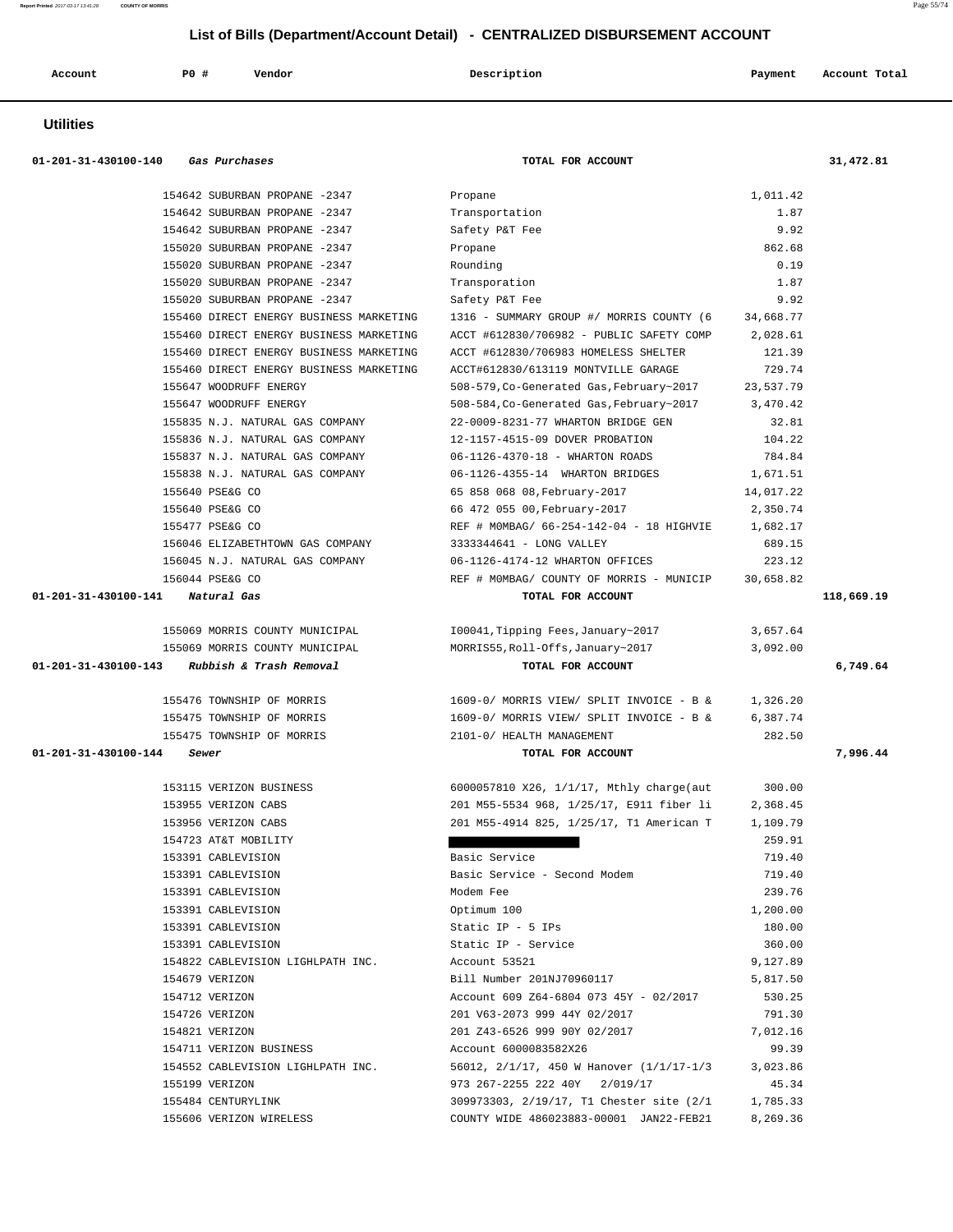| 01-201-36-475100-090    | Police & Fire Retire System Expenditures | TOTAL FOR ACCOUNT                     |              | 5,574,505.42 |
|-------------------------|------------------------------------------|---------------------------------------|--------------|--------------|
| 155774 COUNTY OF MORRIS |                                          | NON-CONTRIBUTORY GROUP LIFE INSURANCE | 65,426.00    |              |
| 155774 COUNTY OF MORRIS |                                          | ACCRUED LIABILITY                     | 927,300.00   |              |
| 155774 COUNTY OF MORRIS |                                          | NORMAL CONTRIBUTION                   | 512,260.00   |              |
| 155773 COUNTY OF MORRIS |                                          | EMPLOYER RETRO                        | 145,584.42   |              |
| 155773 COUNTY OF MORRIS |                                          | NON-CONTRIBUTORY GROUP LIFE INSURANCE | 171,054.00   |              |
| 155773 COUNTY OF MORRIS |                                          | ACCRUED LIABILITY                     | 2,410,362.00 |              |
| 155773 COUNTY OF MORRIS |                                          | NORMAL CONTRIBUTION                   | 1,342,519.00 |              |
|                         |                                          |                                       |              |              |

|  | <b>Police &amp; Fire Retire System</b> |  |
|--|----------------------------------------|--|
|--|----------------------------------------|--|

| TOTAL for Public Employee Retire System                          | 9,217,076.07                          |              |
|------------------------------------------------------------------|---------------------------------------|--------------|
|                                                                  |                                       | ============ |
| Public Employee Retire System Expenditur<br>01-201-36-471100-090 | TOTAL FOR ACCOUNT                     | 9,217,076.07 |
| 155776 COUNTY OF MORRIS                                          | DELAYED APPROPRIATIONS                | 31,725.60    |
| 155776 COUNTY OF MORRIS                                          | DELAYED ENROLLMENTS                   | 9,077.47     |
| 155776 COUNTY OF MORRIS                                          | LONGTERM DISABILITY                   | 52,600.00    |
| 155776 COUNTY OF MORRIS                                          | NON-CONTRIBUTORY GROUP LIFE INSURANCE | 433,703.00   |
| 155776 COUNTY OF MORRIS                                          | ACCRUED LIABILITY                     | 7,262,837.00 |
| 155776 COUNTY OF MORRIS                                          | NORMAL CONTRIBUTION                   | 1,427,133.00 |
|                                                                  |                                       |              |

**TOTAL for Utilities** 377,712.44

# **Public Employee Retire System**

| <b>Utilities</b>                          |                                  |                                                    |          |              |
|-------------------------------------------|----------------------------------|----------------------------------------------------|----------|--------------|
|                                           | 155483 VERIZON                   | 201 V03-7261 127 66Y, 2/16/17, 911 Switc 12,470.10 |          |              |
|                                           | 154966 CABLEVISION               | Account 07876-542998-01-8 2/15-3/14/17 2,864.88    |          |              |
|                                           | 155482 VERIZON                   | 973-539-7933 842 07Y, 2/16/17, Randolph            | 32.83    |              |
| 01-201-31-430100-146                      | Telephone                        | TOTAL FOR ACCOUNT                                  |          | 59,746.10    |
|                                           | 155238 SOUTHEAST MORRIS COUNTY   | 211000004000/ A & R BLDG                           | 638.80   |              |
|                                           | 155238 SOUTHEAST MORRIS COUNTY   | 211000004500/ CH                                   | 1,473.78 |              |
|                                           | 155238 SOUTHEAST MORRIS COUNTY   | 212000084700/ CORRECTION FACILITY                  | 5,606.59 |              |
|                                           | 155238 SOUTHEAST MORRIS COUNTY   | 211000005000/ ADM CTS                              | 315.25   |              |
|                                           | 155238 SOUTHEAST MORRIS COUNTY   | 212000053001/ SHADETREE                            | 3,309.16 |              |
|                                           | 155830 TOWNSHIP OF RANDOLPH      | 9999 593/ HEALTH MNGMNT/10-18-16 THRU 10           | 51.87    |              |
|                                           | 155643 SOUTHEAST MORRIS COUNTY   | 2120000537.00,1/18 thru 2/13/2017                  | 4,433.18 |              |
| 01-201-31-430100-147                      | Water                            | TOTAL FOR ACCOUNT                                  |          | 15,828.63    |
|                                           | 155395 BOROUGH OF BUTLER         | Rt 23 & Decker Ave                                 | 52.35    |              |
|                                           | 155395 BOROUGH OF BUTLER         | Rt 23 Traffic Light                                | 105.61   |              |
|                                           | 155395 BOROUGH OF BUTLER         | Rt 23 South Light Pole #14                         | 96.71    |              |
| 01-203-31-430100-137 (2016) Electricity   |                                  | TOTAL FOR ACCOUNT                                  |          | 254.67       |
|                                           | 156093 NATIONAL FUEL OIL INC.    | Missed July 2016 Invoice, Fuel Charges 6,285.25    |          |              |
| 01-203-31-430100-140 (2016) Gas Purchases |                                  | TOTAL FOR ACCOUNT                                  |          | 6, 285, 25   |
|                                           | 155093 DOVER WATER COMMISSIONERS | DATED 11-29-16/ 10-28-16                           | 67.86    |              |
| 01-203-31-430100-147 (2016) Water         |                                  | TOTAL FOR ACCOUNT                                  |          | 67.86        |
|                                           |                                  |                                                    |          | ============ |

|         |     |        | List of Bills (Department/Account Detail) - CENTRALIZED DISBURSEMENT ACCOUNT |         |               |
|---------|-----|--------|------------------------------------------------------------------------------|---------|---------------|
| Account | P0# | Vendor | Description                                                                  | Payment | Account Total |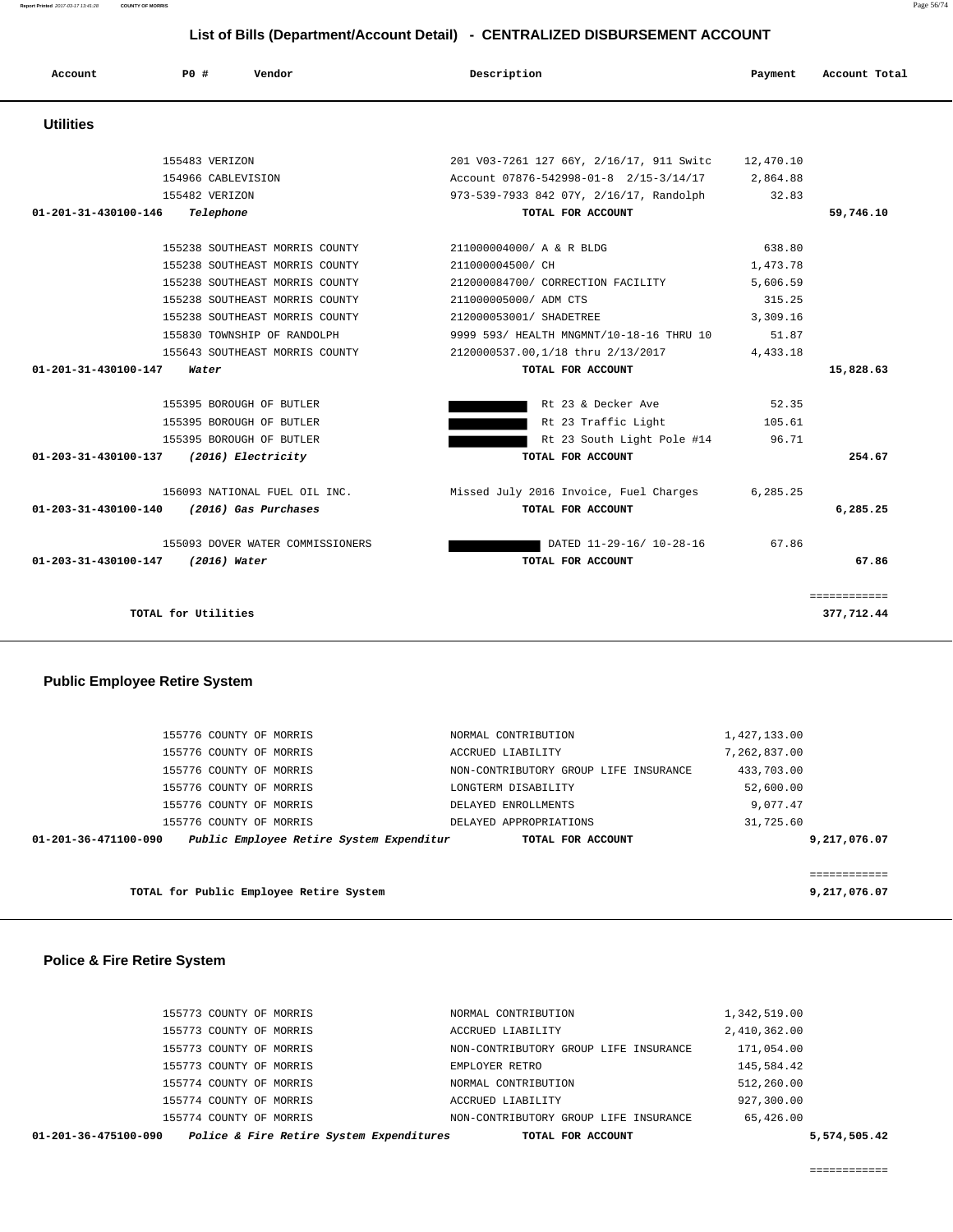| Account<br>. | PO# | Vendor | Description | Payment | Account Total |
|--------------|-----|--------|-------------|---------|---------------|
|              |     |        |             |         |               |

## **Police & Fire Retire System**

**TOTAL for Police & Fire Retire System 5,574,505.42**

 **Nutrition** 

|                      | 154804 TOWN OF DOVER             | Fod and drink license for Dover Nut site | 50.00    |            |
|----------------------|----------------------------------|------------------------------------------|----------|------------|
|                      | 155520 TAMMI BROWN               | Mileage Reimb for 2/2017 102.7x.35(total | 35.94    |            |
|                      | 155350 LONGFELLOWS SANDWICH DELI | Lunch for Nut. Site Mgrs Mtg monthly     | 192.00   |            |
| 01-201-41-716100-059 | Other General Expenses           | TOTAL FOR ACCOUNT                        |          | 277.94     |
|                      | 155973 NATIONAL FUEL OIL INC.    | FUEL CHARGES 2/17                        | 1,839.68 |            |
| 01-201-41-716100-140 | Gas Purchases                    | TOTAL FOR ACCOUNT                        |          | 1,839.68   |
|                      | 153889 CENTURYLINK               | Per. 1/19/17-2/18/17                     | 45.96    |            |
|                      | 155351 VERIZON                   | Acct#201 Z43 6536 999 73Y                | 951.73   |            |
| 01-201-41-716100-146 | Telephone                        | TOTAL FOR ACCOUNT                        |          | 997.69     |
|                      |                                  |                                          |          |            |
|                      | TOTAL for Nutrition              |                                          |          | 3, 115, 31 |

## **Area Plan Grant**

|                                                 | 155533 NJ 211 PARTNERSHIP After Hours APS Coverage for Per. 1/1/17 1,000.00         |           |            |
|-------------------------------------------------|-------------------------------------------------------------------------------------|-----------|------------|
| 155540 CFCS - HOPE HOUSE                        | SHTP 17-14-051 Per. 1/1/17-1/31/17 3,519.00                                         |           |            |
|                                                 | 155541 CFCS - HOPE HOUSE Chore 17-14-051 Per. 1/1/17-1/31/17 4,651.00               |           |            |
| $01 - 201 - 41 - 716110 - 090$ Expenditures     | TOTAL FOR ACCOUNT                                                                   |           | 9,170.00   |
|                                                 | 155124 CORNERSTONE FAMILY PROGRAMS 16-14-087 MM pa/i Per. 10/1/16-12/31/16 9,172.00 |           |            |
|                                                 | 155125 CORNERSTONE FAMILY PROGRAMS 16-14-087 MM pa/i Per. 10/1/16-12/31/16 3,763.00 |           |            |
| 155113 CFCS - HOPE HOUSE                        | 16-14-051 Chore Per. 12/1/16-12/31/16 5,519.00                                      |           |            |
|                                                 | 155112 LEGAL SERVICES OF NORTHWEST #16-14-033 SLO Per. $10/1/16-12/31/16$ 12,075.00 |           |            |
|                                                 |                                                                                     |           |            |
| 155131 M.C. ORGANIZATION FOR                    | $16-14-084$ SHTP Per. $10/1/16-12/31/16$ 3,575.20                                   |           |            |
|                                                 | 155128 MORRIS COUNTY SHERIFF'S OFFICE 16-14-084 SHTP Per. 10/1/16-12/31/16 1,078.37 |           |            |
| 155116 NEWBRIDGE SERVICES INC                   | 16-14-068 CM Per. 10/1/16-12/31/16 5,509.00                                         |           |            |
|                                                 | 155117 NEWBRIDGE SERVICES INC 16-14-068 OS Per. $10/1/16-12/31/16$ 27,000.00        |           |            |
|                                                 | 155123 NEWBRIDGE SERVICES INC THMH 16-14-069 Per. $10/1/16-12/31/16$ 9,218.00       |           |            |
| 155114 NORWESCAP INC                            | $16-14-092$ RSVP Per. $10/1/16-12/31/16$ 370.00                                     |           |            |
| 155115 NORWESCAP INC                            | 16-14-092 RSVP Per. 10/1//16-12/31/16 3,922.00                                      |           |            |
|                                                 | 155118 VISITING NURSE ASSOC. OF 16-14-076 CHAP Per. $10/1/16-12/31/16$ 29,190.00    |           |            |
| 155119 VISITING NURSE ASSOC. OF                 | 16-14-078 MM Per. 10/1/16-12/31/16                                                  | 1,532.00  |            |
| 155120 VISITING NURSE ASSOC. OF                 | 16-14-076 CHAP Per. 10/1/16-12/31/16                                                | 20,617.00 |            |
| 155122 VISITING NURSE ASSOC. OF                 | $16-14-076$ RESP. Per. $10/1/16-12/31/16$ 9,005.00                                  |           |            |
|                                                 | 155130 VISITING NURSE ASSOC. OF 16-14-076 Resp Per. 10/1/16-12/31/16 240.00         |           |            |
| 155121 ZUFALL HEALTH CENTER                     | 16-14-102 ISS Per. 10/1/16-12/31/16 21,820.60                                       |           |            |
|                                                 | 155533 NJ 211 PARTNERSHIP 300.00 After hours APS Coverage Per. 11/16/16-1 500.00    |           |            |
| 01-203-41-716110-090 (2016) Expenditures        | TOTAL FOR ACCOUNT                                                                   |           | 164,106.17 |
|                                                 | 155129 CFCS - HOPE HOUSE 6. SHTP 16-14-051 Per. 12/1/16-12/31/16                    | 458.00    |            |
| 155131 M.C. ORGANIZATION FOR                    |                                                                                     | 459.00    |            |
| 155128 MORRIS COUNTY SHERIFF'S OFFICE           |                                                                                     | 2,000.00  |            |
| 155130 VISITING NURSE ASSOC. OF                 |                                                                                     | 45,853.00 |            |
| 01-204-55-716110-515 Area Plan Grant CP:2015 OE | TOTAL FOR ACCOUNT                                                                   |           | 48,770.00  |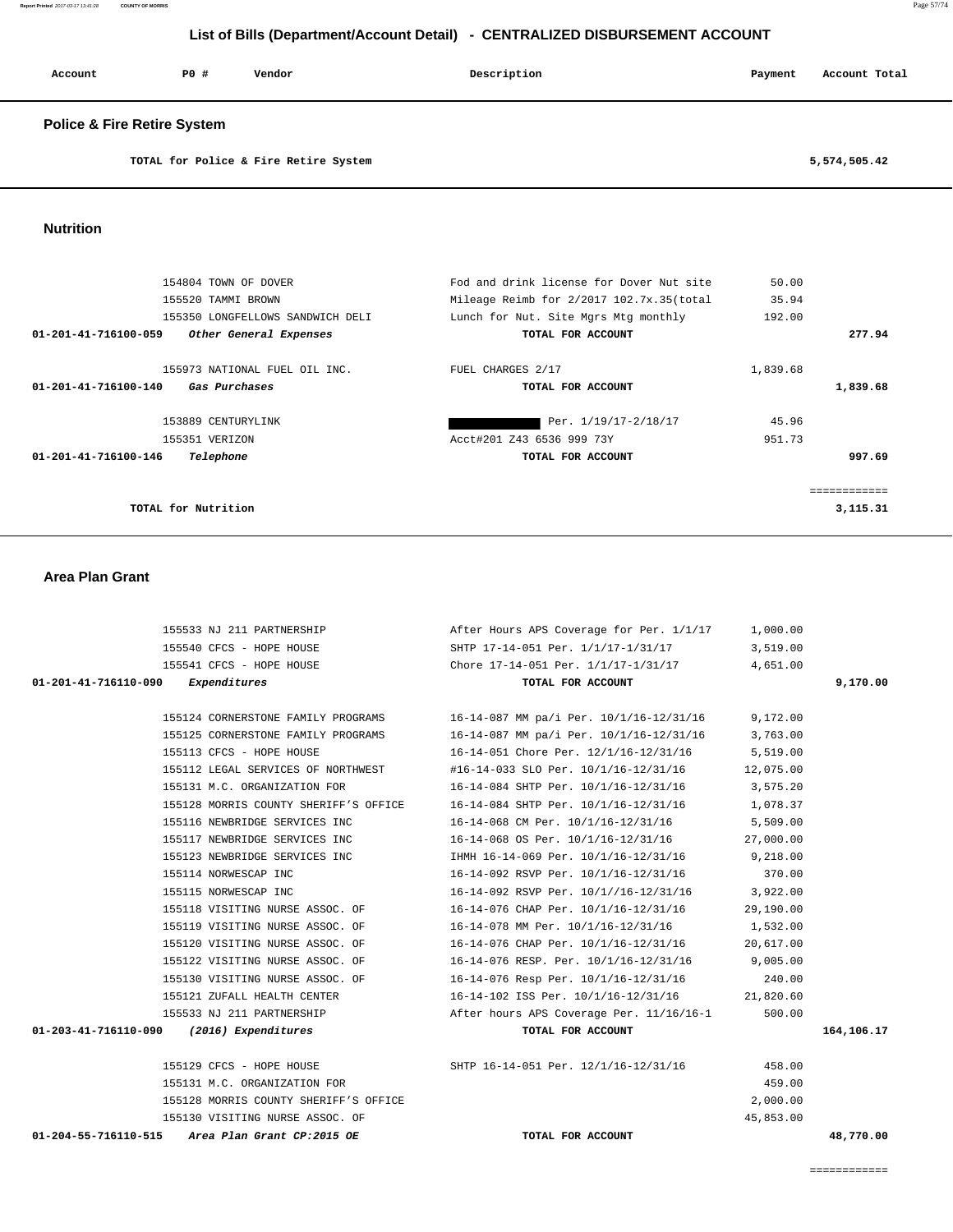#### **Report Printed** 2017-03-17 13:41:28 **COUNTY OF MORRIS** Page 58/74

# **List of Bills (Department/Account Detail) - CENTRALIZED DISBURSEMENT ACCOUNT**

| Account                   | P0 # | Vendor | Description | Payment | Account Total |
|---------------------------|------|--------|-------------|---------|---------------|
| <b>Area Plan Grant</b>    |      |        |             |         |               |
| TOTAL for Area Plan Grant |      |        |             |         | 222,046.17    |

 **ALPN** 

| 155109 DAWN CENTER FOR INDEPENDENT                | #1720 CM Per. 1/1/17-1/31/17             | 3,433.00   |              |
|---------------------------------------------------|------------------------------------------|------------|--------------|
| 155539 CFCS - HOPE HOUSE                          | Chore #1703 Per. 1/1/17-1/31/17          | 1,976.00   |              |
| ALPN Peer Grouping<br>01-201-41-759000-063        | TOTAL FOR ACCOUNT                        |            | 5,409.00     |
| 154682 CORNERSTONE FAMILY PROGRAMS                | #1607 TO ADC MV Per. 10/1/16-12/31/16    | 26,885.00  |              |
| 154680 EMPLOYMENT HORIZONS, INC.                  | #1604 Supp Emp Per. 10/1/16-12/31/16     | 19,254.00  |              |
| 154685 CFCS - HOPE HOUSE                          | #1603 Chore Per. 10/1/16-12/31/16        | 409.00     |              |
| 154624 INTERFAITH FOOD PANTRY INC.                | #1621 HDM Per. 10/1/16-12/31/16          | 1,063.00   |              |
| 154687 NEWBRIDGE SERVICES INC                     | #1614 CM Per. 10/1/16-12/31/16           | 8,938.00   |              |
| 154683 NORWESCAP INC                              | #1615 Senior Cents Per. 10/1/16-12/31/16 | 3,599.00   |              |
| 154703 VISITING NURSE ASSOC. OF                   | #1616 Chap Pe. 10/1/16-12/31/16          | 21, 211.00 |              |
| 154704 VISITING NURSE ASSOC. OF                   | #1609 Resp. care Per. 10/1/16-12/31/16   | 16,857.00  |              |
| 01-203-41-759000-063<br>(2016) ALPN Peer Grouping | TOTAL FOR ACCOUNT                        |            | 98,216.00    |
|                                                   |                                          |            | ------------ |
| TOTAL for ALPN                                    |                                          |            | 103,625.00   |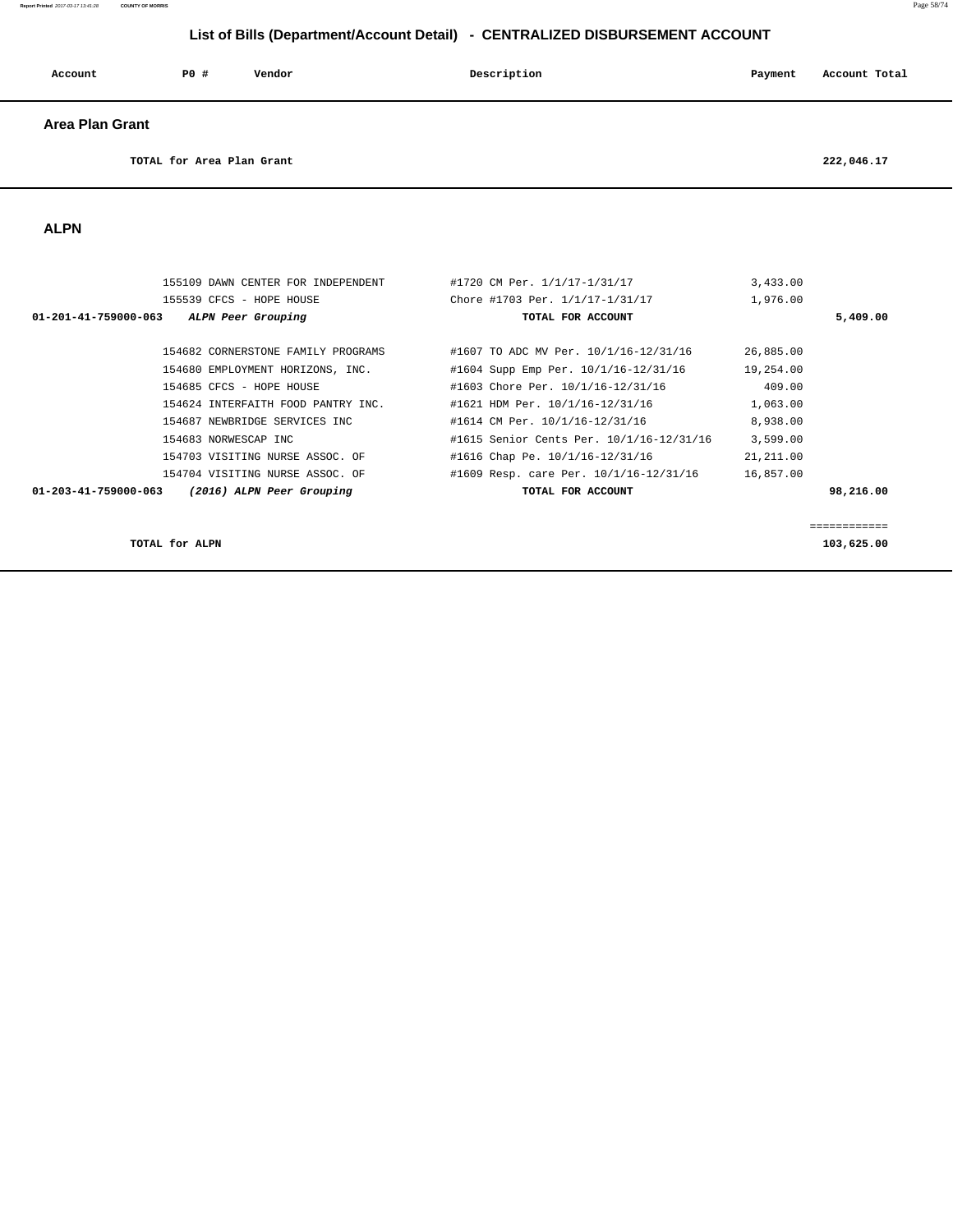**Report Printed** 2017-03-17 13:41:28 **COUNTY OF MORRIS** Page 59/74

# **List of Bills (Department/Account Detail) - CENTRALIZED DISBURSEMENT ACCOUNT**

| Account           | P0#                         | Vendor                           | Description                                                                             | Payment | Account Total |
|-------------------|-----------------------------|----------------------------------|-----------------------------------------------------------------------------------------|---------|---------------|
| DEPARTMENT 718710 |                             |                                  | <b>Grant Fund</b>                                                                       |         |               |
|                   |                             |                                  |                                                                                         |         |               |
|                   | 155283 CABLEVISION          |                                  | 07876 616465 01 8 Billing period 3/1/201                                                | 248.08  |               |
|                   |                             | 153954 NEW JERSEY ASSOCIATION OF | Arlene Stoller-Community Mental Health &                                                | 50.00   |               |
|                   |                             | 154969 RICOH USA, INC.           | color copies Machine ID 6028 10/1/2016-                                                 | 96.95   |               |
|                   |                             | 156088 COUNTY OF MORRIS          | 1st Half March 2017 Metered Mail                                                        | 75.79   |               |
|                   |                             |                                  | $02-213-41-718710-391$ Public Health Emer Grant $(7/1/16-6/30/17)$<br>TOTAL FOR ACCOUNT |         | 470.82        |
|                   |                             |                                  |                                                                                         |         |               |
|                   | TOTAL for DEPARTMENT 718710 |                                  |                                                                                         |         | 470.82        |

## **DEPARTMENT 741715**

| 154936 PLIC SBD GRAND ISLAND                     | Premium installment for the period 3/1/1        | 10.08      |              |
|--------------------------------------------------|-------------------------------------------------|------------|--------------|
| 154221 CRYSTAL SPRINGS                           | 1/22/17. Customer #699004915917393.             | 0.94       |              |
| 154218 CENTURYLINK                               |                                                 | 9.14       |              |
| 155217 LILLY HYMOWITZ                            | March Parking Pass.                             | 2.00       |              |
| 155753 WARREN COUNTY TECHNICAL SCHOOL Helena T.  |                                                 | 543.20     |              |
| 155719 LISA M CURRAN                             |                                                 | 72.00      |              |
| 154626 W.B. MASON COMPANY INC                    | Office Supplies.                                | 17.23      |              |
| 155788 MANUELA SCHUSTER                          | Travel from 11/10/16 to 2/15/17                 | 4.12       |              |
| 155218 TELESEARCH INC                            | Helen K.; W/E 2/19/17.                          | 890.70     |              |
| 155218 TELESEARCH INC                            | Lilly H.; W/E 2/19/17.                          | 14.74      |              |
| 155218 TELESEARCH INC                            | Samantha P., W/E 2/12/17.                       | 7.18       |              |
| 155218 TELESEARCH INC                            | Samantha P., W/E 2/19/17.                       | 21.55      |              |
| 155973 NATIONAL FUEL OIL INC.                    | FUEL CHARGES 2/17                               | 21.97      |              |
| 155548 RICOH USA, INC.                           | Ricoh MP6054SP Copier, S/N G196R940229. 45.35   |            |              |
| 155925 PROJECT SELF SUFFICIENCY                  | Quarterly expenses Oct, Nov & Dec 2016 9,138.24 |            |              |
| 156154 COUNTY OF MORRIS                          |                                                 | 15, 212.34 |              |
| 02-213-41-741715-392 WFNJ-TANF (7/1/16-12/31/17) | TOTAL FOR ACCOUNT                               |            | 26,010.78    |
|                                                  |                                                 |            | ============ |
| TOTAL for DEPARTMENT 741715                      |                                                 |            | 26,010.78    |

| 154936 PLIC SBD GRAND ISLAND          | Premium installment for the period 3/1/1 | 17.65    |
|---------------------------------------|------------------------------------------|----------|
| 154221 CRYSTAL SPRINGS                | 1/22/17. Customer #699004915917393.      | 1.64     |
| 154218 CENTURYLINK                    |                                          | 15.99    |
| 155217 LILLY HYMOWITZ                 | March Parking Pass.                      | 3.50     |
| 155725 ACADEMY OF ALLIED HEALTH       | Kalma T.                                 | 3,200.00 |
| 155741 WARREN COUNTY TECHNICAL SCHOOL | Andrea S.                                | 543.20   |
| 155719 LISA M CURRAN                  |                                          | 126.00   |
| 154626 W.B. MASON COMPANY INC         | Office Supplies.                         | 30.16    |
| 155788 MANUELA SCHUSTER               | Travel from 11/10/16 to 2/15/17          | 7.21     |
| 155218 TELESEARCH INC                 | Lilly H.; W/E 2/19/17.                   | 25.80    |
| 155218 TELESEARCH INC                 | Samantha P., W/E 2/12/17.                | 12.57    |
| 155218 TELESEARCH INC                 | Samantha P., W/E 2/19/17.                | 37.70    |
| 155548 RICOH USA, INC.                | Ricoh MP6054SP Copier, S/N G196R940229.  | 79.36    |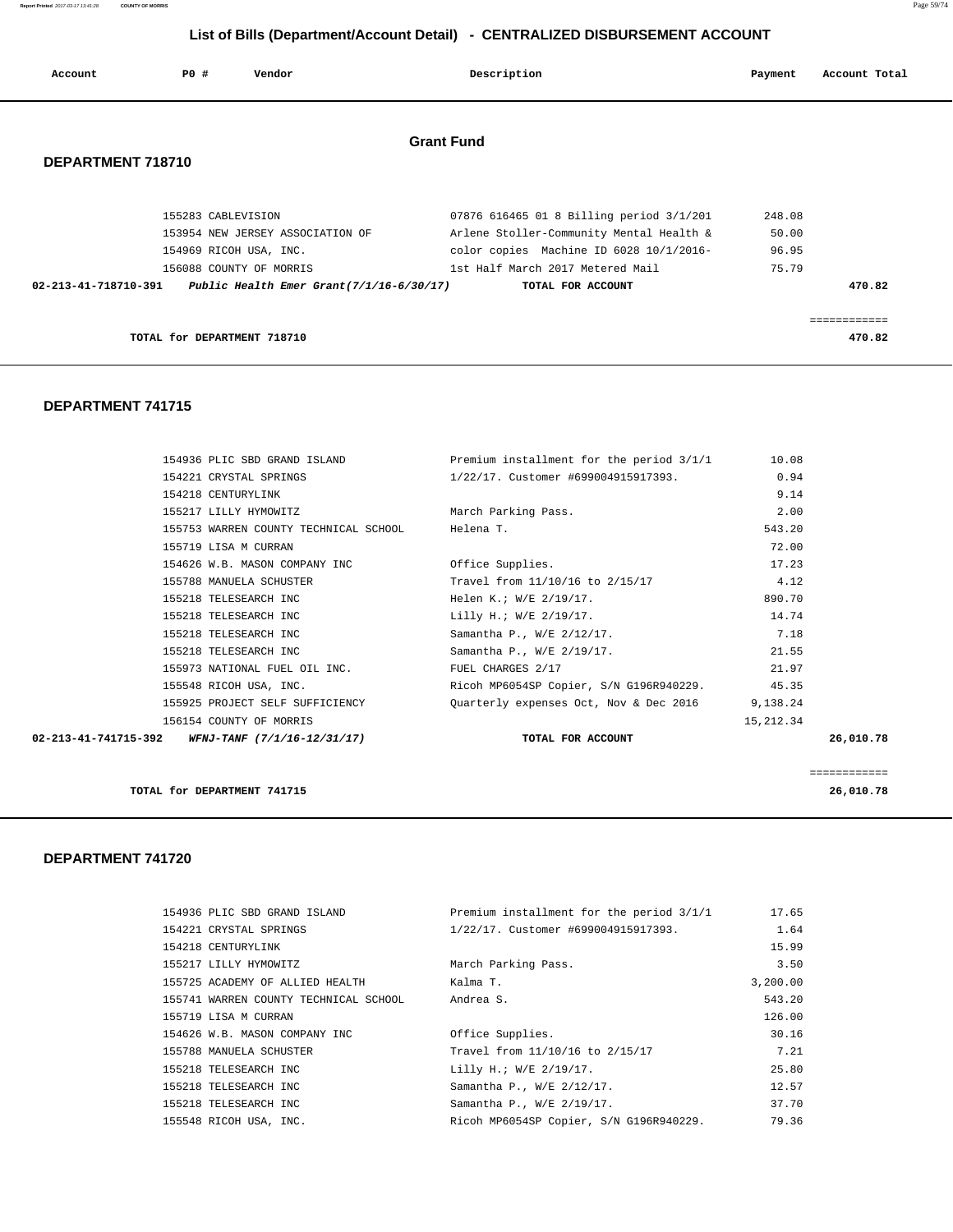**Report Printed** 2017-03-17 13:41:28 **COUNTY OF MORRIS** Page 60/74

# **List of Bills (Department/Account Detail) - CENTRALIZED DISBURSEMENT ACCOUNT**

| Account              | PO#                         | Vendor                                   | Description                              | Payment               | Account Total             |
|----------------------|-----------------------------|------------------------------------------|------------------------------------------|-----------------------|---------------------------|
| DEPARTMENT 741720    |                             |                                          |                                          |                       |                           |
|                      | 156154 COUNTY OF MORRIS     | 155925 PROJECT SELF SUFFICIENCY          | Quarterly expenses Oct, Nov & Dec 2016 S | 2,244.48<br>19,790.82 |                           |
| 02-213-41-741720-392 |                             | WFNJ-General Assistance(7/1/16-12/31/17) | TOTAL FOR ACCOUNT                        |                       | 30,785.36                 |
|                      | TOTAL for DEPARTMENT 741720 |                                          |                                          |                       | ============<br>30,785.36 |

## **DEPARTMENT 741730**

| 156154 COUNTY OF MORRIS                             |                   | 6,350.78 |
|-----------------------------------------------------|-------------------|----------|
| 02-213-41-741730-392<br>WFNJ-WLLP (7/1/16-12/31/17) | TOTAL FOR ACCOUNT | 6,350.78 |
|                                                     |                   |          |
| TOTAL for DEPARTMENT 741730                         |                   | 6,350.78 |
|                                                     |                   |          |

## **DEPARTMENT 742705**

| 156154 COUNTY OF MORRIS                             | 2016 4th Quarter Fringe Benefits for the | 5,921.00 |
|-----------------------------------------------------|------------------------------------------|----------|
| WIOA Adult (7/1/15-6/30/17)<br>02-213-41-742705-391 | TOTAL FOR ACCOUNT                        | 5,921.00 |
|                                                     |                                          |          |
|                                                     |                                          |          |
| TOTAL for DEPARTMENT 742705                         |                                          | 5,921.00 |
|                                                     |                                          |          |

## **DEPARTMENT 742710**

|                      | 156154 COUNTY OF MORRIS                   |                   | 6, 211.00 |
|----------------------|-------------------------------------------|-------------------|-----------|
| 02-213-41-742710-391 | WIOA Dislocated Worker $(7/1/15-6/30/17)$ | TOTAL FOR ACCOUNT | 6,211.00  |
|                      | TOTAL for DEPARTMENT 742710               |                   | 6,211.00  |

| 154936 PLIC SBD GRAND ISLAND       | Premium installment for the period 3/1/1 | 40.32    |
|------------------------------------|------------------------------------------|----------|
| 154221 CRYSTAL SPRINGS             | 1/22/17. Customer #699004915917393.      | 3.76     |
| 154218 CENTURYLINK                 |                                          | 36.56    |
| 155217 LILLY HYMOWITZ              | March Parking Pass.                      | 8.00     |
| 155721 LINCOLN TECHNICAL INSTITUTE | Cristian T.                              | 1,355.84 |
| 155719 LISA M CURRAN               |                                          | 288.00   |
| 154626 W.B. MASON COMPANY INC      | Office Supplies.                         | 68.93    |
| 155788 MANUELA SCHUSTER            | Travel from 11/10/16 to 2/15/17          | 16.48    |
| 155218 TELESEARCH INC              | Lilly H.; W/E 2/19/17.                   | 58.97    |
| 155218 TELESEARCH INC              | Samantha P., W/E 2/12/17.                | 28.73    |
| 155218 TELESEARCH INC              | Samantha P., W/E 2/19/17.                | 86.18    |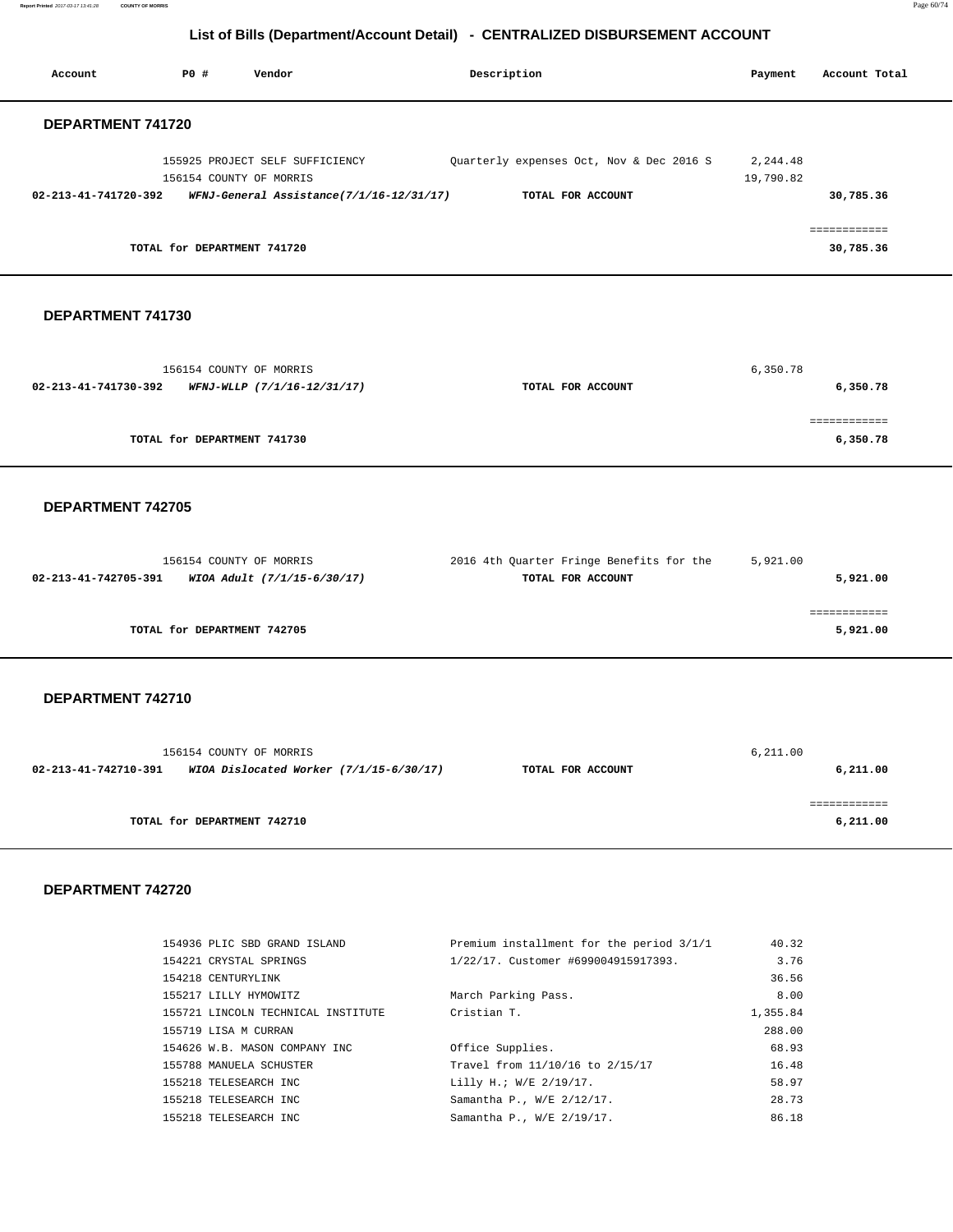| Account                        | PO#                         | Vendor                      | Description                             | Payment             | Account Total             |
|--------------------------------|-----------------------------|-----------------------------|-----------------------------------------|---------------------|---------------------------|
| DEPARTMENT 742720              |                             |                             |                                         |                     |                           |
|                                | 155548 RICOH USA, INC.      | 156154 COUNTY OF MORRIS     | Ricoh MP6054SP Copier, S/N G196R940229. | 181.40<br>21,710.82 |                           |
| $02 - 213 - 41 - 742720 - 391$ |                             | WIOA Youth (7/1/15-6/30/17) | TOTAL FOR ACCOUNT                       |                     | 24,883.99                 |
|                                | TOTAL for DEPARTMENT 742720 |                             |                                         |                     | ============<br>24,883.99 |

#### **DEPARTMENT 742805**

| 155301 JOAN STREHL                               | Travel from 1/6/17 to 2/23/17.                                                                  | 49.97     |           |
|--------------------------------------------------|-------------------------------------------------------------------------------------------------|-----------|-----------|
|                                                  | 154936 PLIC SBD GRAND ISLAND <b>Example 20 Fremium</b> installment for the period $3/1/1$ 60.48 |           |           |
| 154221 CRYSTAL SPRINGS                           | 1/22/17. Customer #699004915917393.                                                             | 5.64      |           |
| 154218 CENTURYLINK                               |                                                                                                 | 54.83     |           |
| 155217 LILLY HYMOWITZ                            | March Parking Pass.                                                                             | 12.00     |           |
| 155719 LISA M CURRAN                             |                                                                                                 | 432.00    |           |
| 154626 W.B. MASON COMPANY INC                    | Office Supplies.                                                                                | 103.39    |           |
| 155735 KELLY O'NEILL-MCGUIRE                     | Travel from 7/12/16 to 11/30/16                                                                 | 102.42    |           |
| 155788 MANUELA SCHUSTER                          | Travel from 11/10/16 to 2/15/17                                                                 | 24.72     |           |
| 155751 INFORMATION & TECHNOLOGY                  | Maria S.                                                                                        | 744.00    |           |
| 155748 INFORMATION & TECHNOLOGY                  | Thelma R.                                                                                       | 840.00    |           |
| 155740 WARREN COUNTY TECHNICAL SCHOOL            | Senyo T.                                                                                        | 543.20    |           |
| 155744 INFORMATION & TECHNOLOGY                  | Brenda V.                                                                                       | 792.00    |           |
| 155747 INFORMATION & TECHNOLOGY                  | Amina S.                                                                                        | 840.00    |           |
| 155749 INFORMATION & TECHNOLOGY                  | Ana M. Z.                                                                                       | 858.00    |           |
| 155724 LASCOMP INSTITUTE                         | Lesly T.                                                                                        | 4,000.00  |           |
| 155755 INFORMATION & TECHNOLOGY                  | Luz M.                                                                                          | 816.00    |           |
| 155756 INFORMATION & TECHNOLOGY                  | Monica V.                                                                                       | 144.00    |           |
| 155754 INFORMATION & TECHNOLOGY                  | Bezunesh A.                                                                                     | 696.00    |           |
| 155727 FORTIS INSTITUTE                          | Benjamin C.                                                                                     | 413.85    |           |
| 155737 WARREN COUNTY TECHNICAL SCHOOL            | Evelyn A.                                                                                       | 543.20    |           |
| 155736 RUTGERS SCHOOL OF BUSINESS                | Donnetia R.                                                                                     | 3,060.00  |           |
| 155738 WARREN COUNTY TECHNICAL SCHOOL            | Danielle H.                                                                                     | 543.20    |           |
| 155218 TELESEARCH INC                            | Lilly H.; W/E 2/19/17.                                                                          | 88.45     |           |
| 155218 TELESEARCH INC                            | Samantha P., W/E 2/12/17.                                                                       | 43.09     |           |
| 155218 TELESEARCH INC                            | Samantha P., W/E 2/19/17.                                                                       | 129.28    |           |
| 155299 CONVERTECH, INC.                          | Ali H., Dates: 11/7/16 to 2/3/17.                                                               | 4,998.00  |           |
| 154952 EZ WHEELS DRIVING SCHOOL                  | Robert S.                                                                                       | 1,066.40  |           |
| 155524 MILLENNIUM SOLUTION FOCUS                 | Lyubov A.                                                                                       | 750.00    |           |
| 155545 WILLIAM PATERSON UNIVERSITY               | Jason H.                                                                                        | 800.00    |           |
| 155548 RICOH USA, INC.                           | Ricoh MP6054SP Copier, S/N G196R940229.                                                         | 272.12    |           |
| 156154 COUNTY OF MORRIS                          |                                                                                                 | 20,072.91 |           |
| 02-213-41-742805-391 WIOA Adult (7/1/16-6/30/18) | TOTAL FOR ACCOUNT                                                                               |           | 43,899.15 |
|                                                  |                                                                                                 |           |           |

**TOTAL for DEPARTMENT 742805 43,899.15**

============

| 155301 JOAN STREHL |                              |               | Travel from 1/6/17 to 2/23/17. | 101.44 |
|--------------------|------------------------------|---------------|--------------------------------|--------|
|                    | 154936 PLIC SBD GRAND ISLAND | 1062765-10001 | - Premium installment for      | 123.48 |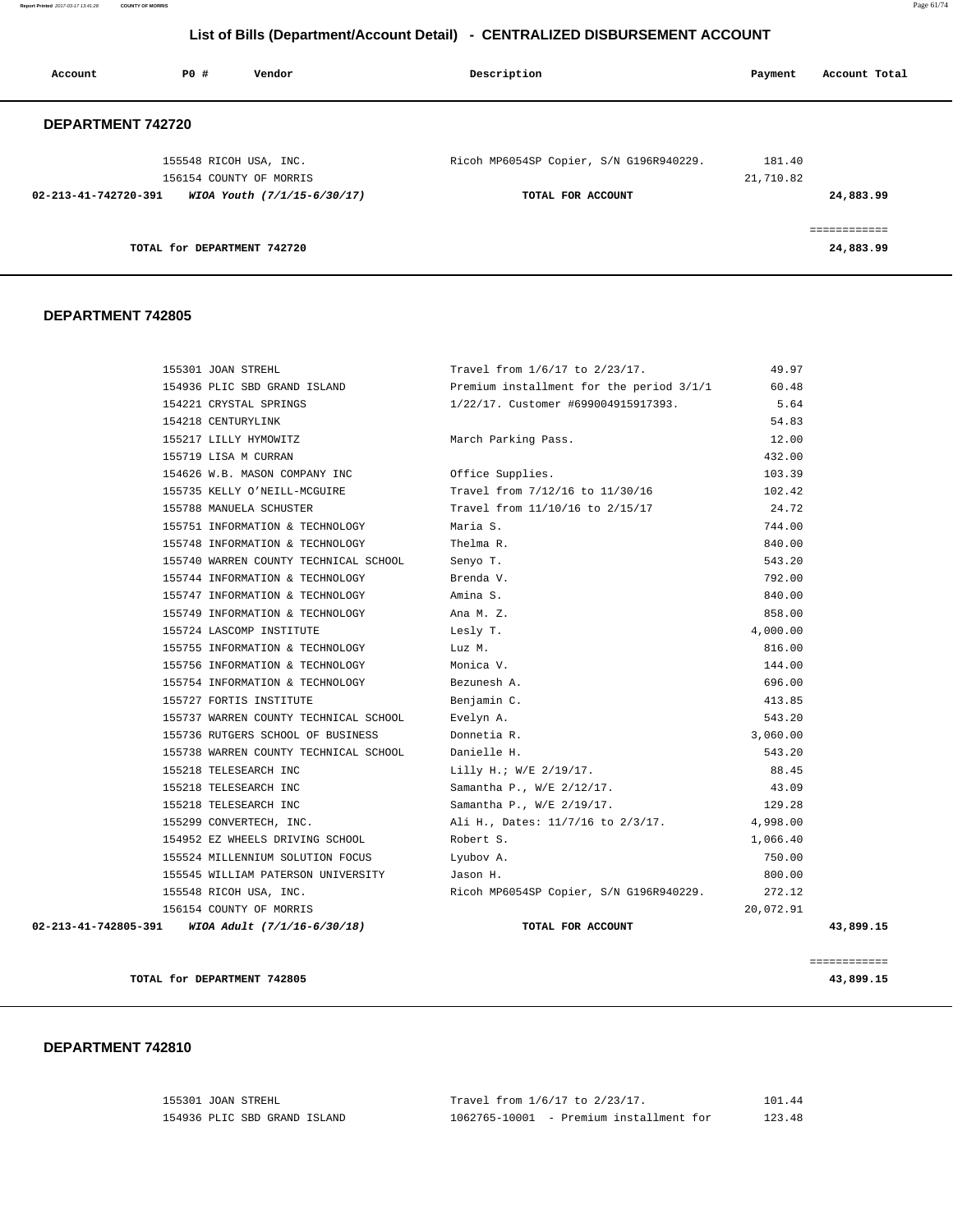| Account           | PO# | Vendor | Description | Payment | Account Total |
|-------------------|-----|--------|-------------|---------|---------------|
| DEPARTMENT 742810 |     |        |             |         |               |

|                                | 154218 CENTURYLINK                      | 310372742 Bill dated Jan.22, 2017. 973   | 111.95    |
|--------------------------------|-----------------------------------------|------------------------------------------|-----------|
|                                | 155217 LILLY HYMOWITZ                   | March Parking Pass.                      | 24.50     |
|                                | 155529 FAIRLEIGH DICKINSON UNIVERSITY   | Kristine V.                              | 800.25    |
|                                | 155535 BLOOMFIELD COLLEGE               | Nicholas E.                              | 2,800.00  |
|                                | 155530 LASCOMP INSTITUTE                | Denise S.                                | 4,000.00  |
|                                | 155531 WARREN COUNTY COMMUNITY COLL.    | Randi M.                                 | 1,899.00  |
|                                | 155532 DENTAL & MEDICAL CAREER          | Cindie N.                                | 799.00    |
|                                | 155719 LISA M CURRAN                    | Art direction, layout, design & producti | 882.00    |
|                                | 154626 W.B. MASON COMPANY INC           | Office Supplies.                         | 211.08    |
|                                | 155735 KELLY O'NEILL-MCGUIRE            | Travel from 7/12/16 to 11/30/16.         | 207.95    |
|                                | 155750 INFORMATION & TECHNOLOGY         | Betty D.                                 | 816.00    |
|                                | 155752 INFORMATION & TECHNOLOGY         | Nitin J.                                 | 1,494.00  |
|                                | 155745 INFORMATION & TECHNOLOGY         | Hermanicia V.                            | 864.00    |
|                                | 155742 WARREN COUNTY TECHNICAL SCHOOL   | Daylana E. H.                            | 543.20    |
|                                | 155739 WARREN COUNTY TECHNICAL SCHOOL   | Allison H.                               | 543.20    |
|                                | 155726 RUTGERS OCPE                     | Jaime J.                                 | 1,995.00  |
|                                | 155722 JERSEY TRACTOR TRAILER           | Michael H.                               | 3,200.00  |
|                                | 155723 EZ WHEELS DRIVING SCHOOL         | Aaron K.                                 | 1,013.08  |
|                                | 155700 EZ WHEELS DRIVING SCHOOL         | Carlos M.                                | 1,013.08  |
|                                | 155746 INFORMATION & TECHNOLOGY         | Jorge J.                                 | 840.00    |
|                                | 155720 BLOOMFIELD COLLEGE               | Joseph M.                                | 2,800.00  |
|                                | 155728 RUTGERS CENTER FOR CONTINUING    | Cynthia D.                               | 695.00    |
|                                | 155788 MANUELA SCHUSTER                 | Travel from 11/10/16 to 2/15/17.         | 50.47     |
|                                | 155743 EZ WHEELS DRIVING SCHOOL         | Paul R. D.                               | 906.44    |
|                                | 155218 TELESEARCH INC                   | Lilly H.; W/E 2/19/17.                   | 180.59    |
|                                | 155218 TELESEARCH INC                   | Samantha P., W/E 2/12/17.                | 87.98     |
|                                | 155218 TELESEARCH INC                   | Samantha P., W/E 2/19/17.                | 263.94    |
|                                | 155525 CUTTING EDGE ACADEMY             | Estina F.                                | 1,008.14  |
|                                | 155526 JERSEY TRACTOR TRAILER           | Abedallah E.                             | 400.00    |
|                                | 155523 EZ WHEELS DRIVING SCHOOL         | Glenn P. K.                              | 1,066.40  |
|                                | 155528 WILLIAM PATERSON UNIVERSITY      | Carol H.                                 | 800.00    |
|                                | 155527 RUTGERS CENTER FOR CONTINUING    | Laura S.                                 | 569.00    |
|                                | 155548 RICOH USA, INC.                  | Ricoh MP6054SP Copier, S/N G196R940229.  | 555.55    |
|                                | 156088 COUNTY OF MORRIS                 | 1st Half March 2017 Metered Mail         | 224.46    |
|                                | 156154 COUNTY OF MORRIS                 |                                          | 52,422.97 |
| $02 - 213 - 41 - 742810 - 391$ | WIOA Dislocated Worker (7/1/16-6/30/18) | TOTAL FOR ACCOUNT                        | 86,324.66 |
|                                |                                         |                                          |           |

**TOTAL for DEPARTMENT 742810 86,324.66**

============

## **Reach Program**

|                      | 155297 AEROFUND FINANCIAL INC. | Transportation from 2/6/17 to 2/10/17.  | 4,206.88  |              |
|----------------------|--------------------------------|-----------------------------------------|-----------|--------------|
|                      | 155699 AEROFUND FINANCIAL INC. | Transportation from 2/13/17 to 2/17/17. | 4,167.31  |              |
|                      | 156154 COUNTY OF MORRIS        |                                         | 11,280.41 |              |
| 02-213-41-751705-391 | REACH Program (7/1/16-6/30/17) | TOTAL FOR ACCOUNT                       |           | 19,654.60    |
|                      | 156154 COUNTY OF MORRIS        |                                         | 11,249.91 |              |
| 02-213-41-751705-392 | REACH Program (7/1/16-6/30/17) | TOTAL FOR ACCOUNT                       |           | 11,249.91    |
|                      |                                |                                         |           | ============ |
|                      | TOTAL for Reach Program        |                                         |           | 30,904.51    |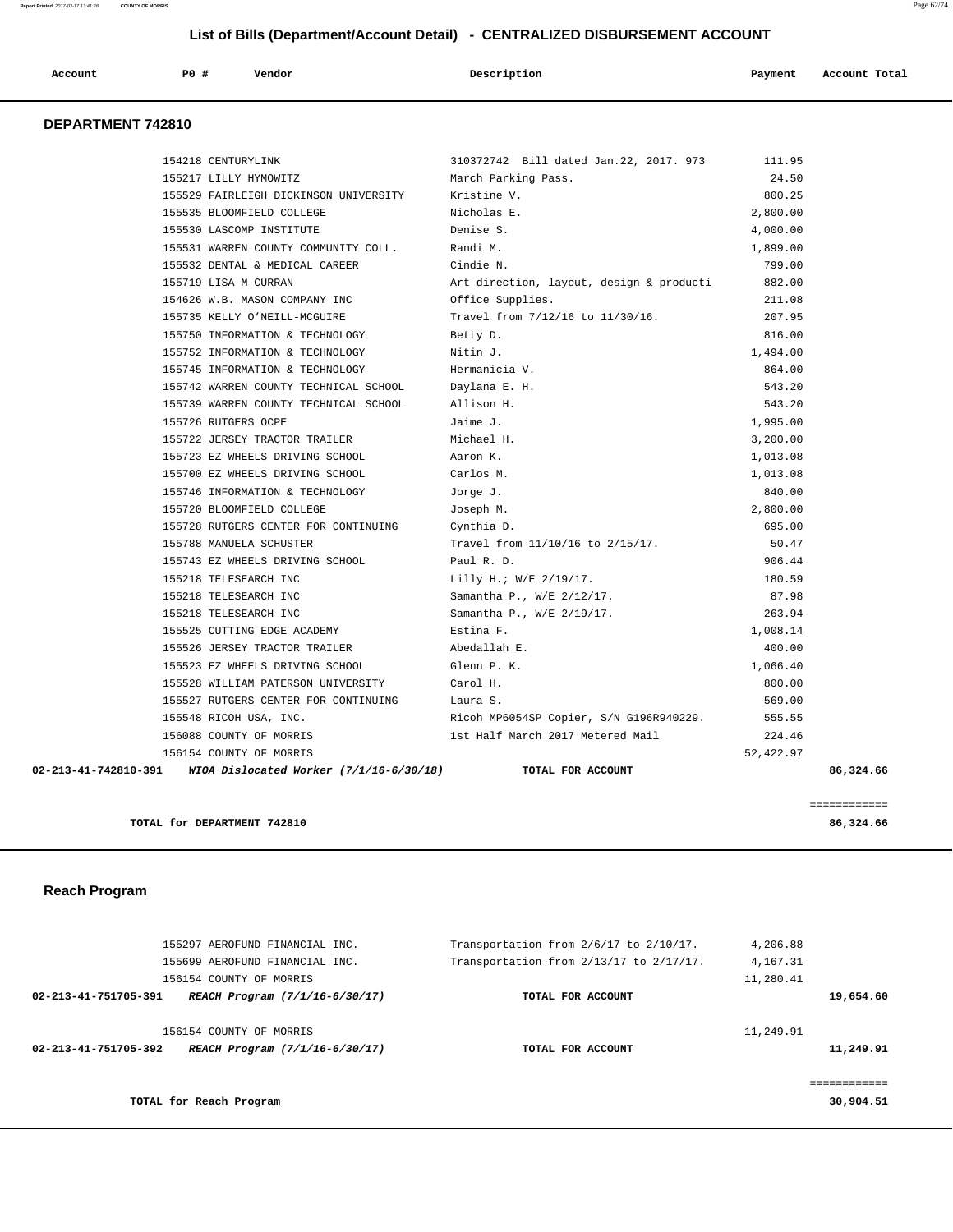**Report Printed** 2017-03-17 13:41:28 **COUNTY OF MORRIS** Page 63/74

# **List of Bills (Department/Account Detail) - CENTRALIZED DISBURSEMENT ACCOUNT**

| Account              | PO#                         | Vendor                                    | Description                              | Payment   | Account Total             |
|----------------------|-----------------------------|-------------------------------------------|------------------------------------------|-----------|---------------------------|
|                      |                             |                                           |                                          |           |                           |
|                      | 155265 FAMILY PROMISE OF    |                                           | Jan-17-SSH-1702 Emergency Shelter, Our P | 10,283.40 |                           |
| 02-213-41-754710-392 |                             | Social Srvcs for Hmlss $(7/1/16-6/30/17)$ | TOTAL FOR ACCOUNT                        |           | 10,283.40                 |
|                      | TOTAL for DEPARTMENT 754710 |                                           |                                          |           | :===========<br>10,283.40 |

## **DEPARTMENT 758610**

| 155928 TOWNSHIP OF RANDOLPH                                      | Randolph Municipal Alliance Supplemental | 1,101.67 |
|------------------------------------------------------------------|------------------------------------------|----------|
| Municipal Alliance $(1/1/16 - 12/31/16)$<br>02-213-41-758610-394 | TOTAL FOR ACCOUNT                        | 1,101.67 |
|                                                                  |                                          |          |
|                                                                  |                                          |          |
| TOTAL for DEPARTMENT 758610                                      |                                          | 1,101.67 |
|                                                                  |                                          |          |

#### **DEPARTMENT 758710**

| 155703 TOWNSHIP OF RANDOLPH                                 | Randolph Municipal Alliance Expenditures | 3,062.71  |
|-------------------------------------------------------------|------------------------------------------|-----------|
| 155604 TOWNSHIP OF DENVILLE                                 | Denville Municipal Alliance Expenditures | 7,160.00  |
| Municipal Alliance (7/1/16-6/30/17)<br>02-213-41-758710-392 | TOTAL FOR ACCOUNT                        | 11,068.00 |
|                                                             |                                          |           |
|                                                             |                                          |           |
|                                                             |                                          |           |

## **DEPARTMENT 774705**

| 153963 TOWN OF BOONTON POLICE DEPARTMENT               | C.Petonak - 10/24/16 Callout | 220.00 |
|--------------------------------------------------------|------------------------------|--------|
| 153963 TOWN OF BOONTON POLICE DEPARTMENT               | C.Petonak- 11/20/16 Callout  | 220.00 |
| 02-213-41-774705-391<br>DRE Call Out (10/1/16-9/30/17) | TOTAL FOR ACCOUNT            | 440.00 |
|                                                        |                              |        |
|                                                        |                              |        |
| TOTAL for DEPARTMENT 774705                            |                              | 440.00 |
|                                                        |                              |        |

| TOTAL for DEPARTMENT 784920                         |                                          | 10,825.28 |
|-----------------------------------------------------|------------------------------------------|-----------|
|                                                     |                                          |           |
| 02-213-41-784920-391<br>FFY16 UASI (9/1/16-8/31/19) | TOTAL FOR ACCOUNT                        | 10,825.28 |
| 154078 TELVENT DTN, LLC                             | EOC Weather Service 2/22/17-2/21/18 Per  | 4,224.00  |
| 149799 ARAMSCO                                      | Part #52384 3M BE-10BR Butyl Rubber Hood | 6,601.28  |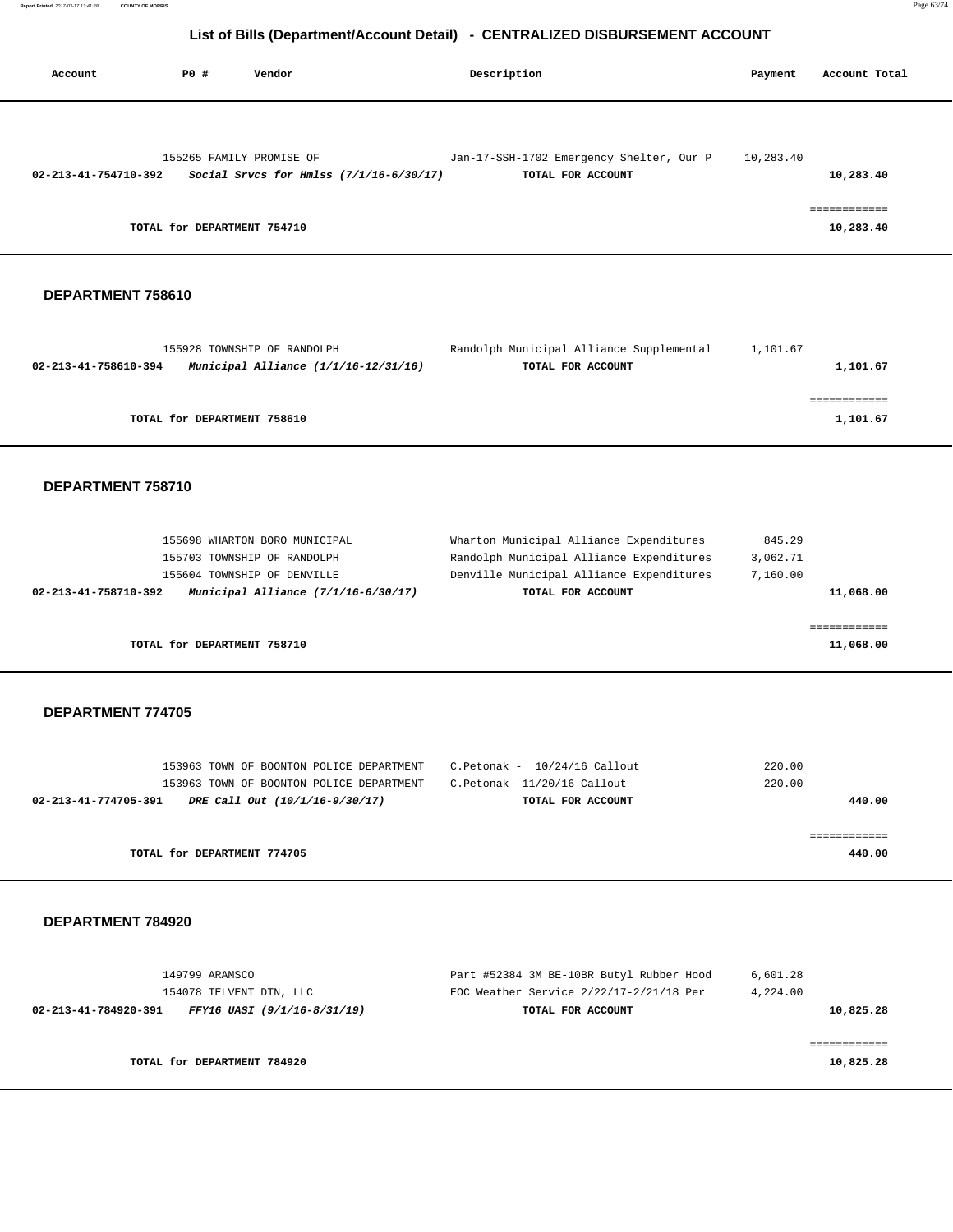| Account                       | <b>PO #</b>                 | Vendor                                                  | Description                            | Account Total<br>Payment |
|-------------------------------|-----------------------------|---------------------------------------------------------|----------------------------------------|--------------------------|
|                               |                             |                                                         |                                        |                          |
|                               |                             | 155514 MORRISTOWN CAR WASH                              | books of car wash coupons              | 1,000.00                 |
| 02-213-41-786725-394          |                             | 155973 NATIONAL FUEL OIL INC.<br>MAPS (1/1/17-12/31/17) | FUEL CHARGES 2/17<br>TOTAL FOR ACCOUNT | 5, 417.47<br>6,417.47    |
|                               | TOTAL for DEPARTMENT 786725 |                                                         |                                        | <br>6,417.47             |
| NYS&W Bicycle/Pedestrian Path |                             |                                                         |                                        |                          |

| 155292 NV5                                                       | Professional Services rendered concernin | 234,335.00 |
|------------------------------------------------------------------|------------------------------------------|------------|
| 155732 NV5                                                       | Prof Svcs Rendered concerning the New Yo | 90,158.44  |
| NYS&W Bicycle/Ped Path 9/16/09-xt6/30/17<br>02-213-41-790015-391 | TOTAL FOR ACCOUNT                        | 324,493.44 |
|                                                                  |                                          |            |
|                                                                  |                                          |            |
| TOTAL for NYS&W Bicycle/Pedestrian Path                          |                                          | 324,493.44 |
|                                                                  |                                          |            |

## **DEPARTMENT 792720**

| 155699 AEROFUND FINANCIAL INC.                           |                                         | 603.67   |
|----------------------------------------------------------|-----------------------------------------|----------|
| 155931 AEROFUND FINANCIAL INC.                           | Transportation from 2/20/17 to 2/24/17. | 3,988.38 |
| NJ JARC Round 3 (7/1/16-6/30/17)<br>02-213-41-792720-392 | TOTAL FOR ACCOUNT                       | 4,592.05 |
|                                                          |                                         |          |
|                                                          |                                         |          |
| TOTAL for DEPARTMENT 792720                              |                                         | 4,592.05 |
|                                                          |                                         |          |

## **DEPARTMENT 832710**

| 153312 PERFORMANCE TRAILERS INC.                   | Diamond Plate Transition flaps installed | 300.00 |
|----------------------------------------------------|------------------------------------------|--------|
| 153312 PERFORMANCE TRAILERS INC.                   | Replace 1 roof vent llid                 | 80.00  |
| 153312 PERFORMANCE TRAILERS INC.                   | Replace Jack handle                      | 24.00  |
| 02-213-41-832710-392<br>CEHA 2017 (7/1/16-6/30/17) | TOTAL FOR ACCOUNT                        | 404.00 |
|                                                    |                                          |        |
|                                                    |                                          |        |
| TOTAL for DEPARTMENT 832710                        |                                          | 404.00 |

## **DEPARTMENT 860755**

| 02-213-41-860755-392 | General Operating Spprt(1/1/17-12/31/17) | TOTAL FOR ACCOUNT                          | 15,392.00 |
|----------------------|------------------------------------------|--------------------------------------------|-----------|
|                      | 153849 WASHINGTON TOWNSHIP LAND TRUST    | 2017 Regrant - 80% of total award -- pmt   | 5,600.00  |
|                      | 153846 THE GROWING STAGE                 | $2017$ Regrant - pmt #1 - 80% of total awa | 3,392.00  |
|                      | 153845 DOVER AREA HISTORICAL SOCIETY     | 2017 Regrant / pmt #1 80% of total award   | 3,200.00  |
|                      | 154144 NATIONAL SOCIETY OF THE DAR       | $2017$ regrant - pmt#1 - 80% of total awar | 3,200.00  |
|                      |                                          |                                            |           |

**TOTAL for DEPARTMENT 860755 15,392.00 15,392.00**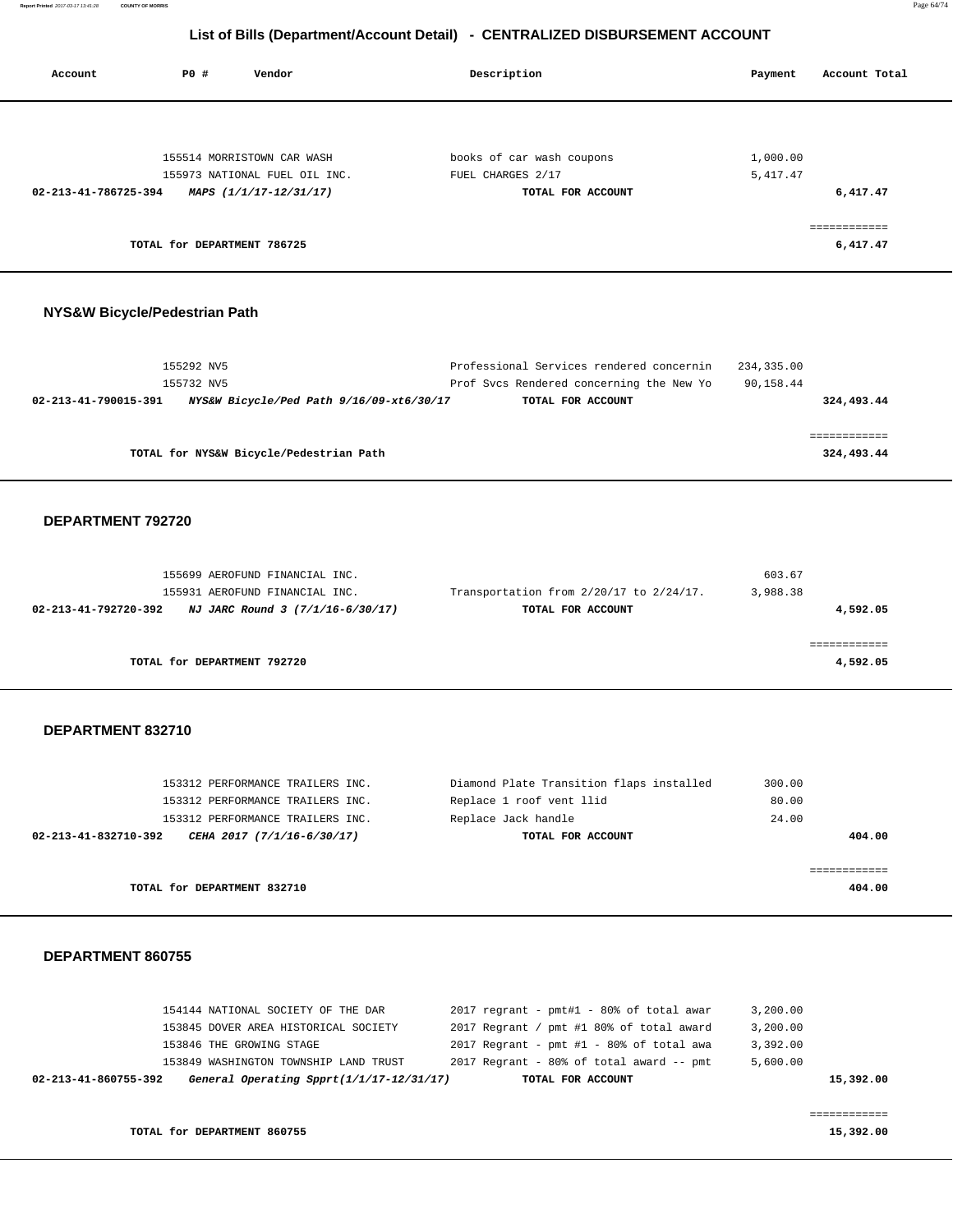| Account<br>. | P <sub>0</sub> | Vendor | Description | Payment | Account Total |
|--------------|----------------|--------|-------------|---------|---------------|
|              |                |        |             |         |               |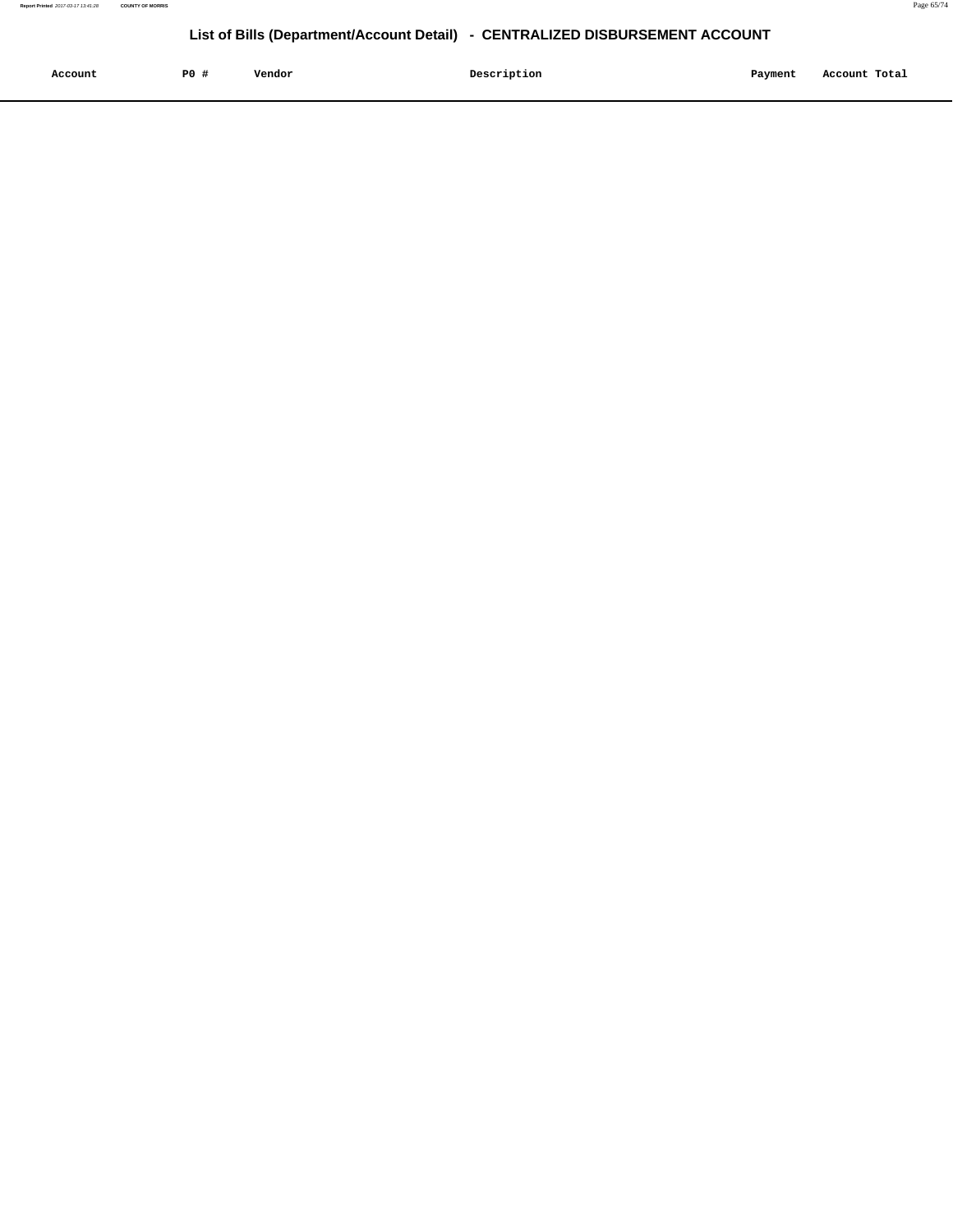| Report Printed 2017-03-17 13:41:28 | COUNTY OF MORRIS |                                                                              | Page 66/74 |
|------------------------------------|------------------|------------------------------------------------------------------------------|------------|
|                                    |                  |                                                                              |            |
|                                    |                  | List of Bills (Department/Account Detail) - CENTRALIZED DISBURSEMENT ACCOUNT |            |

| Account                                                | P0 #<br>Vendor                                       |                                         | Description                                                   | Payment     | Account Total             |
|--------------------------------------------------------|------------------------------------------------------|-----------------------------------------|---------------------------------------------------------------|-------------|---------------------------|
| <b>County Capital</b><br>Acq of prop in Twp of Washgtn |                                                      |                                         |                                                               |             |                           |
| 04-216-55-953029-909                                   | Miscellaneous - Other                                | 155270 WATERS, MCPHERSON, MCNEILL, P.C. | January 2017 - Schooley's Mountain Road<br>TOTAL FOR ACCOUNT  | 941.77      | 941.77                    |
|                                                        | TOTAL for Acq of prop in Twp of Washgtn              |                                         |                                                               |             | ============<br>941.77    |
|                                                        | <b>Bridge Design/Const Var Cty Br</b>                |                                         |                                                               |             |                           |
| 04-216-55-953089-909                                   | 154933 R.S. KNAPP CO INC<br>Miscellaneous - Other    |                                         | Plans & Specs for the Replacement of Br.<br>TOTAL FOR ACCOUNT | 308.07      | 308.07                    |
|                                                        | TOTAL for Bridge Design/Const Var Cty Br             |                                         |                                                               |             | ============<br>308.07    |
|                                                        | <b>InstallCty Roadway Drain Imprv</b>                |                                         |                                                               |             |                           |
| 04-216-55-953141-951                                   | 155026 KONKUS CORPORATION<br>Building & Improvements |                                         | TOTAL FOR ACCOUNT                                             | 9,440.51    | 9,440.51                  |
|                                                        | TOTAL for InstallCty Roadway Drain Imprv             |                                         |                                                               |             | ============<br>9,440.51  |
|                                                        | <b>Bridge DesignConst varCty Loc</b>                 |                                         |                                                               |             |                           |
| 04-216-55-953184-951                                   | 155302 TOWNSHIP OF MORRIS<br>Building & Improvements |                                         | Roadway reconstruction, drainage, curb &<br>TOTAL FOR ACCOUNT | 20, 131. 15 | 20,131.15                 |
|                                                        | TOTAL for Bridge DesignConst varCty Loc              |                                         |                                                               |             | ============<br>20,131.15 |
|                                                        |                                                      |                                         |                                                               |             |                           |

| 155264 BOSWELL ENGINEERING INC                                   | Professional Engineering Svcs MC-105/Bri | 1,300.00 |
|------------------------------------------------------------------|------------------------------------------|----------|
| Bridge Design, Renov, Construc - Var Loc<br>04-216-55-953225-909 | TOTAL FOR ACCOUNT                        | 1,300.00 |
|                                                                  |                                          |          |
|                                                                  |                                          |          |
| TOTAL for DEPARTMENT 953225                                      |                                          | 1,300.00 |
|                                                                  |                                          |          |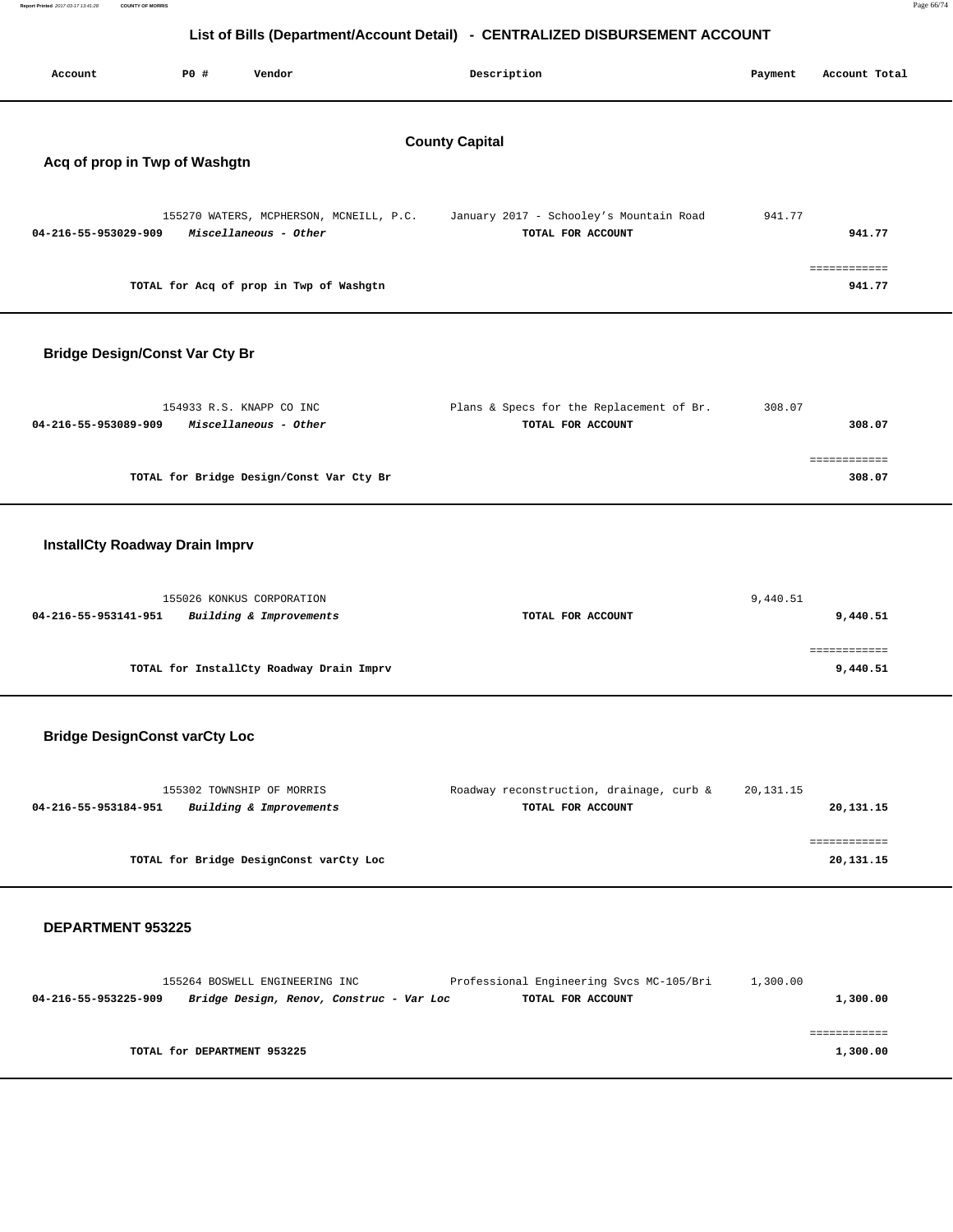| <b>PO #</b><br>Vendor<br>Description<br>Account                                                                                                                                                                                                                                   | Payment               | Account Total                          |
|-----------------------------------------------------------------------------------------------------------------------------------------------------------------------------------------------------------------------------------------------------------------------------------|-----------------------|----------------------------------------|
| 155730 CHRISTOPHER P STATILE PA<br>Prof Engr Svcs for Replacement Br. 1401-<br>Construction Inspection Services quote f<br>152830 VAN CLEEF ENGINEERING ASSOC<br>04-216-55-953269-909<br>Bridge Design/Constr - var locations<br>TOTAL FOR ACCOUNT<br>TOTAL for DEPARTMENT 953269 | 24,093.75<br>1,620.00 | 25,713.75<br>============<br>25,713.75 |
| DEPARTMENT 953329                                                                                                                                                                                                                                                                 |                       |                                        |
| Realignment of Schooleys Mountain Road i<br>155273 BOWMAN CONSULTING COMPANY<br>04-216-55-953329-909<br>Design, Building, Rehab of Roads-PublWorks<br>TOTAL FOR ACCOUNT                                                                                                           | 1,662.50              | 1,662.50                               |
| TOTAL for DEPARTMENT 953329                                                                                                                                                                                                                                                       |                       | ============<br>1,662.50               |
| DEPARTMENT 953341                                                                                                                                                                                                                                                                 |                       |                                        |
| 154565 SPEEDWELL ELECTRIC MOTORS<br>WO79057/ RE: CH/ 02-08-17<br>04-216-55-953341-956<br>Replace Motors, Fans and Pumps<br>TOTAL FOR ACCOUNT                                                                                                                                      | 301.00                | 301.00                                 |
| TOTAL for DEPARTMENT 953341                                                                                                                                                                                                                                                       |                       | ============<br>301.00                 |
| DEPARTMENT 953347                                                                                                                                                                                                                                                                 |                       |                                        |
| RE: A&R/ 02-10-17<br>154746 AUTOMATED BUILDING CONTROLS<br>HVAC-Replace or Repair Various Bldgs<br>04-216-55-953347-951<br>TOTAL FOR ACCOUNT                                                                                                                                      | 138.27                | 138.27                                 |
| TOTAL for DEPARTMENT 953347                                                                                                                                                                                                                                                       |                       | ============<br>138.27                 |
| DEPARTMENT 953349                                                                                                                                                                                                                                                                 |                       |                                        |
| 155844 PANCIELLO CONSTRUCTION LLC<br>RE: CH & PARKING GRG/ 03-09-17<br>04-216-55-953349-956<br>Various Bldging Repairs-County Wide<br>TOTAL FOR ACCOUNT                                                                                                                           | 7,760.00              | 7,760.00                               |
| TOTAL for DEPARTMENT 953349                                                                                                                                                                                                                                                       |                       | 7,760.00                               |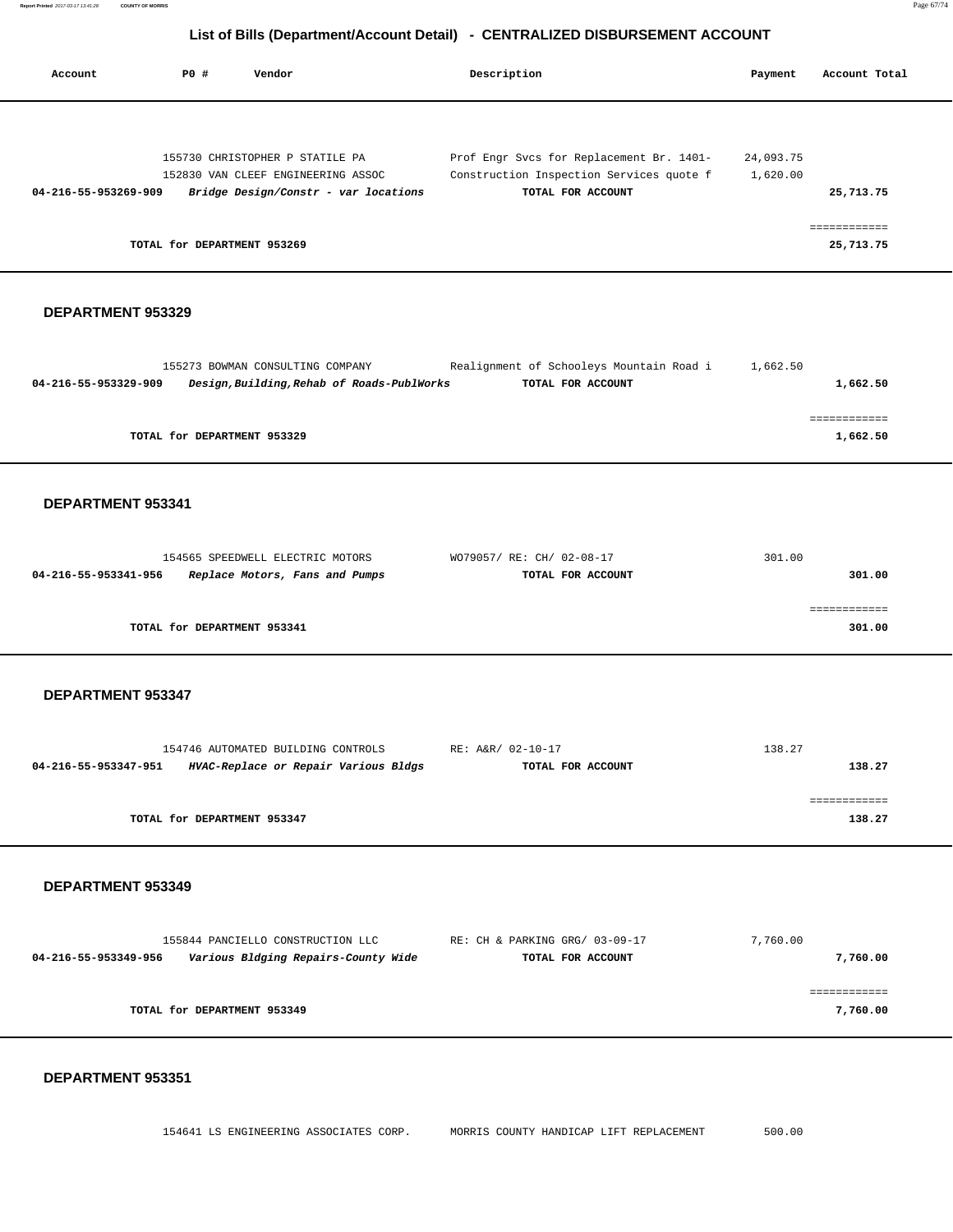**Report Printed** 2017-03-17 13:41:28 **COUNTY OF MORRIS** Page 68/74

# **List of Bills (Department/Account Detail) - CENTRALIZED DISBURSEMENT ACCOUNT**

| Account              | PO#                         | Vendor                              | Description       | Payment | Account Total |
|----------------------|-----------------------------|-------------------------------------|-------------------|---------|---------------|
| DEPARTMENT 953351    |                             |                                     |                   |         |               |
| 04-216-55-953351-909 |                             | Elevator Upgrades Various Cty Bldgs | TOTAL FOR ACCOUNT |         | 4,070.00      |
|                      | TOTAL for DEPARTMENT 953351 |                                     |                   |         | 4,070.00      |

### **DEPARTMENT 953352**

| 150175 MONSTER COATING INC  |                                            |                   | TILE GRIND AND SEAL FLOOR AS PER ATTACHE | 505.44 |
|-----------------------------|--------------------------------------------|-------------------|------------------------------------------|--------|
| 04-216-55-953352-951        | Replace-Carpet, Flooring, etc Various Bldg | TOTAL FOR ACCOUNT |                                          | 505.44 |
|                             |                                            |                   |                                          |        |
|                             |                                            |                   |                                          |        |
| TOTAL for DEPARTMENT 953352 |                                            |                   |                                          | 505.44 |

#### **DEPARTMENT 953356**

|                      | 145212 BOSWELL ENGINEERING INC      | Traffic signal compliance upgrade Parsip | 2,640.00 |
|----------------------|-------------------------------------|------------------------------------------|----------|
|                      | 154946 R.S. KNAPP CO INC            | Plans & Specs for Dover Crossing         | 91.67    |
| 04-216-55-953356-909 | Various Road-Designs & Construction | TOTAL FOR ACCOUNT                        | 2,731.67 |
|                      |                                     |                                          |          |
|                      |                                     |                                          |          |
|                      |                                     |                                          |          |
|                      | TOTAL for DEPARTMENT 953356         |                                          | 2,731.67 |
|                      |                                     |                                          |          |

#### **DEPARTMENT 953362**

|                             | 155087 EXTEL COMMUNICATIONS             | RE: CH/ INSTALLED CAT6 DROP TO DNA OFFIC | 320.00 |
|-----------------------------|-----------------------------------------|------------------------------------------|--------|
| 04-216-55-953362-951        | Security Improvement AR Bldg/Courthouse | TOTAL FOR ACCOUNT                        | 320.00 |
|                             |                                         |                                          |        |
|                             |                                         |                                          |        |
| TOTAL for DEPARTMENT 953362 |                                         |                                          | 320.00 |
|                             |                                         |                                          |        |

## **DEPARTMENT 953363**

| Paving & Resurfacing Various Roads<br>04-216-55-953363-909 | TOTAL FOR ACCOUNT                        |          | 15,350.40 |
|------------------------------------------------------------|------------------------------------------|----------|-----------|
| 146352 CHERRY WEBER & ASSOC. PC                            | Construction Inspection Services - Mt Ho | 1,912.00 |           |
| 146682 M-TEC CONSTRUCTION SERVICE LLC                      | Construction Inspection for Boonton Aven | 440.00   |           |
| 155280 KELLER & KIRKPATRICK                                | Mill & Resurf Projects 2017 Group A, Svc | 6.669.00 |           |
| 155279 KELLER & KIRKPATRICK                                | Morris County Mill & Resurf Projects 201 | 2,810.40 |           |
| 146490 CHERRY WEBER & ASSOC. PC                            | Construction Inspection Services - Lakes | 444.50   |           |
| 152840 CHERRY WEBER & ASSOC. PC                            | Construction Inspection Services - Vario | 694.50   |           |
| 146353 CHERRY WEBER & ASSOC. PC                            | Construction Inspection Services - Cente | 192.00   |           |
| 146353 CHERRY WEBER & ASSOC. PC                            | Construction Inspection Services - Cente | 1,110.50 |           |
| 146353 CHERRY WEBER & ASSOC. PC                            | Construction Inspection Services - Cente | 477.50   |           |
| 146489 CHERRY WEBER & ASSOC. PC                            | Construction Inspection Services - Kenvi | 600.00   |           |
|                                                            |                                          |          |           |

============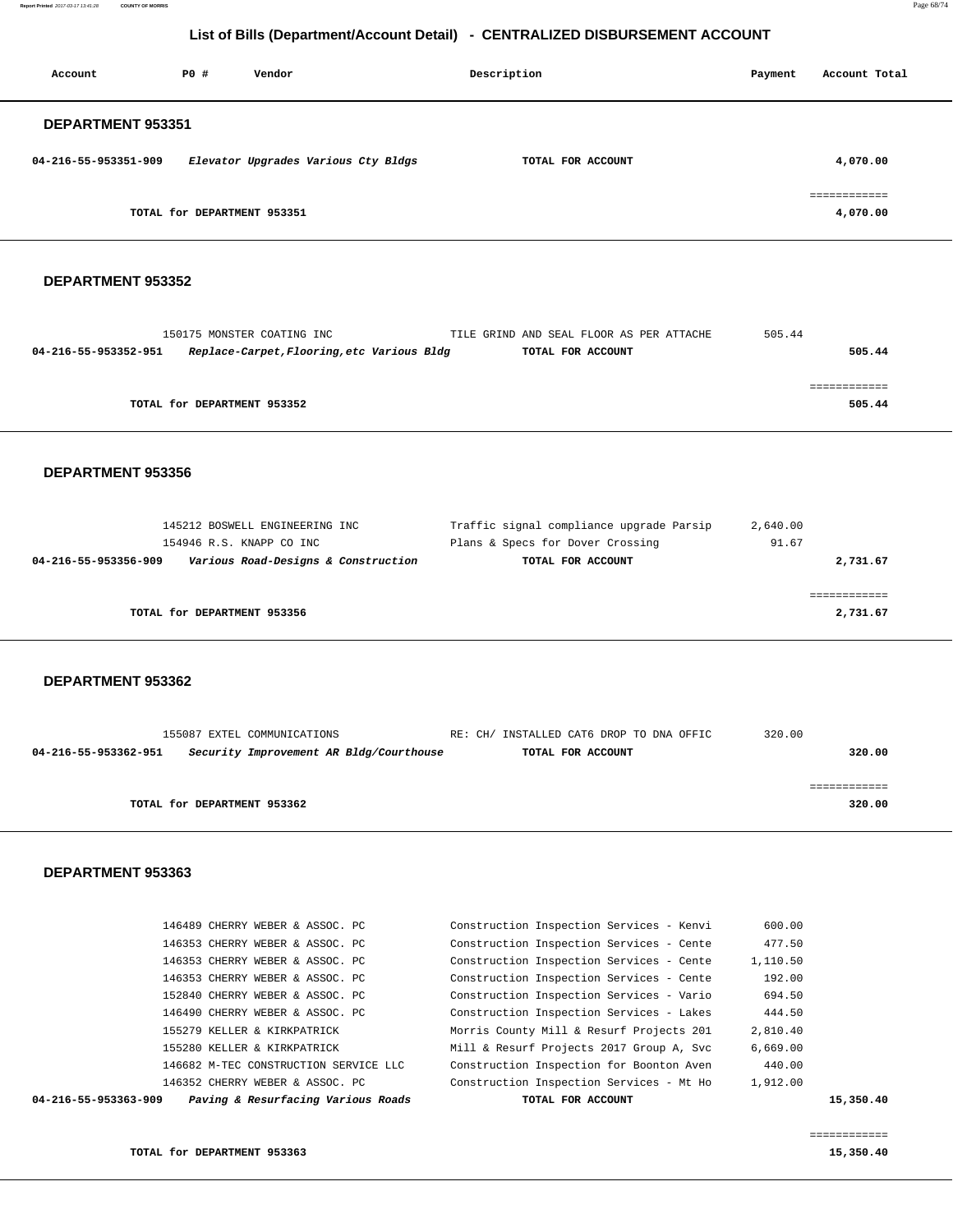**Report Printed** 2017-03-17 13:41:28 **COUNTY OF MORRIS** Page 69/74

 **List of Bills (Department/Account Detail) - CENTRALIZED DISBURSEMENT ACCOUNT**

| Account | $PO+$ | Vendor | Description<br>$\sim$ $\sim$ | Payment<br>. | Account Total<br>.<br>. |
|---------|-------|--------|------------------------------|--------------|-------------------------|
|         |       |        |                              |              |                         |

## **DEPARTMENT 953382**

| 155731 BOSWELL ENGINEERING INC                                  | Prof Svc for Morris County New Park Driv | 8,277.59  |            |
|-----------------------------------------------------------------|------------------------------------------|-----------|------------|
| 154932 R.S. KNAPP CO INC                                        | Mill & Resurf Myrtle Avenue in Boonton P | 267.52    |            |
| 155314 WATERS, MCPHERSON, MCNEILL, P.C.                         | Acquisition of Block 224, Lots 1, 2, 3 - | 744.00    |            |
| 155314 WATERS, MCPHERSON, MCNEILL, P.C.                         | Air Products - Wharton - January 2017    | 2,232.00  |            |
| 155933 WATERS, MCPHERSON, MCNEILL, P.C.                         | February Acq. Bl. $224, L1, 2, 3$        | 2,270.20  |            |
| 155934 WATERS, MCPHERSON, MCNEILL, P.C.                         | February Air Products - Wharton          | 1,092.00  |            |
| 04-216-55-953382-909<br>Road Resurfacing, MV arking lot, Railrd | TOTAL FOR ACCOUNT                        |           | 14,883.31  |
|                                                                 |                                          |           |            |
| 155716 RAILROAD CONSTRUCTION CO, INC.                           | Route 10 Railroad Reconstruction         | 93,593.61 |            |
| 155100 TOWNSHIP OF RANDOLPH                                     | Cost Sharing Agreement, Sussex Turnpike. | 57,241.86 |            |
| Road Resurfacing, MV arking lot, Railrd<br>04-216-55-953382-940 | TOTAL FOR ACCOUNT                        |           | 150,835.47 |
|                                                                 |                                          |           |            |
|                                                                 |                                          |           |            |
| TOTAL for DEPARTMENT 953382                                     |                                          |           | 165,718.78 |
|                                                                 |                                          |           |            |

## **DEPARTMENT 953383**

| 155082 LS ENGINEERING ASSOCIATES CORP.                     |                            | 5,930.00  |
|------------------------------------------------------------|----------------------------|-----------|
| 04-216-55-953383-909<br>B&G Interior Building Improvements | TOTAL FOR ACCOUNT          | 5,930.00  |
| 150175 MONSTER COATING INC                                 | OUOTE # 6716               | 6,244.56  |
| 155691 RFS COMMERCIAL, INC.                                | WO79065/ RE: OTA/ 03-06-17 | 1,500.00  |
| 155898 RFS COMMERCIAL, INC.                                | WO79065/ RE: OTA/ 03-06-17 | 1,100.00  |
| B&G Interior Building Improvements<br>04-216-55-953383-940 | TOTAL FOR ACCOUNT          | 8,844.56  |
|                                                            |                            |           |
| TOTAL for DEPARTMENT 953383                                |                            | 14,774.56 |

#### **DEPARTMENT 953385**

|                      | 154746 AUTOMATED BUILDING CONTROLS     |                   | 56.73  |
|----------------------|----------------------------------------|-------------------|--------|
|                      | 154760 BINSKY SERVICE LLC              | RE: A&R/ 02-08-17 | 307.50 |
|                      | 142183 CARRIER CORPORATION             | RE: JDC/ 06-23-16 | 570.00 |
| 04-216-55-953385-940 | Replace Repair Upgrade HVAC Var. Build | TOTAL FOR ACCOUNT | 934.23 |
|                      |                                        |                   |        |
|                      |                                        |                   |        |
|                      | TOTAL for DEPARTMENT 953385            |                   | 934.23 |
|                      |                                        |                   |        |

| Various Bridge Replacement<br>04-216-55-953387-909 | TOTAL FOR ACCOUNT                        | 3,057.53 |
|----------------------------------------------------|------------------------------------------|----------|
| 155936 WATERS, MCPHERSON, MCNEILL, P.C.            | February Joshua Wistuk                   | 132.00   |
| 155271 WATERS, MCPHERSON, MCNEILL, P.C.            | January 2017 - Joshua Wistuk             | 273.53   |
| 155729 CHRISTOPHER P STATILE PA                    | Professional Engineering Design Services | 2,652.00 |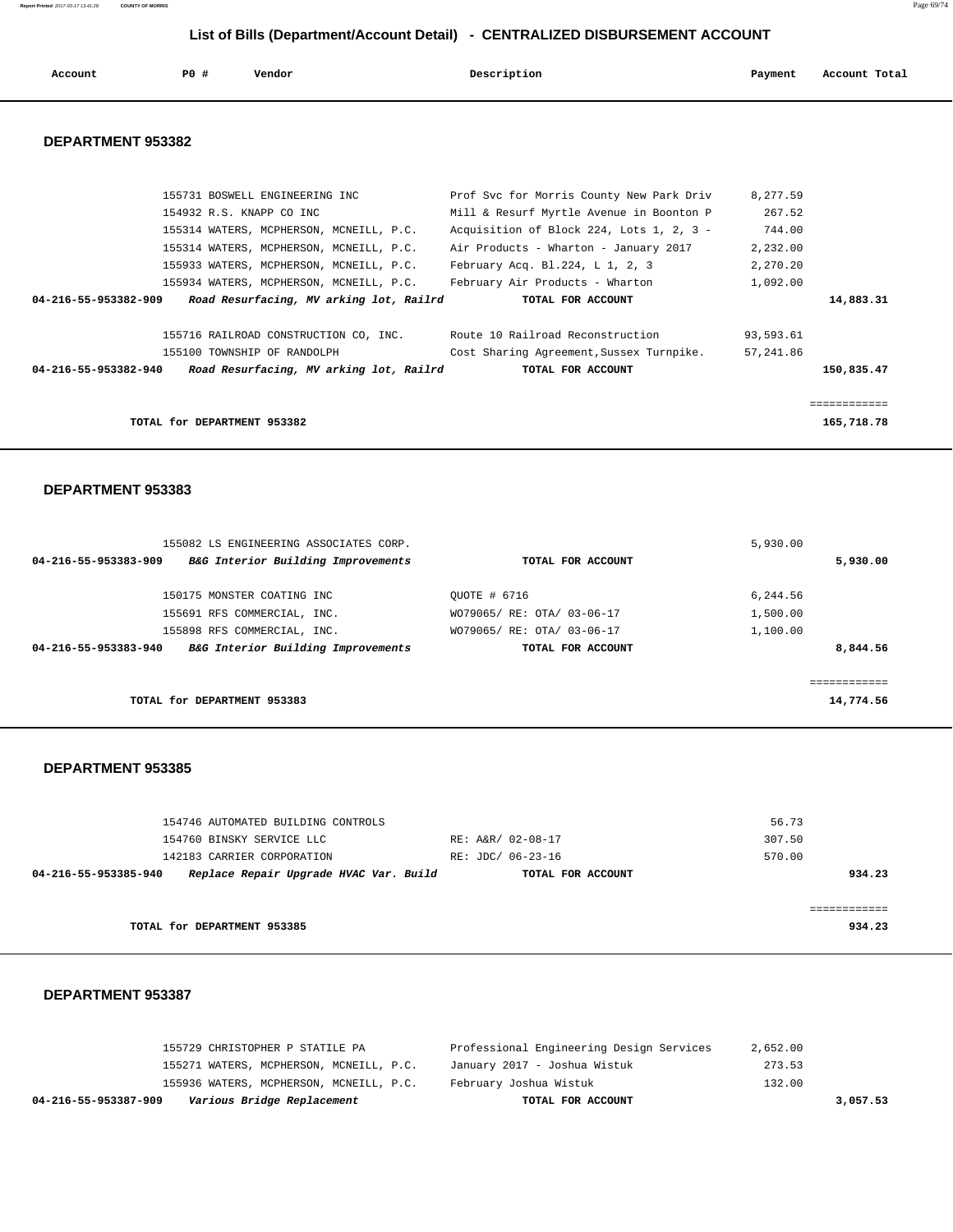**Report Printed** 2017-03-17 13:41:28 **COUNTY OF MORRIS** Page 70/74

# **List of Bills (Department/Account Detail) - CENTRALIZED DISBURSEMENT ACCOUNT**

| Account              | PO#                         | Vendor                     | Description       | Payment | Account Total |
|----------------------|-----------------------------|----------------------------|-------------------|---------|---------------|
| DEPARTMENT 953387    |                             |                            |                   |         |               |
| 04-216-55-953387-940 |                             | Various Bridge Replacement | TOTAL FOR ACCOUNT |         | 25,864.83     |
|                      |                             |                            |                   |         | eessessesses  |
|                      | TOTAL for DEPARTMENT 953387 |                            |                   |         | 28,922.36     |

### **DEPARTMENT 953419**

|                      | 155438 CLIFFORD J. WEININGER ESO.       | MC v. Ralphie Nelson - condemnation comm | 225.00    |             |
|----------------------|-----------------------------------------|------------------------------------------|-----------|-------------|
|                      | 155433 LAW OFFICE OF LARRY I WIENER     | MC v. Ralphie Nelson - condemnation comm | 2,543.75  |             |
|                      | 155437 THOMAS S. BRACKIN                | MC v. Ralphie Nelson - condemnation comm | 937.50    |             |
|                      | 155935 WATERS, MCPHERSON, MCNEILL, P.C. | February - Schooley's Mnt Acquisition    | 791.21    |             |
| 04-216-55-953419-909 | PublicWorks-Railroad&Road Constr/Resurf | TOTAL FOR ACCOUNT                        |           | 4,497.46    |
|                      |                                         |                                          |           |             |
|                      | 155846 KONKUS CORPORATION               | Milling and Resurfacing of Green Village | 60,147.51 |             |
|                      | 155026 KONKUS CORPORATION               | Milling & Resurfacing of Boonton Avenue  | 70,516.09 |             |
| 04-216-55-953419-951 | PublicWorks-Railroad&Road Constr/Resurf | TOTAL FOR ACCOUNT                        |           | 130,663.60  |
|                      |                                         |                                          |           |             |
|                      |                                         |                                          |           | eeeeeeeeeee |
|                      | TOTAL for DEPARTMENT 953419             |                                          |           | 135,161.06  |
|                      |                                         |                                          |           |             |

## **DEPARTMENT 953420**

| 154615 R.D. SALES DOOR & HARDWARE LLC                        | RE: OTA/ 12-23-16 | 110.00 |
|--------------------------------------------------------------|-------------------|--------|
| B&G - Interior Building Improvements<br>04-216-55-953420-951 | TOTAL FOR ACCOUNT | 110.00 |
|                                                              |                   |        |
|                                                              |                   |        |
| TOTAL for DEPARTMENT 953420                                  |                   | 110.00 |
|                                                              |                   |        |

# **Cty Bridge Design&Construction**

| 155211 CHERRY WEBER & ASSOC. PC               | Engineering Services for the Replacement | 2,529.95 |
|-----------------------------------------------|------------------------------------------|----------|
| Miscellaneous - Other<br>04-216-55-953908-909 | TOTAL FOR ACCOUNT                        | 2,529.95 |
|                                               |                                          |          |
|                                               |                                          |          |
| TOTAL for Cty Bridge Design&Construction      |                                          | 2,529.95 |

|                      | 154884 THE MUSIAL GROUP PA              | 114216.00, Professional Engineering Servi | 400.00   |
|----------------------|-----------------------------------------|-------------------------------------------|----------|
| 04-216-55-955443-909 | Morris View - Various Imprymnts & Equip | TOTAL FOR ACCOUNT                         | 400.00   |
|                      |                                         |                                           |          |
|                      | 154388 EXTEL COMMUNICATIONS             | MORRISVIEW, CAT5E Drop from Boiler Room t | 1,544.00 |
| 04-216-55-955443-940 | Morris View - Various Imprvmnts & Equip | TOTAL FOR ACCOUNT                         | 1,544.00 |
|                      |                                         |                                           |          |
|                      |                                         |                                           |          |
|                      | TOTAL for DEPARTMENT 955443             |                                           | 1,944.00 |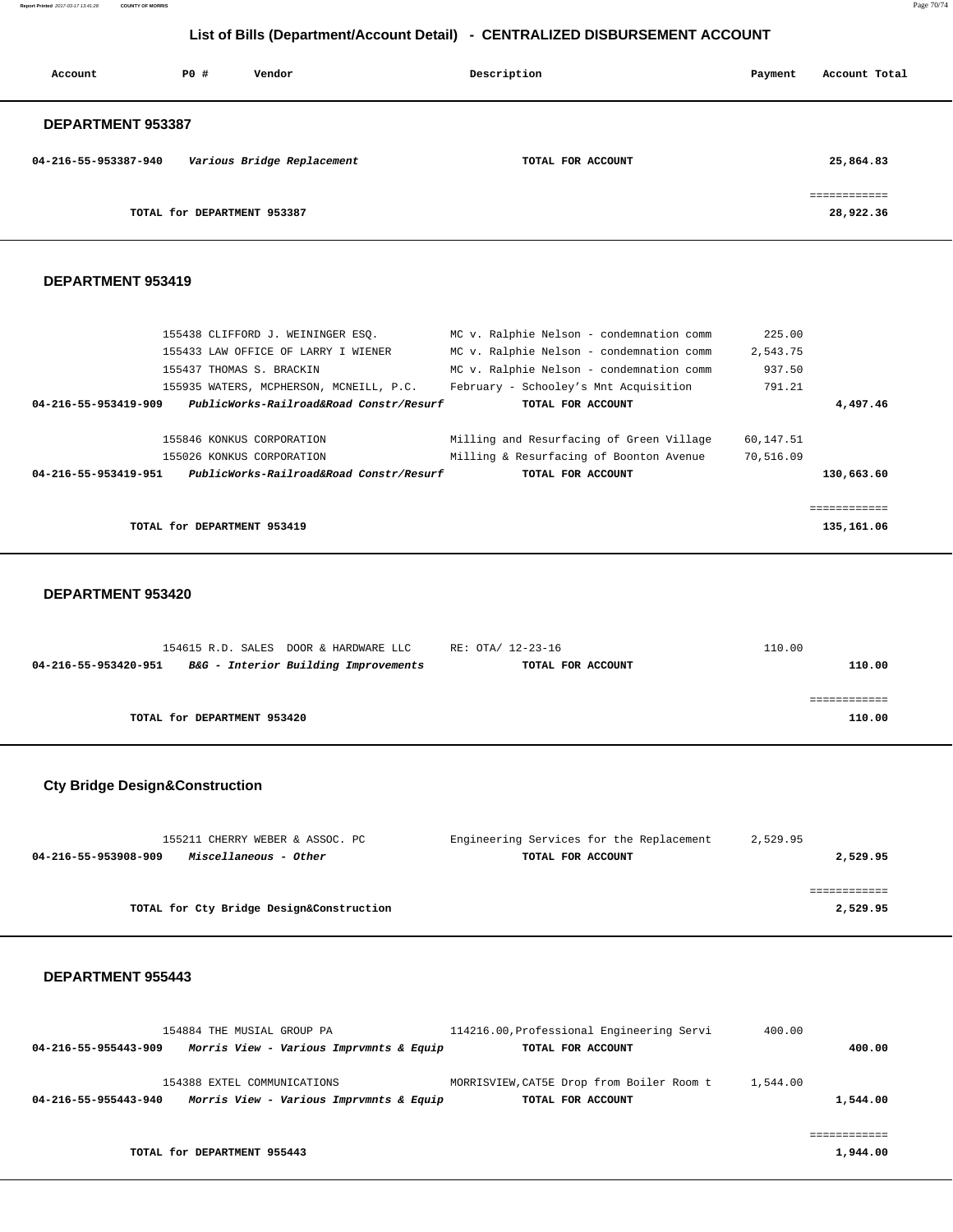**Report Printed** 2017-03-17 13:41:28 **COUNTY OF MORRIS** Page 71/74

# **List of Bills (Department/Account Detail) - CENTRALIZED DISBURSEMENT ACCOUNT**

| Account              | P0 #                        | Vendor                                                               | Description                                                   | Payment    | Account Total              |
|----------------------|-----------------------------|----------------------------------------------------------------------|---------------------------------------------------------------|------------|----------------------------|
|                      |                             |                                                                      |                                                               |            |                            |
|                      |                             |                                                                      |                                                               |            |                            |
| DEPARTMENT 957440    |                             |                                                                      |                                                               |            |                            |
|                      |                             |                                                                      |                                                               |            |                            |
| 04-216-55-957440-957 |                             | 145738 WINNER FORD FLEET<br>Human Serv-Replace (1) Nutrition Vehicle | 2016 or NEWAR<br>TOTAL FOR ACCOUNT                            | 52,500.00  | 52,500.00                  |
|                      |                             |                                                                      |                                                               |            |                            |
|                      |                             |                                                                      |                                                               |            | ============               |
|                      | TOTAL for DEPARTMENT 957440 |                                                                      |                                                               |            | 52,500.00                  |
|                      |                             |                                                                      |                                                               |            |                            |
| DEPARTMENT 962432    |                             |                                                                      |                                                               |            |                            |
|                      |                             |                                                                      |                                                               |            |                            |
|                      |                             | 153390 EXTREME NETWORKS INC.                                         | DUAL RADIO 11AC 3X3:3 MIMO INT ANT 2 EN                       | 7,560.00   |                            |
|                      |                             | 153390 EXTREME NETWORKS INC.                                         | 9/16 DROP CEILING MOUNTING BRACKET                            | 200.00     |                            |
| 04-216-55-962432-955 |                             | OIT-Computer & Network Upgrades & Equip                              | TOTAL FOR ACCOUNT                                             |            | 7,760.00                   |
|                      |                             |                                                                      |                                                               |            | ============               |
|                      |                             | TOTAL for DEPARTMENT 962432                                          |                                                               |            | 7,760.00                   |
|                      |                             |                                                                      |                                                               |            |                            |
| DEPARTMENT 964370    |                             |                                                                      |                                                               |            |                            |
|                      |                             |                                                                      |                                                               |            |                            |
|                      |                             | 145738 WINNER FORD FLEET                                             | FORD F150 - HOT SHOT                                          | 1,203.00   |                            |
|                      |                             | 146381 WINNER FORD FLEET                                             | FORD F150 - HOT SHOT                                          | 53,703.00  |                            |
| 04-216-55-964370-957 |                             | Replace Nutrition Vehicle-Human Services                             | TOTAL FOR ACCOUNT                                             |            | 54,906.00                  |
|                      |                             |                                                                      |                                                               |            | ============               |
|                      |                             | TOTAL for DEPARTMENT 964370                                          |                                                               |            | 54,906.00                  |
|                      |                             |                                                                      |                                                               |            |                            |
| DEPARTMENT 966437    |                             |                                                                      |                                                               |            |                            |
|                      |                             |                                                                      |                                                               |            |                            |
|                      |                             |                                                                      |                                                               |            |                            |
| 04-216-55-966437-951 |                             | 154828 MORRIS COUNTY MUA<br>MUA-Rehab MarkewiczPumpStation WaterTank | Rehabilitation of second Markewicz water<br>TOTAL FOR ACCOUNT | 397,820.66 | 397,820.66                 |
|                      |                             |                                                                      |                                                               |            |                            |
|                      |                             | TOTAL for DEPARTMENT 966437                                          |                                                               |            | ============<br>397,820.66 |
|                      |                             |                                                                      |                                                               |            |                            |
|                      |                             |                                                                      |                                                               |            |                            |
| DEPARTMENT 969332    |                             |                                                                      |                                                               |            |                            |
|                      |                             |                                                                      |                                                               |            |                            |
|                      |                             | 155360 COUNTY COLLEGE OF MORRIS                                      | Morris County Soil Conservation Dist                          | 54.76      |                            |
| 04-216-55-969332-909 |                             | Expansion/Renovation Various Facil - CCM                             | TOTAL FOR ACCOUNT                                             |            | 54.76                      |
|                      |                             |                                                                      |                                                               |            | essessessess               |
|                      |                             | TOTAL for DEPARTMENT 969332                                          |                                                               |            | 54.76                      |
|                      |                             |                                                                      |                                                               |            |                            |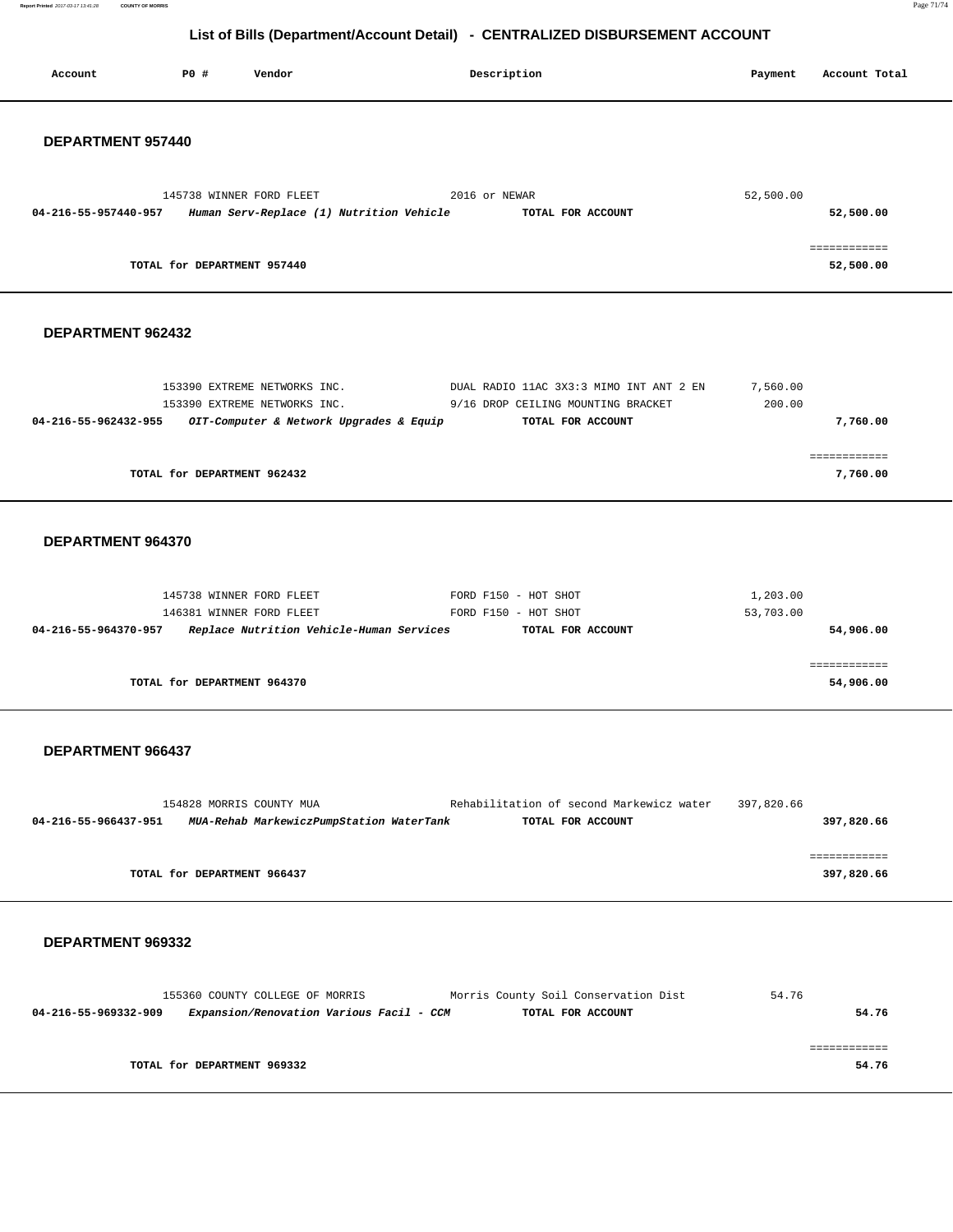**Report Printed** 2017-03-17 13:41:28 **COUNTY OF MORRIS** Page 72/74

# **List of Bills (Department/Account Detail) - CENTRALIZED DISBURSEMENT ACCOUNT**

| Account              | P0 #                        | Vendor                          | Description        | Account Total<br>Payment |
|----------------------|-----------------------------|---------------------------------|--------------------|--------------------------|
|                      |                             |                                 |                    |                          |
|                      |                             | 155360 COUNTY COLLEGE OF MORRIS | EI Assoc Architect | 1,389.71                 |
|                      |                             | 155360 COUNTY COLLEGE OF MORRIS | EI Assoc Architect | 13,160.00                |
|                      |                             | 155360 COUNTY COLLEGE OF MORRIS | EI Assoc Architect | 21,300.00                |
| 04-216-55-969393-909 |                             | Various Projects at CCM         | TOTAL FOR ACCOUNT  | 35,849.71                |
|                      |                             |                                 |                    | ;==========              |
|                      | TOTAL for DEPARTMENT 969393 |                                 |                    | 35,849.71                |
|                      |                             |                                 |                    |                          |

| 155360 COUNTY COLLEGE OF MORRIS                                | NV5, Inc.                | 12.68     |
|----------------------------------------------------------------|--------------------------|-----------|
| 155360 COUNTY COLLEGE OF MORRIS                                | NV5, Inc.                | 8,034.00  |
| 155360 COUNTY COLLEGE OF MORRIS                                | NV5, Inc.                | 860.00    |
| 04-216-55-969424-909<br>CCM - Building Improvements & Upgrades | TOTAL FOR ACCOUNT        | 8,906.68  |
|                                                                |                          |           |
| 155360 COUNTY COLLEGE OF MORRIS                                | Brahma Construction Corp | 1,941.51  |
| 155360 COUNTY COLLEGE OF MORRIS                                | Honeywell                | 13,989.99 |
| CCM - Building Improvements & Upgrades<br>04-216-55-969424-950 | TOTAL FOR ACCOUNT        | 15,931.50 |
|                                                                |                          |           |
|                                                                |                          |           |
| TOTAL for DEPARTMENT 969424                                    |                          | 24,838.18 |
|                                                                |                          |           |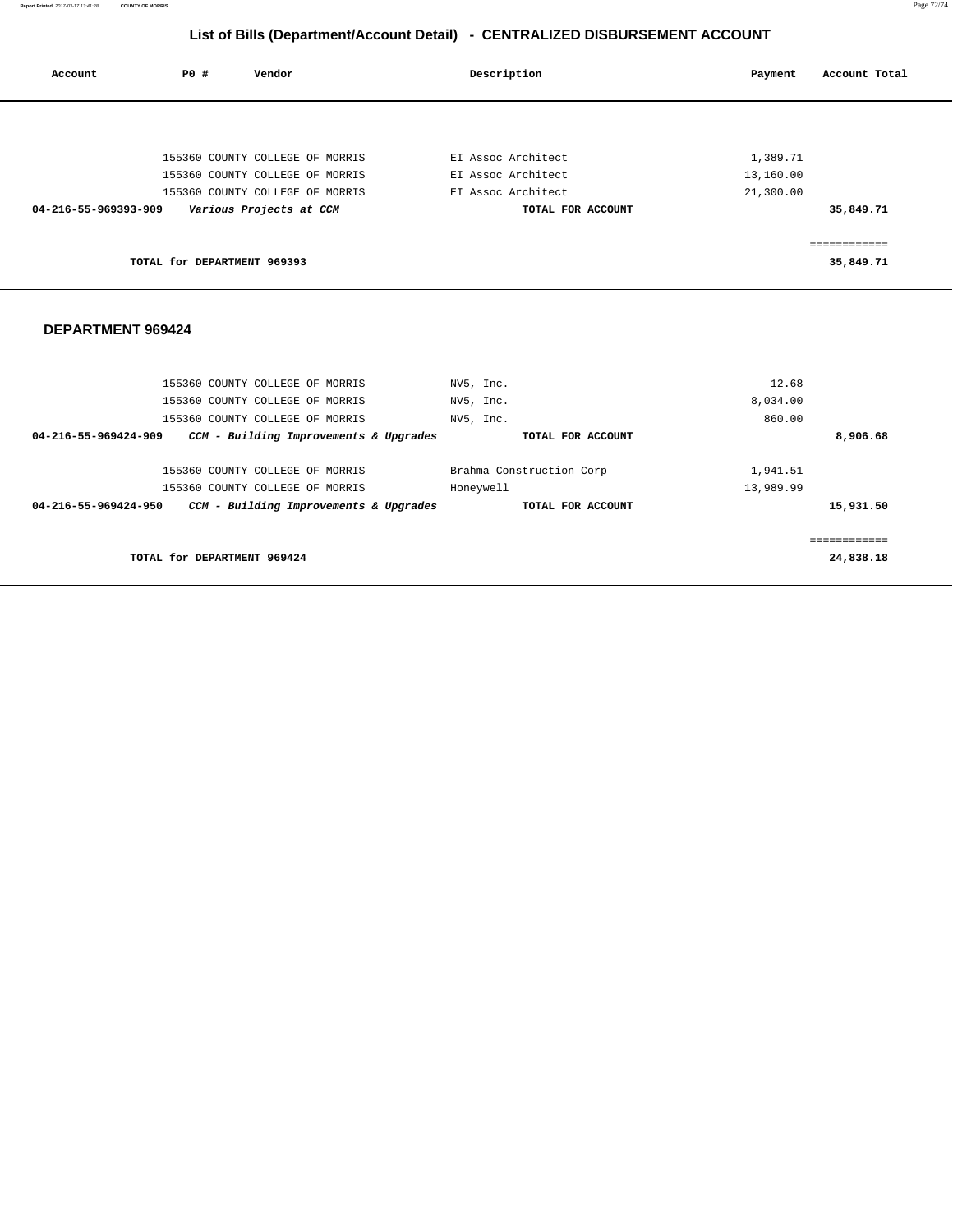# **List of Bills (Department/Account Detail) - CENTRALIZED DISBURSEMENT ACCOUNT**

| Account                                                        | PO# | Vendor                                                                   | Description                                                                                               | Payment          | Account Total          |  |
|----------------------------------------------------------------|-----|--------------------------------------------------------------------------|-----------------------------------------------------------------------------------------------------------|------------------|------------------------|--|
| <b>Dedicated Trust</b><br><b>Construction Board of Appeals</b> |     |                                                                          |                                                                                                           |                  |                        |  |
| 13-290-56-576801-888                                           |     | 148644 INTERNATIONAL CODE<br>154775 TREASURER STATE OF NEW JERSEY        | Membership renewal for Morris County Con<br>2017 Subscription renewal (Account 10378<br>TOTAL FOR ACCOUNT | 370.00<br>300.00 | 670.00                 |  |
|                                                                |     | Construction Board of Appeals<br>TOTAL for Construction Board of Appeals |                                                                                                           |                  | ============<br>670.00 |  |

#### **DEPARTMENT 578301**

| 156090 RFS COMMERCIAL, INC.                                    | Academy's Portion of New Gym Floor 12/6/ | 2,974.91 |
|----------------------------------------------------------------|------------------------------------------|----------|
| Training, Education & Equip Trust Fund<br>13-290-56-578301-888 | TOTAL FOR ACCOUNT                        | 2,974.91 |
|                                                                |                                          |          |
|                                                                |                                          |          |
| TOTAL for DEPARTMENT 578301                                    |                                          | 2,974.91 |
|                                                                |                                          |          |

## **Environ Quality & Enforcement**

| 155491 LUM, DRASCO & POSITAN LLC                      | January Health Management Enforcement Ac | 1,951.10 |
|-------------------------------------------------------|------------------------------------------|----------|
| 155491 LUM, DRASCO & POSITAN LLC                      | Oakwood Village                          | 243.00   |
| 155491 LUM, DRASCO & POSITAN LLC                      | Patrick Sharkey                          | 148.50   |
| 155491 LUM, DRASCO & POSITAN LLC                      | 2006 Realty LLC                          | 94.50    |
| 155491 LUM, DRASCO & POSITAN LLC                      | Rosemary Allocca                         | 162.00   |
| 155491 LUM, DRASCO & POSITAN LLC                      | Woodmont Property (Mt Arlington NJ)      | 108.00   |
| 155606 VERIZON WIRELESS                               | L&PS/ENVIRONMENTAL SERVICES              | 284.35   |
| Environ Quality & Enforcement<br>13-290-56-578901-888 | TOTAL FOR ACCOUNT                        | 2,991.45 |
|                                                       |                                          |          |
|                                                       |                                          |          |
| TOTAL for Environ Quality & Enforcement               | 2,991.45                                 |          |

### **Farmland Application Fees**

| 156091 JOHN F. INGANAMORT                         | Refund of Easement Purchase App Fee | 1,000.00 |
|---------------------------------------------------|-------------------------------------|----------|
| Farmland Application Fees<br>13-290-56-580301-888 | TOTAL FOR ACCOUNT                   | 1,000.00 |
|                                                   |                                     |          |
|                                                   |                                     |          |
| TOTAL for Farmland Application Fees               |                                     | 1,000.00 |
|                                                   |                                     |          |

### **DEPARTMENT 580554**

|                      | 154503 VAN CLEEF ENGINEERING ASSOC | PS from 9/1/16 - 9/30/2016 - Boundary Su | 12,000.00 |
|----------------------|------------------------------------|------------------------------------------|-----------|
| 13-290-56-580554-888 | Open Space - Park Commission       | TOTAL FOR ACCOUNT                        | 12,000.00 |
|                      |                                    |                                          |           |
|                      |                                    |                                          |           |
|                      |                                    |                                          |           |